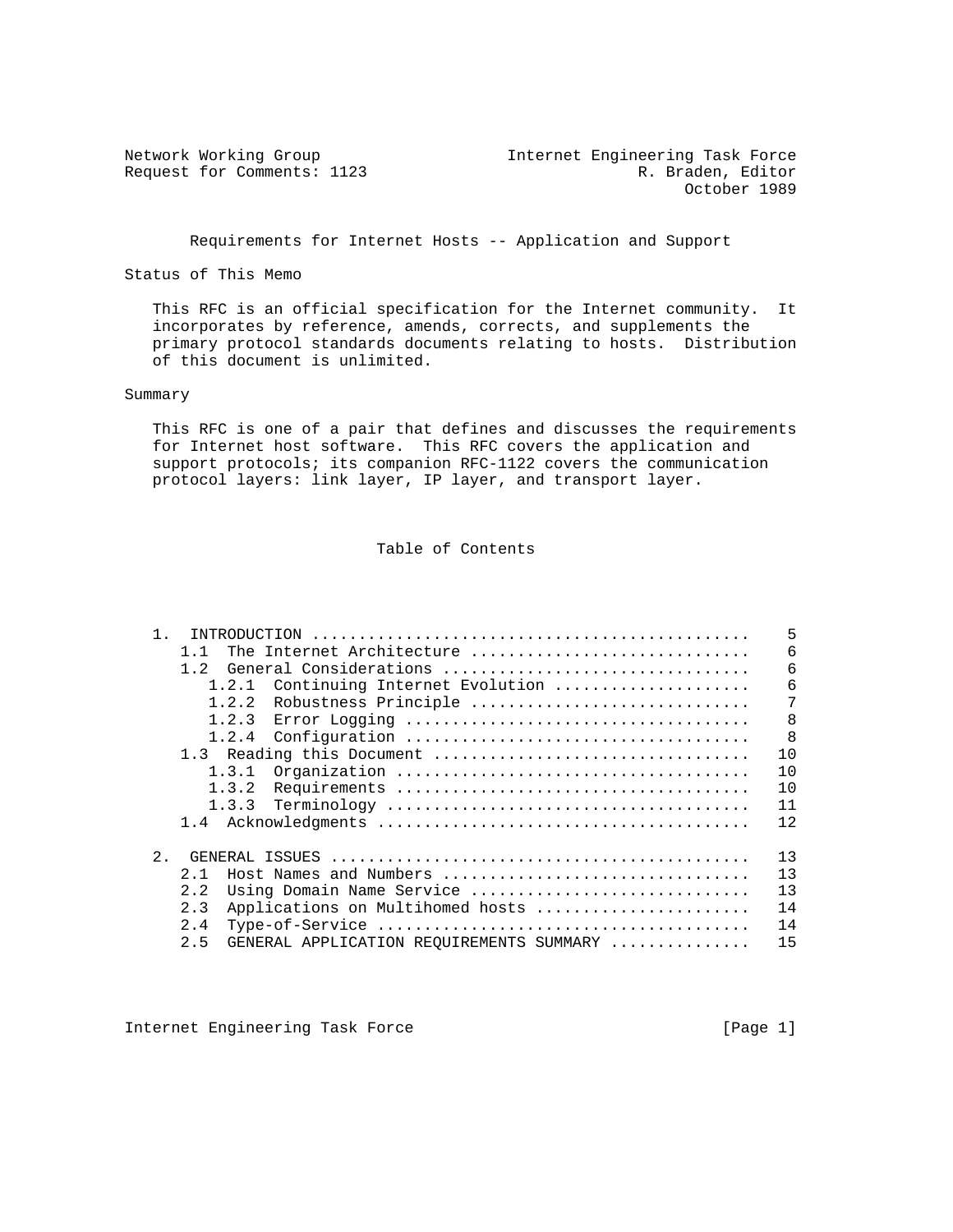| 3. |       |          | REMOTE LOGIN -- TELNET PROTOCOL         | 16     |
|----|-------|----------|-----------------------------------------|--------|
|    | 3.1   |          |                                         | 16     |
|    | 3.2   |          | PROTOCOL WALK-THROUGH                   | 16     |
|    | 3.2.1 |          | Option Negotiation                      | 16     |
|    | 3.2.2 |          | Telnet Go-Ahead Function                | 16     |
|    | 3.2.3 |          | Control Functions                       | $17\,$ |
|    | 3.2.4 |          | Telnet "Synch" Signal                   | 18     |
|    | 3.2.5 |          | NVT Printer and Keyboard                | 19     |
|    | 3.2.6 |          | Telnet Command Structure                | 20     |
|    | 3.2.7 |          | Telnet Binary Option                    | 20     |
|    | 3.2.8 |          | Telnet Terminal-Type Option             | 20     |
|    |       |          |                                         | 21     |
|    | 3.3.1 |          | Telnet End-of-Line Convention           | 21     |
|    | 3.3.2 |          | Data Entry Terminals                    | 23     |
|    | 3.3.3 |          | Option Requirements                     | 24     |
|    | 3.3.4 |          | Option Initiation                       | 24     |
|    | 3.3.5 |          | Telnet Linemode Option                  | 25     |
|    | 3.4   |          | TELNET/USER INTERFACE                   | 25     |
|    | 3.4.1 |          | Character Set Transparency              | 25     |
|    | 3.4.2 |          | Telnet Commands                         | 26     |
|    | 3.4.3 |          | TCP Connection Errors                   | 26     |
|    | 3.4.4 |          | Non-Default Telnet Contact Port         | 26     |
|    | 3.4.5 |          |                                         | 26     |
|    | 3.5.  |          | TELNET REQUIREMENTS SUMMARY             | 27     |
|    |       |          |                                         |        |
| 4. |       |          |                                         | 29     |
|    | 4.1   |          | FILE TRANSFER PROTOCOL -- FTP           | 29     |
|    | 4.1.1 |          |                                         | 29     |
|    |       | 4.1.2.   | PROTOCOL WALK-THROUGH                   | 29     |
|    |       | 4.1.2.1  | LOCAL Type                              | 29     |
|    |       | 4.1.2.2  | Telnet Format Control                   | 30     |
|    |       | 4.1.2.3  | Page Structure                          | 30     |
|    |       | 4.1.2.4  | Data Structure Transformations          | 30     |
|    |       | 4.1.2.5  | Data Connection Management              | 31     |
|    |       | 4.1.2.6  | PASV Command                            | 31     |
|    |       | 4.1.2.7  | LIST and NLST Commands                  | 31     |
|    |       | 4.1.2.8  | SITE Command                            | 32     |
|    |       | 4.1.2.9  | $STOU$ Command                          | 32     |
|    |       | 4.1.2.10 | Telnet End-of-line Code                 | 32     |
|    |       | 4.1.2.11 | FTP Replies                             | 33     |
|    |       | 4.1.2.12 | Connections                             | 34     |
|    |       | 4.1.2.13 | Minimum Implementation; RFC-959 Section | 34     |
|    |       | 4.1.3    |                                         | 35     |
|    |       | 4.1.3.1  | Non-standard Command Verbs              | 35     |
|    |       | 4.1.3.2  | Idle Timeout                            | 36     |
|    |       | 4.1.3.3  | Concurrency of Data and Control         | 36     |
|    |       | 4.1.3.4  | FTP Restart Mechanism                   | 36     |
|    |       |          |                                         |        |
|    | 4.1.4 |          | FTP/USER INTERFACE                      | 39     |

Internet Engineering Task Force [Page 2]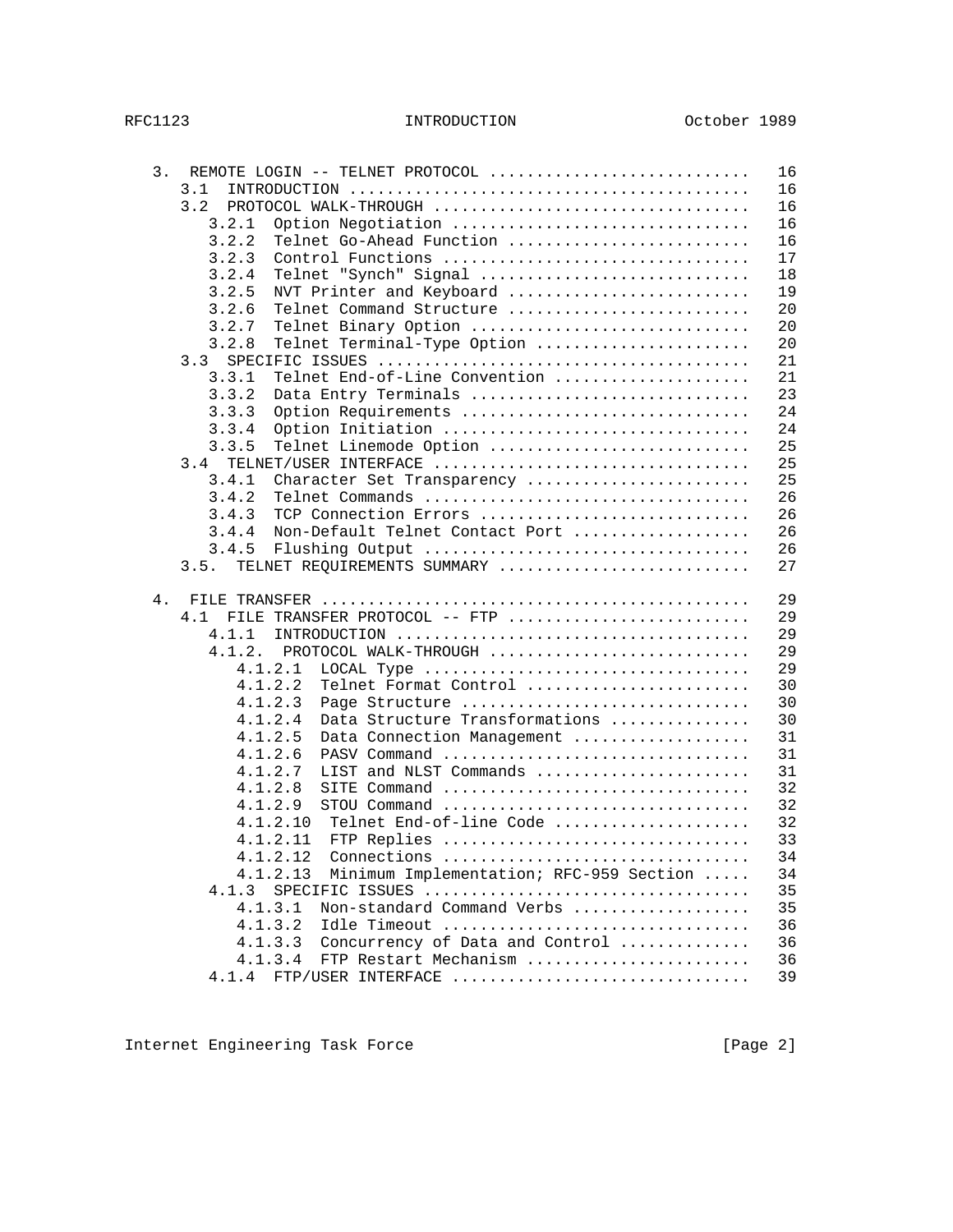| Pathname Specification<br>4.1.4.1             | 39 |
|-----------------------------------------------|----|
| 4.1.4.2<br>"QUOTE" Command                    | 40 |
| Displaying Replies to User<br>4.1.4.3         | 40 |
| 4.1.4.4<br>Maintaining Synchronization        | 40 |
| 4.1.5<br>FTP REQUIREMENTS SUMMARY             | 41 |
| TRIVIAL FILE TRANSFER PROTOCOL -- TFTP<br>4.2 | 44 |
| 4.2.1                                         | 44 |
| 4.2.2<br>PROTOCOL WALK-THROUGH                | 44 |
|                                               |    |
| Transfer Modes<br>4.2.2.1                     | 44 |
| 4.2.2.2<br>UDP Header                         | 44 |
| 4.2.3                                         | 44 |
| Sorcerer's Apprentice Syndrome<br>4.2.3.1     | 44 |
| 4.2.3.2<br>Timeout Algorithms                 | 46 |
| 4.2.3.3<br>Extensions                         | 46 |
| 4.2.3.4<br>Access Control                     | 46 |
| 4.2.3.5<br>Broadcast Request                  | 46 |
| 4.2.4<br>TFTP REQUIREMENTS SUMMARY            | 47 |
|                                               |    |
| ELECTRONIC MAIL -- SMTP and RFC-822<br>5.     | 48 |
| 5.1                                           | 48 |
| 5.2<br>PROTOCOL WALK-THROUGH                  | 48 |
| 5.2.1                                         | 48 |
| 5.2.2<br>Canonicalization                     | 49 |
| 5.2.3<br>VRFY and EXPN Commands               | 50 |
| 5.2.4                                         | 50 |
| SEND, SOML, and SAML Commands<br>5.2.5        |    |
|                                               | 50 |
| 5.2.6                                         | 51 |
| 5.2.7                                         | 52 |
| 5.2.8                                         | 53 |
| 5.2.9                                         | 54 |
| 5.2.10                                        | 54 |
| 5.2.11                                        | 55 |
| 5.2.12<br>WKS Use in MX Processing            | 55 |
| 5.2.13<br>RFC-822 Message Specification       | 55 |
| RFC-822 Date and Time Specification<br>5.2.14 | 55 |
| 5.2.15<br>RFC-822 Syntax Change               | 56 |
| 5.2.16<br>RFC-822 Local-part                  | 56 |
| 5.2.17<br>Domain Literals                     | 57 |
| 5.2.18<br>Common Address Formatting Errors    | 58 |
| 5.2.19<br>Explicit Source Routes              | 58 |
|                                               | 59 |
| SMTP Queueing Strategies<br>5.3.1             | 59 |
| 5.3.1.1 Sending Strategy                      | 59 |
|                                               |    |
| 5.3.1.2<br>Receiving strategy                 | 61 |
| Timeouts in SMTP<br>5.3.2                     | 61 |
| Reliable Mail Receipt<br>5.3.3                | 63 |
| Reliable Mail Transmission<br>5.3.4           | 63 |
| 5.3.5<br>Domain Name Support                  | 65 |

Internet Engineering Task Force [Page 3]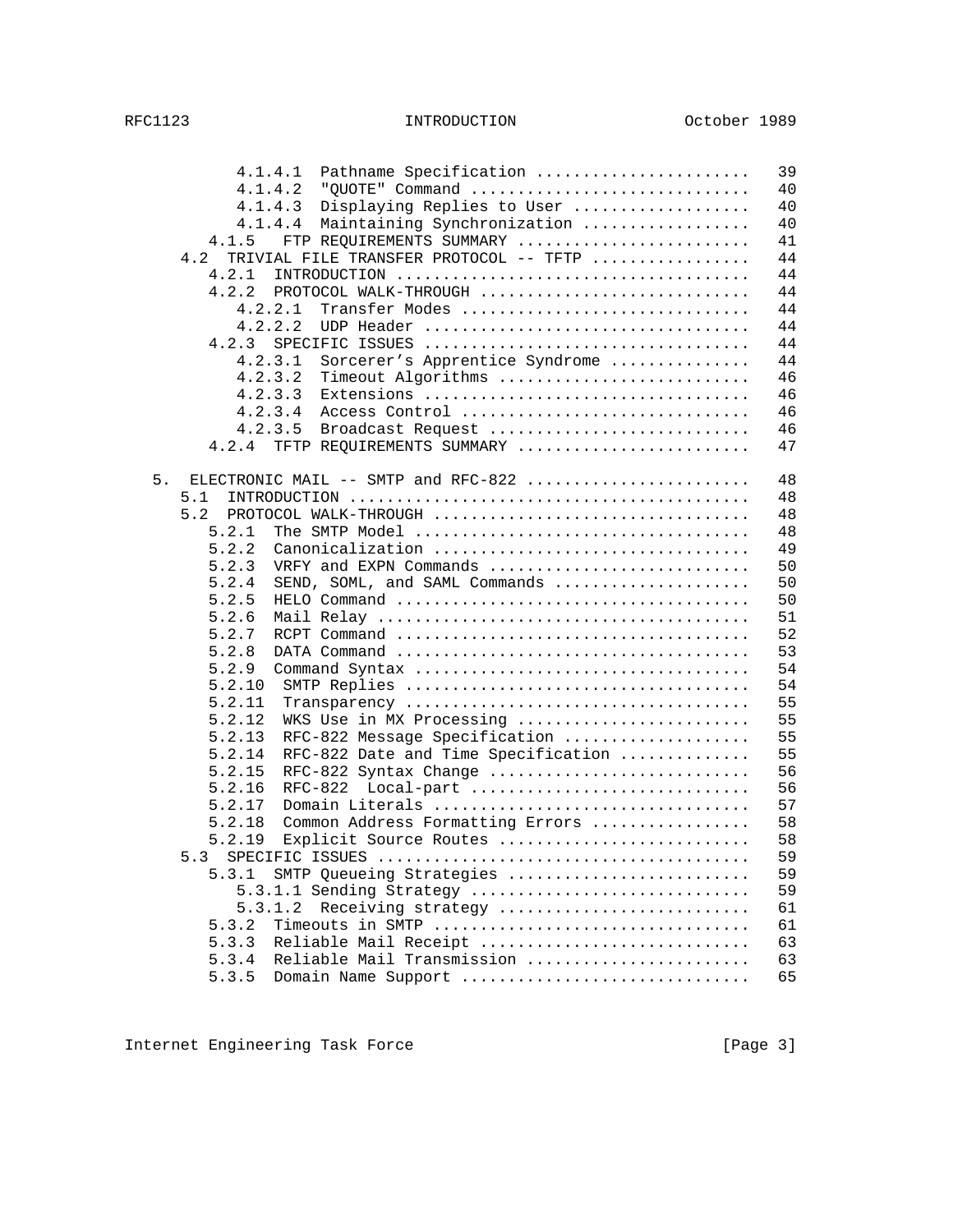| Mailing Lists and Aliases<br>5.3.6               | 65 |
|--------------------------------------------------|----|
| 5.3.7<br>Mail Gatewaying                         | 66 |
| 5.3.8<br>Maximum Message Size                    | 68 |
| SMTP REOUIREMENTS SUMMARY<br>5.4                 | 69 |
| SUPPORT SERVICES<br>რ.                           | 72 |
| 6.1 DOMAIN NAME TRANSLATION                      | 72 |
|                                                  | 72 |
|                                                  |    |
| PROTOCOL WALK-THROUGH<br>6.1.2                   | 72 |
| Resource Records with Zero TTL<br>6.1.2.1        | 73 |
| 6.1.2.2<br>QCLASS Values                         | 73 |
| 6.1.2.3<br>Unused Fields                         | 73 |
| 6.1.2.4<br>Compression                           | 73 |
| 6.1.2.5<br>Misusing Configuration Info           | 73 |
| 6.1.3                                            | 74 |
| Resolver Implementation<br>6.1.3.1               | 74 |
| 6.1.3.2<br>Transport Protocols                   | 75 |
| 6.1.3.3<br>Efficient Resource Usage              | 77 |
| 6.1.3.4<br>Multihomed Hosts                      | 78 |
| 6.1.3.5<br>Extensibility                         | 79 |
| 6.1.3.6<br>Status of RR Types                    | 79 |
| 6.1.3.7                                          | 80 |
| 6.1.3.8<br>Local Host Table                      | 80 |
| 6.1.4 DNS USER INTERFACE                         | 81 |
| DNS Administration<br>6.1.4.1                    | 81 |
| 6.1.4.2<br>DNS User Interface                    | 81 |
| 6.1.4.3 Interface Abbreviation Facilities        | 82 |
| 6.1.5<br>DOMAIN NAME SYSTEM REOUIREMENTS SUMMARY | 84 |
| 6.2                                              | 87 |
| 6.2.1                                            | 87 |
| 6.2.2                                            | 87 |
| Dynamic Configuration<br>6.2.2.1                 | 87 |
| 6.2.2.2<br>Loading Phase                         | 89 |
|                                                  | 90 |
| 6.3.1                                            | 90 |
| 6.3.2<br>$PROTOCOL WALK-THROUGH$                 | 90 |
| 6.3.3<br>MANAGEMENT REQUIREMENTS SUMMARY         | 92 |
|                                                  |    |
| 7.                                               | 93 |
|                                                  |    |

Internet Engineering Task Force [Page 4]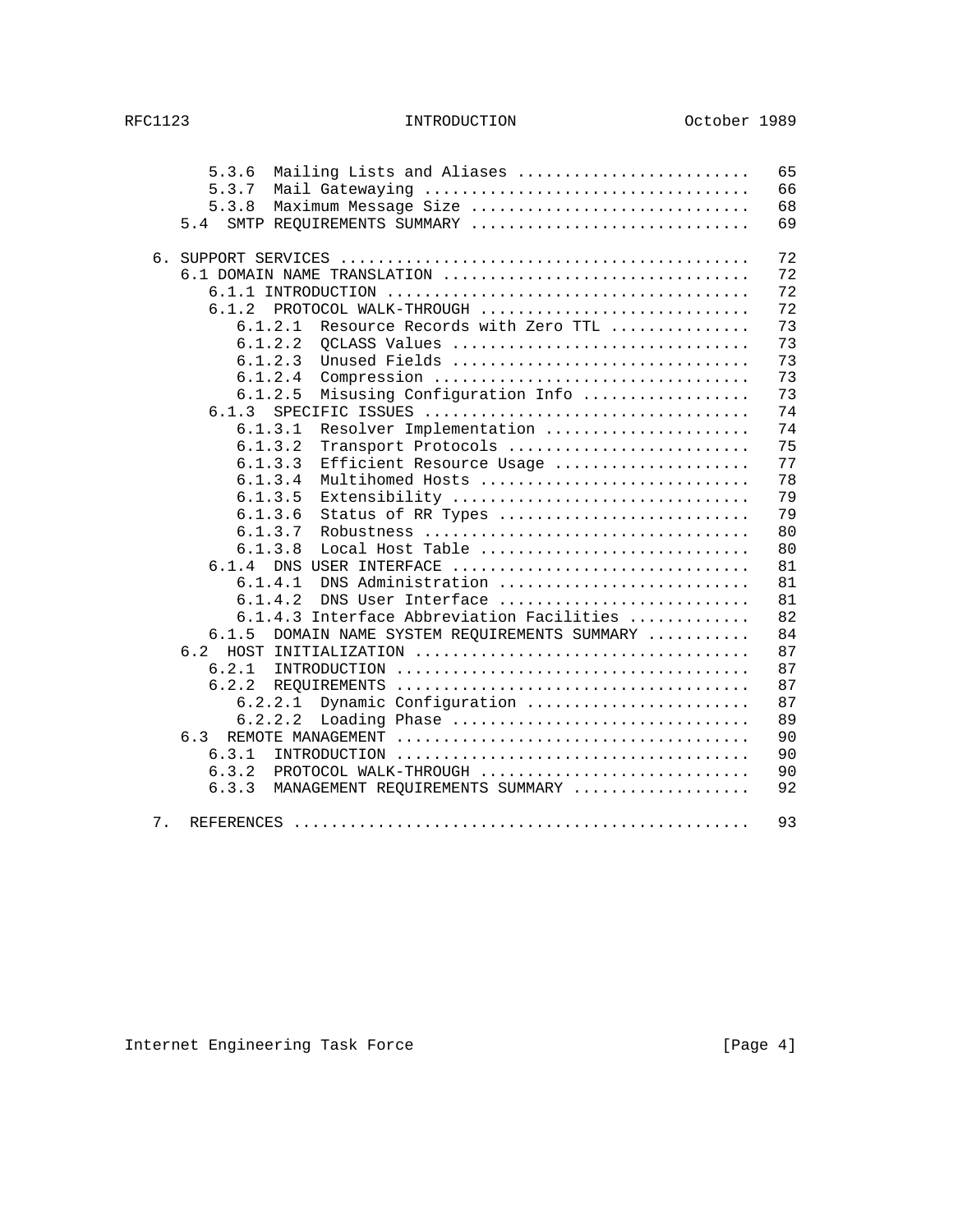#### 1. INTRODUCTION

 This document is one of a pair that defines and discusses the requirements for host system implementations of the Internet protocol suite. This RFC covers the applications layer and support protocols. Its companion RFC, "Requirements for Internet Hosts -- Communications Layers" [INTRO:1] covers the lower layer protocols: transport layer, IP layer, and link layer.

 These documents are intended to provide guidance for vendors, implementors, and users of Internet communication software. They represent the consensus of a large body of technical experience and wisdom, contributed by members of the Internet research and vendor communities.

 This RFC enumerates standard protocols that a host connected to the Internet must use, and it incorporates by reference the RFCs and other documents describing the current specifications for these protocols. It corrects errors in the referenced documents and adds additional discussion and guidance for an implementor.

 For each protocol, this document also contains an explicit set of requirements, recommendations, and options. The reader must understand that the list of requirements in this document is incomplete by itself; the complete set of requirements for an Internet host is primarily defined in the standard protocol specification documents, with the corrections, amendments, and supplements contained in this RFC.

 A good-faith implementation of the protocols that was produced after careful reading of the RFC's and with some interaction with the Internet technical community, and that followed good communications software engineering practices, should differ from the requirements of this document in only minor ways. Thus, in many cases, the "requirements" in this RFC are already stated or implied in the standard protocol documents, so that their inclusion here is, in a sense, redundant. However, they were included because some past implementation has made the wrong choice, causing problems of interoperability, performance, and/or robustness.

 This document includes discussion and explanation of many of the requirements and recommendations. A simple list of requirements would be dangerous, because:

- o Some required features are more important than others, and some features are optional.
- o There may be valid reasons why particular vendor products that

Internet Engineering Task Force [Page 5]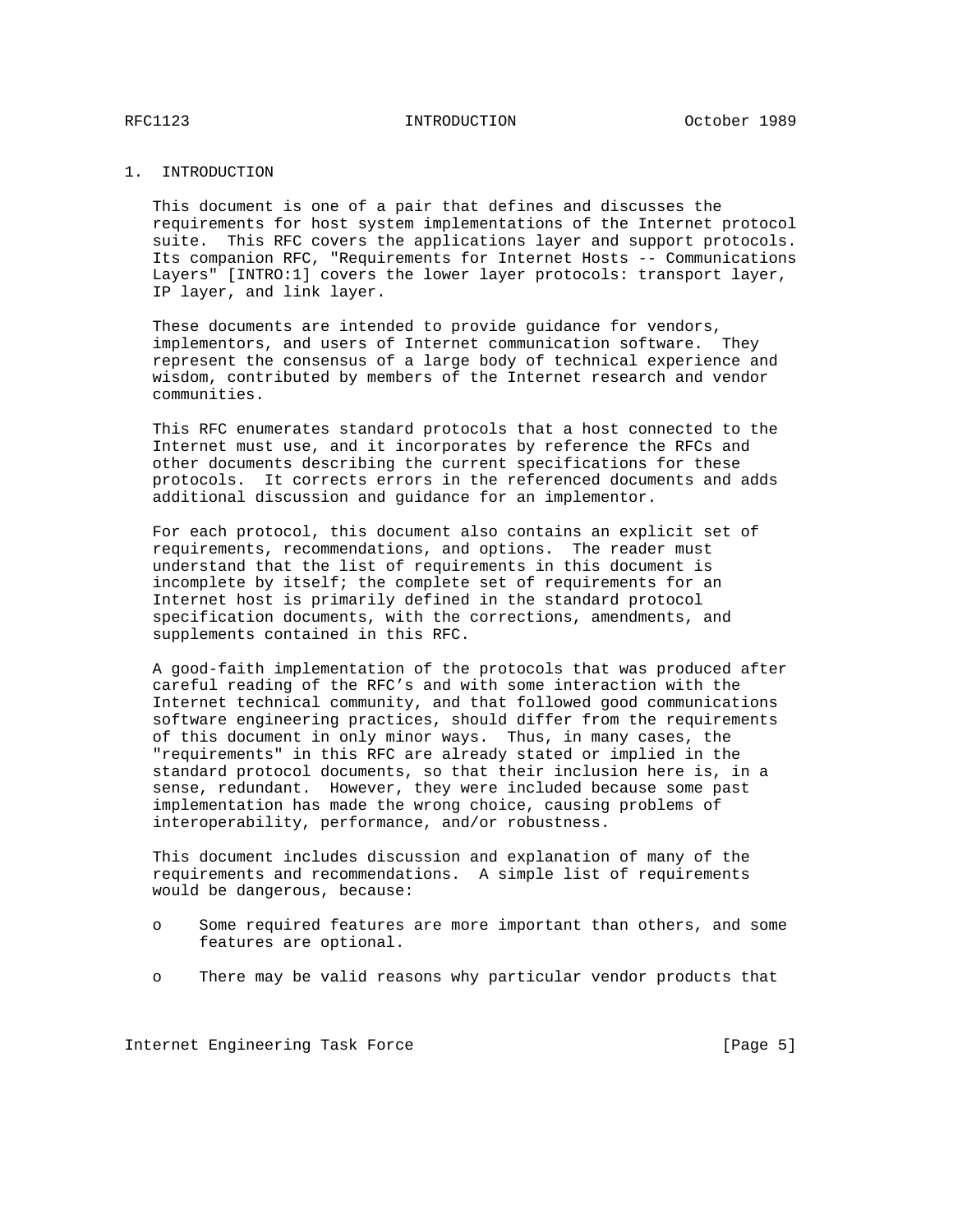are designed for restricted contexts might choose to use different specifications.

 However, the specifications of this document must be followed to meet the general goal of arbitrary host interoperation across the diversity and complexity of the Internet system. Although most current implementations fail to meet these requirements in various ways, some minor and some major, this specification is the ideal towards which we need to move.

 These requirements are based on the current level of Internet architecture. This document will be updated as required to provide additional clarifications or to include additional information in those areas in which specifications are still evolving.

 This introductory section begins with general advice to host software vendors, and then gives some guidance on reading the rest of the document. Section 2 contains general requirements that may be applicable to all application and support protocols. Sections 3, 4, and 5 contain the requirements on protocols for the three major applications: Telnet, file transfer, and electronic mail, respectively. Section 6 covers the support applications: the domain name system, system initialization, and management. Finally, all references will be found in Section 7.

1.1 The Internet Architecture

 For a brief introduction to the Internet architecture from a host viewpoint, see Section 1.1 of [INTRO:1]. That section also contains recommended references for general background on the Internet architecture.

1.2 General Considerations

 There are two important lessons that vendors of Internet host software have learned and which a new vendor should consider seriously.

1.2.1 Continuing Internet Evolution

 The enormous growth of the Internet has revealed problems of management and scaling in a large datagram-based packet communication system. These problems are being addressed, and as a result there will be continuing evolution of the specifications described in this document. These changes will be carefully planned and controlled, since there is extensive participation in this planning by the vendors and by the organizations responsible for operations of the networks.

Internet Engineering Task Force [Page 6]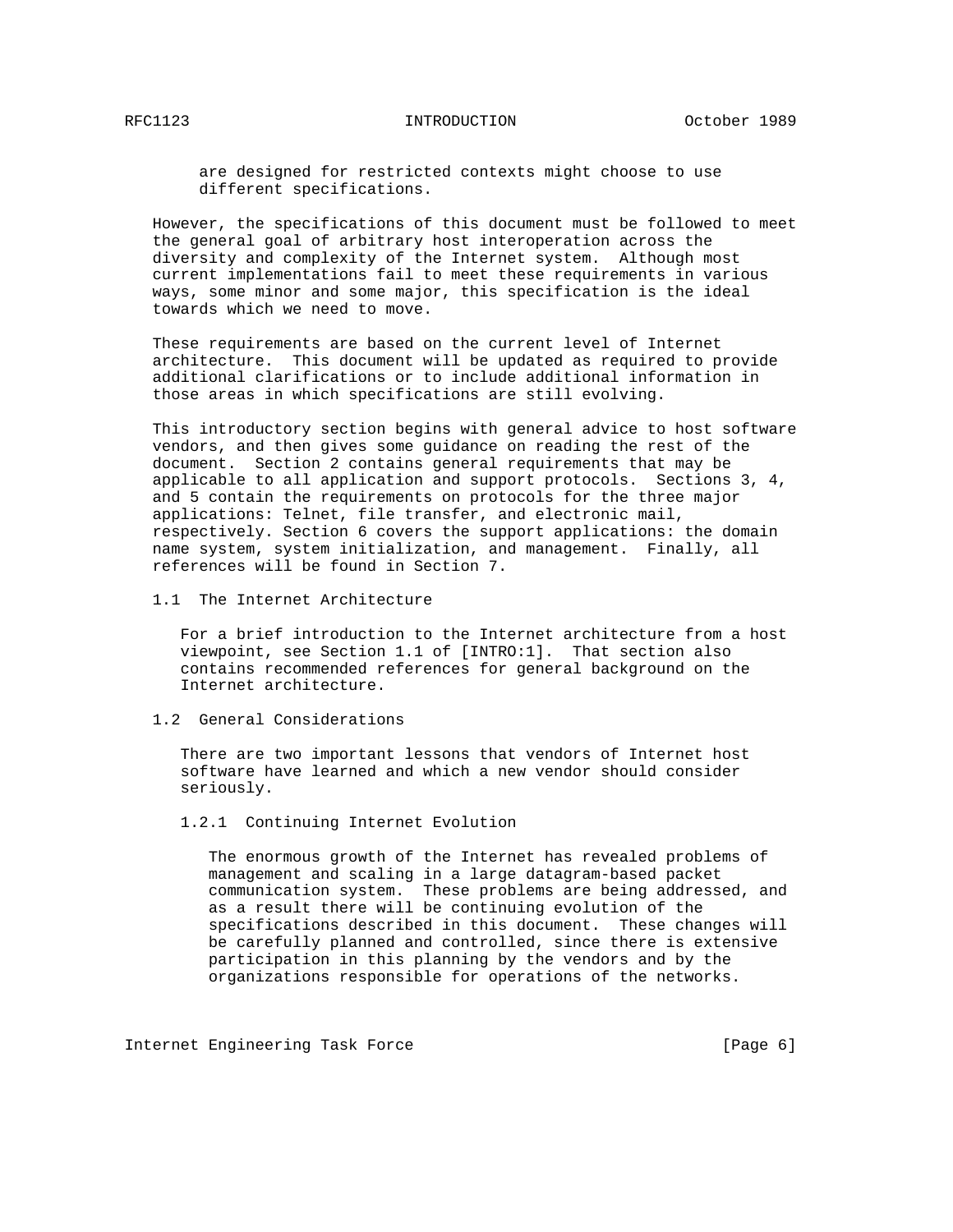Development, evolution, and revision are characteristic of computer network protocols today, and this situation will persist for some years. A vendor who develops computer communication software for the Internet protocol suite (or any other protocol suite!) and then fails to maintain and update that software for changing specifications is going to leave a trail of unhappy customers. The Internet is a large communication network, and the users are in constant contact through it. Experience has shown that knowledge of deficiencies in vendor software propagates quickly through the Internet technical community.

1.2.2 Robustness Principle

 At every layer of the protocols, there is a general rule whose application can lead to enormous benefits in robustness and interoperability:

> "Be liberal in what you accept, and conservative in what you send"

 Software should be written to deal with every conceivable error, no matter how unlikely; sooner or later a packet will come in with that particular combination of errors and attributes, and unless the software is prepared, chaos can ensue. In general, it is best to assume that the network is filled with malevolent entities that will send in packets designed to have the worst possible effect. This assumption will lead to suitable protective design, although the most serious problems in the Internet have been caused by unenvisaged mechanisms triggered by low-probability events; mere human malice would never have taken so devious a course!

 Adaptability to change must be designed into all levels of Internet host software. As a simple example, consider a protocol specification that contains an enumeration of values for a particular header field -- e.g., a type field, a port number, or an error code; this enumeration must be assumed to be incomplete. Thus, if a protocol specification defines four possible error codes, the software must not break when a fifth code shows up. An undefined code might be logged (see below), but it must not cause a failure.

 The second part of the principle is almost as important: software on other hosts may contain deficiencies that make it unwise to exploit legal but obscure protocol features. It is unwise to stray far from the obvious and simple, lest untoward effects result elsewhere. A corollary of this is "watch out

Internet Engineering Task Force [Page 7]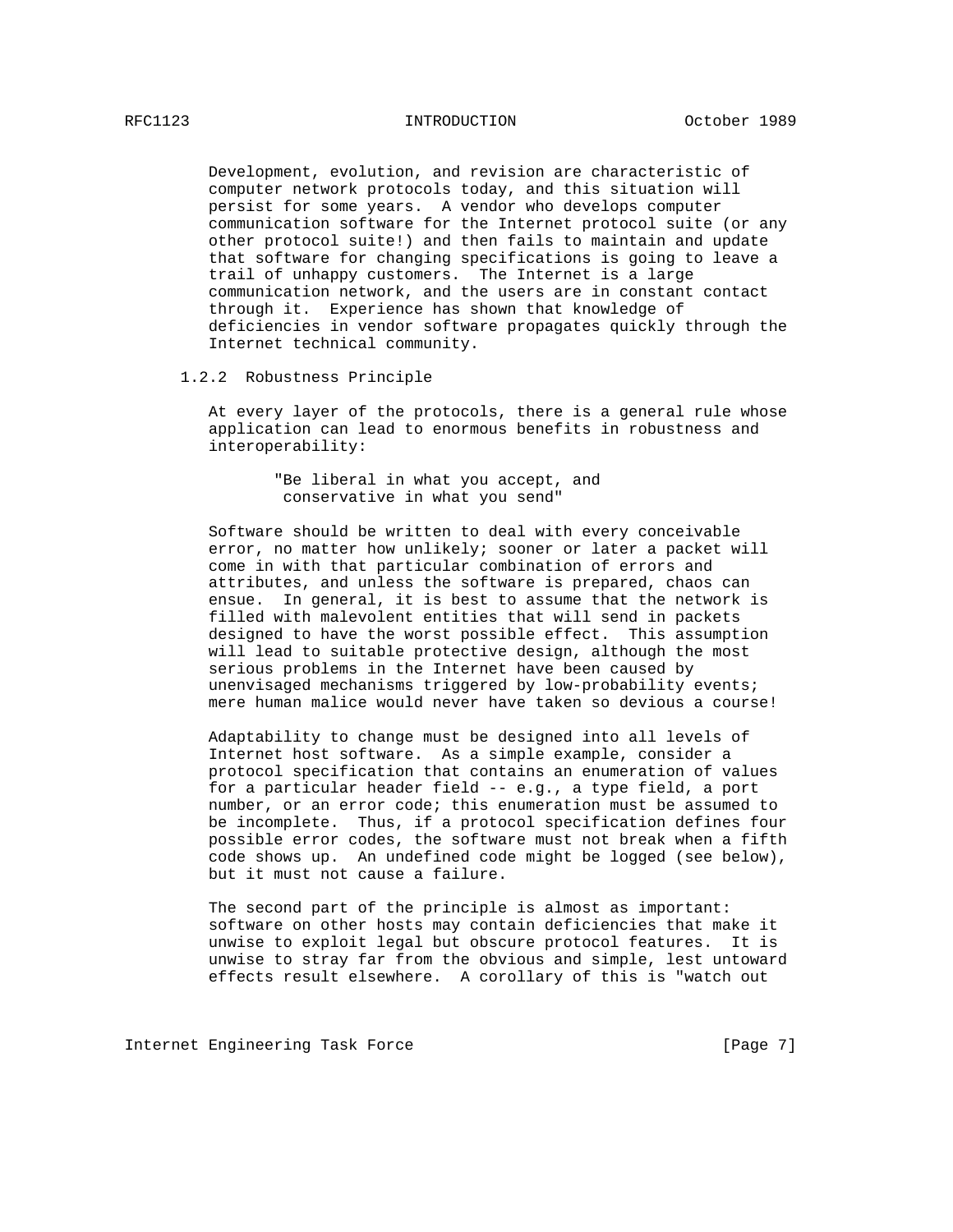for misbehaving hosts"; host software should be prepared, not just to survive other misbehaving hosts, but also to cooperate to limit the amount of disruption such hosts can cause to the shared communication facility.

# 1.2.3 Error Logging

 The Internet includes a great variety of host and gateway systems, each implementing many protocols and protocol layers, and some of these contain bugs and mis-features in their Internet protocol software. As a result of complexity, diversity, and distribution of function, the diagnosis of user problems is often very difficult.

 Problem diagnosis will be aided if host implementations include a carefully designed facility for logging erroneous or "strange" protocol events. It is important to include as much diagnostic information as possible when an error is logged. In particular, it is often useful to record the header(s) of a packet that caused an error. However, care must be taken to ensure that error logging does not consume prohibitive amounts of resources or otherwise interfere with the operation of the host.

 There is a tendency for abnormal but harmless protocol events to overflow error logging files; this can be avoided by using a "circular" log, or by enabling logging only while diagnosing a known failure. It may be useful to filter and count duplicate successive messages. One strategy that seems to work well is: (1) always count abnormalities and make such counts accessible through the management protocol (see Section  $6.3$ ); and (2) allow the logging of a great variety of events to be selectively enabled. For example, it might useful to be able to "log everything" or to "log everything for host X".

 Note that different managements may have differing policies about the amount of error logging that they want normally enabled in a host. Some will say, "if it doesn't hurt me, I don't want to know about it", while others will want to take a more watchful and aggressive attitude about detecting and removing protocol abnormalities.

### 1.2.4 Configuration

 It would be ideal if a host implementation of the Internet protocol suite could be entirely self-configuring. This would allow the whole suite to be implemented in ROM or cast into silicon, it would simplify diskless workstations, and it would

Internet Engineering Task Force [Page 8]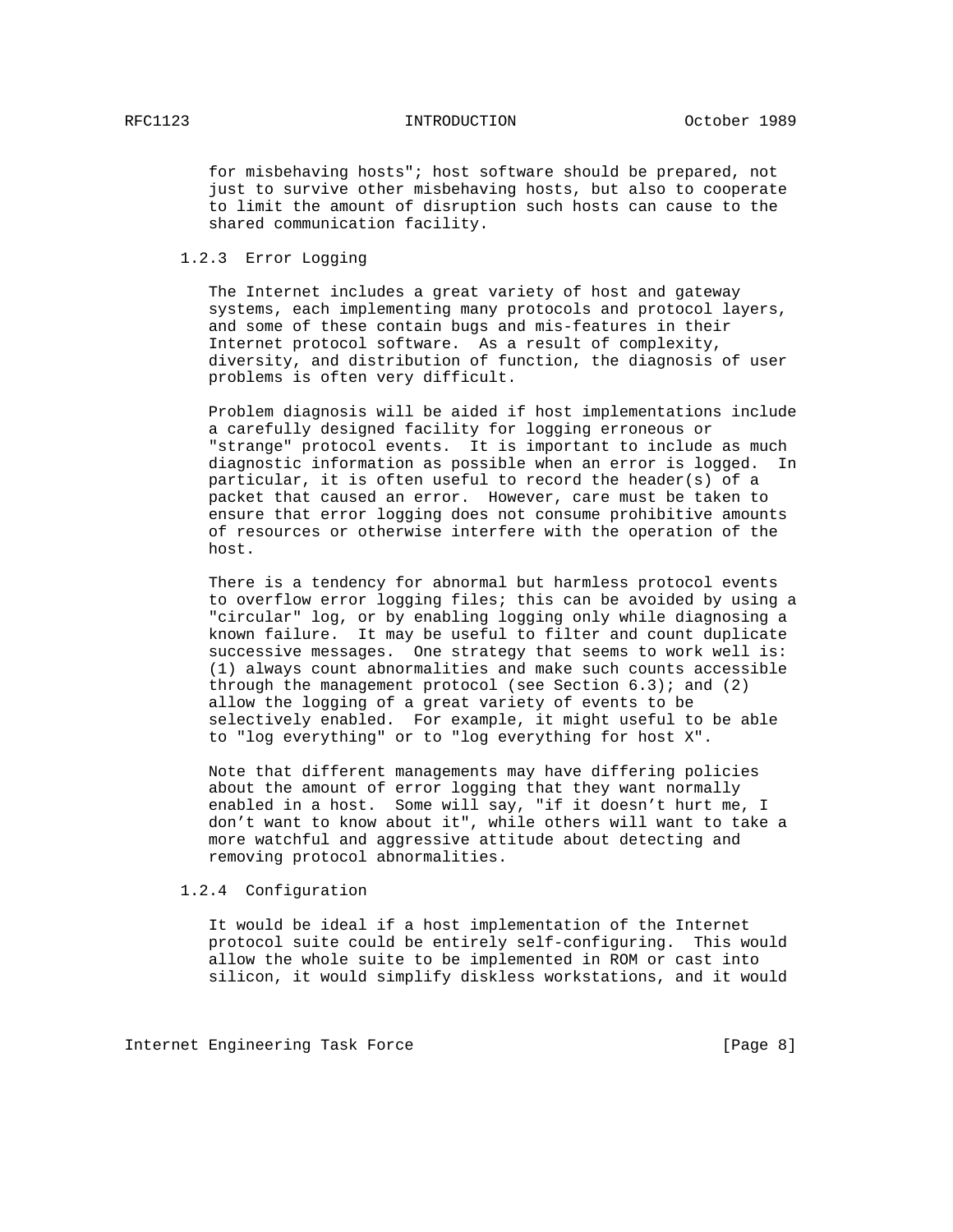be an immense boon to harried LAN administrators as well as system vendors. We have not reached this ideal; in fact, we are not even close.

 At many points in this document, you will find a requirement that a parameter be a configurable option. There are several different reasons behind such requirements. In a few cases, there is current uncertainty or disagreement about the best value, and it may be necessary to update the recommended value in the future. In other cases, the value really depends on external factors  $- - e.g.,$  the size of the host and the distribution of its communication load, or the speeds and topology of nearby networks -- and self-tuning algorithms are unavailable and may be insufficient. In some cases, configurability is needed because of administrative requirements.

 Finally, some configuration options are required to communicate with obsolete or incorrect implementations of the protocols, distributed without sources, that unfortunately persist in many parts of the Internet. To make correct systems coexist with these faulty systems, administrators often have to "mis configure" the correct systems. This problem will correct itself gradually as the faulty systems are retired, but it cannot be ignored by vendors.

 When we say that a parameter must be configurable, we do not intend to require that its value be explicitly read from a configuration file at every boot time. We recommend that implementors set up a default for each parameter, so a configuration file is only necessary to override those defaults that are inappropriate in a particular installation. Thus, the configurability requirement is an assurance that it will be POSSIBLE to override the default when necessary, even in a binary-only or ROM-based product.

 This document requires a particular value for such defaults in some cases. The choice of default is a sensitive issue when the configuration item controls the accommodation to existing faulty systems. If the Internet is to converge successfully to complete interoperability, the default values built into implementations must implement the official protocol, not "mis-configurations" to accommodate faulty implementations. Although marketing considerations have led some vendors to choose mis-configuration defaults, we urge vendors to choose defaults that will conform to the standard.

Finally, we note that a vendor needs to provide adequate

Internet Engineering Task Force [Page 9]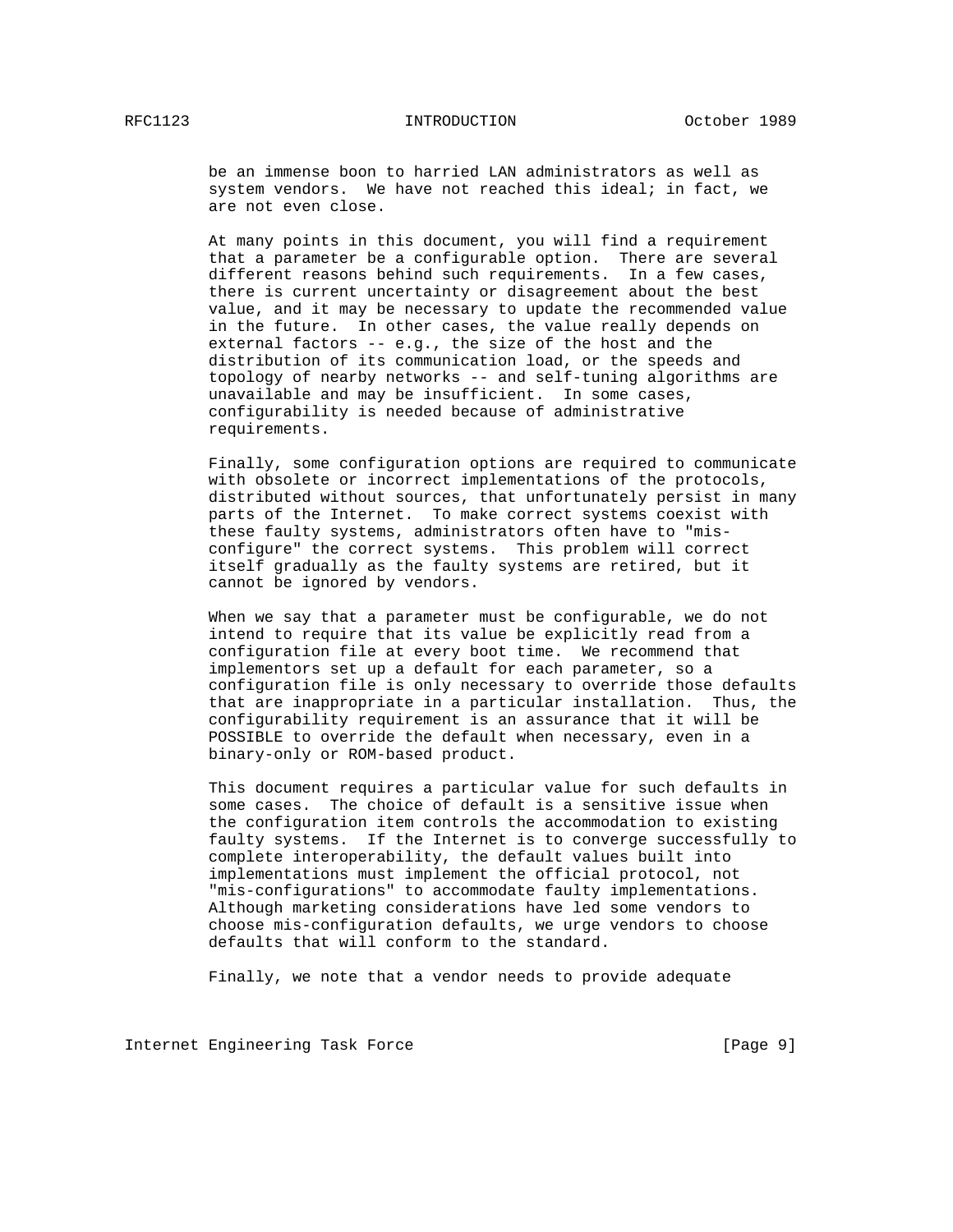documentation on all configuration parameters, their limits and effects.

- 1.3 Reading this Document
	- 1.3.1 Organization

 In general, each major section is organized into the following subsections:

- (1) Introduction
- (2) Protocol Walk-Through -- considers the protocol specification documents section-by-section, correcting errors, stating requirements that may be ambiguous or ill-defined, and providing further clarification or explanation.
- (3) Specific Issues -- discusses protocol design and implementation issues that were not included in the walk through.
- (4) Interfaces -- discusses the service interface to the next higher layer.
- (5) Summary -- contains a summary of the requirements of the section.

 Under many of the individual topics in this document, there is parenthetical material labeled "DISCUSSION" or "IMPLEMENTATION". This material is intended to give clarification and explanation of the preceding requirements text. It also includes some suggestions on possible future directions or developments. The implementation material contains suggested approaches that an implementor may want to consider.

 The summary sections are intended to be guides and indexes to the text, but are necessarily cryptic and incomplete. The summaries should never be used or referenced separately from the complete RFC.

1.3.2 Requirements

 In this document, the words that are used to define the significance of each particular requirement are capitalized. These words are:

Internet Engineering Task Force [Page 10]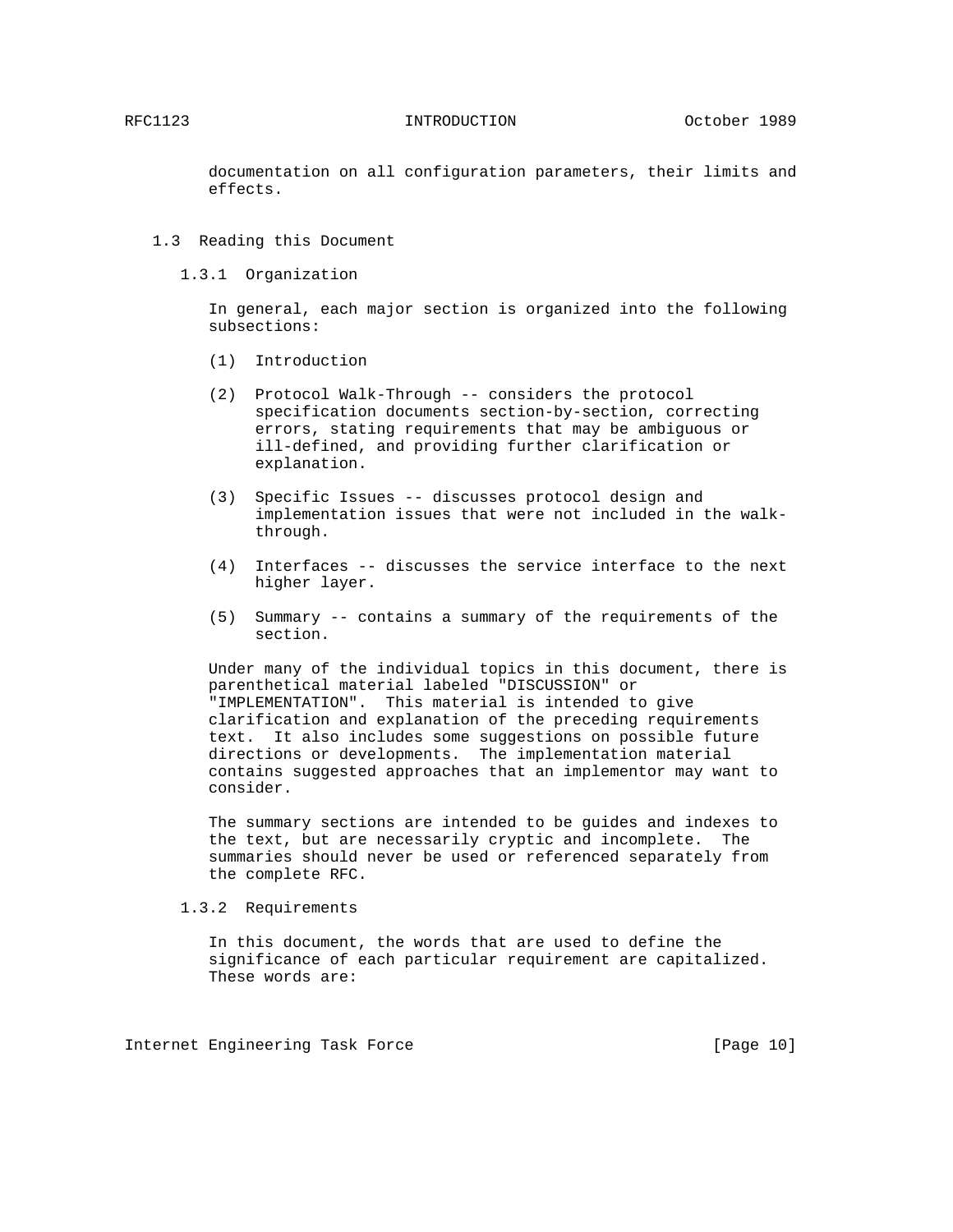\* "MUST"

 This word or the adjective "REQUIRED" means that the item is an absolute requirement of the specification.

\* "SHOULD"

 This word or the adjective "RECOMMENDED" means that there may exist valid reasons in particular circumstances to ignore this item, but the full implications should be understood and the case carefully weighed before choosing a different course.

\* "MAY"

 This word or the adjective "OPTIONAL" means that this item is truly optional. One vendor may choose to include the item because a particular marketplace requires it or because it enhances the product, for example; another vendor may omit the same item.

 An implementation is not compliant if it fails to satisfy one or more of the MUST requirements for the protocols it implements. An implementation that satisfies all the MUST and all the SHOULD requirements for its protocols is said to be "unconditionally compliant"; one that satisfies all the MUST requirements but not all the SHOULD requirements for its protocols is said to be "conditionally compliant".

## 1.3.3 Terminology

This document uses the following technical terms:

#### Segment

 A segment is the unit of end-to-end transmission in the TCP protocol. A segment consists of a TCP header followed by application data. A segment is transmitted by encapsulation in an IP datagram.

#### Message

 This term is used by some application layer protocols (particularly SMTP) for an application data unit.

Datagram

 A [UDP] datagram is the unit of end-to-end transmission in the UDP protocol.

Internet Engineering Task Force [Page 11]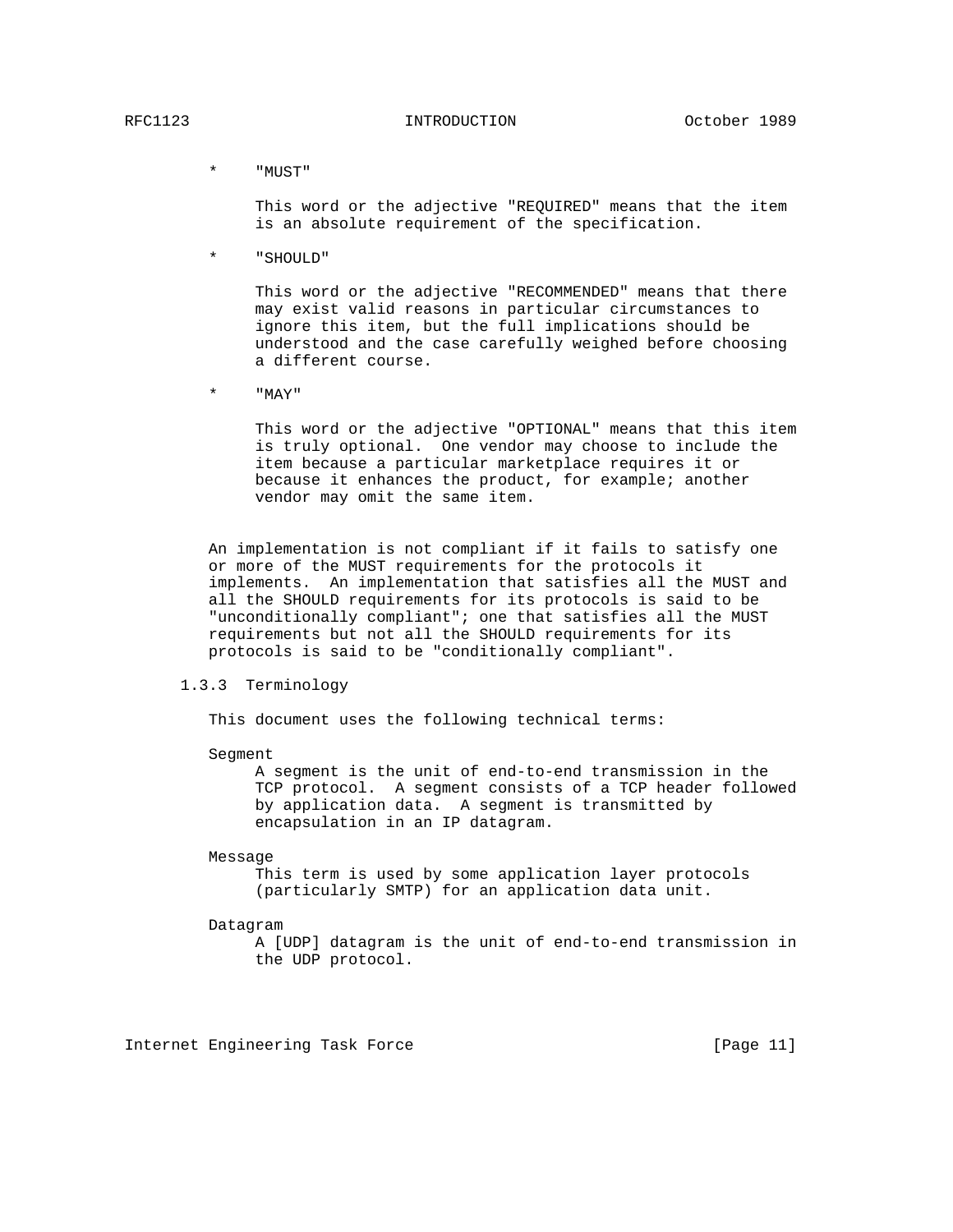Multihomed

 A host is said to be multihomed if it has multiple IP addresses to connected networks.

#### 1.4 Acknowledgments

 This document incorporates contributions and comments from a large group of Internet protocol experts, including representatives of university and research labs, vendors, and government agencies. It was assembled primarily by the Host Requirements Working Group of the Internet Engineering Task Force (IETF).

 The Editor would especially like to acknowledge the tireless dedication of the following people, who attended many long meetings and generated 3 million bytes of electronic mail over the past 18 months in pursuit of this document: Philip Almquist, Dave Borman (Cray Research), Noel Chiappa, Dave Crocker (DEC), Steve Deering (Stanford), Mike Karels (Berkeley), Phil Karn (Bellcore), John Lekashman (NASA), Charles Lynn (BBN), Keith McCloghrie (TWG), Paul Mockapetris (ISI), Thomas Narten (Purdue), Craig Partridge (BBN), Drew Perkins (CMU), and James Van Bokkelen (FTP Software).

 In addition, the following people made major contributions to the effort: Bill Barns (Mitre), Steve Bellovin (AT&T), Mike Brescia (BBN), Ed Cain (DCA), Annette DeSchon (ISI), Martin Gross (DCA), Phill Gross (NRI), Charles Hedrick (Rutgers), Van Jacobson (LBL), John Klensin (MIT), Mark Lottor (SRI), Milo Medin (NASA), Bill Melohn (Sun Microsystems), Greg Minshall (Kinetics), Jeff Mogul (DEC), John Mullen (CMC), Jon Postel (ISI), John Romkey (Epilogue Technology), and Mike StJohns (DCA). The following also made significant contributions to particular areas: Eric Allman (Berkeley), Rob Austein (MIT), Art Berggreen (ACC), Keith Bostic (Berkeley), Vint Cerf (NRI), Wayne Hathaway (NASA), Matt Korn (IBM), Erik Naggum (Naggum Software, Norway), Robert Ullmann (Prime Computer), David Waitzman (BBN), Frank Wancho (USA), Arun Welch (Ohio State), Bill Westfield (Cisco), and Rayan Zachariassen (Toronto).

 We are grateful to all, including any contributors who may have been inadvertently omitted from this list.

Internet Engineering Task Force [Page 12]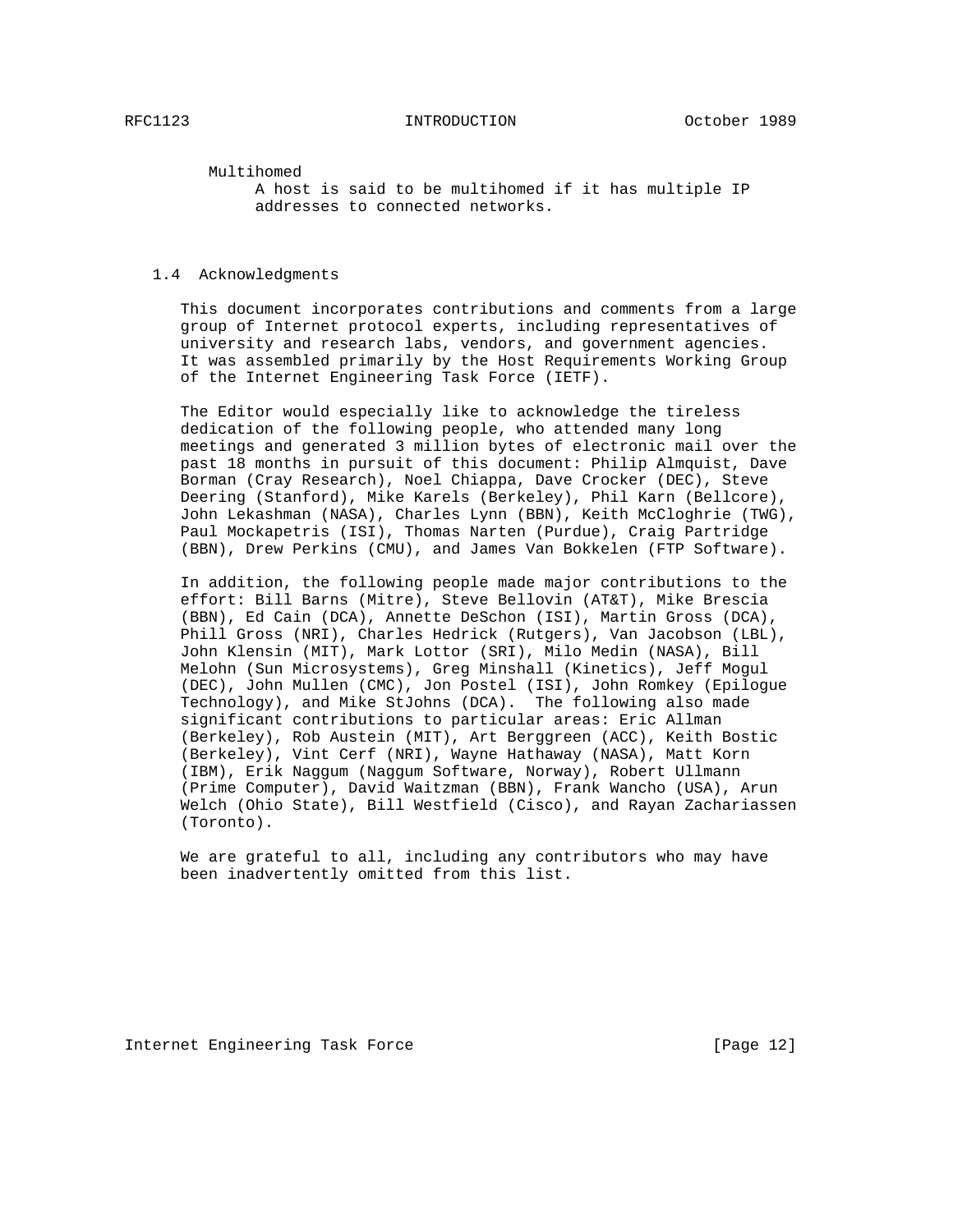# 2. GENERAL ISSUES

 This section contains general requirements that may be applicable to all application-layer protocols.

2.1 Host Names and Numbers

 The syntax of a legal Internet host name was specified in RFC-952 [DNS:4]. One aspect of host name syntax is hereby changed: the restriction on the first character is relaxed to allow either a letter or a digit. Host software MUST support this more liberal syntax.

 Host software MUST handle host names of up to 63 characters and SHOULD handle host names of up to 255 characters.

 Whenever a user inputs the identity of an Internet host, it SHOULD be possible to enter either (1) a host domain name or (2) an IP address in dotted-decimal ("#.#.#.#") form. The host SHOULD check the string syntactically for a dotted-decimal number before looking it up in the Domain Name System.

#### DISCUSSION:

 This last requirement is not intended to specify the complete syntactic form for entering a dotted-decimal host number; that is considered to be a user-interface issue. For example, a dotted-decimal number must be enclosed within "[ ]" brackets for SMTP mail (see Section 5.2.17). This notation could be made universal within a host system, simplifying the syntactic checking for a dotted-decimal number.

 If a dotted-decimal number can be entered without such identifying delimiters, then a full syntactic check must be made, because a segment of a host domain name is now allowed to begin with a digit and could legally be entirely numeric (see Section 6.1.2.4). However, a valid host name can never have the dotted-decimal form #.#.#.#, since at least the highest-level component label will be alphabetic.

#### 2.2 Using Domain Name Service

 Host domain names MUST be translated to IP addresses as described in Section 6.1.

 Applications using domain name services MUST be able to cope with soft error conditions. Applications MUST wait a reasonable interval between successive retries due to a soft error, and MUST

Internet Engineering Task Force [Page 13]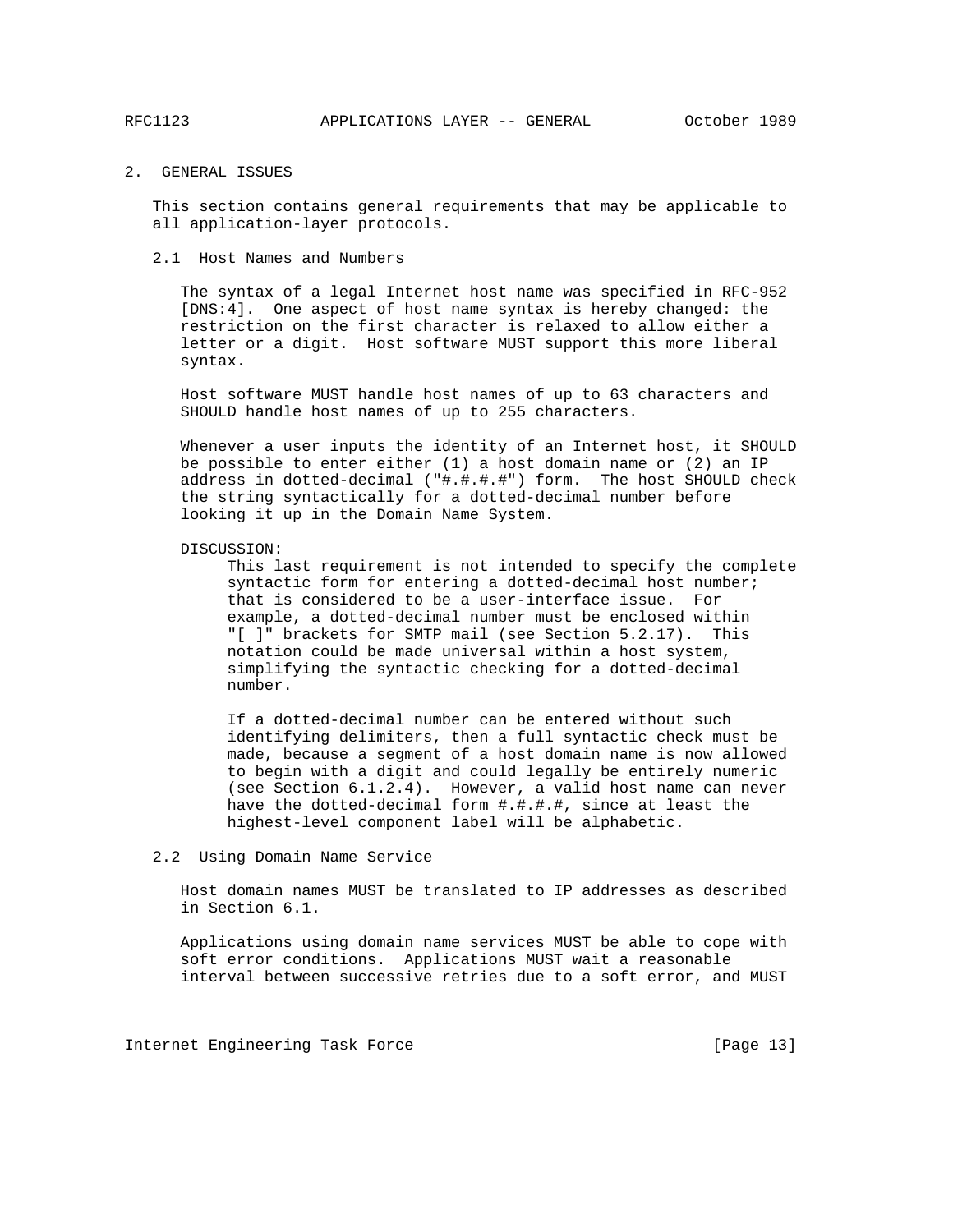allow for the possibility that network problems may deny service for hours or even days.

 An application SHOULD NOT rely on the ability to locate a WKS record containing an accurate listing of all services at a particular host address, since the WKS RR type is not often used by Internet sites. To confirm that a service is present, simply attempt to use it.

## 2.3 Applications on Multihomed hosts

When the remote host is multihomed, the name-to-address translation will return a list of alternative IP addresses. As specified in Section 6.1.3.4, this list should be in order of decreasing preference. Application protocol implementations SHOULD be prepared to try multiple addresses from the list until success is obtained. More specific requirements for SMTP are given in Section 5.3.4.

When the local host is multihomed, a UDP-based request/response application SHOULD send the response with an IP source address that is the same as the specific destination address of the UDP request datagram. The "specific destination address" is defined in the "IP Addressing" section of the companion RFC [INTRO:1].

 Similarly, a server application that opens multiple TCP connections to the same client SHOULD use the same local IP address for all.

# 2.4 Type-of-Service

 Applications MUST select appropriate TOS values when they invoke transport layer services, and these values MUST be configurable. Note that a TOS value contains 5 bits, of which only the most significant 3 bits are currently defined; the other two bits MUST be zero.

#### DISCUSSION:

 As gateway algorithms are developed to implement Type-of- Service, the recommended values for various application protocols may change. In addition, it is likely that particular combinations of users and Internet paths will want non-standard TOS values. For these reasons, the TOS values must be configurable.

 See the latest version of the "Assigned Numbers" RFC [INTRO:5] for the recommended TOS values for the major application protocols.

Internet Engineering Task Force [Page 14]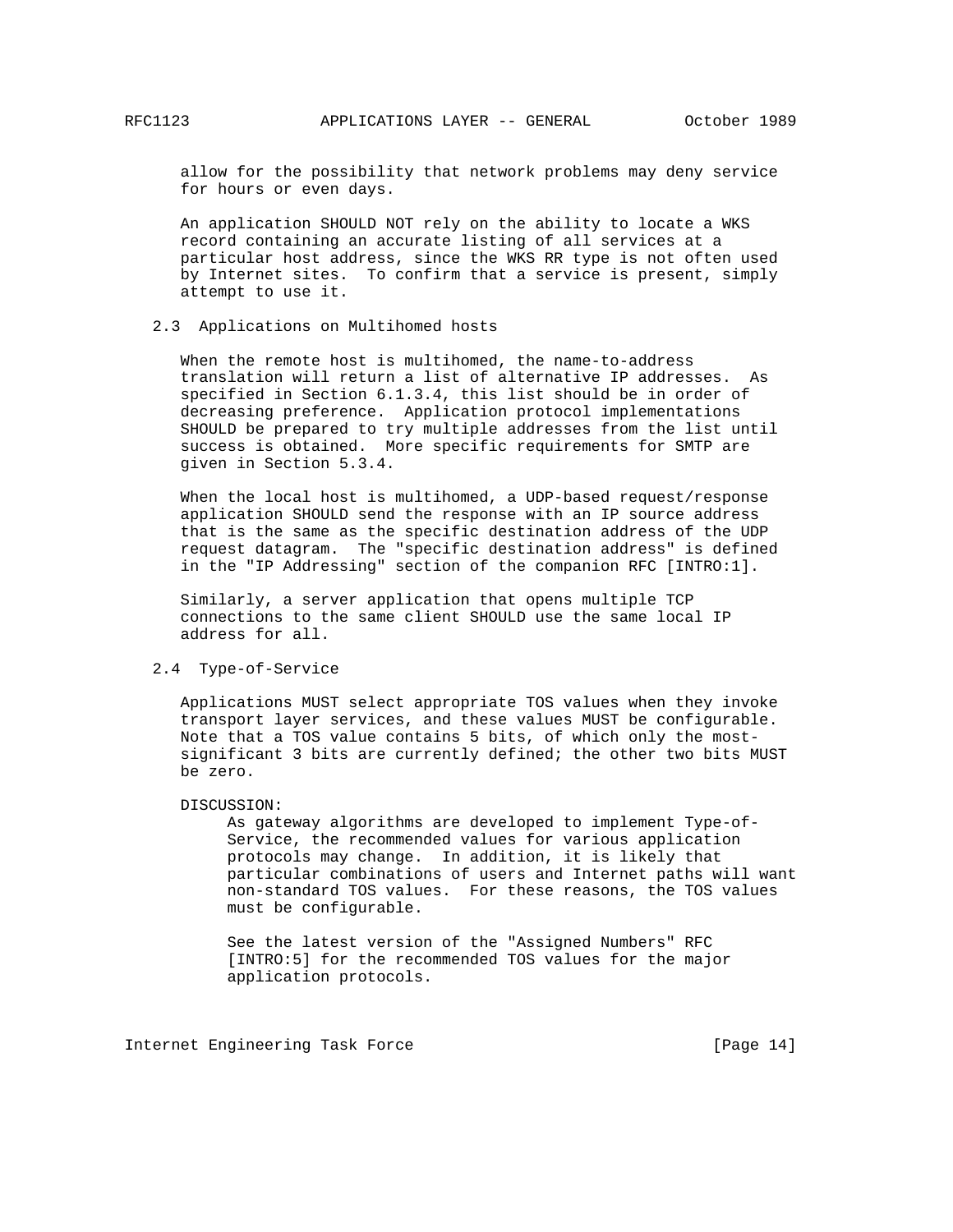# 2.5 GENERAL APPLICATION REQUIREMENTS SUMMARY

| FEATURE                                                                                                                                                                                                                               | SECTION                                | UΙ<br>S<br>т                | S<br>Ηl<br>M O <br> U   M  <br> D Y | S<br>Н<br>U<br>IJ<br>$\mathbb{D}$<br>L[A N N t<br>$\circ$<br>т | O M <br>U<br>S<br>т<br>$\circ$<br>т | F<br>$\circ$<br>$\Omega$<br>t<br>n<br>$\circ$<br>t<br>e |
|---------------------------------------------------------------------------------------------------------------------------------------------------------------------------------------------------------------------------------------|----------------------------------------|-----------------------------|-------------------------------------|----------------------------------------------------------------|-------------------------------------|---------------------------------------------------------|
| User interfaces:<br>Allow host name to begin with digit<br>Host names of up to 635 characters<br>Host names of up to 255 characters<br>Support dotted-decimal host numbers<br>Check syntactically for dotted-dec first                | 2.1<br>2.1<br>2.1<br>2.1<br>2.1        | x<br>$\mathbf{x}$           | X<br>X<br>X                         |                                                                |                                     |                                                         |
| Map domain names per Section 6.1<br>Cope with soft DNS errors<br>Reasonable interval between retries<br>Allow for long outages<br>Expect WKS records to be available                                                                  | 2.2<br>2.2<br>2.2<br>2.2<br>2.2        | X<br>x<br>x<br>$\mathbf{x}$ |                                     | X                                                              |                                     |                                                         |
| Try multiple addr's for remote multihomed host<br>UDP reply src addr is specific dest of request<br>Use same IP addr for related TCP connections<br>Specify appropriate TOS values<br>TOS values configurable<br>Unused TOS bits zero | 2.3<br>2.3<br>2.3<br>2.4<br>2.4<br>2.4 | x<br>x<br>$\mathbf{x}$      | х<br>$\mathbf x$<br>X               |                                                                |                                     |                                                         |

Internet Engineering Task Force [Page 15]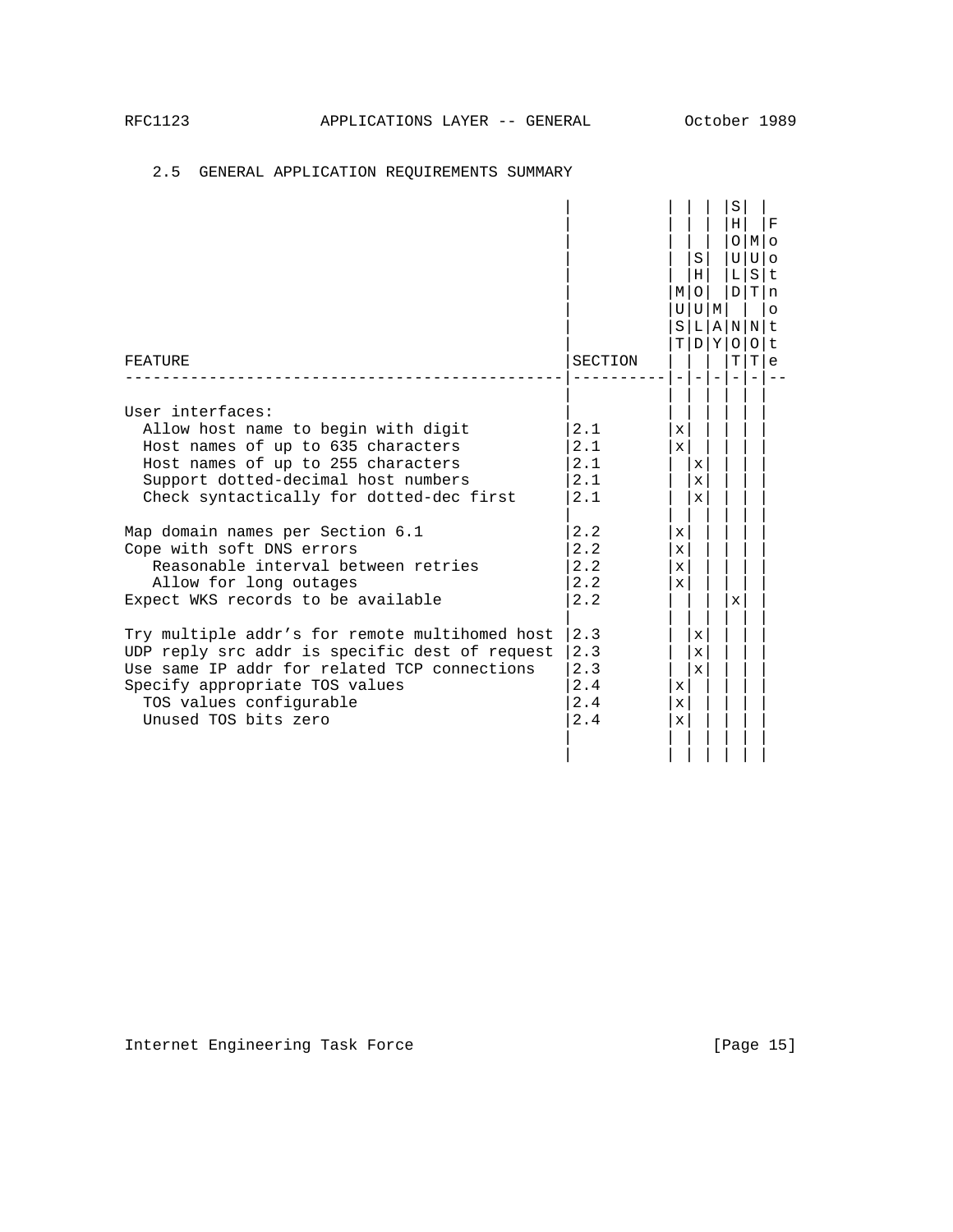3. REMOTE LOGIN -- TELNET PROTOCOL

#### 3.1 INTRODUCTION

 Telnet is the standard Internet application protocol for remote login. It provides the encoding rules to link a user's keyboard/display on a client ("user") system with a command interpreter on a remote server system. A subset of the Telnet protocol is also incorporated within other application protocols, e.g., FTP and SMTP.

 Telnet uses a single TCP connection, and its normal data stream ("Network Virtual Terminal" or "NVT" mode) is 7-bit ASCII with escape sequences to embed control functions. Telnet also allows the negotiation of many optional modes and functions.

 The primary Telnet specification is to be found in RFC-854 [TELNET:1], while the options are defined in many other RFCs; see Section 7 for references.

#### 3.2 PROTOCOL WALK-THROUGH

3.2.1 Option Negotiation: RFC-854, pp. 2-3

 Every Telnet implementation MUST include option negotiation and subnegotiation machinery [TELNET:2].

 A host MUST carefully follow the rules of RFC-854 to avoid option-negotiation loops. A host MUST refuse (i.e, reply WONT/DONT to a DO/WILL) an unsupported option. Option negotiation SHOULD continue to function (even if all requests are refused) throughout the lifetime of a Telnet connection.

 If all option negotiations fail, a Telnet implementation MUST default to, and support, an NVT.

DISCUSSION:

 Even though more sophisticated "terminals" and supporting option negotiations are becoming the norm, all implementations must be prepared to support an NVT for any user-server communication.

3.2.2 Telnet Go-Ahead Function: RFC-854, p. 5, and RFC-858

 On a host that never sends the Telnet command Go Ahead (GA), the Telnet Server MUST attempt to negotiate the Suppress Go Ahead option (i.e., send "WILL Suppress Go Ahead"). A User or Server Telnet MUST always accept negotiation of the Suppress Go

Internet Engineering Task Force [Page 16]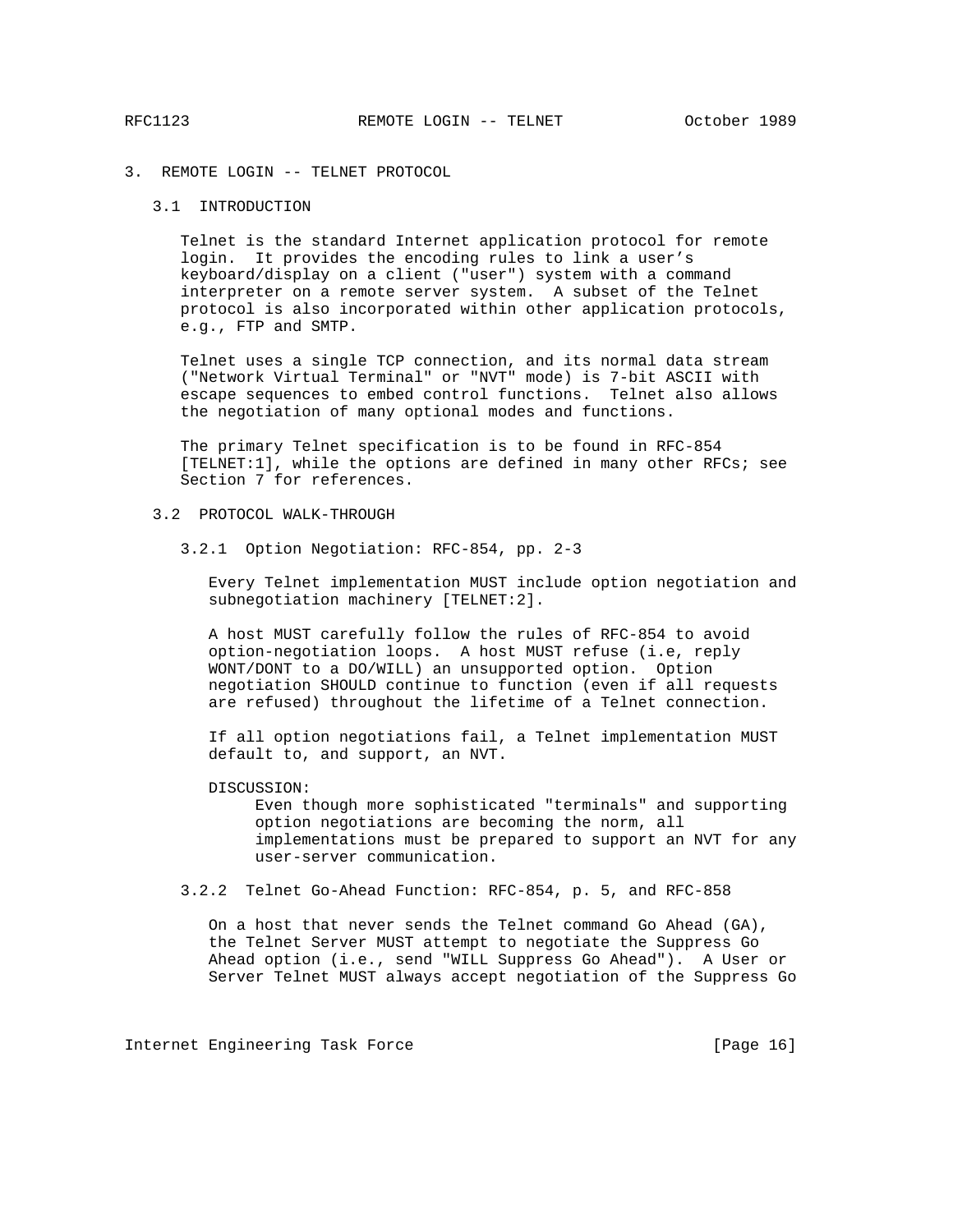## Ahead option.

 When it is driving a full-duplex terminal for which GA has no meaning, a User Telnet implementation MAY ignore GA commands.

DISCUSSION:

 Half-duplex ("locked-keyboard") line-at-a-time terminals for which the Go-Ahead mechanism was designed have largely disappeared from the scene. It turned out to be difficult to implement sending the Go-Ahead signal in many operating systems, even some systems that support native half-duplex terminals. The difficulty is typically that the Telnet server code does not have access to information about whether the user process is blocked awaiting input from the Telnet connection, i.e., it cannot reliably determine when to send a GA command. Therefore, most Telnet Server hosts do not send GA commands.

 The effect of the rules in this section is to allow either end of a Telnet connection to veto the use of GA commands.

 There is a class of half-duplex terminals that is still commercially important: "data entry terminals," which interact in a full-screen manner. However, supporting data entry terminals using the Telnet protocol does not require the Go Ahead signal; see Section 3.3.2.

# 3.2.3 Control Functions: RFC-854, pp. 7-8

 The list of Telnet commands has been extended to include EOR (End-of-Record), with code 239 [TELNET:9].

 Both User and Server Telnets MAY support the control functions EOR, EC, EL, and Break, and MUST support AO, AYT, DM, IP, NOP, SB, and SE.

 A host MUST be able to receive and ignore any Telnet control functions that it does not support.

# DISCUSSION:

 Note that a Server Telnet is required to support the Telnet IP (Interrupt Process) function, even if the server host has an equivalent in-stream function (e.g., Control-C in many systems). The Telnet IP function may be stronger than an in-stream interrupt command, because of the out of-band effect of TCP urgent data.

The EOR control function may be used to delimit the

Internet Engineering Task Force [Page 17]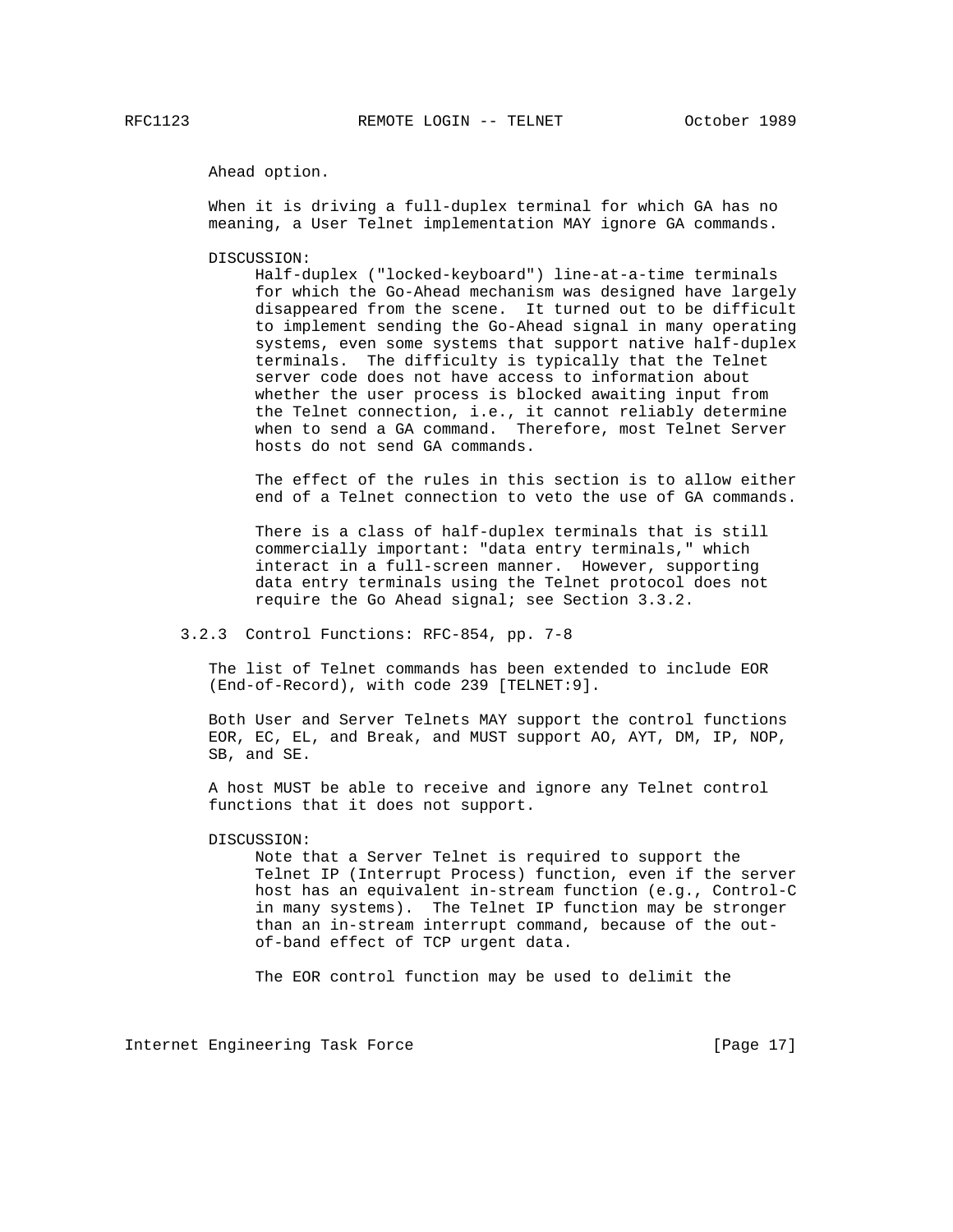stream. An important application is data entry terminal support (see Section 3.3.2). There was concern that since EOR had not been defined in RFC-854, a host that was not prepared to correctly ignore unknown Telnet commands might crash if it received an EOR. To protect such hosts, the End-of-Record option [TELNET:9] was introduced; however, a properly implemented Telnet program will not require this protection.

3.2.4 Telnet "Synch" Signal: RFC-854, pp. 8-10

 When it receives "urgent" TCP data, a User or Server Telnet MUST discard all data except Telnet commands until the DM (and end of urgent) is reached.

 When it sends Telnet IP (Interrupt Process), a User Telnet SHOULD follow it by the Telnet "Synch" sequence, i.e., send as TCP urgent data the sequence "IAC IP IAC DM". The TCP urgent pointer points to the DM octet.

 When it receives a Telnet IP command, a Server Telnet MAY send a Telnet "Synch" sequence back to the user, to flush the output stream. The choice ought to be consistent with the way the server operating system behaves when a local user interrupts a process.

 When it receives a Telnet AO command, a Server Telnet MUST send a Telnet "Synch" sequence back to the user, to flush the output stream.

 A User Telnet SHOULD have the capability of flushing output when it sends a Telnet IP; see also Section 3.4.5.

DISCUSSION:

 There are three possible ways for a User Telnet to flush the stream of server output data:

(1) Send AO after IP.

 This will cause the server host to send a "flush buffered-output" signal to its operating system. However, the AO may not take effect locally, i.e., stop terminal output at the User Telnet end, until the Server Telnet has received and processed the AO and has sent back a "Synch".

 (2) Send DO TIMING-MARK [TELNET:7] after IP, and discard all output locally until a WILL/WONT TIMING-MARK is

Internet Engineering Task Force [Page 18]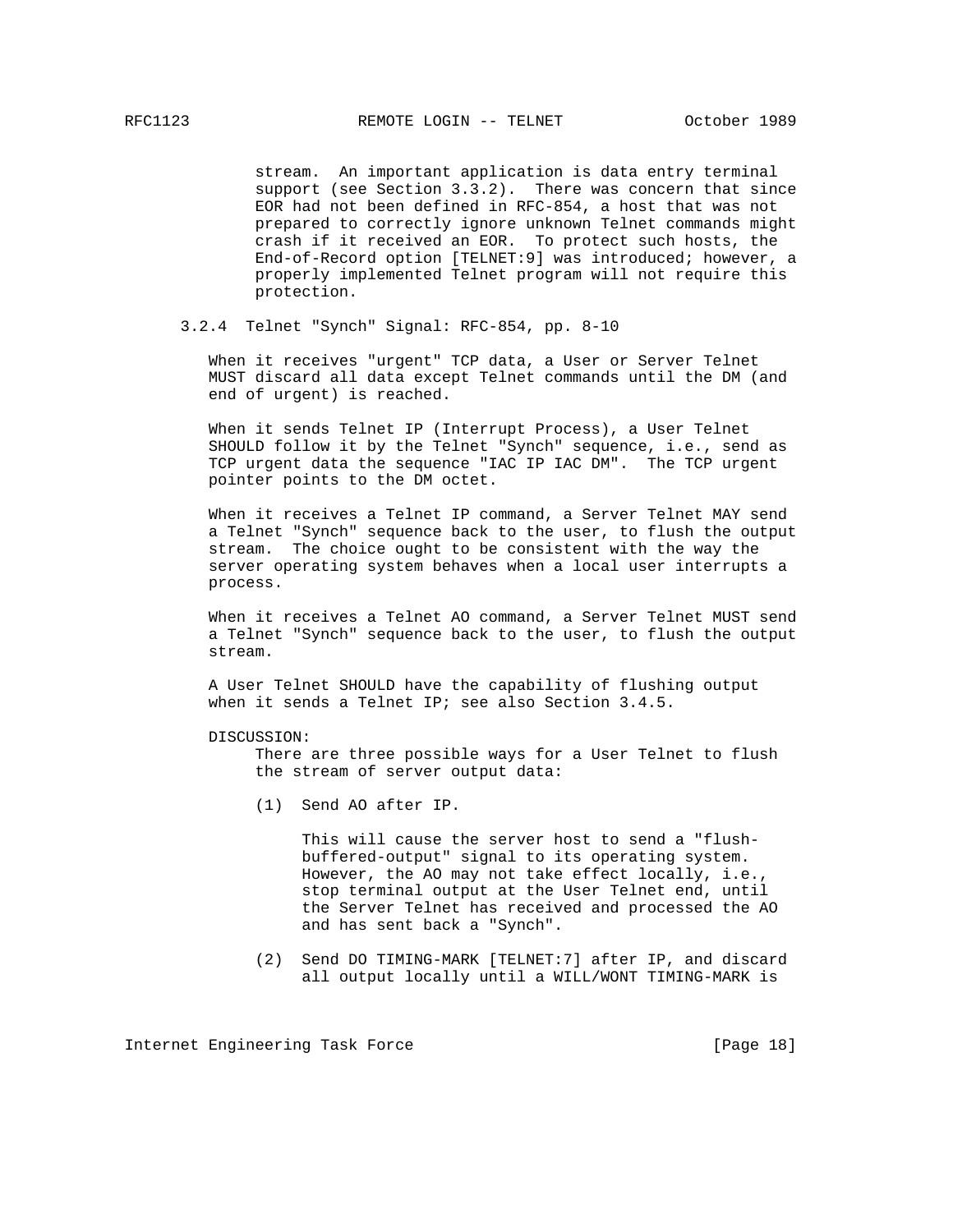received from the Server Telnet.

 Since the DO TIMING-MARK will be processed after the IP at the server, the reply to it should be in the right place in the output data stream. However, the TIMING-MARK will not send a "flush buffered output" signal to the server operating system. Whether or not this is needed is dependent upon the server system.

(3) Do both.

 The best method is not entirely clear, since it must accommodate a number of existing server hosts that do not follow the Telnet standards in various ways. The safest approach is probably to provide a user-controllable option to select  $(1)$ ,  $(2)$ , or  $(3)$ .

3.2.5 NVT Printer and Keyboard: RFC-854, p. 11

 In NVT mode, a Telnet SHOULD NOT send characters with the high-order bit 1, and MUST NOT send it as a parity bit. Implementations that pass the high-order bit to applications SHOULD negotiate binary mode (see Section 3.2.6).

DISCUSSION:

 Implementors should be aware that a strict reading of RFC-854 allows a client or server expecting NVT ASCII to ignore characters with the high-order bit set. In general, binary mode is expected to be used for transmission of an extended (beyond 7-bit) character set with Telnet.

 However, there exist applications that really need an 8 bit NVT mode, which is currently not defined, and these existing applications do set the high-order bit during part or all of the life of a Telnet connection. Note that binary mode is not the same as 8-bit NVT mode, since binary mode turns off end-of-line processing. For this reason, the requirements on the high-order bit are stated as SHOULD, not MUST.

 RFC-854 defines a minimal set of properties of a "network virtual terminal" or NVT; this is not meant to preclude additional features in a real terminal. A Telnet connection is fully transparent to all 7-bit ASCII characters, including arbitrary ASCII control characters.

Internet Engineering Task Force [Page 19]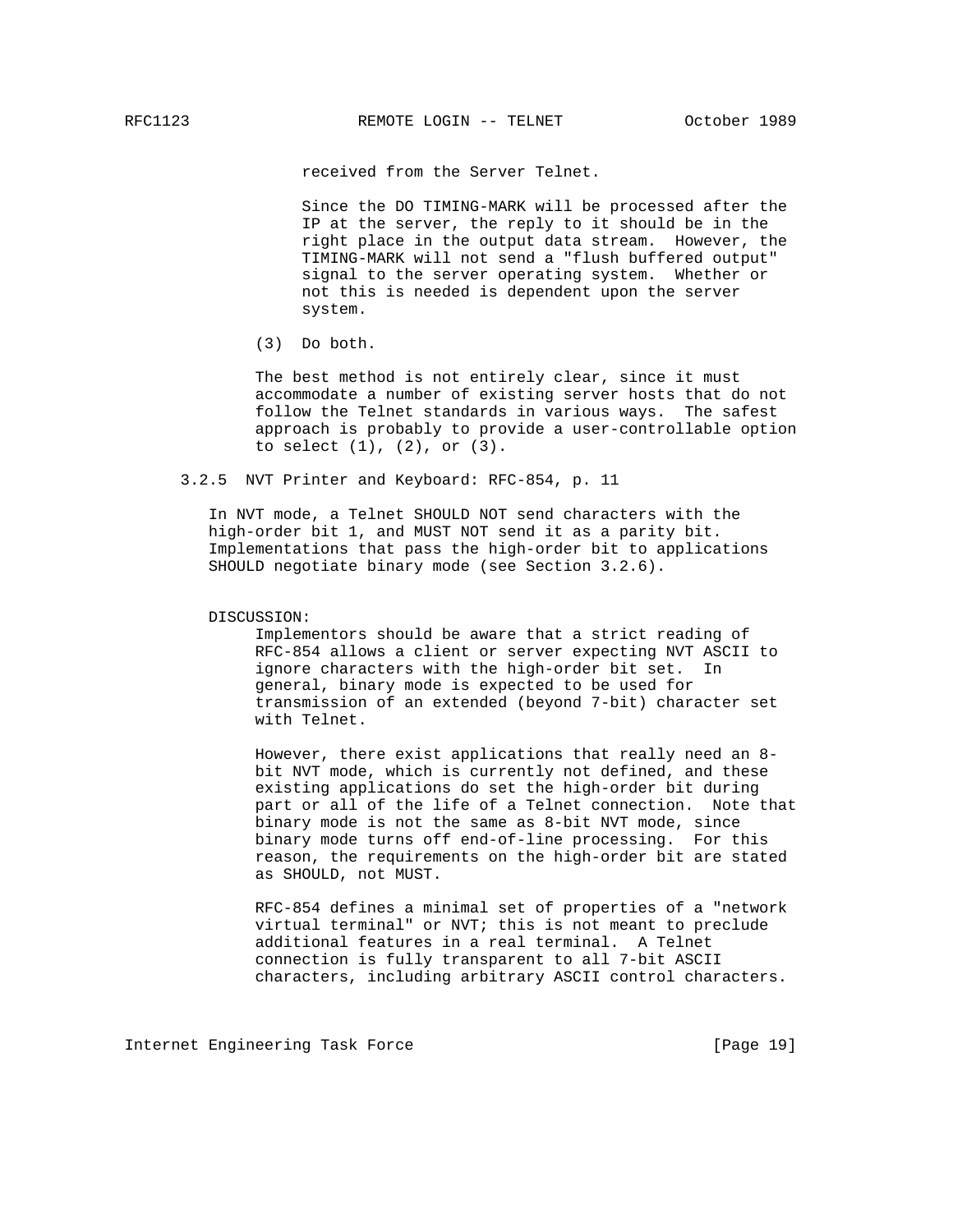For example, a terminal might support full-screen commands coded as ASCII escape sequences; a Telnet implementation would pass these sequences as uninterpreted data. Thus, an NVT should not be conceived as a terminal type of a highly-restricted device.

3.2.6 Telnet Command Structure: RFC-854, p. 13

 Since options may appear at any point in the data stream, a Telnet escape character (known as IAC, with the value 255) to be sent as data MUST be doubled.

3.2.7 Telnet Binary Option: RFC-856

When the Binary option has been successfully negotiated, arbitrary 8-bit characters are allowed. However, the data stream MUST still be scanned for IAC characters, any embedded Telnet commands MUST be obeyed, and data bytes equal to IAC MUST be doubled. Other character processing (e.g., replacing CR by CR NUL or by CR LF) MUST NOT be done. In particular, there is no end-of-line convention (see Section 3.3.1) in binary mode.

DISCUSSION:

 The Binary option is normally negotiated in both directions, to change the Telnet connection from NVT mode to "binary mode".

 The sequence IAC EOR can be used to delimit blocks of data within a binary-mode Telnet stream.

## 3.2.8 Telnet Terminal-Type Option: RFC-1091

 The Terminal-Type option MUST use the terminal type names officially defined in the Assigned Numbers RFC [INTRO:5], when they are available for the particular terminal. However, the receiver of a Terminal-Type option MUST accept any name.

# DISCUSSION:

 RFC-1091 [TELNET:10] updates an earlier version of the Terminal-Type option defined in RFC-930. The earlier version allowed a server host capable of supporting multiple terminal types to learn the type of a particular client's terminal, assuming that each physical terminal had an intrinsic type. However, today a "terminal" is often really a terminal emulator program running in a PC, perhaps capable of emulating a range of terminal types. Therefore, RFC-1091 extends the specification to allow a

Internet Engineering Task Force [Page 20]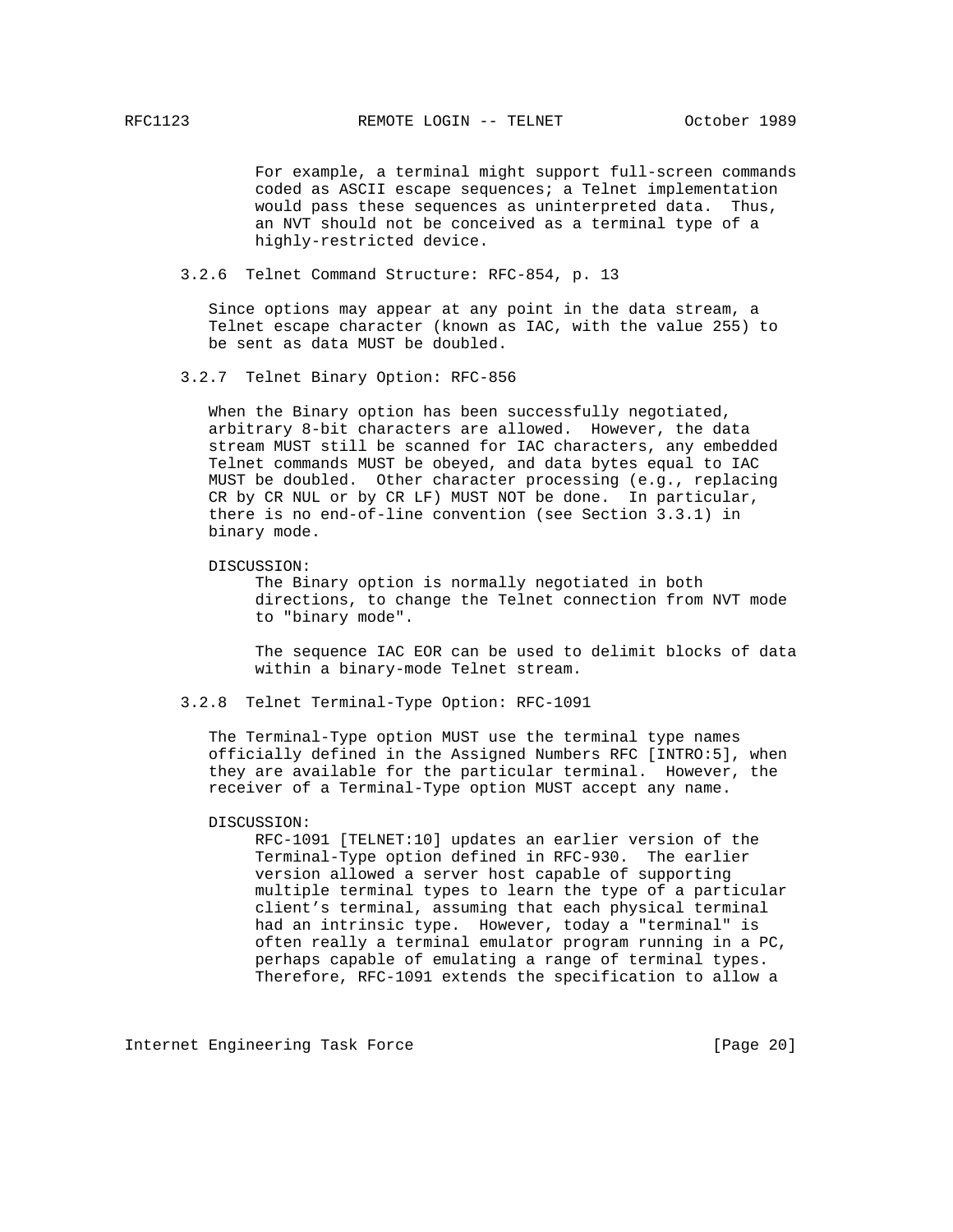more general terminal-type negotiation between User and Server Telnets.

# 3.3 SPECIFIC ISSUES

3.3.1 Telnet End-of-Line Convention

 The Telnet protocol defines the sequence CR LF to mean "end of-line". For terminal input, this corresponds to a command completion or "end-of-line" key being pressed on a user terminal; on an ASCII terminal, this is the CR key, but it may also be labelled "Return" or "Enter".

 When a Server Telnet receives the Telnet end-of-line sequence CR LF as input from a remote terminal, the effect MUST be the same as if the user had pressed the "end-of-line" key on a local terminal. On server hosts that use ASCII, in particular, receipt of the Telnet sequence CR LF must cause the same effect as a local user pressing the CR key on a local terminal. Thus, CR LF and CR NUL MUST have the same effect on an ASCII server host when received as input over a Telnet connection.

 A User Telnet MUST be able to send any of the forms: CR LF, CR NUL, and LF. A User Telnet on an ASCII host SHOULD have a user-controllable mode to send either CR LF or CR NUL when the user presses the "end-of-line" key, and CR LF SHOULD be the default.

 The Telnet end-of-line sequence CR LF MUST be used to send Telnet data that is not terminal-to-computer (e.g., for Server Telnet sending output, or the Telnet protocol incorporated another application protocol).

# DISCUSSION:

 To allow interoperability between arbitrary Telnet clients and servers, the Telnet protocol defined a standard representation for a line terminator. Since the ASCII character set includes no explicit end-of-line character, systems have chosen various representations, e.g., CR, LF, and the sequence CR LF. The Telnet protocol chose the CR LF sequence as the standard for network transmission.

 Unfortunately, the Telnet protocol specification in RFC- 854 [TELNET:1] has turned out to be somewhat ambiguous on what character(s) should be sent from client to server for the "end-of-line" key. The result has been a massive and continuing interoperability headache, made worse by various faulty implementations of both User and Server

Internet Engineering Task Force [Page 21]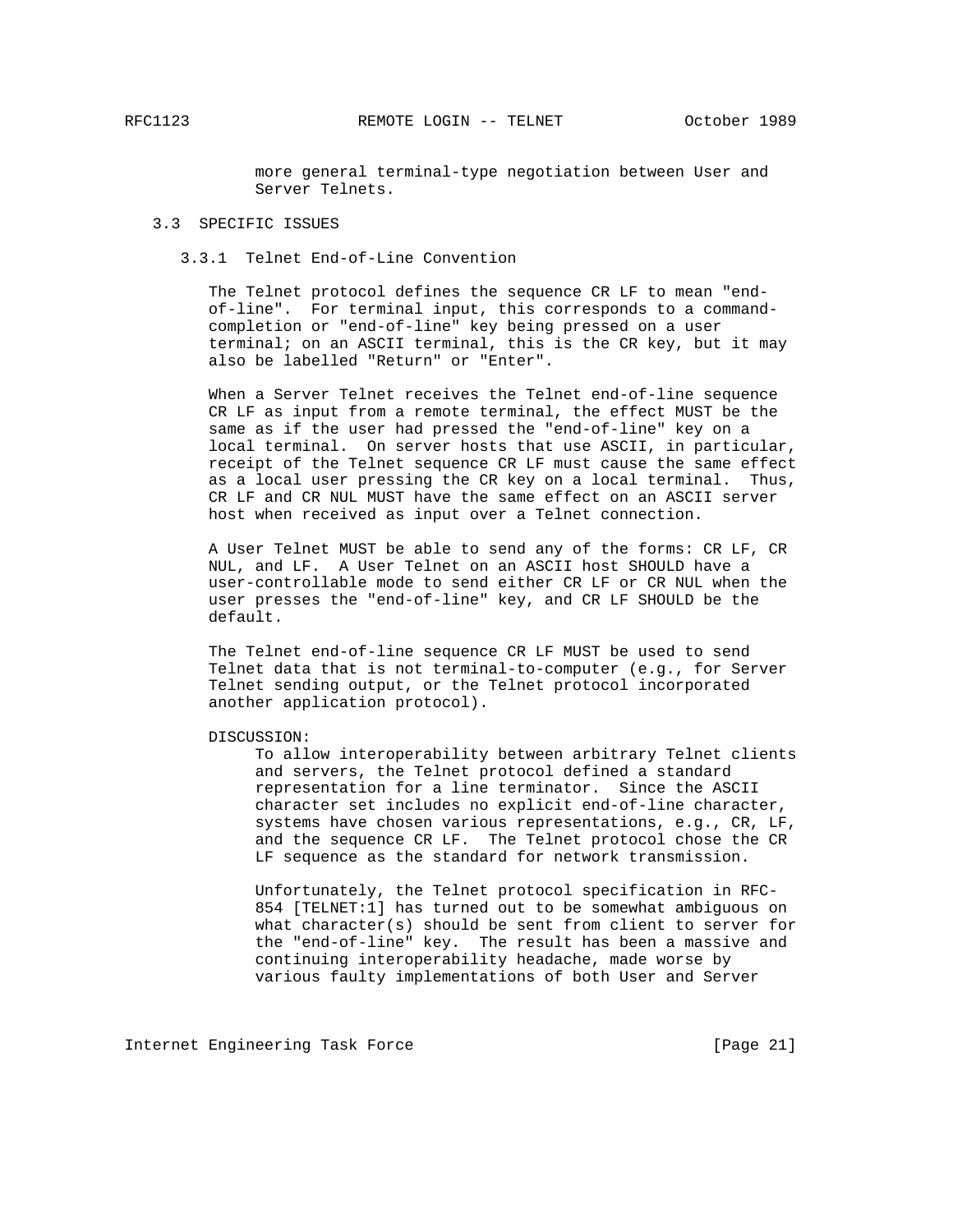Telnets.

 Although the Telnet protocol is based on a perfectly symmetric model, in a remote login session the role of the user at a terminal differs from the role of the server host. For example, RFC-854 defines the meaning of CR, LF, and CR LF as output from the server, but does not specify what the User Telnet should send when the user presses the "end-of-line" key on the terminal; this turns out to be the point at issue.

When a user presses the "end-of-line" key, some User Telnet implementations send CR LF, while others send CR NUL (based on a different interpretation of the same sentence in RFC-854). These will be equivalent for a correctly-implemented ASCII server host, as discussed above. For other servers, a mode in the User Telnet is needed.

 The existence of User Telnets that send only CR NUL when CR is pressed creates a dilemma for non-ASCII hosts: they can either treat CR NUL as equivalent to CR LF in input, thus precluding the possibility of entering a "bare" CR, or else lose complete interworking.

 Suppose a user on host A uses Telnet to log into a server host B, and then execute B's User Telnet program to log into server host C. It is desirable for the Server/User Telnet combination on B to be as transparent as possible, i.e., to appear as if A were connected directly to C. In particular, correct implementation will make B transparent to Telnet end-of-line sequences, except that CR LF may be translated to CR NUL or vice versa.

IMPLEMENTATION:

 To understand Telnet end-of-line issues, one must have at least a general model of the relationship of Telnet to the local operating system. The Server Telnet process is typically coupled into the terminal driver software of the operating system as a pseudo-terminal. A Telnet end-of line sequence received by the Server Telnet must have the same effect as pressing the end-of-line key on a real locally-connected terminal.

 Operating systems that support interactive character-at a-time applications (e.g., editors) typically have two internal modes for their terminal I/O: a formatted mode, in which local conventions for end-of-line and other

Internet Engineering Task Force [Page 22]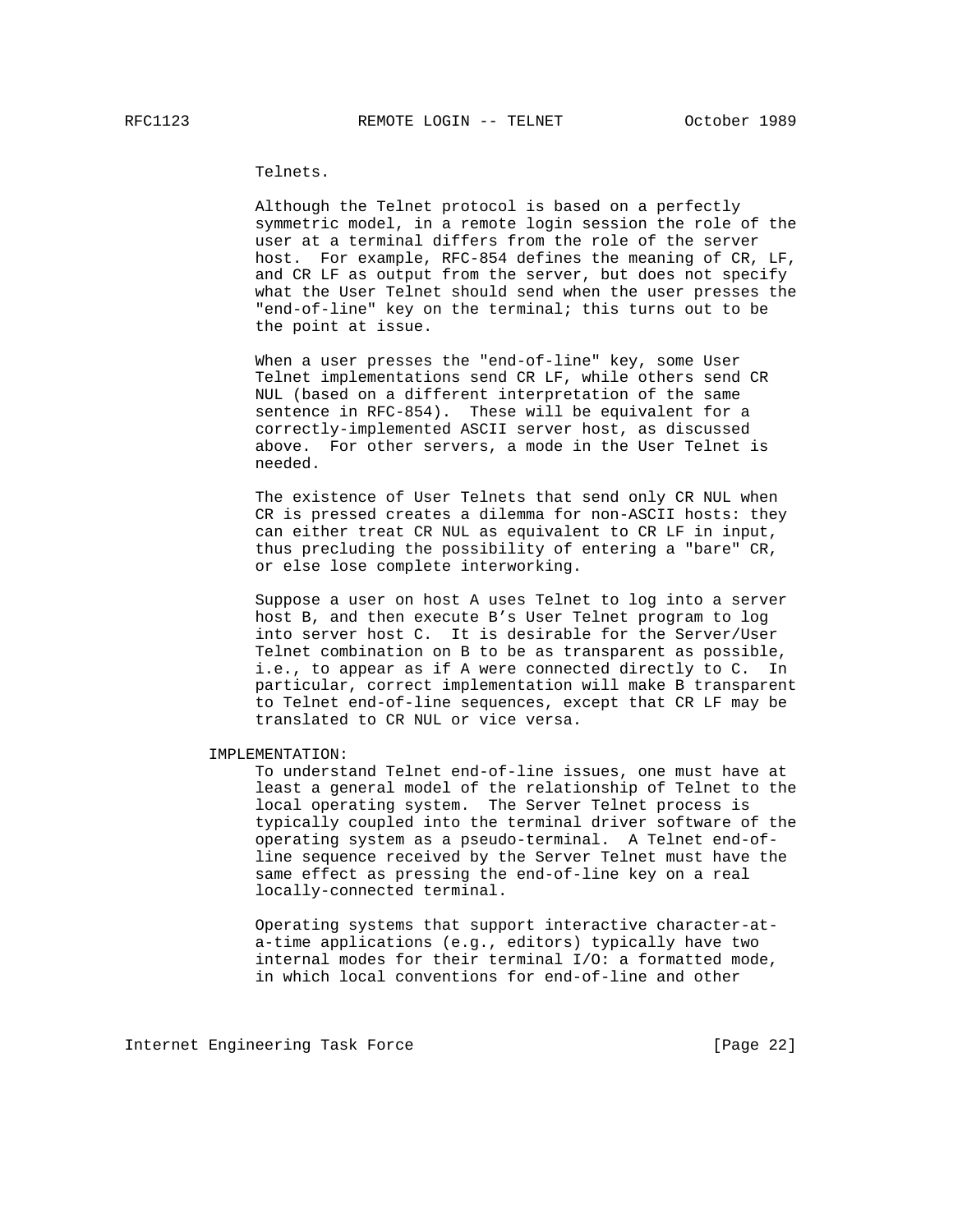formatting rules have been applied to the data stream, and a "raw" mode, in which the application has direct access to every character as it was entered. A Server Telnet must be implemented in such a way that these modes have the same effect for remote as for local terminals. For example, suppose a CR LF or CR NUL is received by the Server Telnet on an ASCII host. In raw mode, a CR character is passed to the application; in formatted mode, the local system's end-of-line convention is used.

# 3.3.2 Data Entry Terminals

DISCUSSION:

 In addition to the line-oriented and character-oriented ASCII terminals for which Telnet was designed, there are several families of video display terminals that are sometimes known as "data entry terminals" or DETs. The IBM 3270 family is a well-known example.

 Two Internet protocols have been designed to support generic DETs: SUPDUP [TELNET:16, TELNET:17], and the DET option [TELNET:18, TELNET:19]. The DET option drives a data entry terminal over a Telnet connection using (sub-) negotiation. SUPDUP is a completely separate terminal protocol, which can be entered from Telnet by negotiation. Although both SUPDUP and the DET option have been used successfully in particular environments, neither has gained general acceptance or wide implementation.

 A different approach to DET interaction has been developed for supporting the IBM 3270 family through Telnet, although the same approach would be applicable to any DET. The idea is to enter a "native DET" mode, in which the native DET input/output stream is sent as binary data. The Telnet EOR command is used to delimit logical records (e.g., "screens") within this binary stream.

#### IMPLEMENTATION:

 The rules for entering and leaving native DET mode are as follows:

- o The Server uses the Terminal-Type option [TELNET:10] to learn that the client is a DET.
- o It is conventional, but not required, that both ends negotiate the EOR option [TELNET:9].
- o Both ends negotiate the Binary option [TELNET:3] to

Internet Engineering Task Force [Page 23]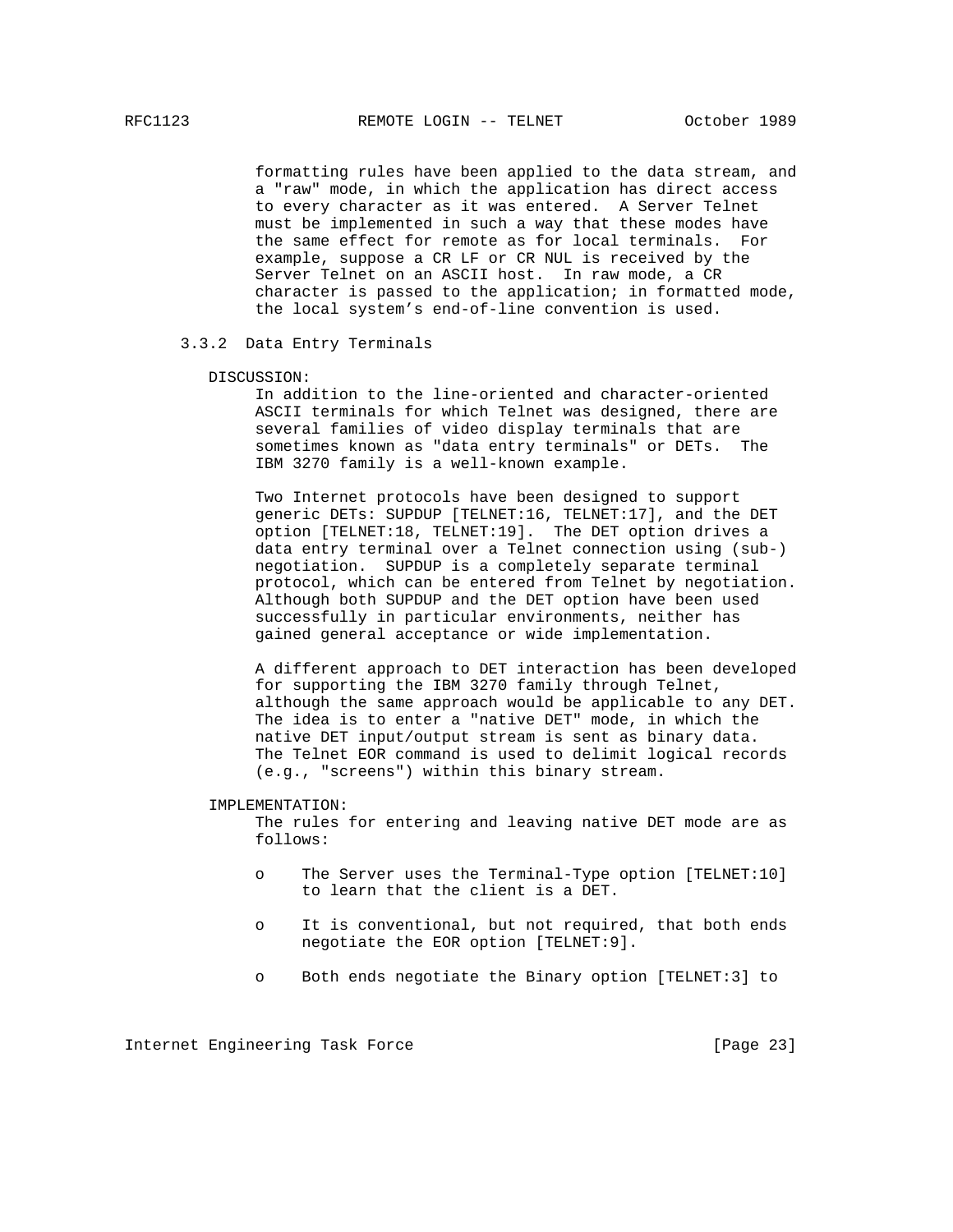enter native DET mode.

 o When either end negotiates out of binary mode, the other end does too, and the mode then reverts to normal NVT.

### 3.3.3 Option Requirements

 Every Telnet implementation MUST support the Binary option [TELNET:3] and the Suppress Go Ahead option [TELNET:5], and SHOULD support the Echo [TELNET:4], Status [TELNET:6], End-of- Record [TELNET:9], and Extended Options List [TELNET:8] options.

 A User or Server Telnet SHOULD support the Window Size Option [TELNET:12] if the local operating system provides the corresponding capability.

#### DISCUSSION:

 Note that the End-of-Record option only signifies that a Telnet can receive a Telnet EOR without crashing; therefore, every Telnet ought to be willing to accept negotiation of the End-of-Record option. See also the discussion in Section 3.2.3.

# 3.3.4 Option Initiation

When the Telnet protocol is used in a client/server situation, the server SHOULD initiate negotiation of the terminal interaction mode it expects.

#### DISCUSSION:

 The Telnet protocol was defined to be perfectly symmetrical, but its application is generally asymmetric. Remote login has been known to fail because NEITHER side initiated negotiation of the required non-default terminal modes. It is generally the server that determines the preferred mode, so the server needs to initiate the negotiation; since the negotiation is symmetric, the user can also initiate it.

 A client (User Telnet) SHOULD provide a means for users to enable and disable the initiation of option negotiation.

#### DISCUSSION:

 A user sometimes needs to connect to an application service (e.g., FTP or SMTP) that uses Telnet for its

Internet Engineering Task Force [Page 24]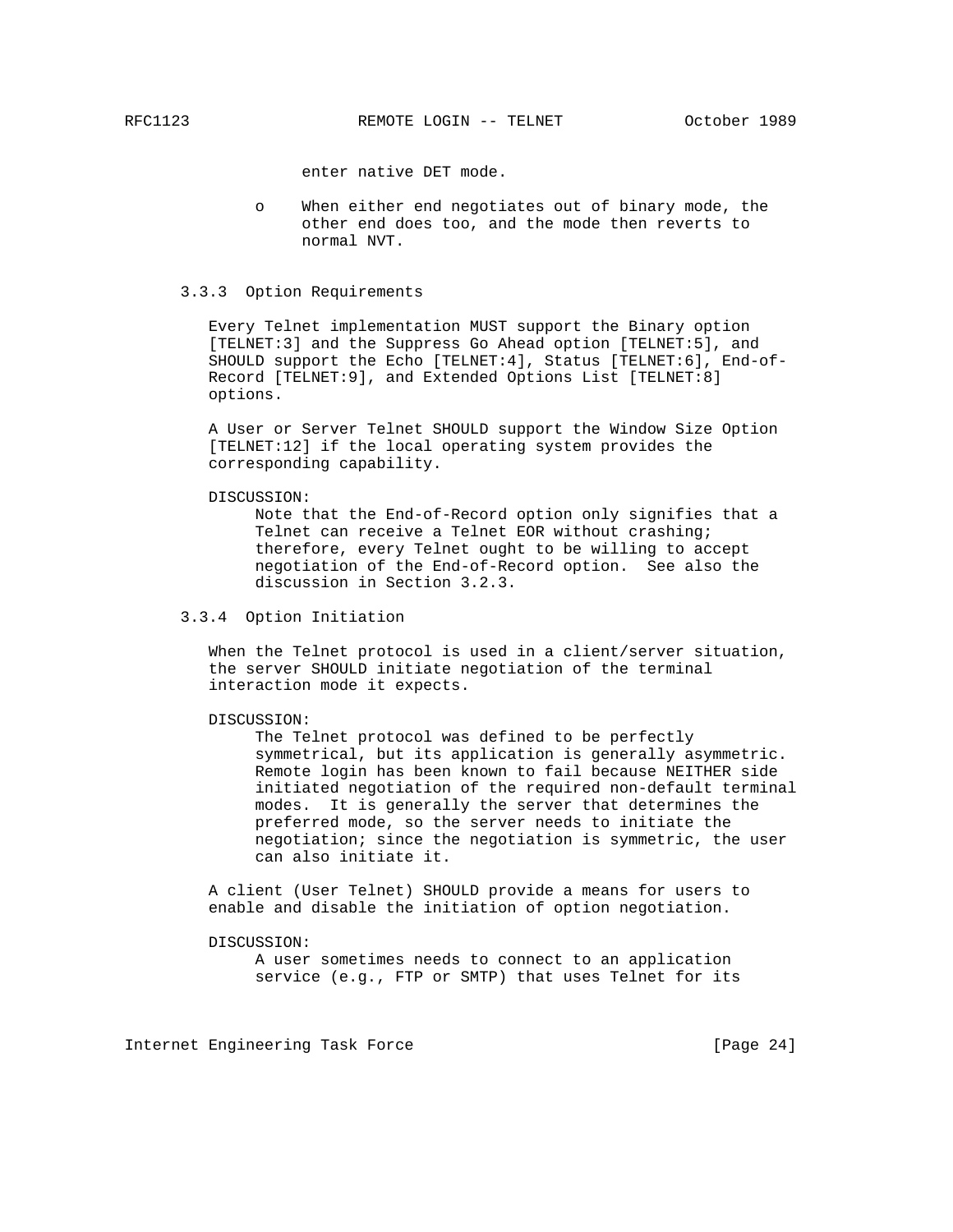control stream but does not support Telnet options. User Telnet may be used for this purpose if initiation of option negotiation is disabled.

# 3.3.5 Telnet Linemode Option

#### DISCUSSION:

 An important new Telnet option, LINEMODE [TELNET:12], has been proposed. The LINEMODE option provides a standard way for a User Telnet and a Server Telnet to agree that the client rather than the server will perform terminal character processing. When the client has prepared a complete line of text, it will send it to the server in (usually) one TCP packet. This option will greatly decrease the packet cost of Telnet sessions and will also give much better user response over congested or long delay networks.

> The LINEMODE option allows dynamic switching between local and remote character processing. For example, the Telnet connection will automatically negotiate into single character mode while a full screen editor is running, and then return to linemode when the editor is finished.

> We expect that when this RFC is released, hosts should implement the client side of this option, and may implement the server side of this option. To properly implement the server side, the server needs to be able to tell the local system not to do any input character processing, but to remember its current terminal state and notify the Server Telnet process whenever the state changes. This will allow password echoing and full screen editors to be handled properly, for example.

# 3.4 TELNET/USER INTERFACE

#### 3.4.1 Character Set Transparency

 User Telnet implementations SHOULD be able to send or receive any 7-bit ASCII character. Where possible, any special character interpretations by the user host's operating system SHOULD be bypassed so that these characters can conveniently be sent and received on the connection.

 Some character value MUST be reserved as "escape to command mode"; conventionally, doubling this character allows it to be entered as data. The specific character used SHOULD be user selectable.

Internet Engineering Task Force [Page 25]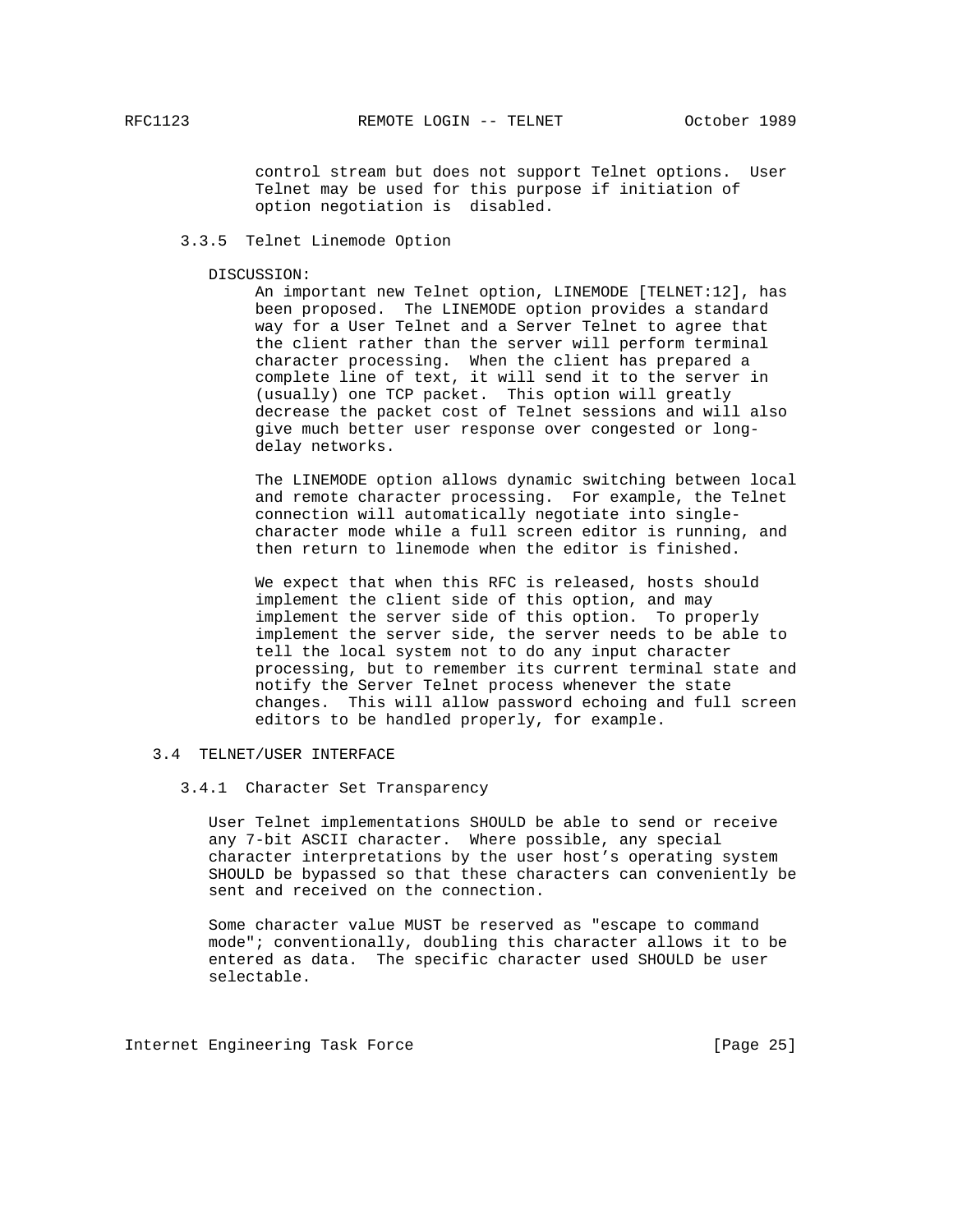On binary-mode connections, a User Telnet program MAY provide an escape mechanism for entering arbitrary 8-bit values, if the host operating system doesn't allow them to be entered directly from the keyboard.

IMPLEMENTATION:

 The transparency issues are less pressing on servers, but implementors should take care in dealing with issues like: masking off parity bits (sent by an older, non-conforming client) before they reach programs that expect only NVT ASCII, and properly handling programs that request 8-bit data streams.

3.4.2 Telnet Commands

 A User Telnet program MUST provide a user the capability of entering any of the Telnet control functions IP, AO, or AYT, and SHOULD provide the capability of entering EC, EL, and Break.

3.4.3 TCP Connection Errors

 A User Telnet program SHOULD report to the user any TCP errors that are reported by the transport layer (see "TCP/Application Layer Interface" section in [INTRO:1]).

3.4.4 Non-Default Telnet Contact Port

 A User Telnet program SHOULD allow the user to optionally specify a non-standard contact port number at the Server Telnet host.

3.4.5 Flushing Output

 A User Telnet program SHOULD provide the user the ability to specify whether or not output should be flushed when an IP is sent; see Section 3.2.4.

 For any output flushing scheme that causes the User Telnet to flush output locally until a Telnet signal is received from the Server, there SHOULD be a way for the user to manually restore normal output, in case the Server fails to send the expected signal.

Internet Engineering Task Force [Page 26]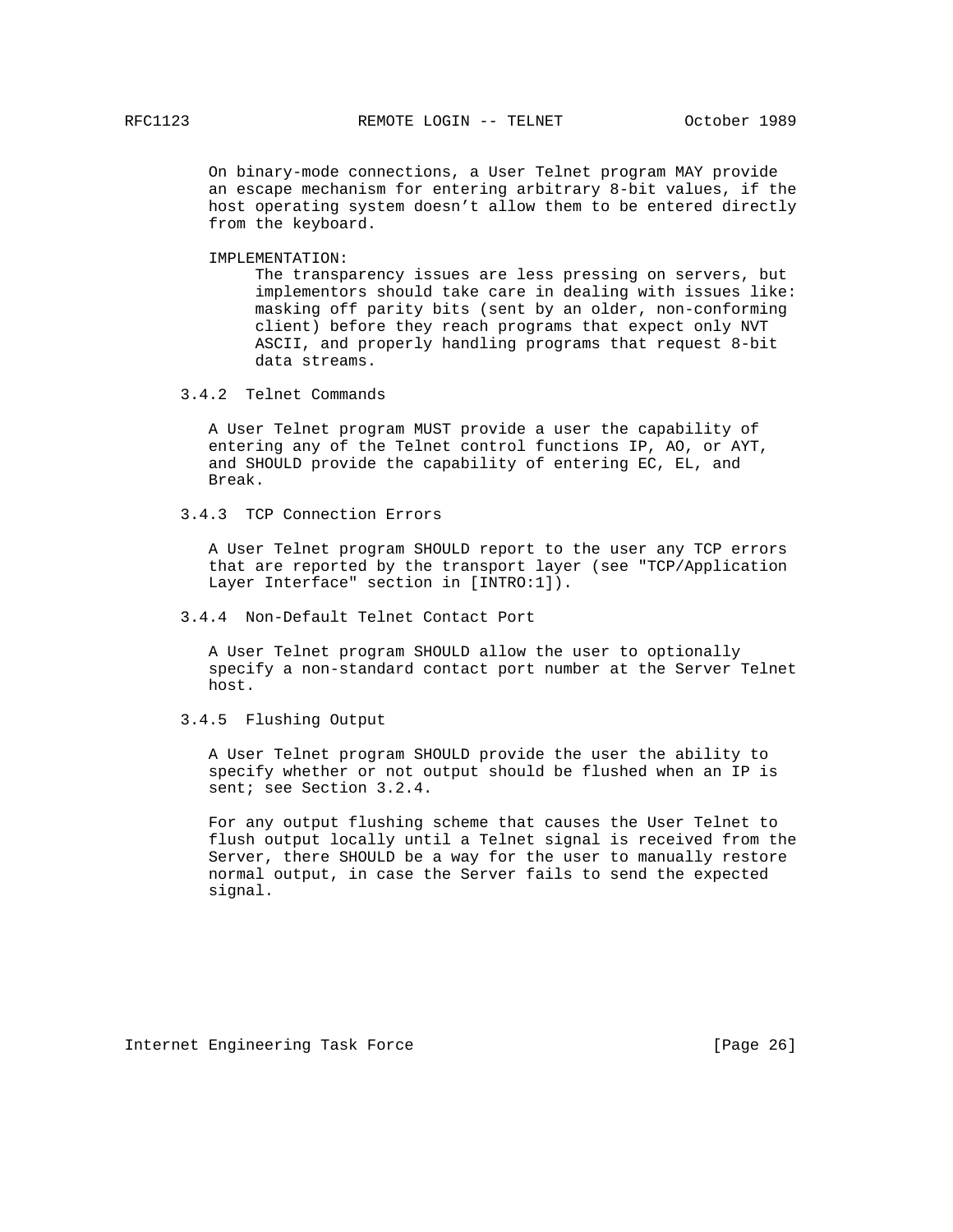# 3.5. TELNET REQUIREMENTS SUMMARY

| FEATURE                                                                                                                                                                                                                                                                                                                                                                                                                                     | SECTION                                                                                                  | U                                                                                        | S  <br>ΗI<br>MIO<br> U M<br>S L A N N t<br>T D Y O |        | S<br>Н<br>UΙ<br>L.<br>Т | O M <br>$U \circ$<br>$S$  t<br>D/T n<br>0 t<br>$\overline{\phantom{m}}$ | F<br>$\circ$<br>T e |
|---------------------------------------------------------------------------------------------------------------------------------------------------------------------------------------------------------------------------------------------------------------------------------------------------------------------------------------------------------------------------------------------------------------------------------------------|----------------------------------------------------------------------------------------------------------|------------------------------------------------------------------------------------------|----------------------------------------------------|--------|-------------------------|-------------------------------------------------------------------------|---------------------|
| Option Negotiation<br>Avoid negotiation loops<br>Refuse unsupported options<br>Negotiation OK anytime on connection<br>Default to NVT<br>Send official name in Term-Type option<br>Accept any name in Term-Type option<br>Implement Binary, Suppress-GA options<br>Echo, Status, EOL, Ext-Opt-List options<br>Implement Window-Size option if appropriate<br>Server initiate mode negotiations<br>User can enable/disable init negotiations | 3.2.1<br>3.2.1<br>3.2.1<br>3.2.1<br>3.2.1<br>3.2.8<br>3.2.8<br>3.3.3<br>3.3.3<br>3.3.3<br>3.3.4<br>3.3.4 | x<br>$\mathbf{x}$<br>$\mathbf{x}$<br>x l<br>$\mathbf{x}$<br>$\mathbf{x}$<br>$\mathbf{x}$ | X<br>x<br>x<br>x<br>X                              |        |                         |                                                                         |                     |
| Go-Aheads<br>Non-GA server negotiate SUPPRESS-GA option<br>User or Server accept SUPPRESS-GA option<br>User Telnet ignore GA's                                                                                                                                                                                                                                                                                                              | 3.2.2<br>3.2.2<br>3.2.2                                                                                  | хI<br>$\mathbf{x}$                                                                       |                                                    | x      |                         |                                                                         |                     |
| Control Functions<br>Support SE NOP DM IP AO AYT SB<br>Support EOR EC EL Break<br>Ignore unsupported control functions<br>User, Server discard urgent data up to DM<br>User Telnet send "Synch" after IP, AO, AYT<br>Server Telnet reply Synch to IP<br>Server Telnet reply Synch to AO<br>User Telnet can flush output when send IP                                                                                                        | 3.2.3<br>3.2.3<br>3.2.3<br>3.2.4<br>3.2.4<br>3.2.4<br>3.2.4<br>3.2.4                                     | хI<br>$\mathbf{x}$<br>$\mathbf{x}$<br>x                                                  | X<br>X                                             | X<br>х |                         |                                                                         |                     |
| Encoding<br>Send high-order bit in NVT mode<br>Send high-order bit as parity bit<br>Negot. BINARY if pass high-ord. bit to applic<br>Always double IAC data byte                                                                                                                                                                                                                                                                            | 3.2.5<br>3.2.5<br>3.2.5<br>3.2.6                                                                         | Х                                                                                        | x                                                  |        | x                       | x                                                                       |                     |

Internet Engineering Task Force [Page 27]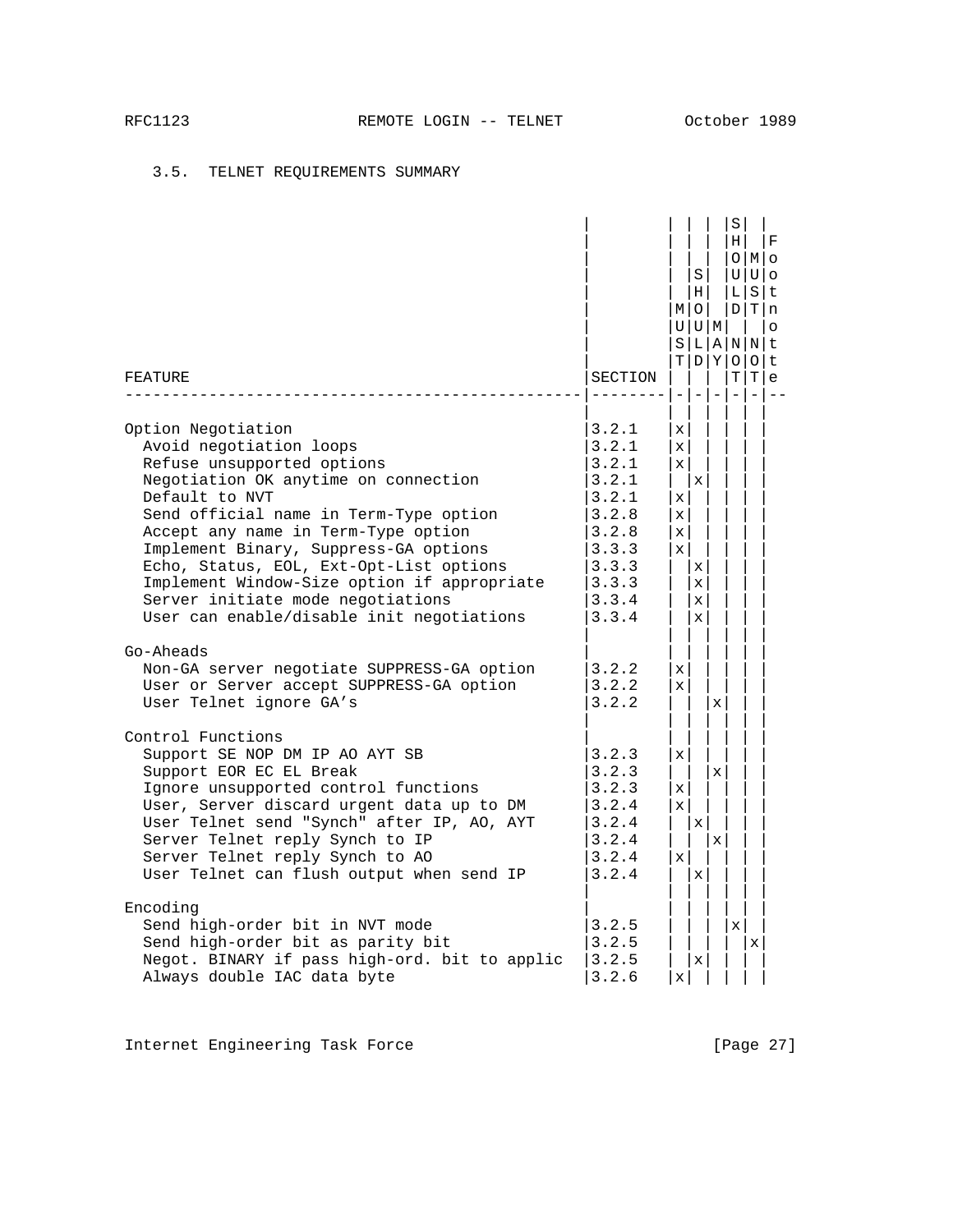| Double IAC data byte in binary mode           | 3.2.7 | X            |              |   |   |  |
|-----------------------------------------------|-------|--------------|--------------|---|---|--|
| Obey Telnet cmds in binary mode               | 3.2.7 | $\mathbf x$  |              |   |   |  |
| End-of-line, CR NUL in binary mode            | 3.2.7 |              |              |   | X |  |
| $End-of-Line$                                 |       |              |              |   |   |  |
| EOL at Server same as local end-of-line       | 3.3.1 | $\mathbf{x}$ |              |   |   |  |
| ASCII Server accept CR LF or CR NUL for EOL   | 3.3.1 | $\mathbf x$  |              |   |   |  |
| User Telnet able to send CR LF, CR NUL, or LF | 3.3.1 | $\mathbf x$  |              |   |   |  |
| ASCII user able to select CR LF/CR NUL        | 3.3.1 |              | $\mathbf x$  |   |   |  |
| User Telnet default mode is CR LF             | 3.3.1 |              | X            |   |   |  |
| Non-interactive uses CR LF for EOL            | 3.3.1 | X            |              |   |   |  |
| User Telnet interface                         |       |              |              |   |   |  |
| Input & output all 7-bit characters           | 3.4.1 |              | $\mathbf{x}$ |   |   |  |
| Bypass local op sys interpretation            | 3.4.1 |              | $\mathbf{x}$ |   |   |  |
| Escape character                              | 3.4.1 | X            |              |   |   |  |
| User-settable escape character                | 3.4.1 |              | X            |   |   |  |
| Escape to enter 8-bit values                  | 3.4.1 |              |              | X |   |  |
| Can input IP, AO, AYT                         | 3.4.2 | $\mathbf x$  |              |   |   |  |
| Can input EC, EL, Break                       | 3.4.2 |              | X            |   |   |  |
| Report TCP connection errors to user          | 3.4.3 |              | $\mathbf{x}$ |   |   |  |
| Optional non-default contact port             | 3.4.4 |              | $\mathbf{x}$ |   |   |  |
| Can spec: output flushed when IP sent         | 3.4.5 |              | $\mathbf{x}$ |   |   |  |
| Can manually restore output mode              | 3.4.5 |              | x            |   |   |  |
|                                               |       |              |              |   |   |  |

Internet Engineering Task Force [Page 28]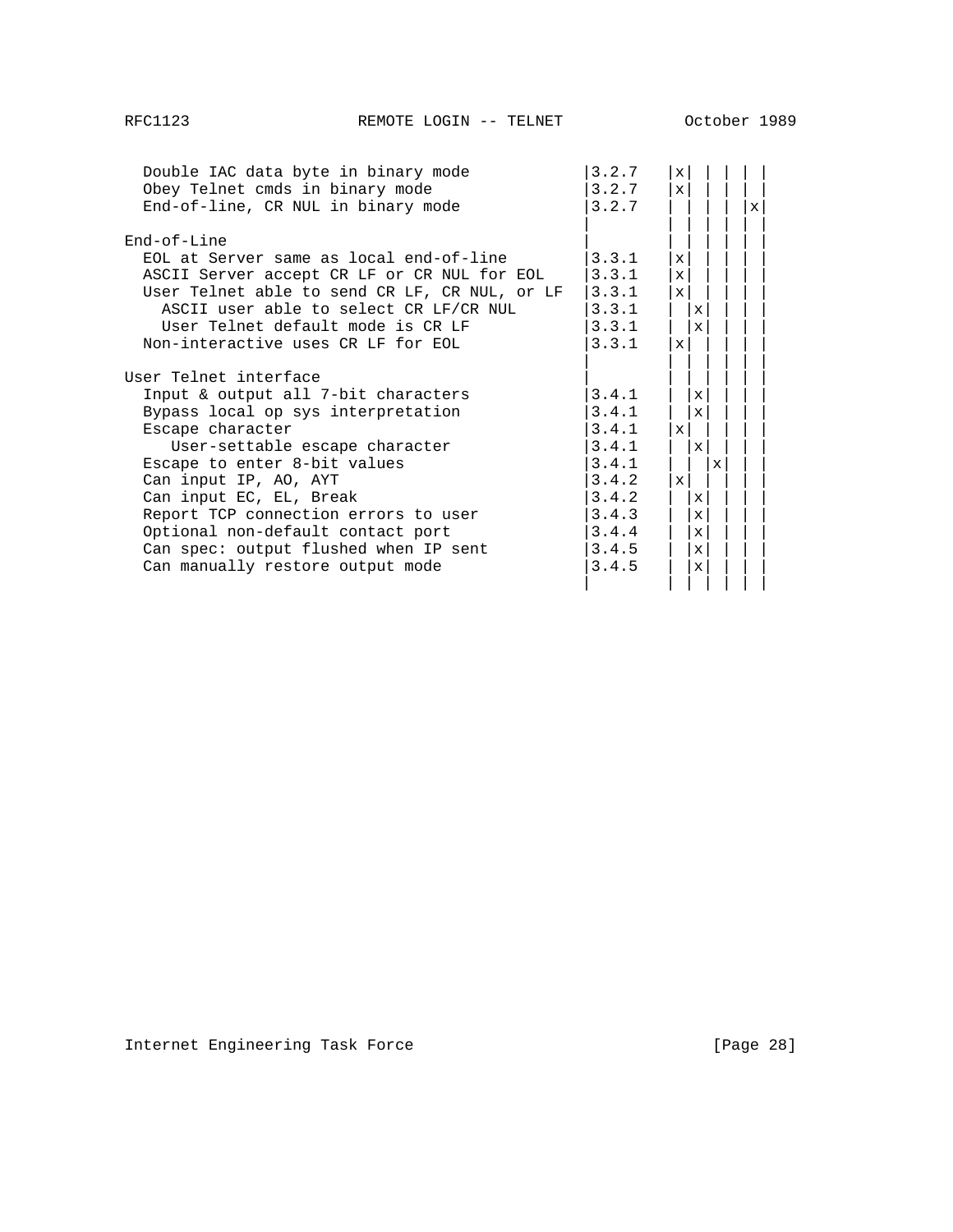- 4. FILE TRANSFER
	- 4.1 FILE TRANSFER PROTOCOL -- FTP
		- 4.1.1 INTRODUCTION

 The File Transfer Protocol FTP is the primary Internet standard for file transfer. The current specification is contained in RFC-959 [FTP:1].

 FTP uses separate simultaneous TCP connections for control and for data transfer. The FTP protocol includes many features, some of which are not commonly implemented. However, for every feature in FTP, there exists at least one implementation. The minimum implementation defined in RFC-959 was too small, so a somewhat larger minimum implementation is defined here.

 Internet users have been unnecessarily burdened for years by deficient FTP implementations. Protocol implementors have suffered from the erroneous opinion that implementing FTP ought to be a small and trivial task. This is wrong, because FTP has a user interface, because it has to deal (correctly) with the whole variety of communication and operating system errors that may occur, and because it has to handle the great diversity of real file systems in the world.

4.1.2. PROTOCOL WALK-THROUGH

4.1.2.1 LOCAL Type: RFC-959 Section 3.1.1.4

 An FTP program MUST support TYPE I ("IMAGE" or binary type) as well as TYPE L 8 ("LOCAL" type with logical byte size 8). A machine whose memory is organized into m-bit words, where m is not a multiple of 8, MAY also support TYPE L m.

DISCUSSION:

 The command "TYPE L 8" is often required to transfer binary data between a machine whose memory is organized into (e.g.) 36-bit words and a machine with an 8-bit byte organization. For an 8-bit byte machine, TYPE L 8 is equivalent to IMAGE.

 "TYPE L m" is sometimes specified to the FTP programs on two m-bit word machines to ensure the correct transfer of a native-mode binary file from one machine to the other. However, this command should have the same effect on these machines as "TYPE I".

Internet Engineering Task Force [Page 29]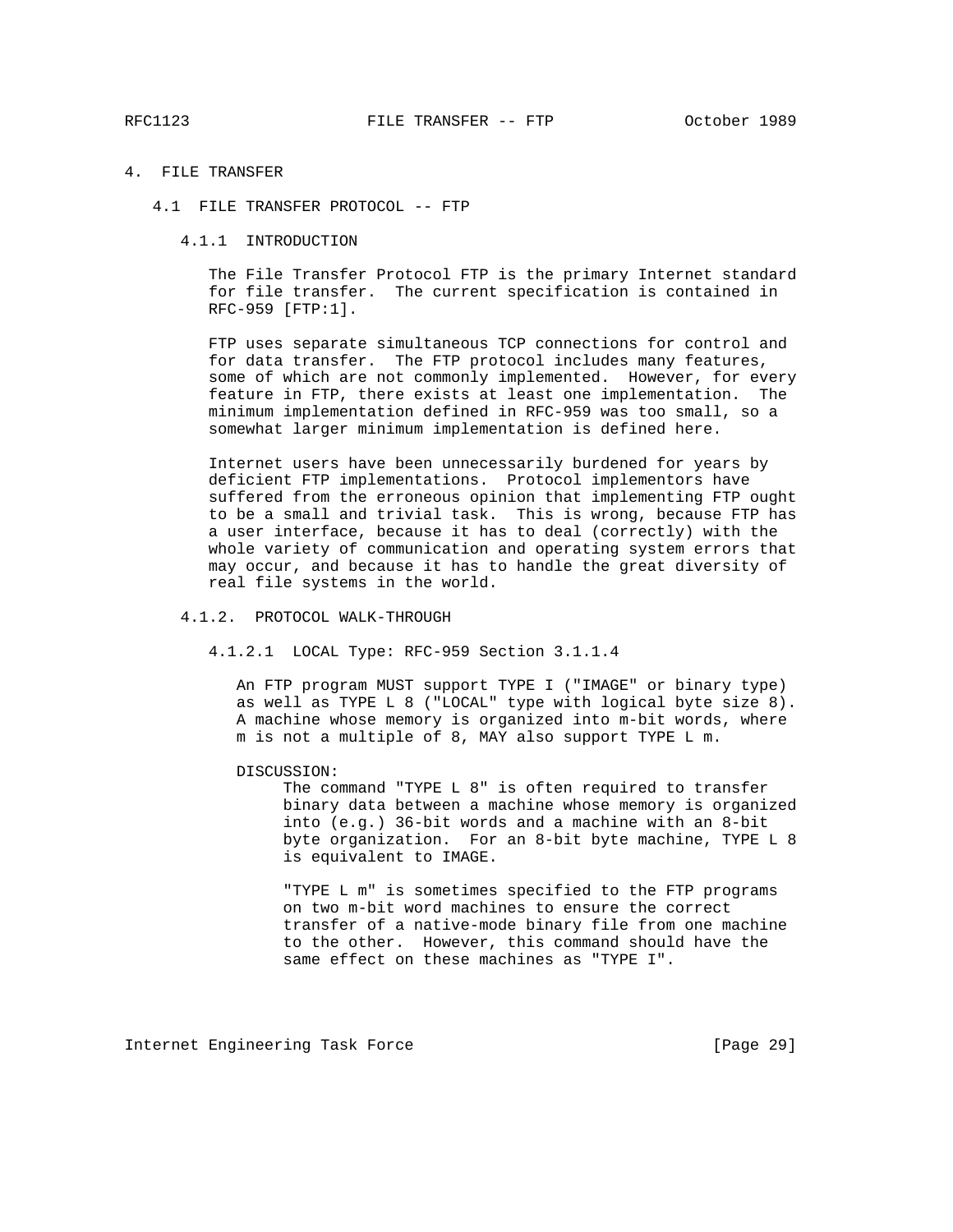4.1.2.2 Telnet Format Control: RFC-959 Section 3.1.1.5.2

 A host that makes no distinction between TYPE N and TYPE T SHOULD implement TYPE T to be identical to TYPE N.

DISCUSSION:

 This provision should ease interoperation with hosts that do make this distinction.

 Many hosts represent text files internally as strings of ASCII characters, using the embedded ASCII format effector characters (LF, BS, FF, ...) to control the format when a file is printed. For such hosts, there is no distinction between "print" files and other files. However, systems that use record structured files typically need a special format for printable files (e.g., ASA carriage control). For the latter hosts, FTP allows a choice of TYPE N or TYPE T.

4.1.2.3 Page Structure: RFC-959 Section 3.1.2.3 and Appendix I

 Implementation of page structure is NOT RECOMMENDED in general. However, if a host system does need to implement FTP for "random access" or "holey" files, it MUST use the defined page structure format rather than define a new private FTP format.

4.1.2.4 Data Structure Transformations: RFC-959 Section 3.1.2

 An FTP transformation between record-structure and file structure SHOULD be invertible, to the extent possible while making the result useful on the target host.

DISCUSSION:

 RFC-959 required strict invertibility between record structure and file-structure, but in practice, efficiency and convenience often preclude it. Therefore, the requirement is being relaxed. There are two different objectives for transferring a file: processing it on the target host, or just storage. For storage, strict invertibility is important. For processing, the file created on the target host needs to be in the format expected by application programs on that host.

 As an example of the conflict, imagine a record oriented operating system that requires some data files to have exactly 80 bytes in each record. While STORing

Internet Engineering Task Force [Page 30]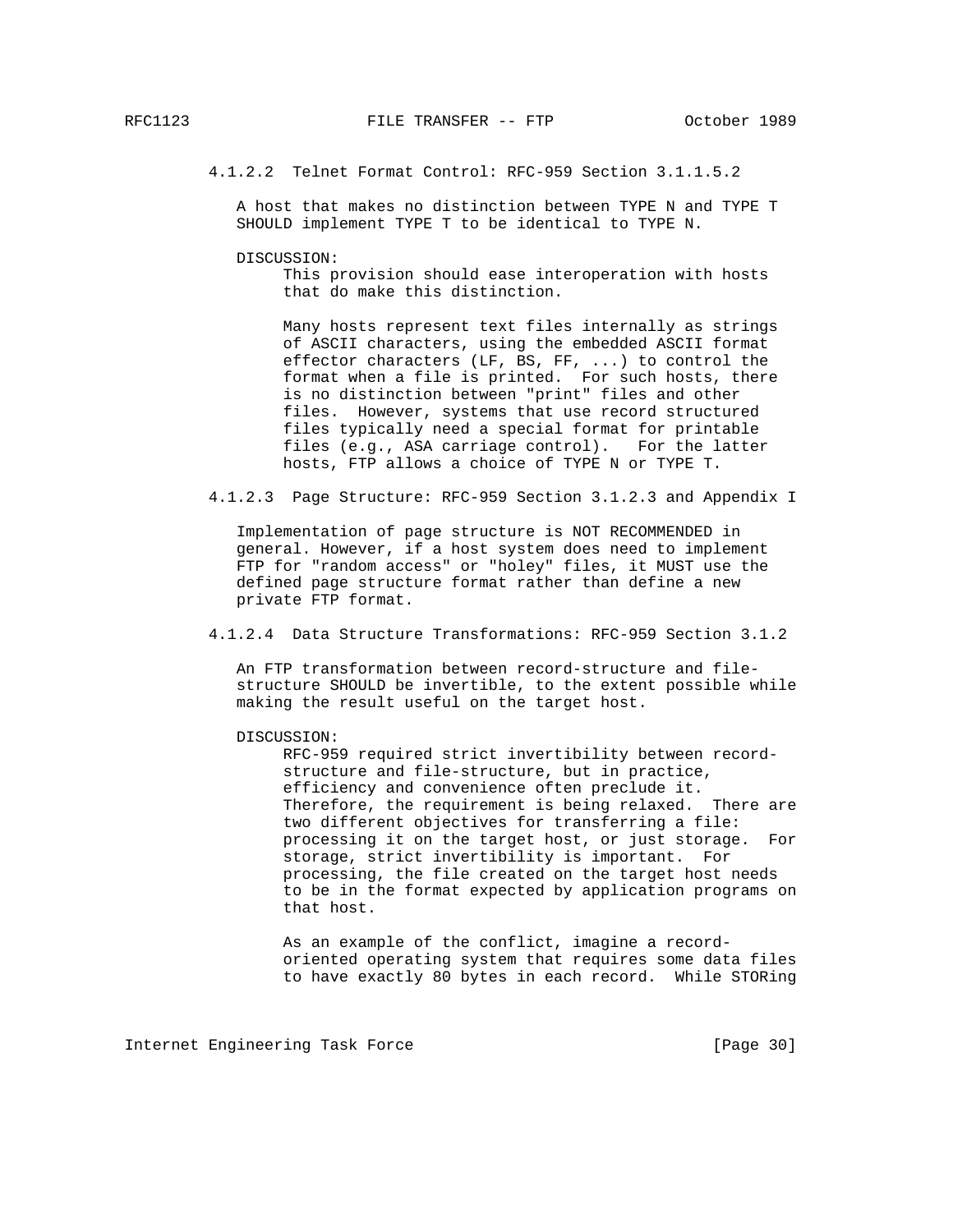a file on such a host, an FTP Server must be able to pad each line or record to 80 bytes; a later retrieval of such a file cannot be strictly invertible.

4.1.2.5 Data Connection Management: RFC-959 Section 3.3

 A User-FTP that uses STREAM mode SHOULD send a PORT command to assign a non-default data port before each transfer command is issued.

DISCUSSION:

 This is required because of the long delay after a TCP connection is closed until its socket pair can be reused, to allow multiple transfers during a single FTP session. Sending a port command can avoided if a transfer mode other than stream is used, by leaving the data transfer connection open between transfers.

4.1.2.6 PASV Command: RFC-959 Section 4.1.2

A server-FTP MUST implement the PASV command.

 If multiple third-party transfers are to be executed during the same session, a new PASV command MUST be issued before each transfer command, to obtain a unique port pair.

IMPLEMENTATION:

 The format of the 227 reply to a PASV command is not well standardized. In particular, an FTP client cannot assume that the parentheses shown on page 40 of RFC-959 will be present (and in fact, Figure 3 on page 43 omits them). Therefore, a User-FTP program that interprets the PASV reply must scan the reply for the first digit of the host and port numbers.

 Note that the host number h1,h2,h3,h4 is the IP address of the server host that is sending the reply, and that p1,p2 is a non-default data transfer port that PASV has assigned.

4.1.2.7 LIST and NLST Commands: RFC-959 Section 4.1.3

 The data returned by an NLST command MUST contain only a simple list of legal pathnames, such that the server can use them directly as the arguments of subsequent data transfer commands for the individual files.

The data returned by a LIST or NLST command SHOULD use an

Internet Engineering Task Force [Page 31]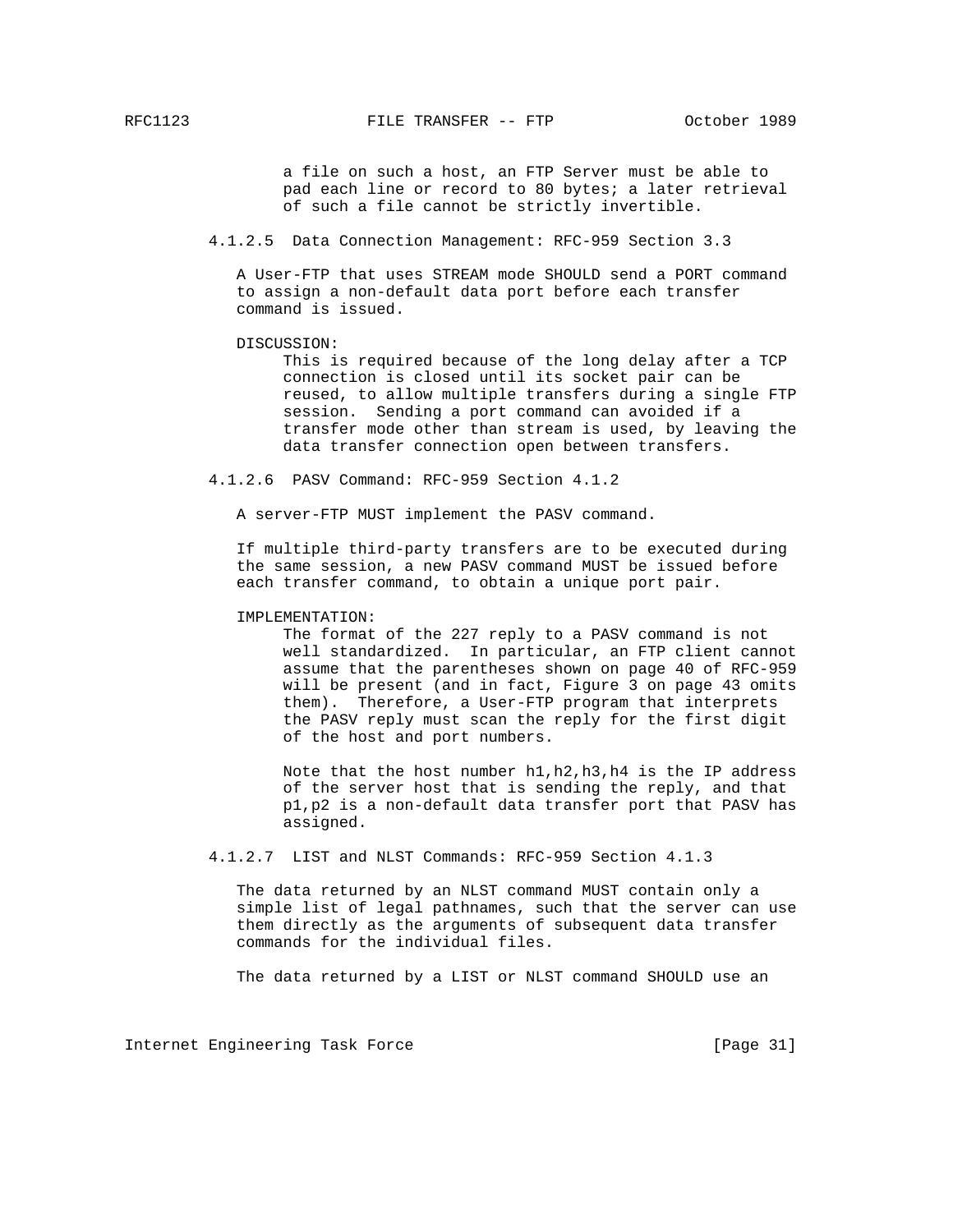implied TYPE AN, unless the current type is EBCDIC, in which case an implied TYPE EN SHOULD be used.

#### DISCUSSION:

 Many FTP clients support macro-commands that will get or put files matching a wildcard specification, using NLST to obtain a list of pathnames. The expansion of "multiple-put" is local to the client, but "multiple get" requires cooperation by the server.

 The implied type for LIST and NLST is designed to provide compatibility with existing User-FTPs, and in particular with multiple-get commands.

4.1.2.8 SITE Command: RFC-959 Section 4.1.3

 A Server-FTP SHOULD use the SITE command for non-standard features, rather than invent new private commands or unstandardized extensions to existing commands.

4.1.2.9 STOU Command: RFC-959 Section 4.1.3

 The STOU command stores into a uniquely named file. When it receives an STOU command, a Server-FTP MUST return the actual file name in the "125 Transfer Starting" or the "150 Opening Data Connection" message that precedes the transfer (the 250 reply code mentioned in RFC-959 is incorrect). The exact format of these messages is hereby defined to be as follows:

 125 FILE: pppp 150 FILE: pppp

 where pppp represents the unique pathname of the file that will be written.

4.1.2.10 Telnet End-of-line Code: RFC-959, Page 34

 Implementors MUST NOT assume any correspondence between READ boundaries on the control connection and the Telnet EOL sequences (CR LF).

#### DISCUSSION:

 Thus, a server-FTP (or User-FTP) must continue reading characters from the control connection until a complete Telnet EOL sequence is encountered, before processing the command (or response, respectively). Conversely, a single READ from the control connection may include

Internet Engineering Task Force [Page 32]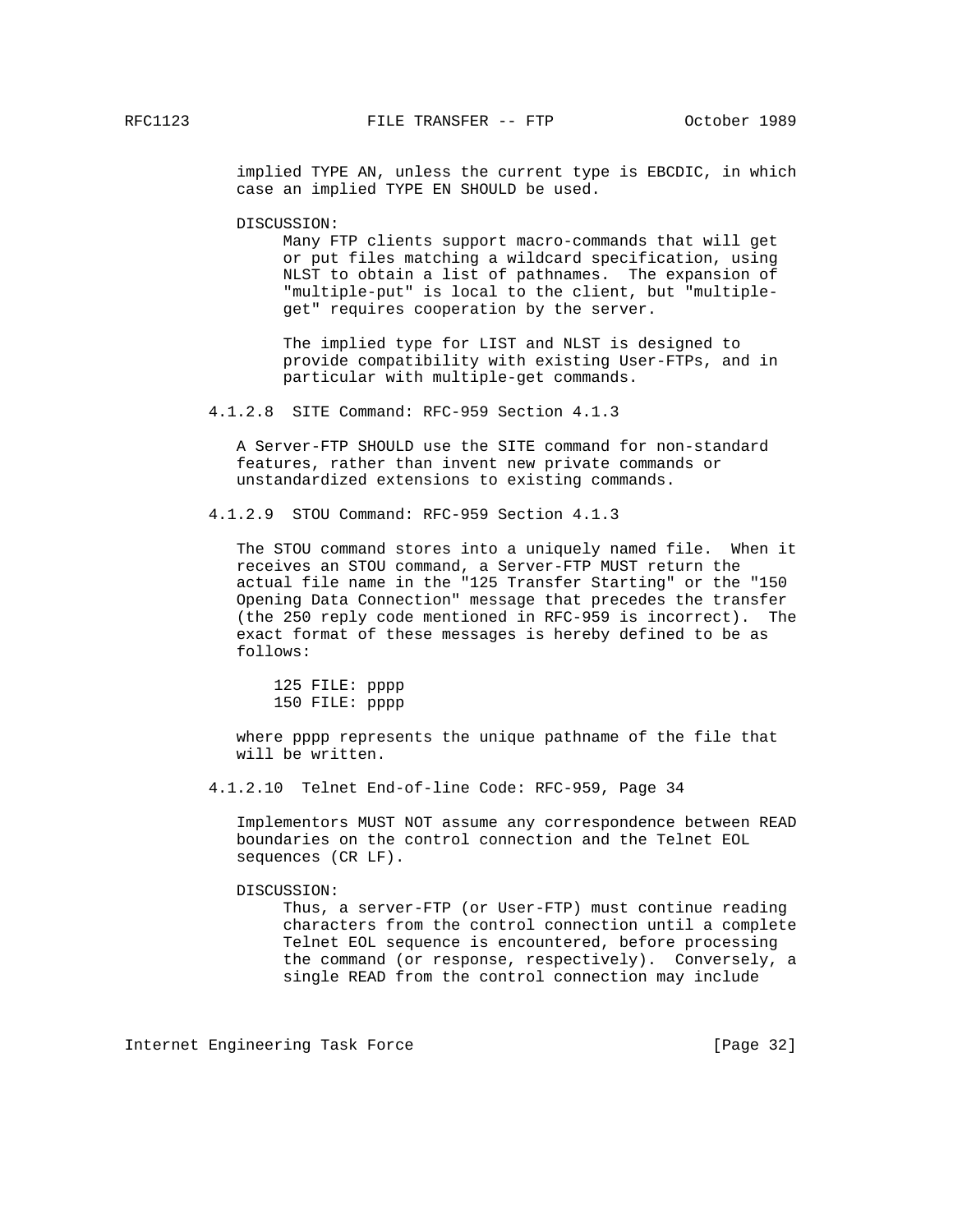more than one FTP command.

4.1.2.11 FTP Replies: RFC-959 Section 4.2, Page 35

 A Server-FTP MUST send only correctly formatted replies on the control connection. Note that RFC-959 (unlike earlier versions of the FTP spec) contains no provision for a "spontaneous" reply message.

 A Server-FTP SHOULD use the reply codes defined in RFC-959 whenever they apply. However, a server-FTP MAY use a different reply code when needed, as long as the general rules of Section 4.2 are followed. When the implementor has a choice between a 4xx and 5xx reply code, a Server-FTP SHOULD send a 4xx (temporary failure) code when there is any reasonable possibility that a failed FTP will succeed a few hours later.

 A User-FTP SHOULD generally use only the highest-order digit of a 3-digit reply code for making a procedural decision, to prevent difficulties when a Server-FTP uses non-standard reply codes.

 A User-FTP MUST be able to handle multi-line replies. If the implementation imposes a limit on the number of lines and if this limit is exceeded, the User-FTP MUST recover, e.g., by ignoring the excess lines until the end of the multi-line reply is reached.

 A User-FTP SHOULD NOT interpret a 421 reply code ("Service not available, closing control connection") specially, but SHOULD detect closing of the control connection by the server.

DISCUSSION:

 Server implementations that fail to strictly follow the reply rules often cause FTP user programs to hang. Note that RFC-959 resolved ambiguities in the reply rules found in earlier FTP specifications and must be followed.

 It is important to choose FTP reply codes that properly distinguish between temporary and permanent failures, to allow the successful use of file transfer client daemons. These programs depend on the reply codes to decide whether or not to retry a failed transfer; using a permanent failure code (5xx) for a temporary error will cause these programs to give up unnecessarily.

Internet Engineering Task Force [Page 33]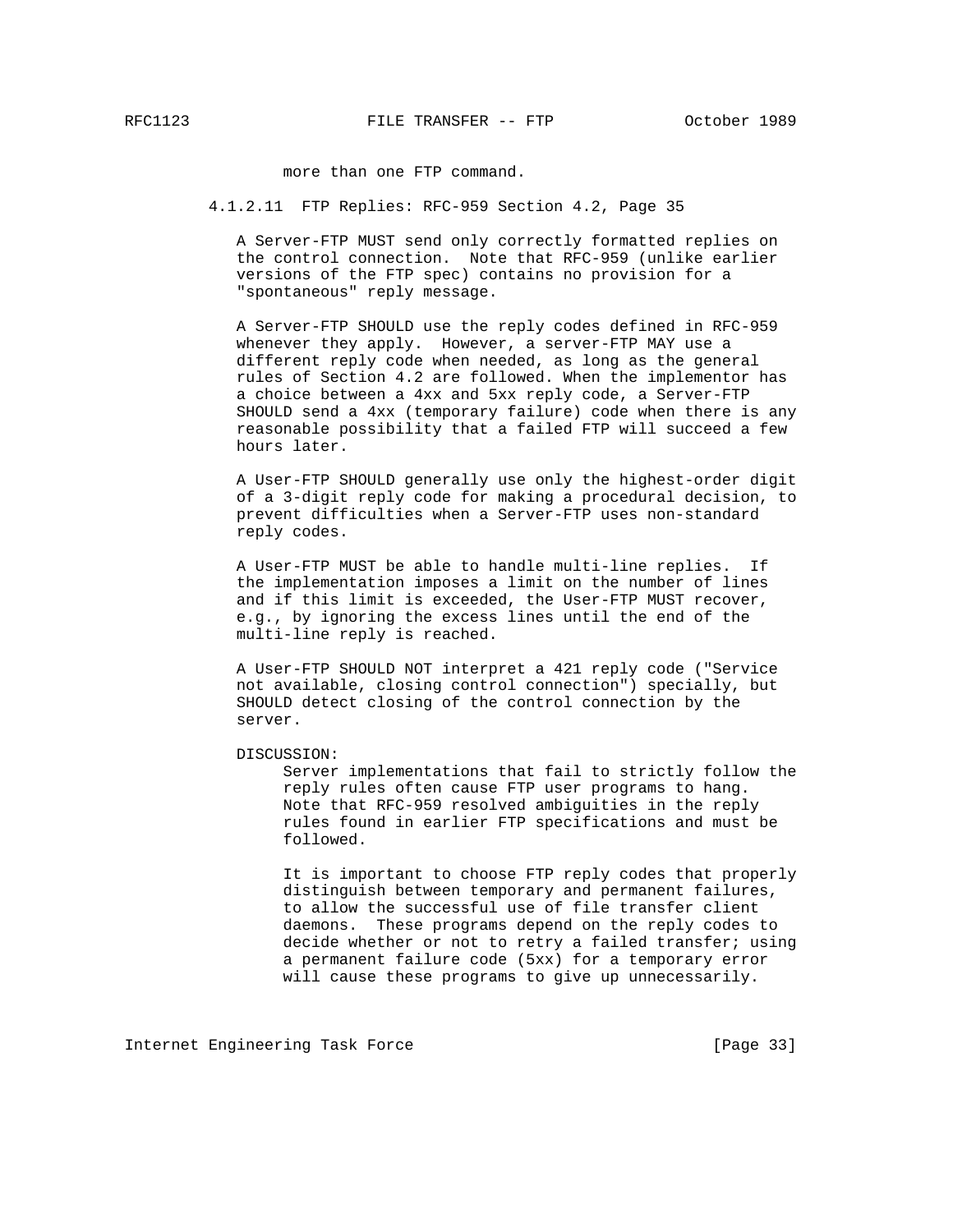When the meaning of a reply matches exactly the text shown in RFC-959, uniformity will be enhanced by using the RFC-959 text verbatim. However, a Server-FTP implementor is encouraged to choose reply text that conveys specific system-dependent information, when appropriate.

# 4.1.2.12 Connections: RFC-959 Section 5.2

 The words "and the port used" in the second paragraph of this section of RFC-959 are erroneous (historical), and they should be ignored.

 On a multihomed server host, the default data transfer port (L-1) MUST be associated with the same local IP address as the corresponding control connection to port L.

 A user-FTP MUST NOT send any Telnet controls other than SYNCH and IP on an FTP control connection. In particular, it MUST NOT attempt to negotiate Telnet options on the control connection. However, a server-FTP MUST be capable of accepting and refusing Telnet negotiations (i.e., sending DONT/WONT).

DISCUSSION:

 Although the RFC says: "Server- and User- processes should follow the conventions for the Telnet protocol...[on the control connection]", it is not the intent that Telnet option negotiation is to be employed.

4.1.2.13 Minimum Implementation; RFC-959 Section 5.1

 The following commands and options MUST be supported by every server-FTP and user-FTP, except in cases where the underlying file system or operating system does not allow or support a particular command.

 Type: ASCII Non-print, IMAGE, LOCAL 8 Mode: Stream Structure: File, Record\* Commands: USER, PASS, ACCT, PORT, PASV, TYPE, MODE, STRU, RETR, STOR, APPE, RNFR, RNTO, DELE, CWD, CDUP, RMD, MKD, PWD,

Internet Engineering Task Force [Page 34]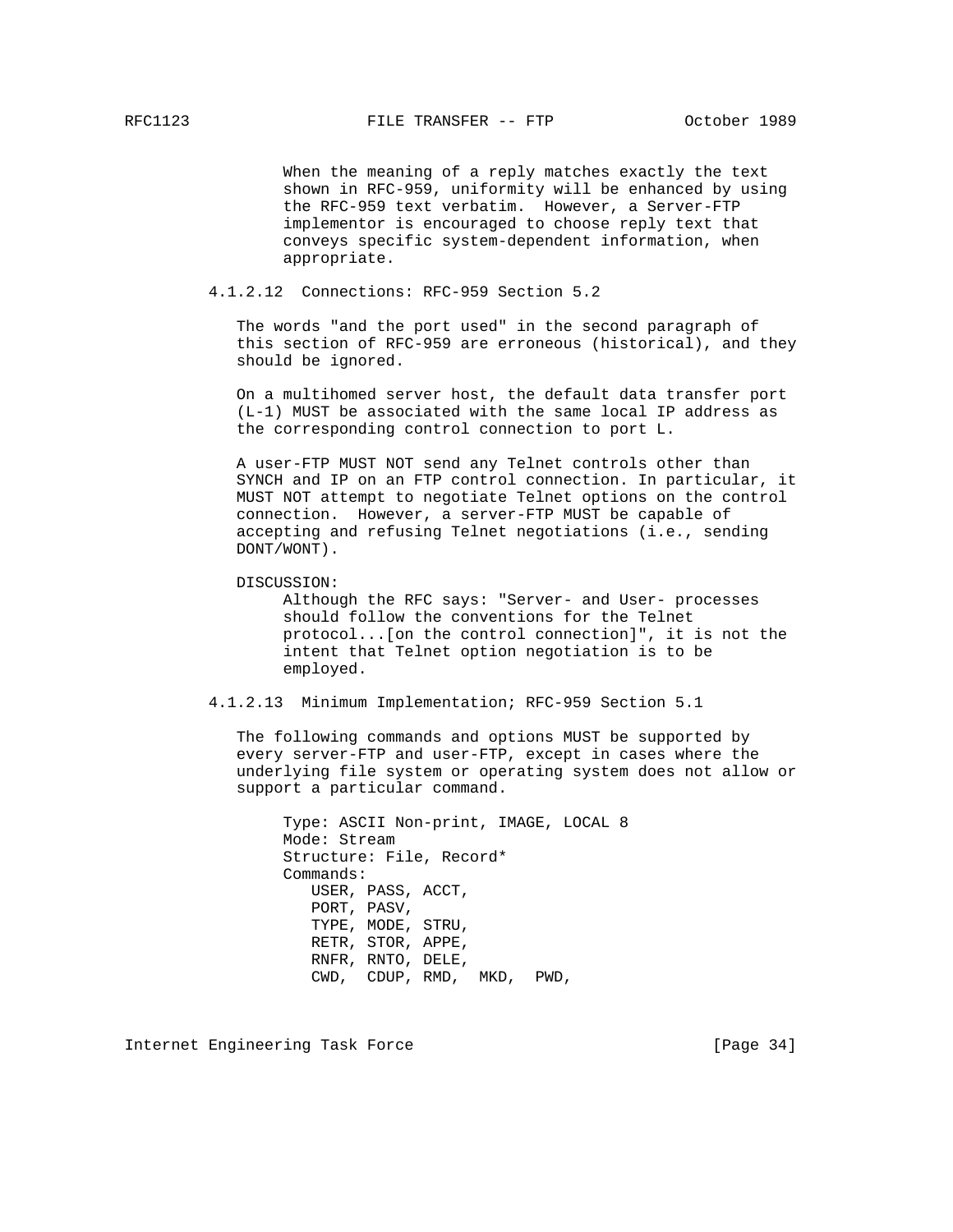LIST, NLST, SYST, STAT, HELP, NOOP, QUIT.

> \*Record structure is REQUIRED only for hosts whose file systems support record structure.

#### DISCUSSION:

 Vendors are encouraged to implement a larger subset of the protocol. For example, there are important robustness features in the protocol (e.g., Restart, ABOR, block mode) that would be an aid to some Internet users but are not widely implemented.

 A host that does not have record structures in its file system may still accept files with STRU R, recording the byte stream literally.

## 4.1.3 SPECIFIC ISSUES

4.1.3.1 Non-standard Command Verbs

 FTP allows "experimental" commands, whose names begin with "X". If these commands are subsequently adopted as standards, there may still be existing implementations using the "X" form. At present, this is true for the directory commands:

RFC-959 "Experimental"

| MKD        | XMKD |
|------------|------|
| RMD        | XRMD |
| PWD        | XPWD |
| CDUP       | XCUP |
| <b>CWD</b> | XCWD |
|            |      |

 All FTP implementations SHOULD recognize both forms of these commands, by simply equating them with extra entries in the command lookup table.

## IMPLEMENTATION:

 A User-FTP can access a server that supports only the "X" forms by implementing a mode switch, or automatically using the following procedure: if the RFC-959 form of one of the above commands is rejected with a 500 or 502 response code, then try the experimental form; any other response would be passed to the user.

Internet Engineering Task Force [Page 35]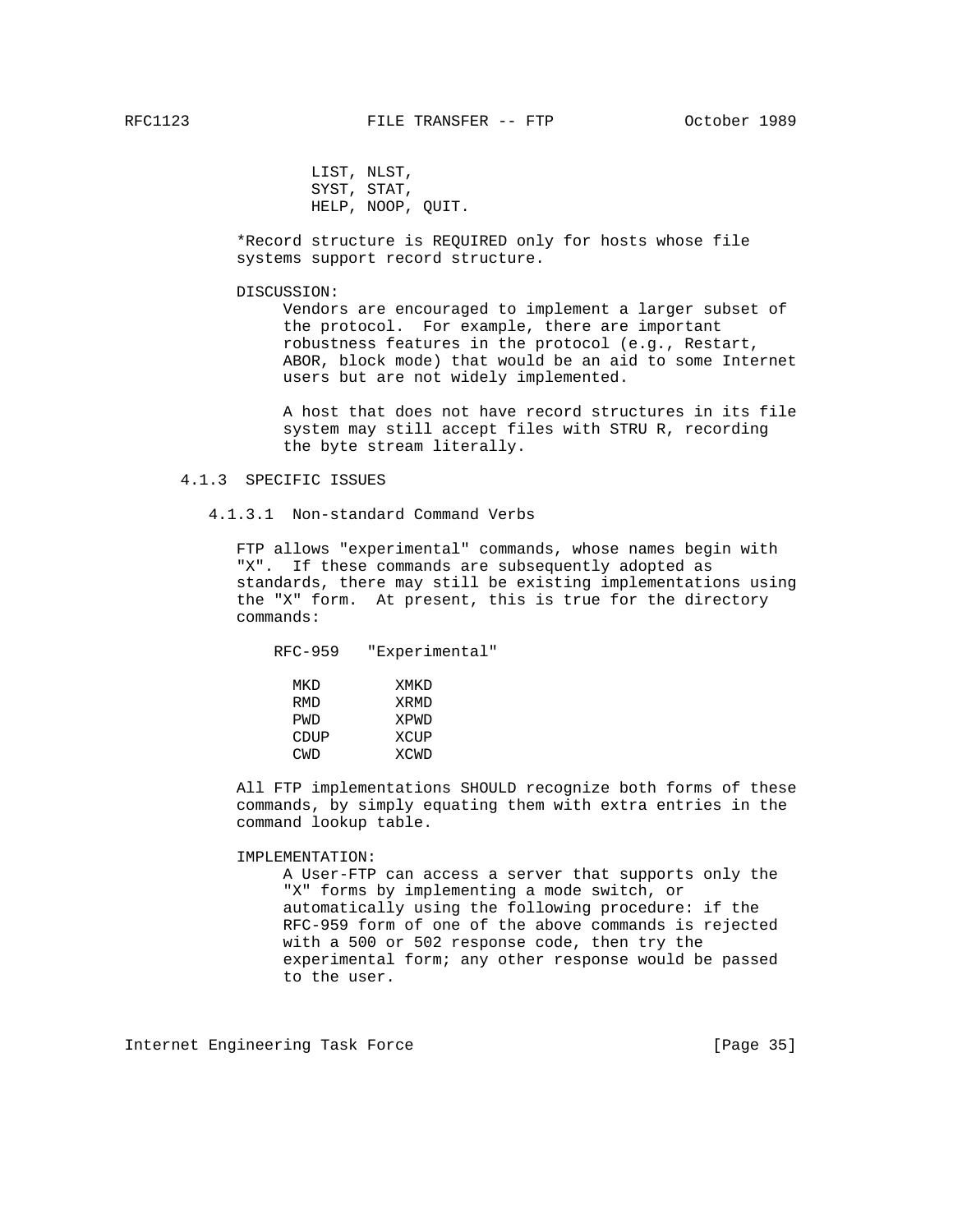# 4.1.3.2 Idle Timeout

 A Server-FTP process SHOULD have an idle timeout, which will terminate the process and close the control connection if the server is inactive (i.e., no command or data transfer in progress) for a long period of time. The idle timeout time SHOULD be configurable, and the default should be at least 5 minutes.

 A client FTP process ("User-PI" in RFC-959) will need timeouts on responses only if it is invoked from a program.

DISCUSSION:

 Without a timeout, a Server-FTP process may be left pending indefinitely if the corresponding client crashes without closing the control connection.

4.1.3.3 Concurrency of Data and Control

#### DISCUSSION:

 The intent of the designers of FTP was that a user should be able to send a STAT command at any time while data transfer was in progress and that the server-FTP would reply immediately with status -- e.g., the number of bytes transferred so far. Similarly, an ABOR command should be possible at any time during a data transfer.

 Unfortunately, some small-machine operating systems make such concurrent programming difficult, and some other implementers seek minimal solutions, so some FTP implementations do not allow concurrent use of the data and control connections. Even such a minimal server must be prepared to accept and defer a STAT or ABOR command that arrives during data transfer.

# 4.1.3.4 FTP Restart Mechanism

 The description of the 110 reply on pp. 40-41 of RFC-959 is incorrect; the correct description is as follows. A restart reply message, sent over the control connection from the receiving FTP to the User-FTP, has the format:

110 MARK ssss = rrrr

Here:

ssss is a text string that appeared in a Restart Marker

Internet Engineering Task Force [Page 36]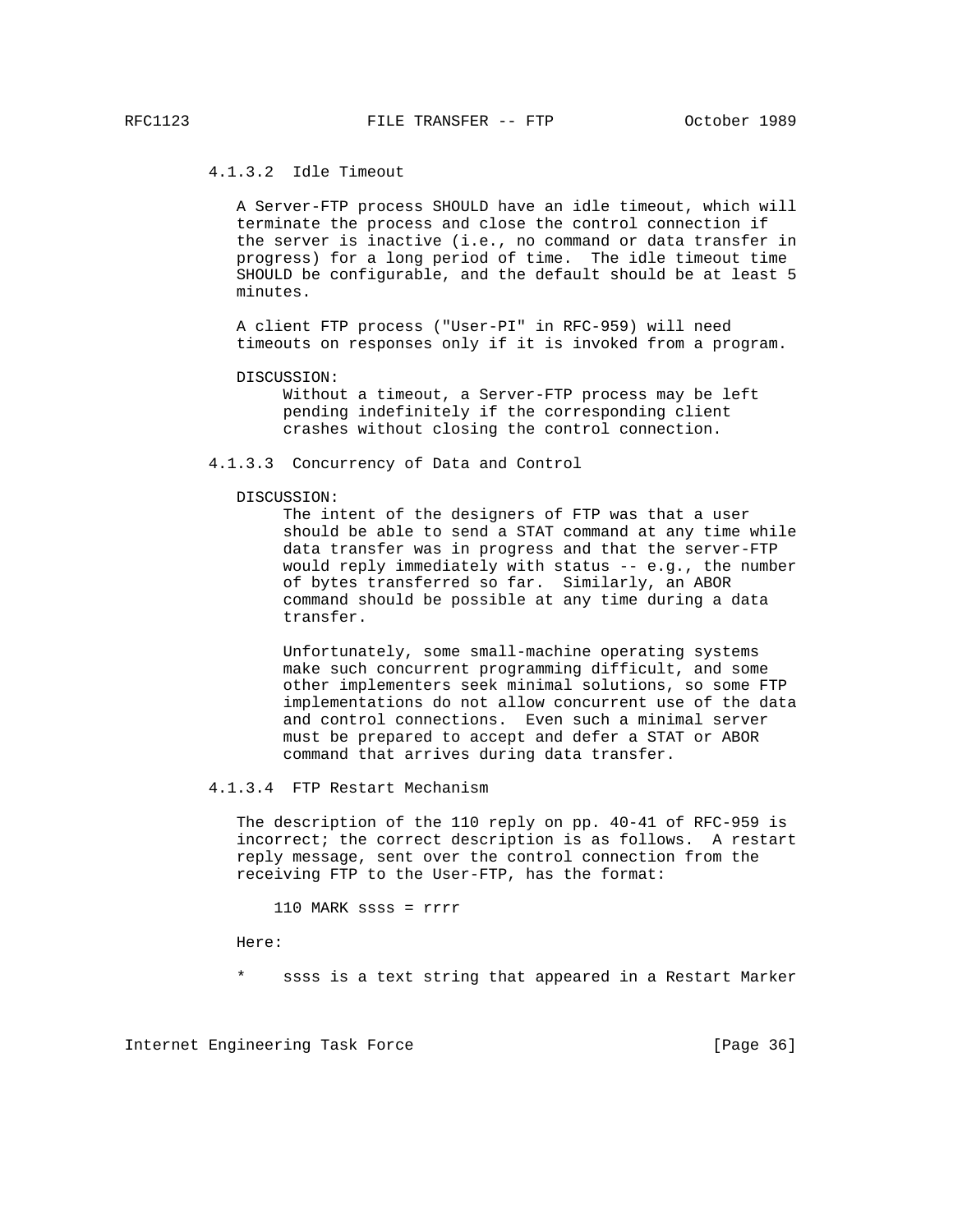in the data stream and encodes a position in the sender's file system;

rrrr encodes the corresponding position in the receiver's file system.

 The encoding, which is specific to a particular file system and network implementation, is always generated and interpreted by the same system, either sender or receiver.

 When an FTP that implements restart receives a Restart Marker in the data stream, it SHOULD force the data to that point to be written to stable storage before encoding the corresponding position rrrr. An FTP sending Restart Markers MUST NOT assume that 110 replies will be returned synchronously with the data, i.e., it must not await a 110 reply before sending more data.

 Two new reply codes are hereby defined for errors encountered in restarting a transfer:

554 Requested action not taken: invalid REST parameter.

 A 554 reply may result from a FTP service command that follows a REST command. The reply indicates that the existing file at the Server-FTP cannot be repositioned as specified in the REST.

555 Requested action not taken: type or stru mismatch.

 A 555 reply may result from an APPE command or from any FTP service command following a REST command. The reply indicates that there is some mismatch between the current transfer parameters (type and stru) and the attributes of the existing file.

DISCUSSION:

 Note that the FTP Restart mechanism requires that Block or Compressed mode be used for data transfer, to allow the Restart Markers to be included within the data stream. The frequency of Restart Markers can be low.

 Restart Markers mark a place in the data stream, but the receiver may be performing some transformation on the data as it is stored into stable storage. In general, the receiver's encoding must include any state information necessary to restart this transformation at any point of the FTP data stream. For example, in TYPE

Internet Engineering Task Force [Page 37]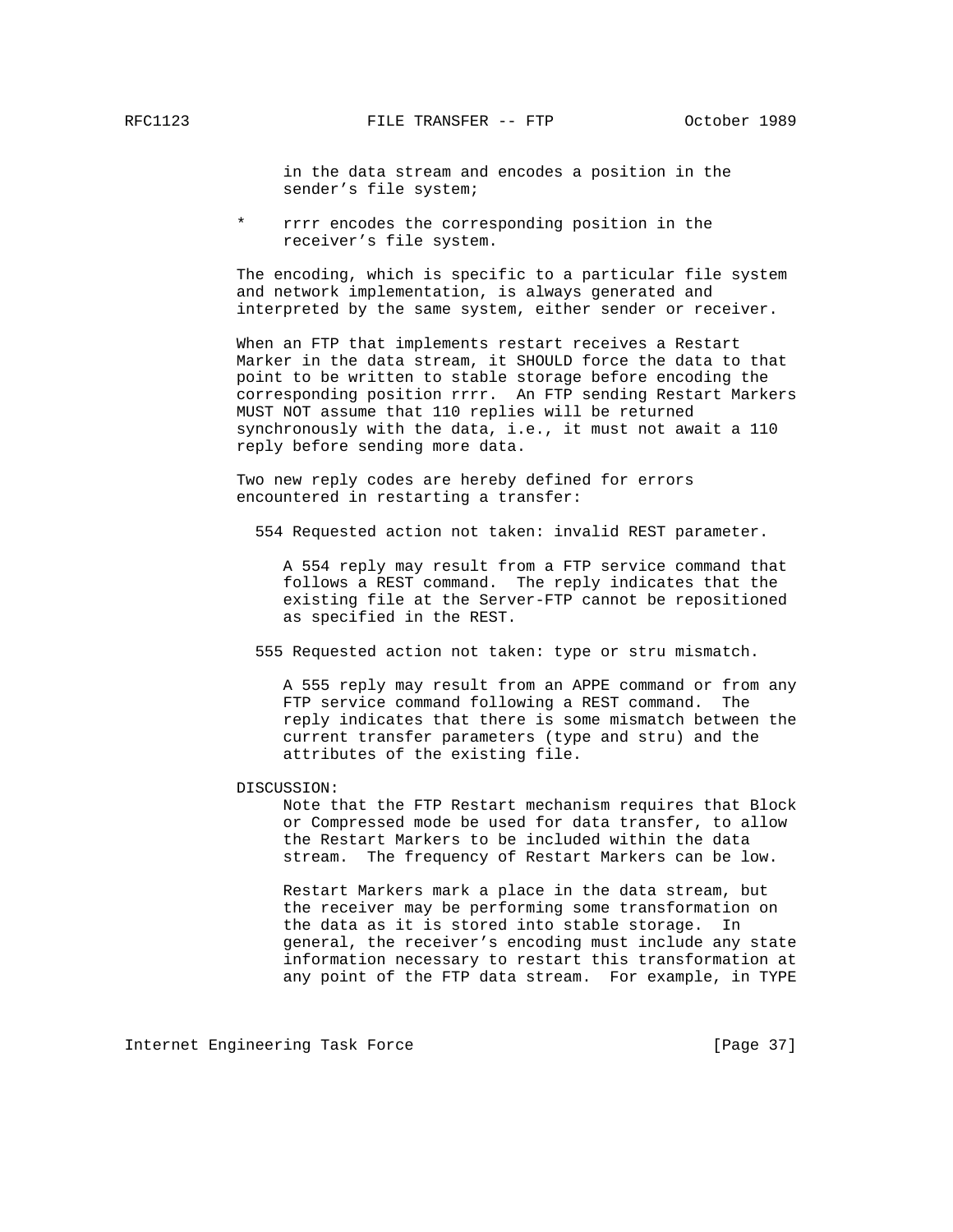A transfers, some receiver hosts transform CR LF sequences into a single LF character on disk. If a Restart Marker happens to fall between CR and LF, the receiver must encode in rrrr that the transfer must be restarted in a "CR has been seen and discarded" state.

 Note that the Restart Marker is required to be encoded as a string of printable ASCII characters, regardless of the type of the data.

 RFC-959 says that restart information is to be returned "to the user". This should not be taken literally. In general, the User-FTP should save the restart information (ssss,rrrr) in stable storage, e.g., append it to a restart control file. An empty restart control file should be created when the transfer first starts and deleted automatically when the transfer completes successfully. It is suggested that this file have a name derived in an easily-identifiable manner from the name of the file being transferred and the remote host name; this is analogous to the means used by many text editors for naming "backup" files.

There are three cases for FTP restart.

(1) User-to-Server Transfer

 The User-FTP puts Restart Markers <ssss> at convenient places in the data stream. When the Server-FTP receives a Marker, it writes all prior data to disk, encodes its file system position and transformation state as rrrr, and returns a "110 MARK ssss = rrrr" reply over the control connection. The User-FTP appends the pair (ssss,rrrr) to its restart control file.

 To restart the transfer, the User-FTP fetches the last (ssss,rrrr) pair from the restart control file, repositions its local file system and transformation state using ssss, and sends the command "REST rrrr" to the Server-FTP.

(2) Server-to-User Transfer

 The Server-FTP puts Restart Markers <ssss> at convenient places in the data stream. When the User-FTP receives a Marker, it writes all prior data to disk, encodes its file system position and

Internet Engineering Task Force [Page 38]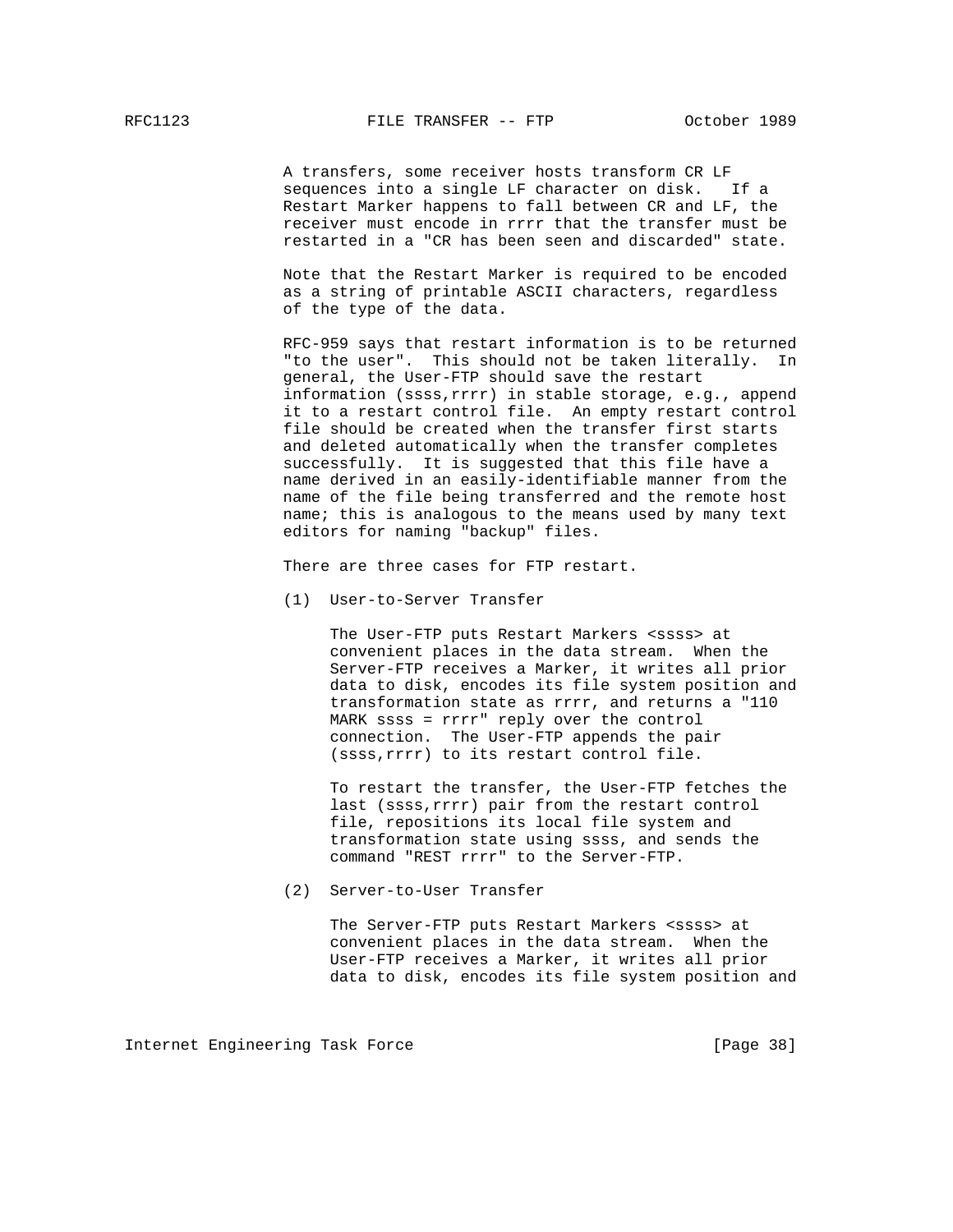transformation state as rrrr, and appends the pair (rrrr,ssss) to its restart control file.

 To restart the transfer, the User-FTP fetches the last (rrrr, ssss) pair from the restart control file, repositions its local file system and transformation state using rrrr, and sends the command "REST ssss" to the Server-FTP.

(3) Server-to-Server ("Third-Party") Transfer

The sending Server-FTP puts Restart Markers <ssss> at convenient places in the data stream. When it receives a Marker, the receiving Server-FTP writes all prior data to disk, encodes its file system position and transformation state as rrrr, and sends a "110 MARK ssss = rrrr" reply over the control connection to the User. The User-FTP appends the pair (ssss,rrrr) to its restart control file.

 To restart the transfer, the User-FTP fetches the last (ssss, rrrr) pair from the restart control file, sends "REST ssss" to the sending Server-FTP, and sends "REST rrrr" to the receiving Server-FTP.

4.1.4 FTP/USER INTERFACE

 This section discusses the user interface for a User-FTP program.

4.1.4.1 Pathname Specification

 Since FTP is intended for use in a heterogeneous environment, User-FTP implementations MUST support remote pathnames as arbitrary character strings, so that their form and content are not limited by the conventions of the local operating system.

#### DISCUSSION:

 In particular, remote pathnames can be of arbitrary length, and all the printing ASCII characters as well as space (0x20) must be allowed. RFC-959 allows a pathname to contain any 7-bit ASCII character except CR or LF.

Internet Engineering Task Force [Page 39]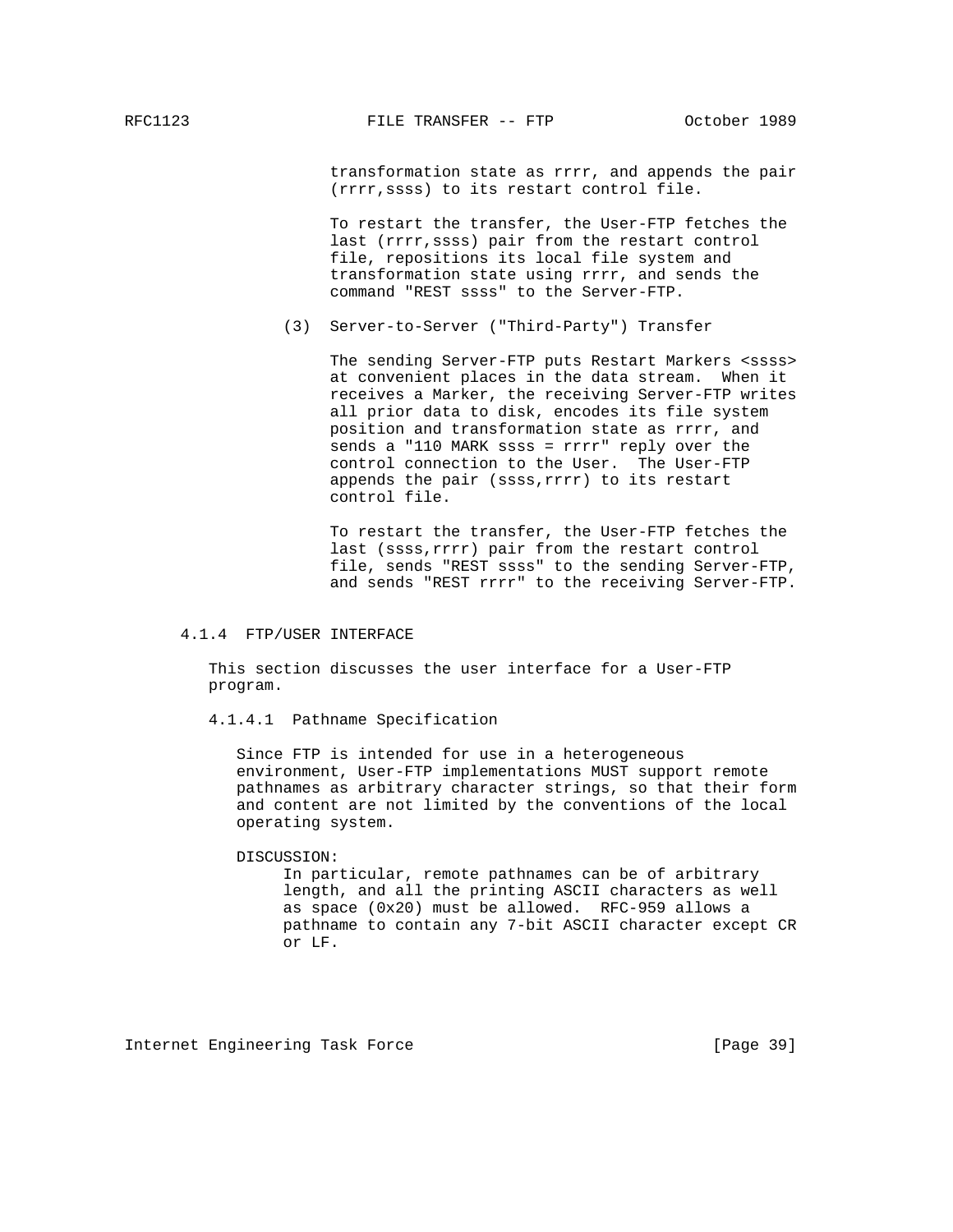# 4.1.4.2 "QUOTE" Command

 A User-FTP program MUST implement a "QUOTE" command that will pass an arbitrary character string to the server and display all resulting response messages to the user.

 To make the "QUOTE" command useful, a User-FTP SHOULD send transfer control commands to the server as the user enters them, rather than saving all the commands and sending them to the server only when a data transfer is started.

DISCUSSION:

 The "QUOTE" command is essential to allow the user to access servers that require system-specific commands (e.g., SITE or ALLO), or to invoke new or optional features that are not implemented by the User-FTP. For example, "QUOTE" may be used to specify "TYPE A T" to send a print file to hosts that require the distinction, even if the User-FTP does not recognize that TYPE.

# 4.1.4.3 Displaying Replies to User

 A User-FTP SHOULD display to the user the full text of all error reply messages it receives. It SHOULD have a "verbose" mode in which all commands it sends and the full text and reply codes it receives are displayed, for diagnosis of problems.

#### 4.1.4.4 Maintaining Synchronization

 The state machine in a User-FTP SHOULD be forgiving of missing and unexpected reply messages, in order to maintain command synchronization with the server.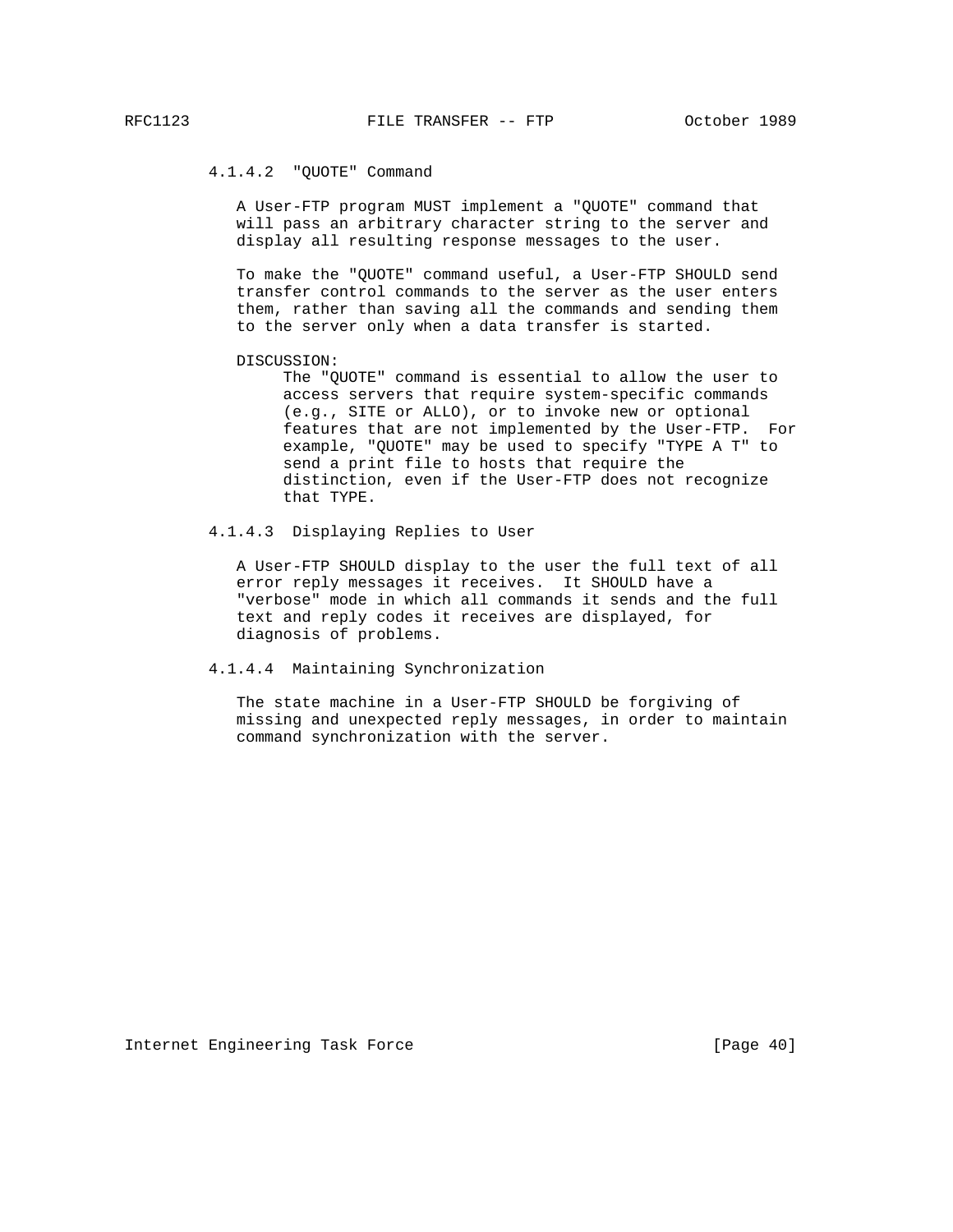# 4.1.5 FTP REQUIREMENTS SUMMARY

| FEATURE                                                                                                                                                                                                                                                                                                                                                                       | SECTION                                                                                                     |                             | S<br>Н<br>MO<br>UUM<br>S L A N<br>T D Y |        | S<br>Η<br>U<br>L<br>D<br>O<br>т | O M <br>U<br>S<br>т<br>Ν<br>O<br>т | F<br>$\circ$<br>t<br>n<br>$\circ$<br>t<br>t<br>e |
|-------------------------------------------------------------------------------------------------------------------------------------------------------------------------------------------------------------------------------------------------------------------------------------------------------------------------------------------------------------------------------|-------------------------------------------------------------------------------------------------------------|-----------------------------|-----------------------------------------|--------|---------------------------------|------------------------------------|--------------------------------------------------|
|                                                                                                                                                                                                                                                                                                                                                                               |                                                                                                             |                             |                                         |        |                                 |                                    |                                                  |
| Implement TYPE T if same as TYPE N<br>File/Record transform invertible if poss.<br>User-FTP send PORT cmd for stream mode<br>Server-FTP implement PASV<br>PASV is per-transfer<br>NLST reply usable in RETR cmds<br>Implied type for LIST and NLST<br>SITE cmd for non-standard features<br>STOU cmd return pathname as specified<br>Use TCP READ boundaries on control conn. | 4.1.2.2<br>4.1.2.4<br>4.1.2.5<br>4.1.2.6<br>4.1.2.6<br>4.1.2.7<br>4.1.2.7<br>4.1.2.8<br>4.1.2.9<br>4.1.2.10 | х<br>х<br>$\mathbf{x}$<br>х | х<br>х<br>X<br>х<br>X                   |        |                                 | x                                  |                                                  |
| Server-FTP send only correct reply format<br>Server-FTP use defined reply code if poss.<br>New reply code following Section 4.2<br>User-FTP use only high digit of reply<br>User-FTP handle multi-line reply lines<br>User-FTP handle 421 reply specially                                                                                                                     | 4.1.2.11<br>4.1.2.11<br>4.1.2.11<br>4.1.2.11<br>4.1.2.11<br>4.1.2.11                                        | x<br>x                      | х<br>х                                  | x      | х                               |                                    |                                                  |
| Default data port same IP addr as ctl conn<br>User-FTP send Telnet cmds exc. SYNCH, IP<br>User-FTP negotiate Telnet options<br>Server-FTP handle Telnet options<br>Handle "Experimental" directory cmds<br>Idle timeout in server-FTP<br>Configurable idle timeout<br>Receiver checkpoint data at Restart Marker<br>Sender assume 110 replies are synchronous                 | 4.1.2.12<br>4.1.2.12<br>4.1.2.12<br>4.1.2.12<br>4.1.3.1<br>4.1.3.2<br>4.1.3.2<br>4.1.3.4<br>4.1.3.4         | x<br>$\mathbf{x}$           | $\mathbf{x}$<br>x<br>х<br>X             |        |                                 | х<br>х<br>х                        |                                                  |
| Support TYPE:<br>ASCII - Non-Print (AN)<br>ASCII - Telnet (AT) -- if same as AN<br>ASCII - Carriage Control (AC)<br>$EBCDIC - (any form)$<br>IMAGE<br>LOCAL 8                                                                                                                                                                                                                 | 4.1.2.13<br>4.1.2.2<br>959 3.1.1.5.2<br>959 3.1.1.2<br>4.1.2.1<br>4.1.2.1                                   | X<br>x<br>x                 | х                                       | x<br>x |                                 |                                    |                                                  |

Internet Engineering Task Force [Page 41]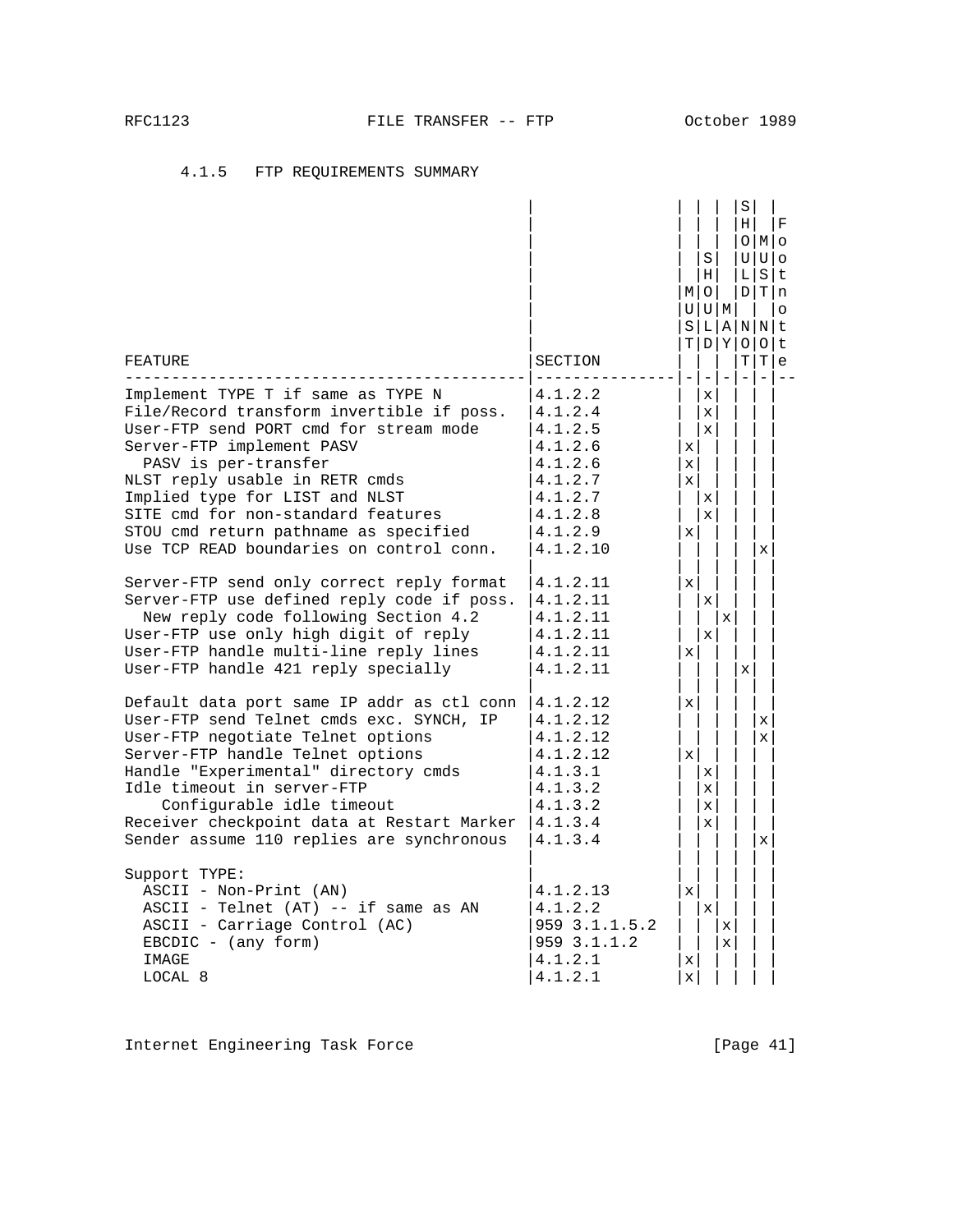| LOCAL m                                                                                                | 4.1.2.1                                                                                                                              |                                                                                                                                    | X                | 2           |
|--------------------------------------------------------------------------------------------------------|--------------------------------------------------------------------------------------------------------------------------------------|------------------------------------------------------------------------------------------------------------------------------------|------------------|-------------|
| Support MODE:<br>Stream<br>Block                                                                       | 4.1.2.13<br>959 3.4.2                                                                                                                | $\mathbf{x}$                                                                                                                       | x                |             |
| Support STRUCTURE:<br>File<br>Record<br>Page                                                           | 4.1.2.13<br>4.1.2.13<br>4.1.2.3                                                                                                      | $\mathbf{x}$<br>$\mathbf{x}$                                                                                                       | x                | 3           |
| Support commands:<br><b>USER</b><br>PASS<br>ACCT<br>$\mathop{\rm CWD}$<br>CDUP<br>SMNT<br>REIN<br>QUIT | 4.1.2.13<br>4.1.2.13<br>4.1.2.13<br>4.1.2.13<br>4.1.2.13<br>959 5.3.1<br>959 5.3.1<br>4.1.2.13                                       | $\mathbf{x}$<br>$\mathbf{x}$<br>$\mathbf{x}$<br>$\mathbf{x}$<br>$\mathbf{x}$<br>$\mathbf{x}$                                       | х<br>X           |             |
| PORT<br>PASV<br>TYPE<br>STRU<br>MODE                                                                   | 4.1.2.13<br>4.1.2.6<br>4.1.2.13<br>4.1.2.13<br>4.1.2.13                                                                              | $\mathbf{x}$<br>$\mathbf{x}$<br>$\mathbf{x}$<br>$\mathbf{x}$<br>$\mathbf{x}$                                                       |                  | 1<br>1<br>1 |
| RETR<br>STOR<br>STOU<br>APPE<br>ALLO<br>REST<br><b>RNFR</b><br><b>RNTO</b><br>ABOR<br>DELE<br>RMD      | 4.1.2.13<br>4.1.2.13<br>959 5.3.1<br>4.1.2.13<br>959 5.3.1<br>959 5.3.1<br>4.1.2.13<br>4.1.2.13<br>959 5.3.1<br>4.1.2.13<br>4.1.2.13 | $\mathbf{x}$<br>$\mathbf{x}$<br>$\mathbf{x}$<br>$\mathbf{x}$<br>$\mathbf{x}$<br>$\mathbf{x}$<br>$\mathbf{x}$                       | Х<br>х<br>х<br>х |             |
| MKD<br>PWD<br>LIST<br>NLST<br>SITE<br>STAT<br>SYST<br>HELP<br>NOOP                                     | 4.1.2.13<br>4.1.2.13<br>4.1.2.13<br>4.1.2.13<br>4.1.2.8<br>4.1.2.13<br>4.1.2.13<br>4.1.2.13<br>4.1.2.13                              | $\mathbf{x}$<br>$\mathbf{x}$<br>$\mathbf{x} \vert$<br>$\mathbf{x}$<br>$\mathbf{x}$<br>$\mathbf{x}$<br>$\mathbf{x}$<br>$\mathbf{x}$ | x                |             |
|                                                                                                        |                                                                                                                                      |                                                                                                                                    |                  |             |

Internet Engineering Task Force [Page 42]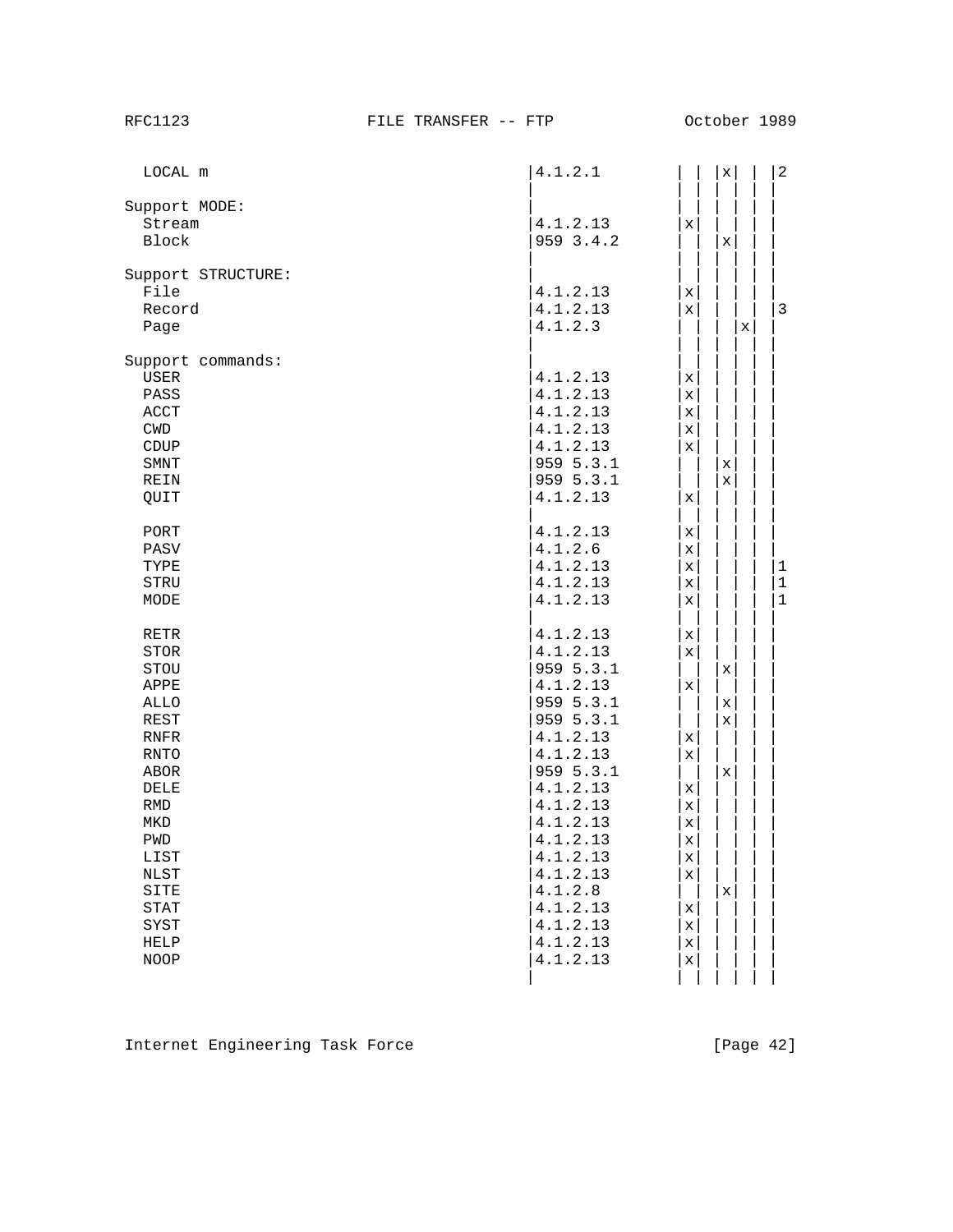| User Interface:                       |         |              |              |  |  |
|---------------------------------------|---------|--------------|--------------|--|--|
| Arbitrary pathnames                   | 4.1.4.1 | $\mathbf x$  |              |  |  |
| Implement "QUOTE" command             | 4.1.4.2 | $\mathbf{x}$ |              |  |  |
| Transfer control commands immediately | 4.1.4.2 |              | $\mathbf{x}$ |  |  |
| Display error messages to user        | 4.1.4.3 |              | $\mathbf x$  |  |  |
| Verbose mode                          | 4.1.4.3 |              | $\mathbf x$  |  |  |
| Maintain synchronization with server  | 4.1.4.4 |              |              |  |  |

Footnotes:

- (1) For the values shown earlier.
- (2) Here m is number of bits in a memory word.
- (3) Required for host with record-structured file system, optional otherwise.

Internet Engineering Task Force [Page 43]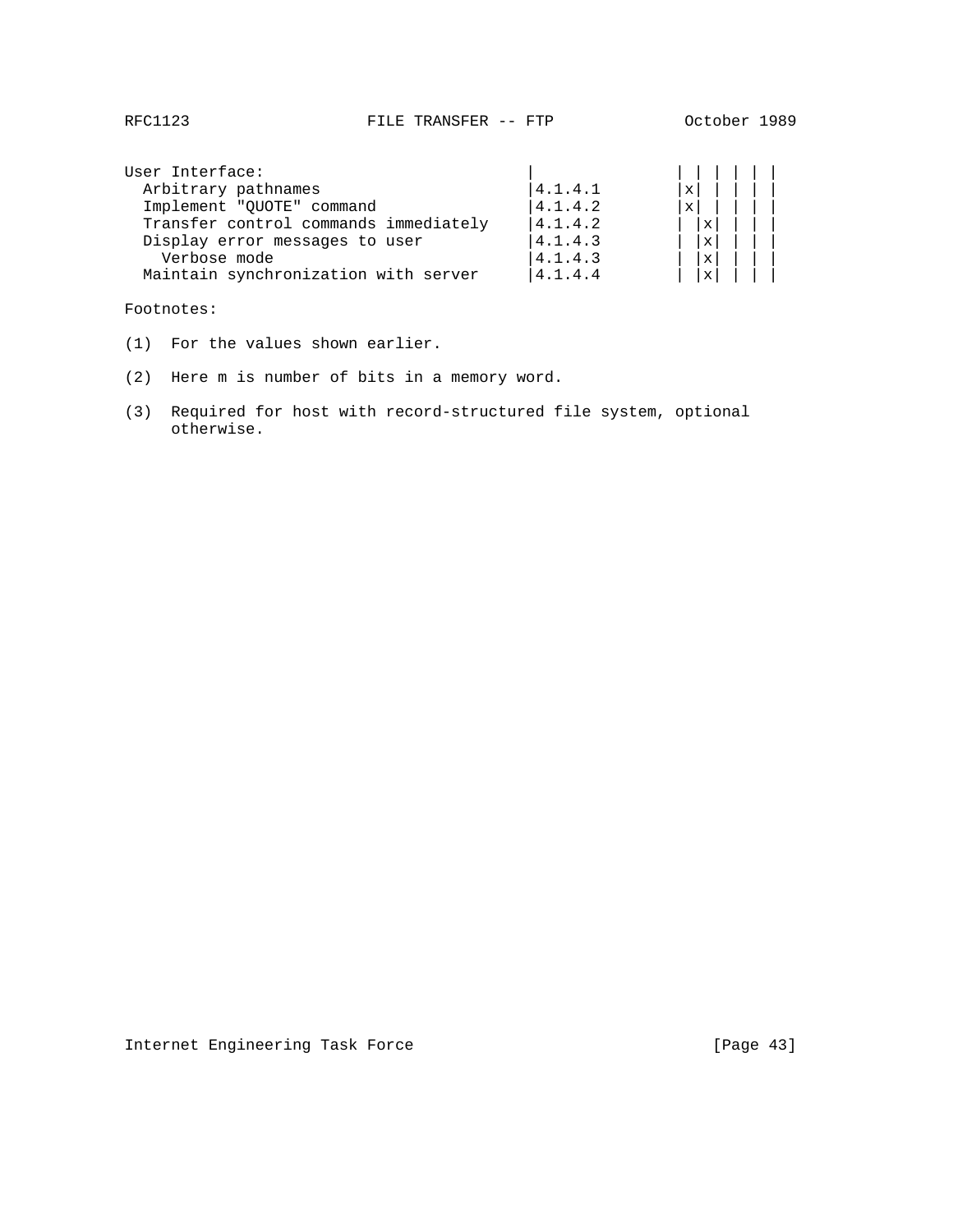# 4.2 TRIVIAL FILE TRANSFER PROTOCOL -- TFTP

4.2.1 INTRODUCTION

 The Trivial File Transfer Protocol TFTP is defined in RFC-783  $[TFTP:1]$ .

 TFTP provides its own reliable delivery with UDP as its transport protocol, using a simple stop-and-wait acknowledgment system. Since TFTP has an effective window of only one 512 octet segment, it can provide good performance only over paths that have a small delay\*bandwidth product. The TFTP file interface is very simple, providing no access control or security.

 TFTP's most important application is bootstrapping a host over a local network, since it is simple and small enough to be easily implemented in EPROM [BOOT:1, BOOT:2]. Vendors are urged to support TFTP for booting.

4.2.2 PROTOCOL WALK-THROUGH

 The TFTP specification [TFTP:1] is written in an open style, and does not fully specify many parts of the protocol.

4.2.2.1 Transfer Modes: RFC-783, Page 3

The transfer mode "mail" SHOULD NOT be supported.

4.2.2.2 UDP Header: RFC-783, Page 17

 The Length field of a UDP header is incorrectly defined; it includes the UDP header length (8).

# 4.2.3 SPECIFIC ISSUES

4.2.3.1 Sorcerer's Apprentice Syndrome

 There is a serious bug, known as the "Sorcerer's Apprentice Syndrome," in the protocol specification. While it does not cause incorrect operation of the transfer (the file will always be transferred correctly if the transfer completes), this bug may cause excessive retransmission, which may cause the transfer to time out.

 Implementations MUST contain the fix for this problem: the sender (i.e., the side originating the DATA packets) must never resend the current DATA packet on receipt of a

Internet Engineering Task Force [Page 44]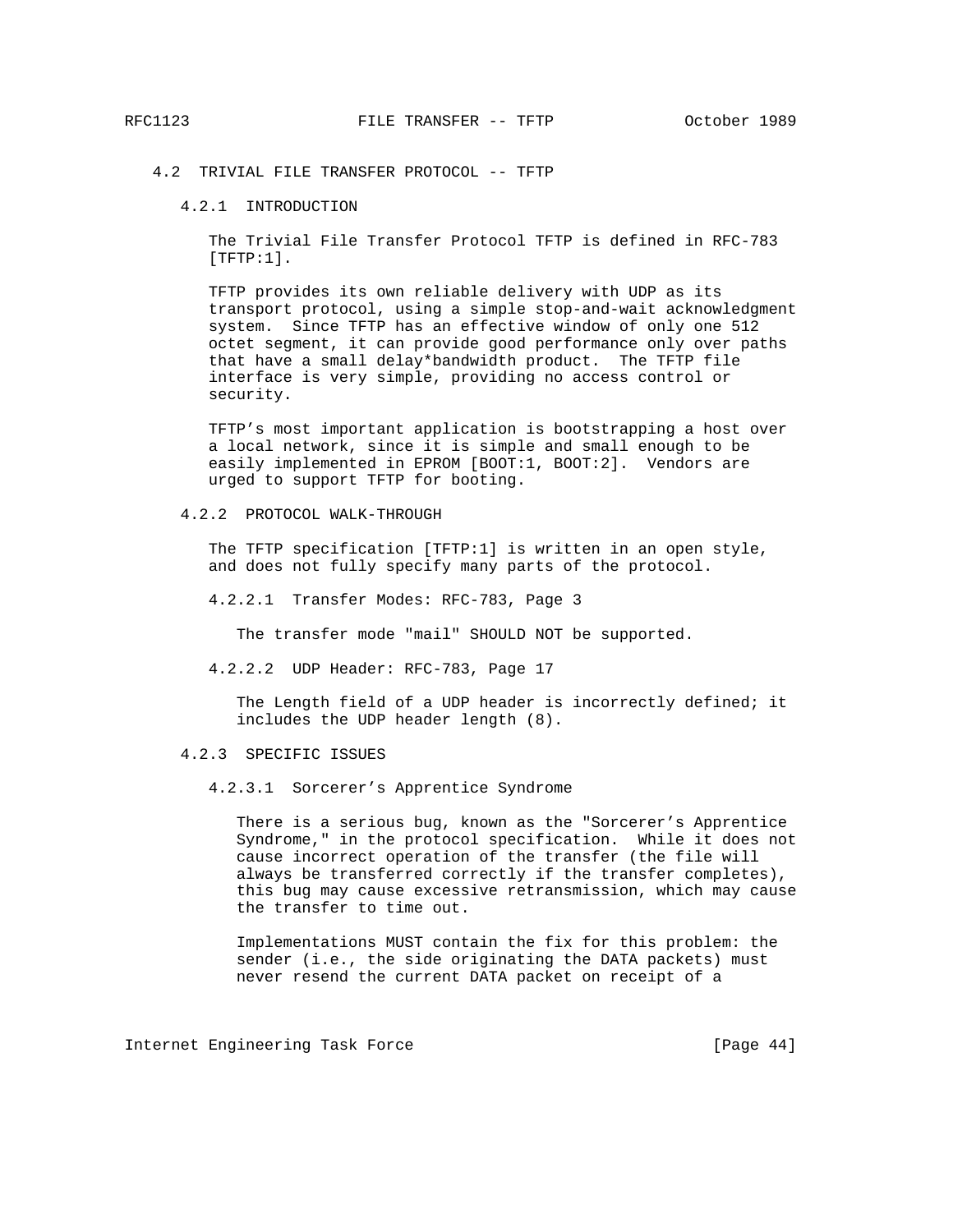# duplicate ACK.

# DISCUSSION:

 The bug is caused by the protocol rule that either side, on receiving an old duplicate datagram, may resend the current datagram. If a packet is delayed in the network but later successfully delivered after either side has timed out and retransmitted a packet, a duplicate copy of the response may be generated. If the other side responds to this duplicate with a duplicate of its own, then every datagram will be sent in duplicate for the remainder of the transfer (unless a datagram is lost, breaking the repetition). Worse yet, since the delay is often caused by congestion, this duplicate transmission will usually causes more congestion, leading to more delayed packets, etc.

The following example may help to clarify this problem.

|      | TFTP A                                                                      | TFTP B                                       |  |
|------|-----------------------------------------------------------------------------|----------------------------------------------|--|
| (2)  | $(1)$ Receive ACK X-1<br>Send DATA X                                        | Receive DATA X<br>Send ACK X                 |  |
|      | (ACK X is delayed in network,<br>and A times out):<br>(3) Retransmit DATA X |                                              |  |
| (4)  |                                                                             | Receive DATA X again<br>Send ACK X again     |  |
| (5)  | Receive (delayed) ACK X<br>Send DATA X+1                                    |                                              |  |
| (6)  |                                                                             | Receive DATA X+1<br>Send ACK X+1             |  |
|      | (7) Receive ACK X again<br>Send DATA X+1 again                              |                                              |  |
| (8)  |                                                                             | Receive DATA X+1 again<br>Send ACK X+1 again |  |
|      | $(9)$ Receive ACK X+1<br>Send DATA X+2                                      |                                              |  |
| (10) |                                                                             | Receive DATA X+2<br>Send ACK X+3             |  |
|      | (11) Receive ACK X+1 again<br>Send DATA X+2 again                           |                                              |  |
| (12) |                                                                             | Receive DATA X+2 again<br>Send ACK X+3 again |  |

Internet Engineering Task Force [Page 45]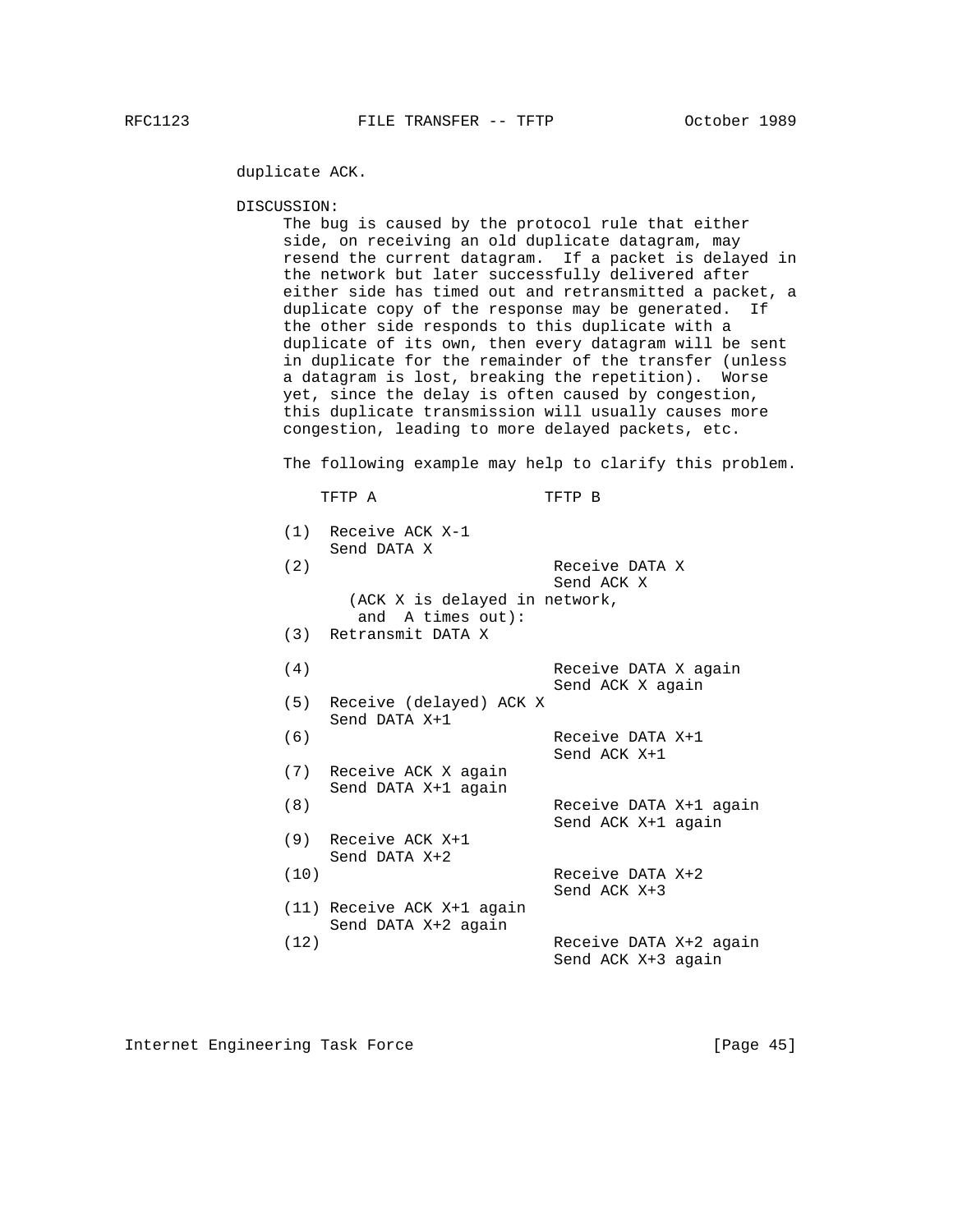Notice that once the delayed ACK arrives, the protocol settles down to duplicate all further packets (sequences 5-8 and 9-12). The problem is caused not by either side timing out, but by both sides retransmitting the current packet when they receive a duplicate.

 The fix is to break the retransmission loop, as indicated above. This is analogous to the behavior of TCP. It is then possible to remove the retransmission timer on the receiver, since the resent ACK will never cause any action; this is a useful simplification where TFTP is used in a bootstrap program. It is OK to allow the timer to remain, and it may be helpful if the retransmitted ACK replaces one that was genuinely lost in the network. The sender still requires a retransmit timer, of course.

4.2.3.2 Timeout Algorithms

A TFTP implementation MUST use an adaptive timeout.

IMPLEMENTATION:

 TCP retransmission algorithms provide a useful base to work from. At least an exponential backoff of retransmission timeout is necessary.

# 4.2.3.3 Extensions

 A variety of non-standard extensions have been made to TFTP, including additional transfer modes and a secure operation mode (with passwords). None of these have been standardized.

4.2.3.4 Access Control

 A server TFTP implementation SHOULD include some configurable access control over what pathnames are allowed in TFTP operations.

4.2.3.5 Broadcast Request

 A TFTP request directed to a broadcast address SHOULD be silently ignored.

#### DISCUSSION:

 Due to the weak access control capability of TFTP, directed broadcasts of TFTP requests to random networks

Internet Engineering Task Force [Page 46]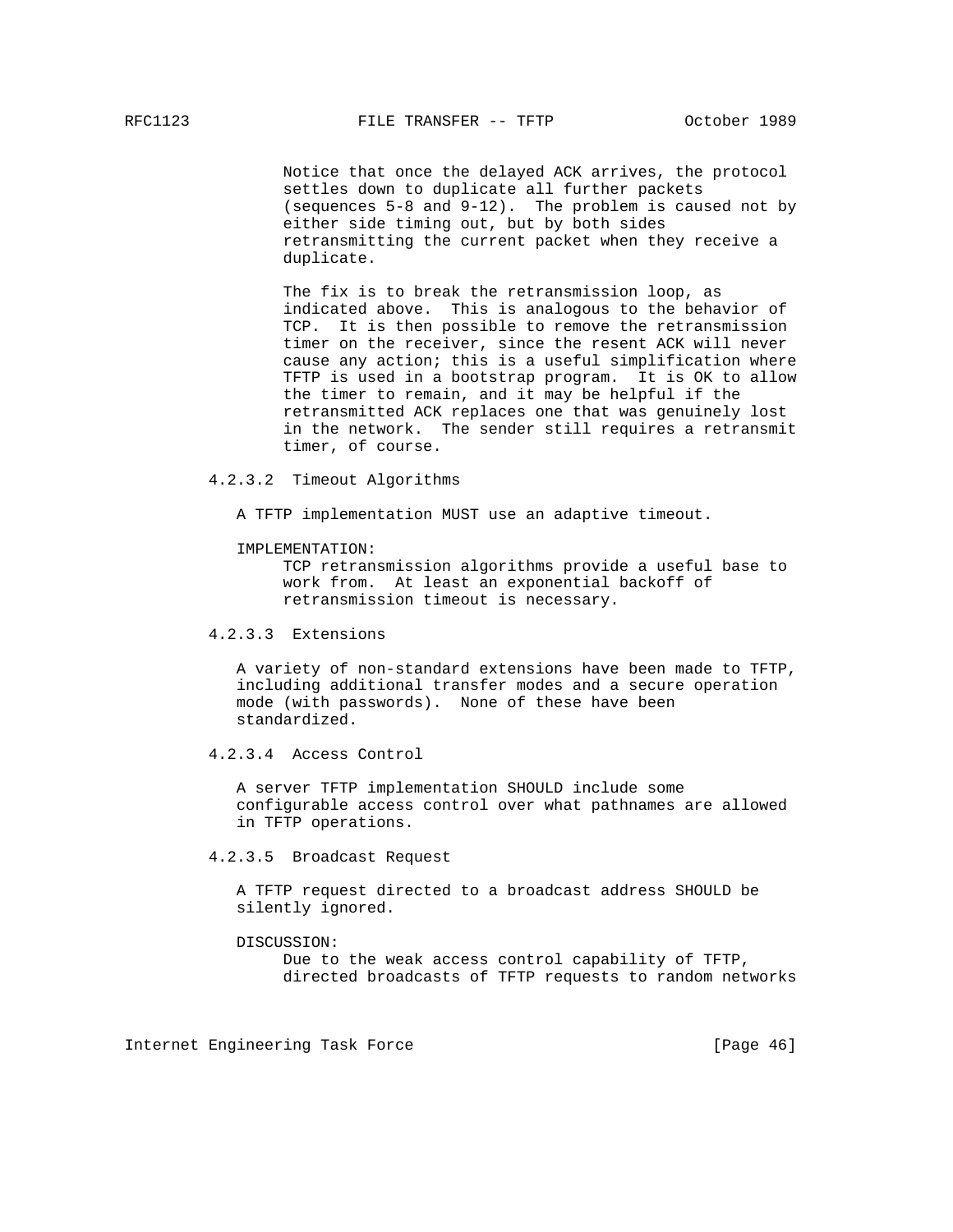# could create a significant security hole.

# 4.2.4 TFTP REQUIREMENTS SUMMARY

|                                    |         |              |   |              | S           |    |          |
|------------------------------------|---------|--------------|---|--------------|-------------|----|----------|
|                                    |         |              |   |              | Η           |    | F        |
|                                    |         |              |   |              | ∩           | м  | $\Omega$ |
|                                    |         |              | S |              | U           |    | $\circ$  |
|                                    |         |              | Н |              | L           | S  | $^+$     |
|                                    |         | M            | ∩ |              | D.          | T. | n        |
|                                    |         | U            | U | M            |             |    | ∩        |
|                                    |         | S            | L | A            | N N         |    | t.       |
|                                    |         | т            | D | Y            | ∩           | n  |          |
| FEATURE                            | SECTION |              |   |              | т           |    | e        |
|                                    |         |              |   |              |             |    |          |
| Fix Sorcerer's Apprentice Syndrome | 4.2.3.1 | $\mathbf{x}$ |   |              |             |    |          |
| Transfer modes:                    |         |              |   |              |             |    |          |
| netascii                           | RFC-783 | $\mathbf{x}$ |   |              |             |    |          |
| octet                              | RFC-783 | $\mathbf{x}$ |   |              |             |    |          |
| mail                               | 4.2.2.1 |              |   |              | $\mathbf x$ |    |          |
| extensions                         | 4.2.3.3 |              |   | $\mathbf{x}$ |             |    |          |
| Use adaptive timeout               | 4.2.3.2 | $\mathbf{x}$ |   |              |             |    |          |
| Configurable access control        | 4.2.3.4 |              | X |              |             |    |          |
| Silently ignore broadcast request  | 4.2.3.5 |              | X |              |             |    |          |
|                                    |         |              |   |              |             |    |          |
|                                    |         |              |   |              |             |    |          |

Internet Engineering Task Force [Page 47]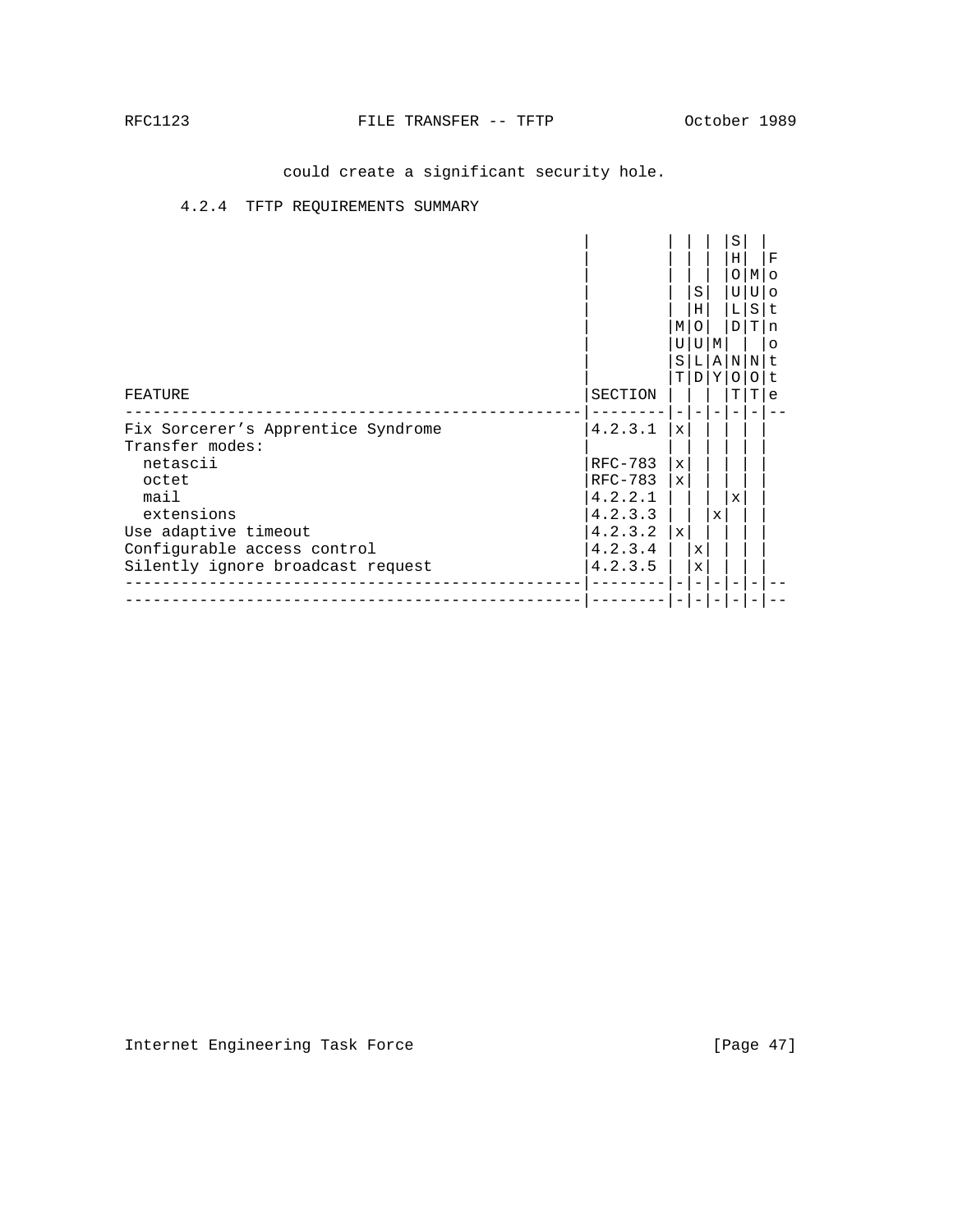# 5. ELECTRONIC MAIL -- SMTP and RFC-822

#### 5.1 INTRODUCTION

 In the TCP/IP protocol suite, electronic mail in a format specified in RFC-822 [SMTP:2] is transmitted using the Simple Mail Transfer Protocol (SMTP) defined in RFC-821 [SMTP:1].

 While SMTP has remained unchanged over the years, the Internet community has made several changes in the way SMTP is used. In particular, the conversion to the Domain Name System (DNS) has caused changes in address formats and in mail routing. In this section, we assume familiarity with the concepts and terminology of the DNS, whose requirements are given in Section 6.1.

 RFC-822 specifies the Internet standard format for electronic mail messages. RFC-822 supercedes an older standard, RFC-733, that may still be in use in a few places, although it is obsolete. The two formats are sometimes referred to simply by number ("822" and "733").

 RFC-822 is used in some non-Internet mail environments with different mail transfer protocols than SMTP, and SMTP has also been adapted for use in some non-Internet environments. Note that this document presents the rules for the use of SMTP and RFC-822 for the Internet environment only; other mail environments that use these protocols may be expected to have their own rules.

### 5.2 PROTOCOL WALK-THROUGH

This section covers both RFC-821 and RFC-822.

 The SMTP specification in RFC-821 is clear and contains numerous examples, so implementors should not find it difficult to understand. This section simply updates or annotates portions of RFC-821 to conform with current usage.

 RFC-822 is a long and dense document, defining a rich syntax. Unfortunately, incomplete or defective implementations of RFC-822 are common. In fact, nearly all of the many formats of RFC-822 are actually used, so an implementation generally needs to recognize and correctly interpret all of the RFC-822 syntax.

5.2.1 The SMTP Model: RFC-821 Section 2

DISCUSSION:

 Mail is sent by a series of request/response transactions between a client, the "sender-SMTP," and a server, the

Internet Engineering Task Force [Page 48]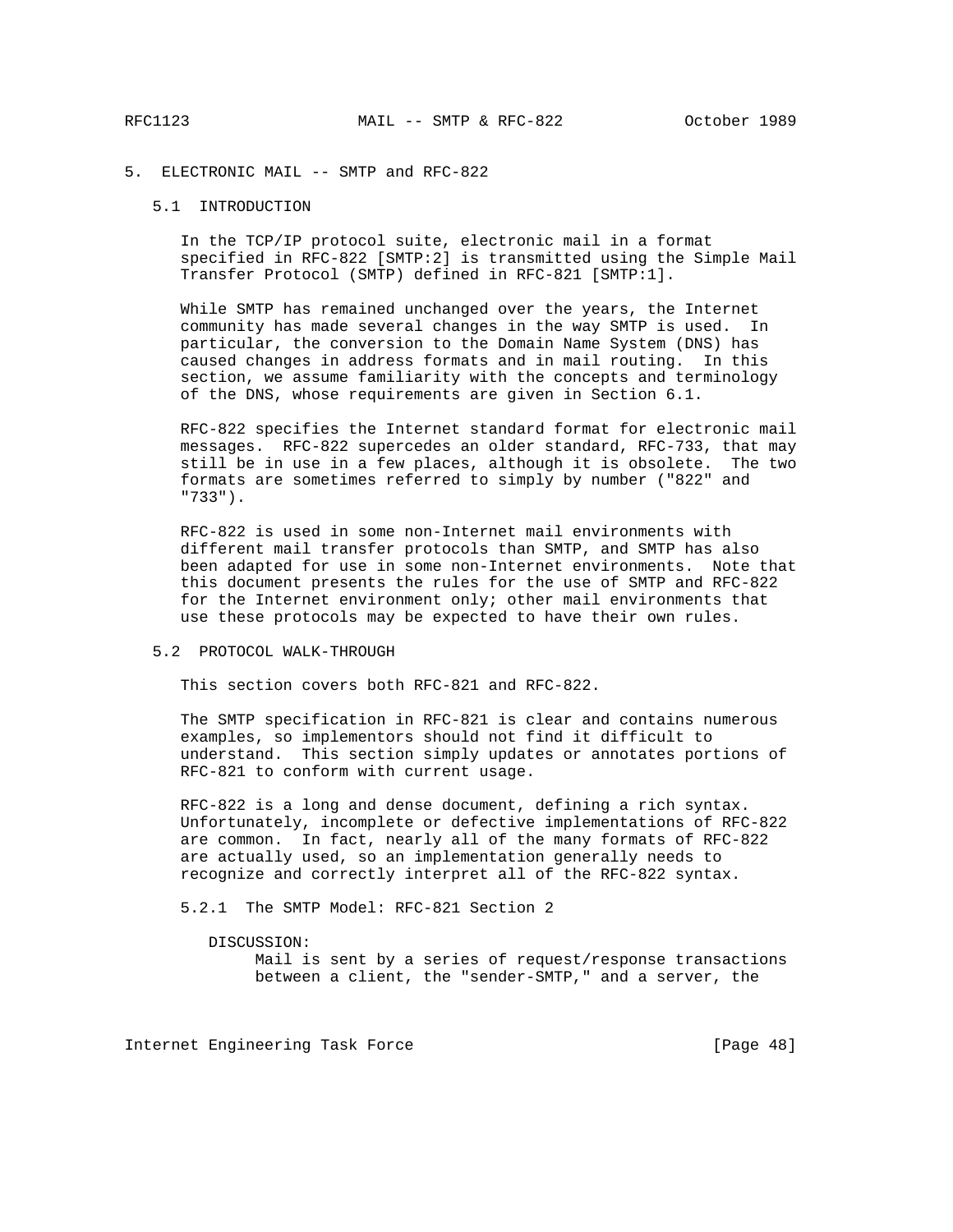"receiver-SMTP". These transactions pass (1) the message proper, which is composed of header and body, and (2) SMTP source and destination addresses, referred to as the "envelope".

 The SMTP programs are analogous to Message Transfer Agents (MTAs) of X.400. There will be another level of protocol software, closer to the end user, that is responsible for composing and analyzing RFC-822 message headers; this component is known as the "User Agent" in X.400, and we use that term in this document. There is a clear logical distinction between the User Agent and the SMTP implementation, since they operate on different levels of protocol. Note, however, that this distinction is may not be exactly reflected the structure of typical implementations of Internet mail. Often there is a program known as the "mailer" that implements SMTP and also some of the User Agent functions; the rest of the User Agent functions are included in a user interface used for entering and reading mail.

 The SMTP envelope is constructed at the originating site, typically by the User Agent when the message is first queued for the Sender-SMTP program. The envelope addresses may be derived from information in the message header, supplied by the user interface (e.g., to implement a bcc: request), or derived from local configuration information (e.g., expansion of a mailing list). The SMTP envelope cannot in general be re-derived from the header at a later stage in message delivery, so the envelope is transmitted separately from the message itself using the MAIL and RCPT commands of SMTP.

 The text of RFC-821 suggests that mail is to be delivered to an individual user at a host. With the advent of the domain system and of mail routing using mail-exchange (MX) resource records, implementors should now think of delivering mail to a user at a domain, which may or may not be a particular host. This DOES NOT change the fact that SMTP is a host-to-host mail exchange protocol.

5.2.2 Canonicalization: RFC-821 Section 3.1

 The domain names that a Sender-SMTP sends in MAIL and RCPT commands MUST have been "canonicalized," i.e., they must be fully-qualified principal names or domain literals, not nicknames or domain abbreviations. A canonicalized name either identifies a host directly or is an MX name; it cannot be a

Internet Engineering Task Force [Page 49]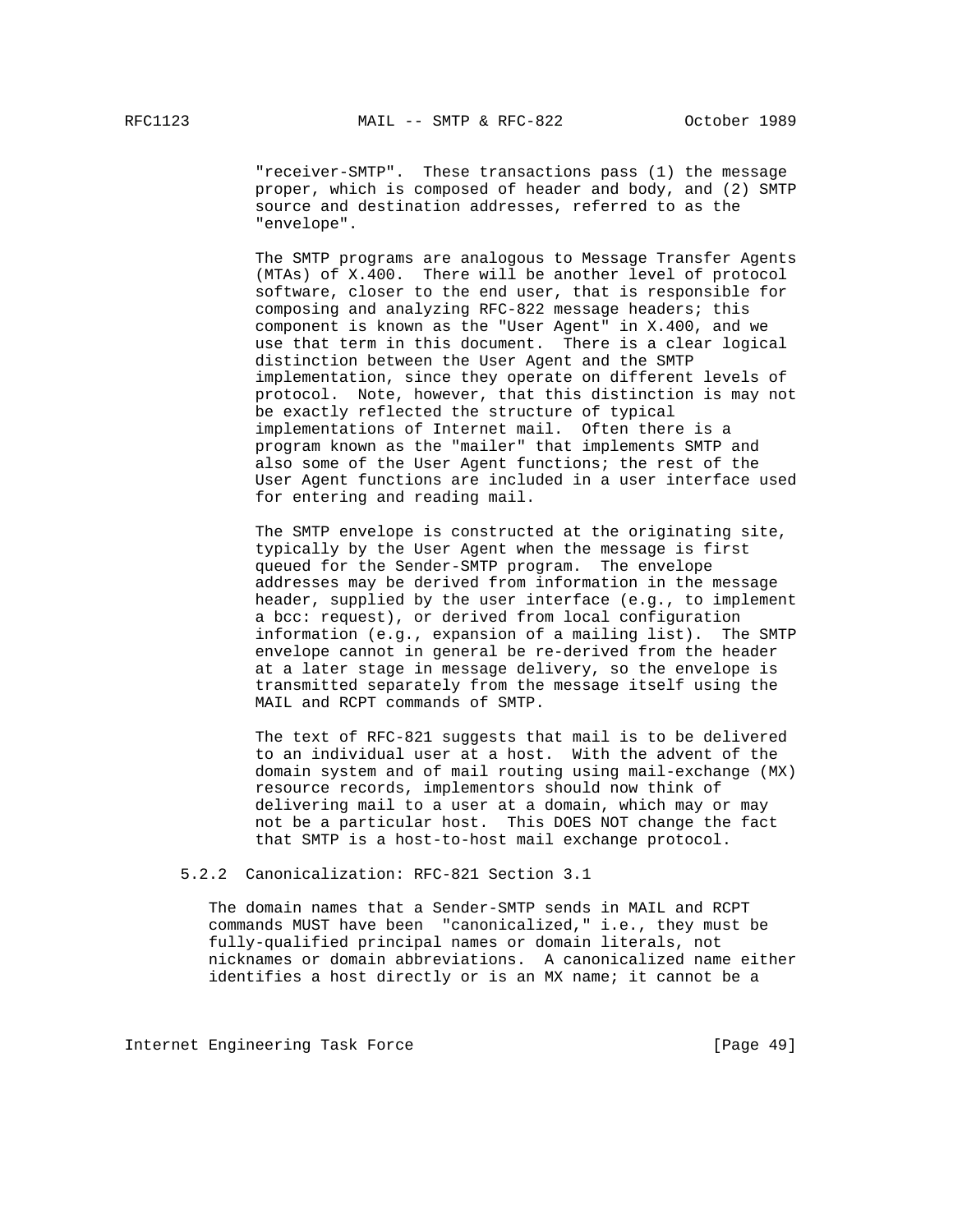CNAME.

5.2.3 VRFY and EXPN Commands: RFC-821 Section 3.3

 A receiver-SMTP MUST implement VRFY and SHOULD implement EXPN (this requirement overrides RFC-821). However, there MAY be configuration information to disable VRFY and EXPN in a particular installation; this might even allow EXPN to be disabled for selected lists.

A new reply code is defined for the VRFY command:

 252 Cannot VRFY user (e.g., info is not local), but will take message for this user and attempt delivery.

DISCUSSION:

 SMTP users and administrators make regular use of these commands for diagnosing mail delivery problems. With the increasing use of multi-level mailing list expansion (sometimes more than two levels), EXPN has been increasingly important for diagnosing inadvertent mail loops. On the other hand, some feel that EXPN represents a significant privacy, and perhaps even a security, exposure.

5.2.4 SEND, SOML, and SAML Commands: RFC-821 Section 3.4

 An SMTP MAY implement the commands to send a message to a user's terminal: SEND, SOML, and SAML.

DISCUSSION:

 It has been suggested that the use of mail relaying through an MX record is inconsistent with the intent of SEND to deliver a message immediately and directly to a user's terminal. However, an SMTP receiver that is unable to write directly to the user terminal can return a "251 User Not Local" reply to the RCPT following a SEND, to inform the originator of possibly deferred delivery.

5.2.5 HELO Command: RFC-821 Section 3.5

 The sender-SMTP MUST ensure that the <domain> parameter in a HELO command is a valid principal host domain name for the client host. As a result, the receiver-SMTP will not have to perform MX resolution on this name in order to validate the HELO parameter.

The HELO receiver MAY verify that the HELO parameter really

Internet Engineering Task Force [Page 50]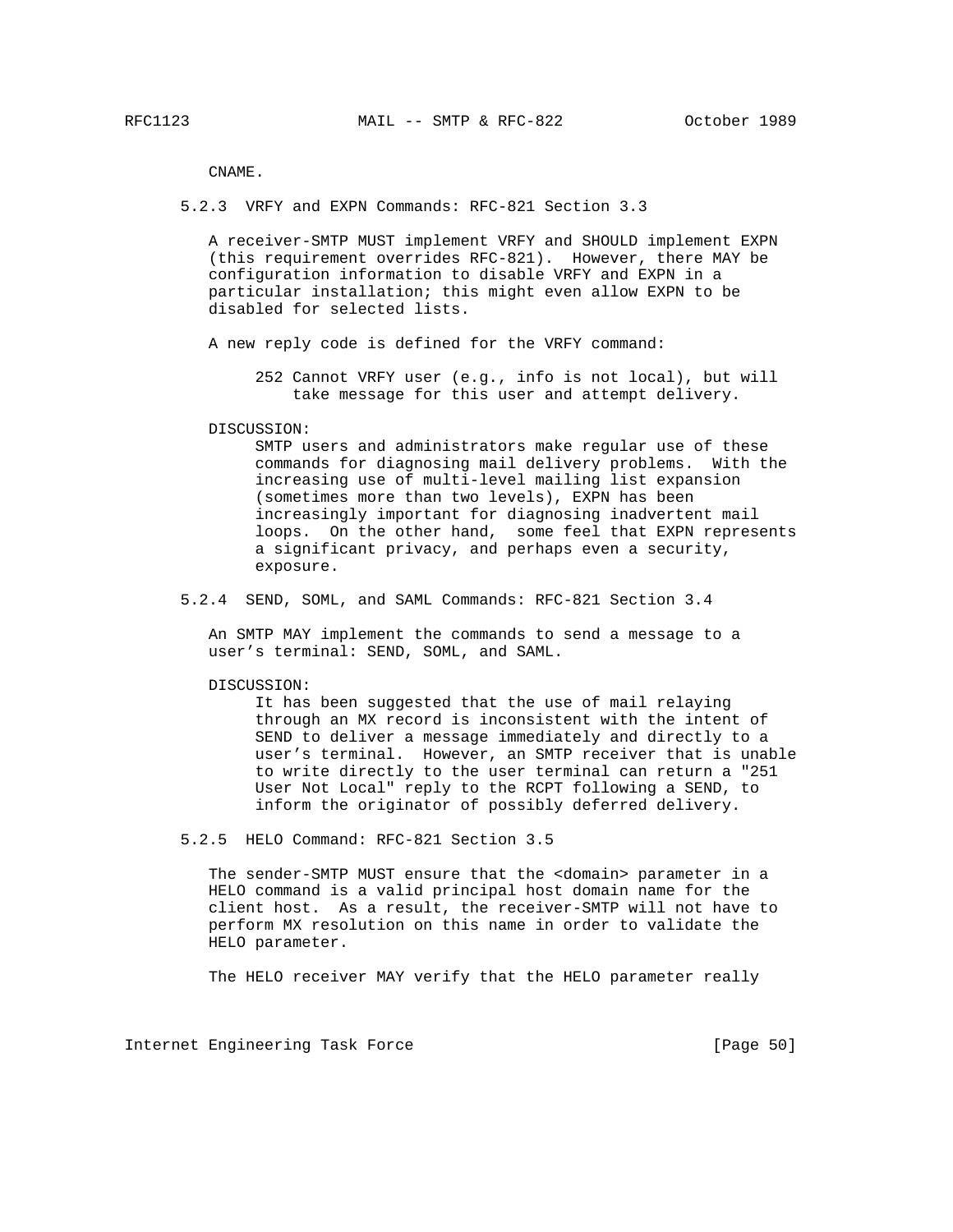corresponds to the IP address of the sender. However, the receiver MUST NOT refuse to accept a message, even if the sender's HELO command fails verification.

DISCUSSION:

 Verifying the HELO parameter requires a domain name lookup and may therefore take considerable time. An alternative tool for tracking bogus mail sources is suggested below (see "DATA Command").

 Note also that the HELO argument is still required to have valid <domain> syntax, since it will appear in a Received: line; otherwise, a 501 error is to be sent.

IMPLEMENTATION:

 When HELO parameter validation fails, a suggested procedure is to insert a note about the unknown authenticity of the sender into the message header (e.g., in the "Received:" line).

5.2.6 Mail Relay: RFC-821 Section 3.6

We distinguish three types of mail (store-and-) forwarding:

- (1) A simple forwarder or "mail exchanger" forwards a message using private knowledge about the recipient; see section 3.2 of RFC-821.
- (2) An SMTP mail "relay" forwards a message within an SMTP mail environment as the result of an explicit source route (as defined in section 3.6 of RFC-821). The SMTP relay function uses the "@...:" form of source route from RFC- 822 (see Section 5.2.19 below).
- (3) A mail "gateway" passes a message between different environments. The rules for mail gateways are discussed below in Section 5.3.7.

 An Internet host that is forwarding a message but is not a gateway to a different mail environment (i.e., it falls under (1) or (2)) SHOULD NOT alter any existing header fields, although the host will add an appropriate Received: line as required in Section 5.2.8.

 A Sender-SMTP SHOULD NOT send a RCPT TO: command containing an explicit source route using the "@...:" address form. Thus, the relay function defined in section 3.6 of RFC-821 should not be used.

Internet Engineering Task Force [Page 51]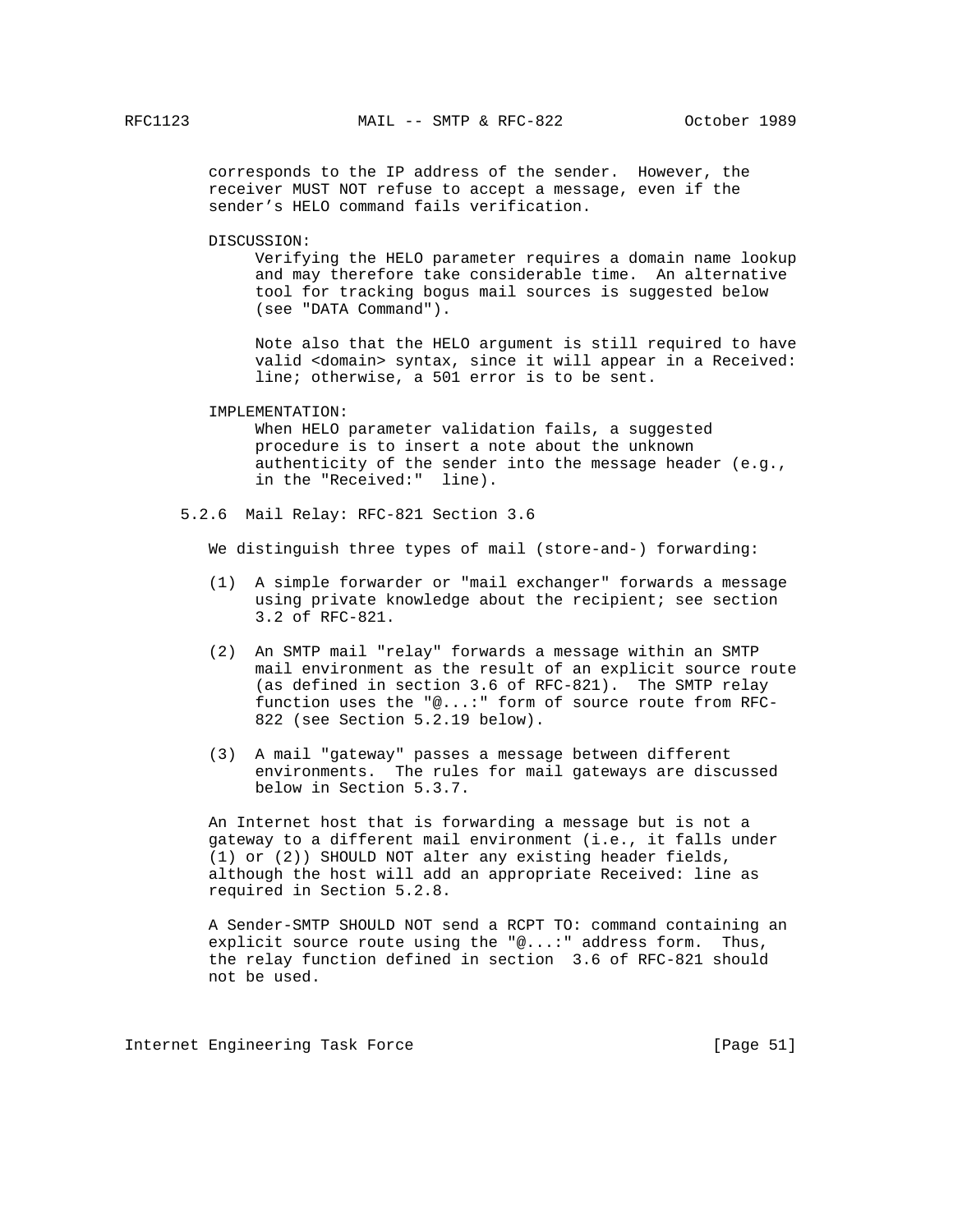DISCUSSION:

 The intent is to discourage all source routing and to abolish explicit source routing for mail delivery within the Internet environment. Source-routing is unnecessary; the simple target address "user@domain" should always suffice. This is the result of an explicit architectural decision to use universal naming rather than source routing for mail. Thus, SMTP provides end-to-end connectivity, and the DNS provides globally-unique, location-independent names. MX records handle the major case where source routing might otherwise be needed.

 A receiver-SMTP MUST accept the explicit source route syntax in the envelope, but it MAY implement the relay function as defined in section 3.6 of RFC-821. If it does not implement the relay function, it SHOULD attempt to deliver the message directly to the host to the right of the right-most "@" sign.

# DISCUSSION:

 For example, suppose a host that does not implement the relay function receives a message with the SMTP command: "RCPT TO:<@ALPHA,@BETA:joe@GAMMA>", where ALPHA, BETA, and GAMMA represent domain names. Rather than immediately refusing the message with a 550 error reply as suggested on page 20 of RFC-821, the host should try to forward the message to GAMMA directly, using: "RCPT TO:<joe@GAMMA>". Since this host does not support relaying, it is not required to update the reverse path.

 Some have suggested that source routing may be needed occasionally for manually routing mail around failures; however, the reality and importance of this need is controversial. The use of explicit SMTP mail relaying for this purpose is discouraged, and in fact it may not be successful, as many host systems do not support it. Some have used the "%-hack" (see Section 5.2.16) for this purpose.

5.2.7 RCPT Command: RFC-821 Section 4.1.1

 A host that supports a receiver-SMTP MUST support the reserved mailbox "Postmaster".

 The receiver-SMTP MAY verify RCPT parameters as they arrive; however, RCPT responses MUST NOT be delayed beyond a reasonable time (see Section 5.3.2).

Therefore, a "250 OK" response to a RCPT does not necessarily

Internet Engineering Task Force [Page 52]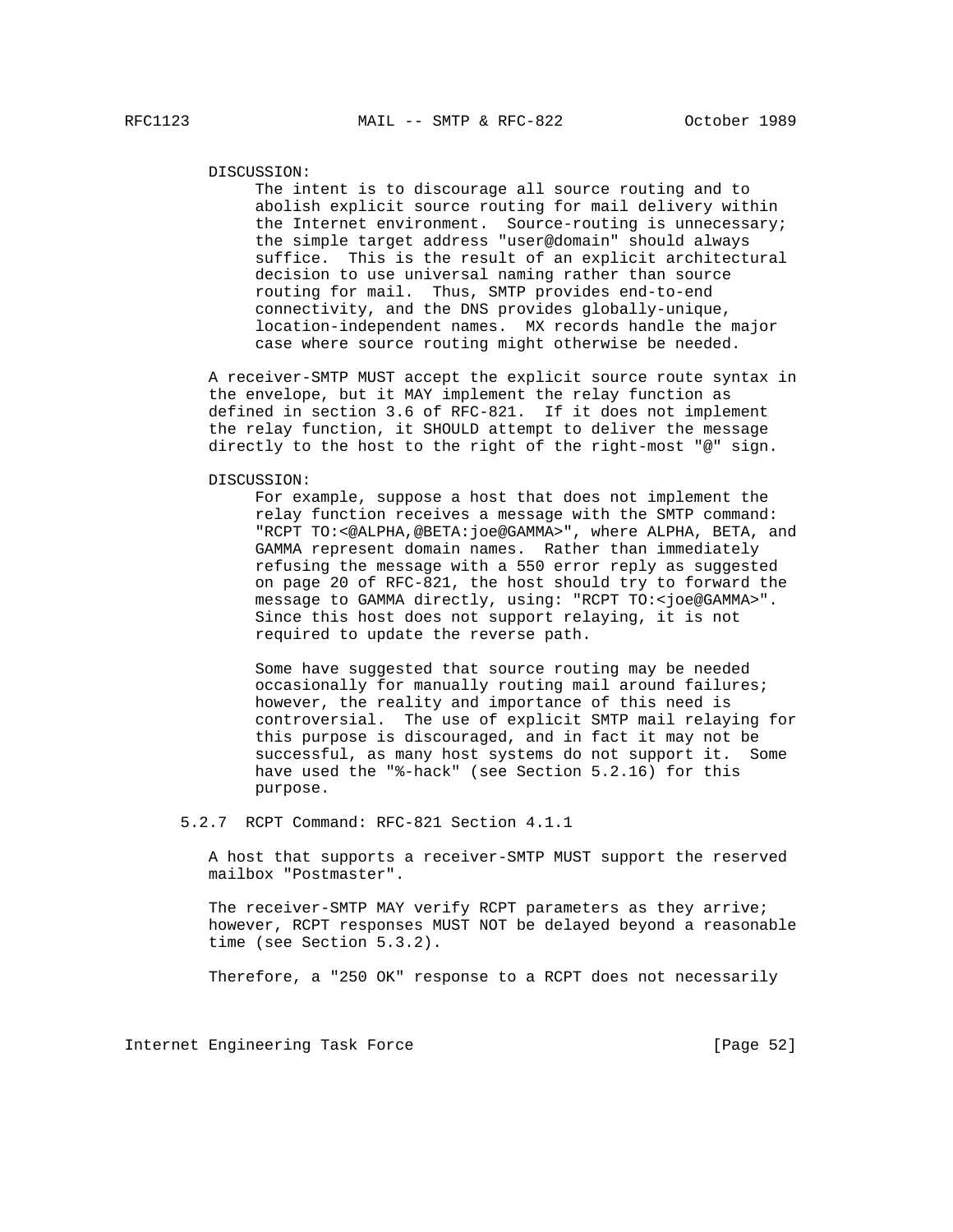imply that the delivery address(es) are valid. Errors found after message acceptance will be reported by mailing a notification message to an appropriate address (see Section 5.3.3).

DISCUSSION:

 The set of conditions under which a RCPT parameter can be validated immediately is an engineering design choice. Reporting destination mailbox errors to the Sender-SMTP before mail is transferred is generally desirable to save time and network bandwidth, but this advantage is lost if RCPT verification is lengthy.

 For example, the receiver can verify immediately any simple local reference, such as a single locally registered mailbox. On the other hand, the "reasonable time" limitation generally implies deferring verification of a mailing list until after the message has been transferred and accepted, since verifying a large mailing list can take a very long time. An implementation might or might not choose to defer validation of addresses that are non-local and therefore require a DNS lookup. If a DNS lookup is performed but a soft domain system error (e.g., timeout) occurs, validity must be assumed.

5.2.8 DATA Command: RFC-821 Section 4.1.1

 Every receiver-SMTP (not just one that "accepts a message for relaying or for final delivery" [SMTP:1]) MUST insert a "Received:" line at the beginning of a message. In this line, called a "time stamp line" in RFC-821:

- The FROM field SHOULD contain both (1) the name of the source host as presented in the HELO command and (2) a domain literal containing the IP address of the source, determined from the TCP connection.
- The ID field MAY contain an "@" as suggested in RFC-822, but this is not required.
- The FOR field MAY contain a list of <path> entries when multiple RCPT commands have been given.

 An Internet mail program MUST NOT change a Received: line that was previously added to the message header.

Internet Engineering Task Force [Page 53]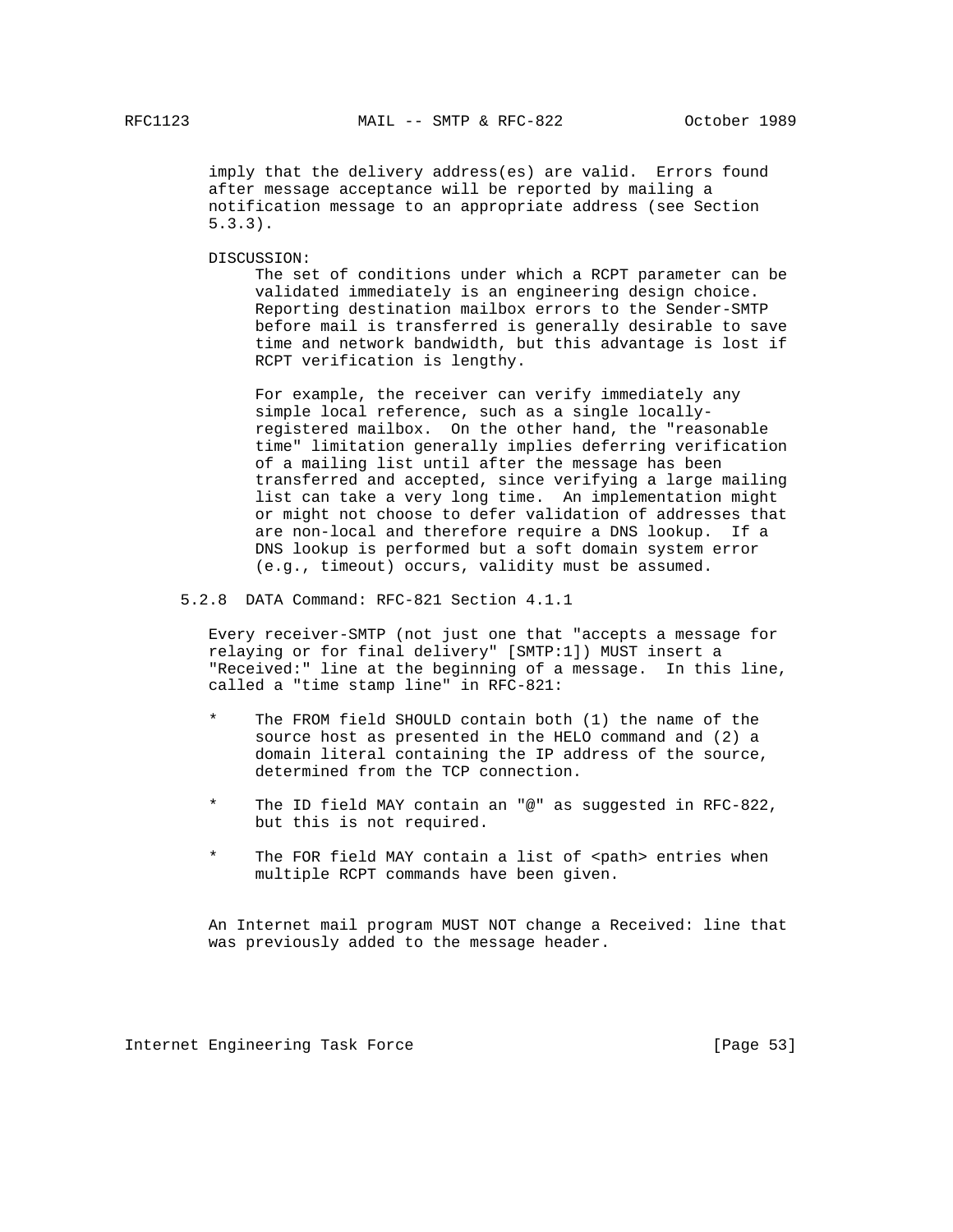# DISCUSSION:

 Including both the source host and the IP source address in the Received: line may provide enough information for tracking illicit mail sources and eliminate a need to explicitly verify the HELO parameter.

 Received: lines are primarily intended for humans tracing mail routes, primarily of diagnosis of faults. See also the discussion under 5.3.7.

 When the receiver-SMTP makes "final delivery" of a message, then it MUST pass the MAIL FROM: address from the SMTP envelope with the message, for use if an error notification message must be sent later (see Section 5.3.3). There is an analogous requirement when gatewaying from the Internet into a different mail environment; see Section 5.3.7.

#### DISCUSSION:

 Note that the final reply to the DATA command depends only upon the successful transfer and storage of the message. Any problem with the destination address(es) must either (1) have been reported in an SMTP error reply to the RCPT command(s), or  $(2)$  be reported in a later error message mailed to the originator.

# IMPLEMENTATION:

 The MAIL FROM: information may be passed as a parameter or in a Return-Path: line inserted at the beginning of the message.

# 5.2.9 Command Syntax: RFC-821 Section 4.1.2

 The syntax shown in RFC-821 for the MAIL FROM: command omits the case of an empty path: "MAIL FROM: <>" (see RFC-821 Page 15). An empty reverse path MUST be supported.

5.2.10 SMTP Replies: RFC-821 Section 4.2

 A receiver-SMTP SHOULD send only the reply codes listed in section 4.2.2 of RFC-821 or in this document. A receiver-SMTP SHOULD use the text shown in examples in RFC-821 whenever appropriate.

 A sender-SMTP MUST determine its actions only by the reply code, not by the text (except for 251 and 551 replies); any text, including no text at all, must be acceptable. The space (blank) following the reply code is considered part of the text. Whenever possible, a sender-SMTP SHOULD test only the

Internet Engineering Task Force [Page 54]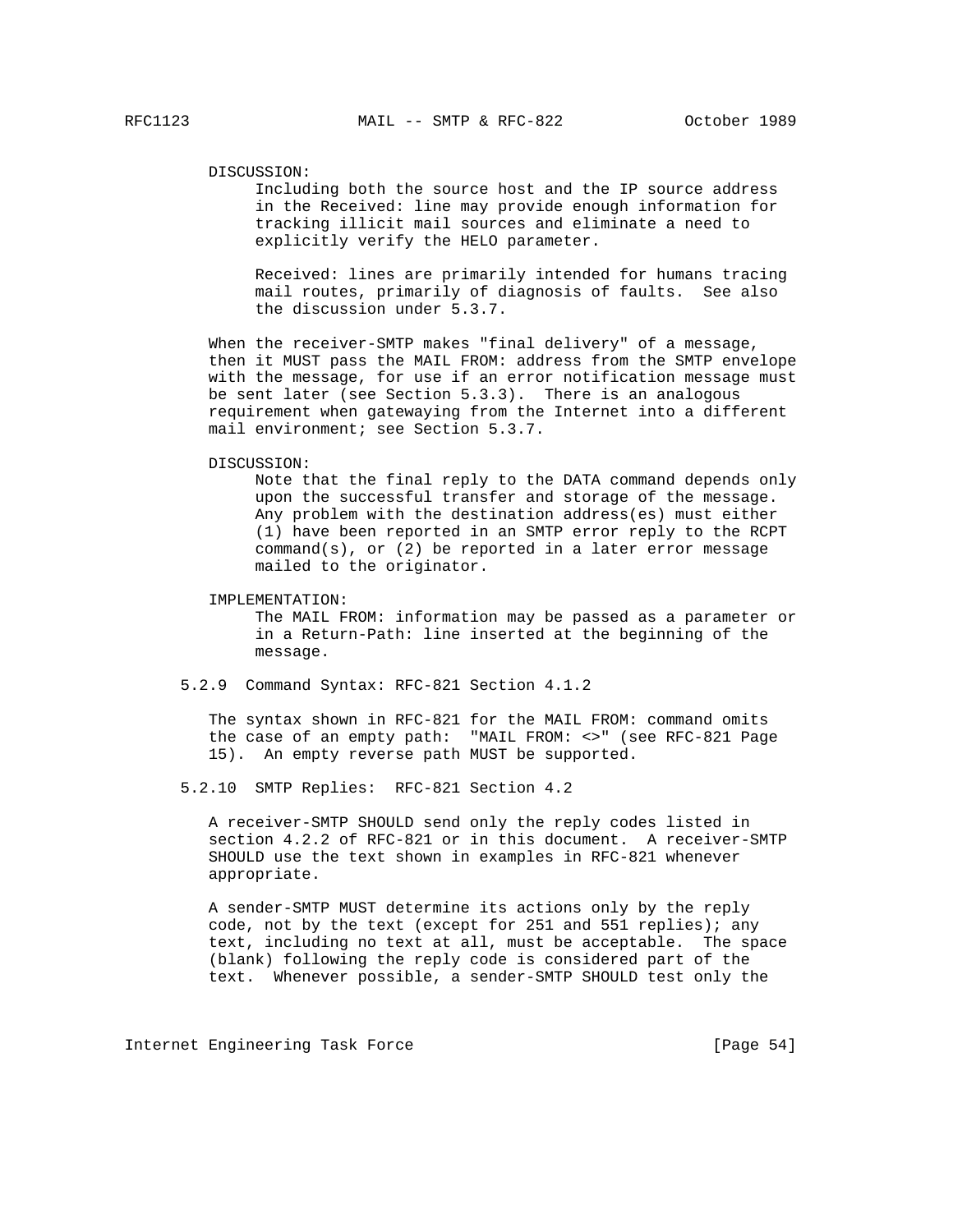first digit of the reply code, as specified in Appendix E of RFC-821.

DISCUSSION:

 Interoperability problems have arisen with SMTP systems using reply codes that are not listed explicitly in RFC- 821 Section 4.3 but are legal according to the theory of reply codes explained in Appendix E.

5.2.11 Transparency: RFC-821 Section 4.5.2

 Implementors MUST be sure that their mail systems always add and delete periods to ensure message transparency.

5.2.12 WKS Use in MX Processing: RFC-974, p. 5

 RFC-974 [SMTP:3] recommended that the domain system be queried for WKS ("Well-Known Service") records, to verify that each proposed mail target does support SMTP. Later experience has shown that WKS is not widely supported, so the WKS step in MX processing SHOULD NOT be used.

 The following are notes on RFC-822, organized by section of that document.

5.2.13 RFC-822 Message Specification: RFC-822 Section 4

 The syntax shown for the Return-path line omits the possibility of a null return path, which is used to prevent looping of error notifications (see Section 5.3.3). The complete syntax is:

 return = "Return-path" ":" route-addr / "Return-path" ":" "<" ">"

 The set of optional header fields is hereby expanded to include the Content-Type field defined in RFC-1049 [SMTP:7]. This field "allows mail reading systems to automatically identify the type of a structured message body and to process it for display accordingly". [SMTP:7] A User Agent MAY support this field.

5.2.14 RFC-822 Date and Time Specification: RFC-822 Section 5

The syntax for the date is hereby changed to:

date = 1\*2DIGIT month 2\*4DIGIT

Internet Engineering Task Force [Page 55]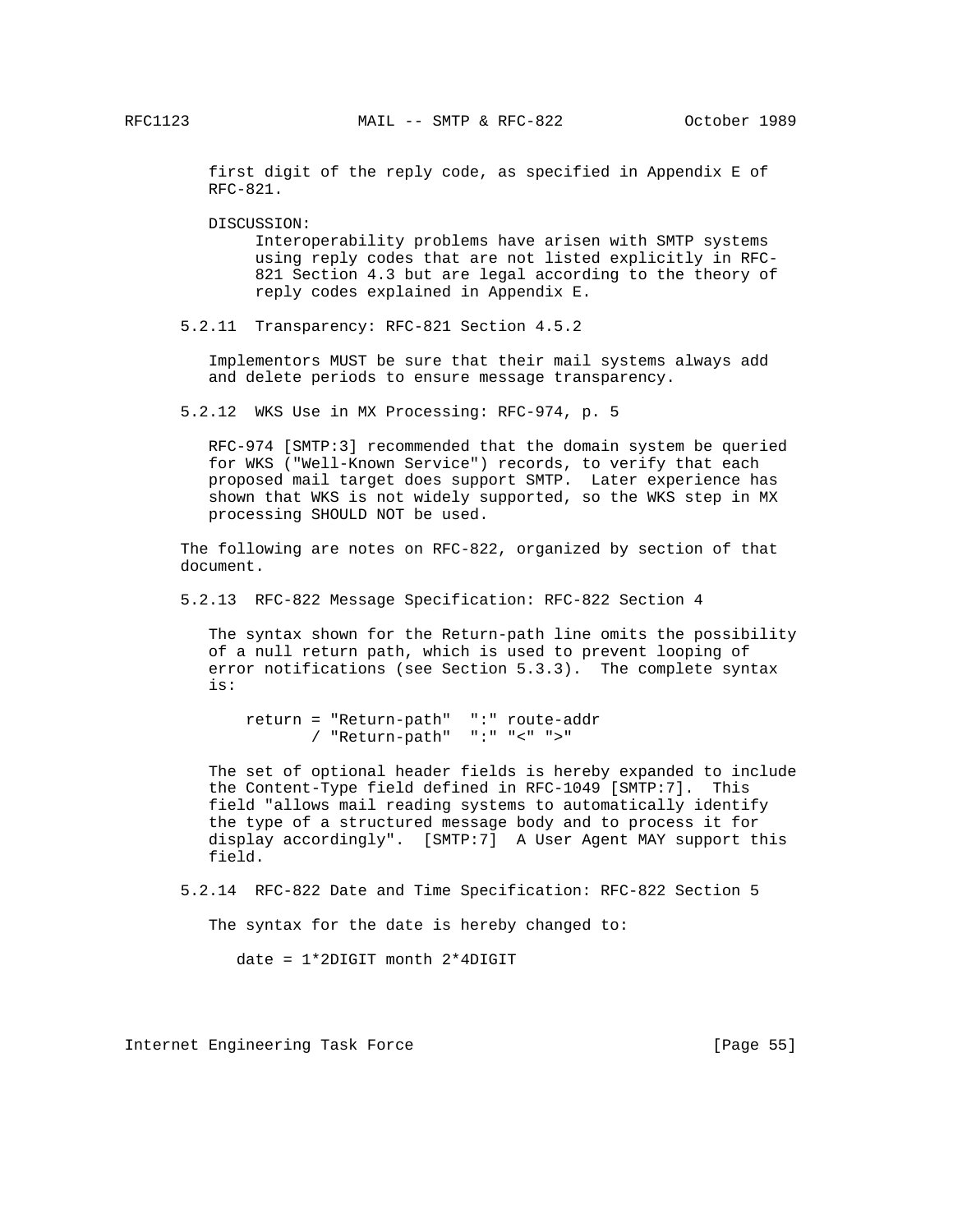All mail software SHOULD use 4-digit years in dates, to ease the transition to the next century.

 There is a strong trend towards the use of numeric timezone indicators, and implementations SHOULD use numeric timezones instead of timezone names. However, all implementations MUST accept either notation. If timezone names are used, they MUST be exactly as defined in RFC-822.

 The military time zones are specified incorrectly in RFC-822: they count the wrong way from UT (the signs are reversed). As a result, military time zones in RFC-822 headers carry no information.

 Finally, note that there is a typo in the definition of "zone" in the syntax summary of appendix D; the correct definition occurs in Section 3 of RFC-822.

5.2.15 RFC-822 Syntax Change: RFC-822 Section 6.1

 The syntactic definition of "mailbox" in RFC-822 is hereby changed to:

 $mailbox = addr-spec$  ; simple address / [phrase] route-addr ; name & addr-spec

 That is, the phrase preceding a route address is now OPTIONAL. This change makes the following header field legal, for example:

From: <craig@nnsc.nsf.net>

5.2.16 RFC-822 Local-part: RFC-822 Section 6.2

 The basic mailbox address specification has the form: "local part@domain". Here "local-part", sometimes called the "left hand side" of the address, is domain-dependent.

 A host that is forwarding the message but is not the destination host implied by the right-hand side "domain" MUST NOT interpret or modify the "local-part" of the address.

 When mail is to be gatewayed from the Internet mail environment into a foreign mail environment (see Section 5.3.7), routing information for that foreign environment MAY be embedded within the "local-part" of the address. The gateway will then interpret this local part appropriately for the foreign mail environment.

Internet Engineering Task Force [Page 56]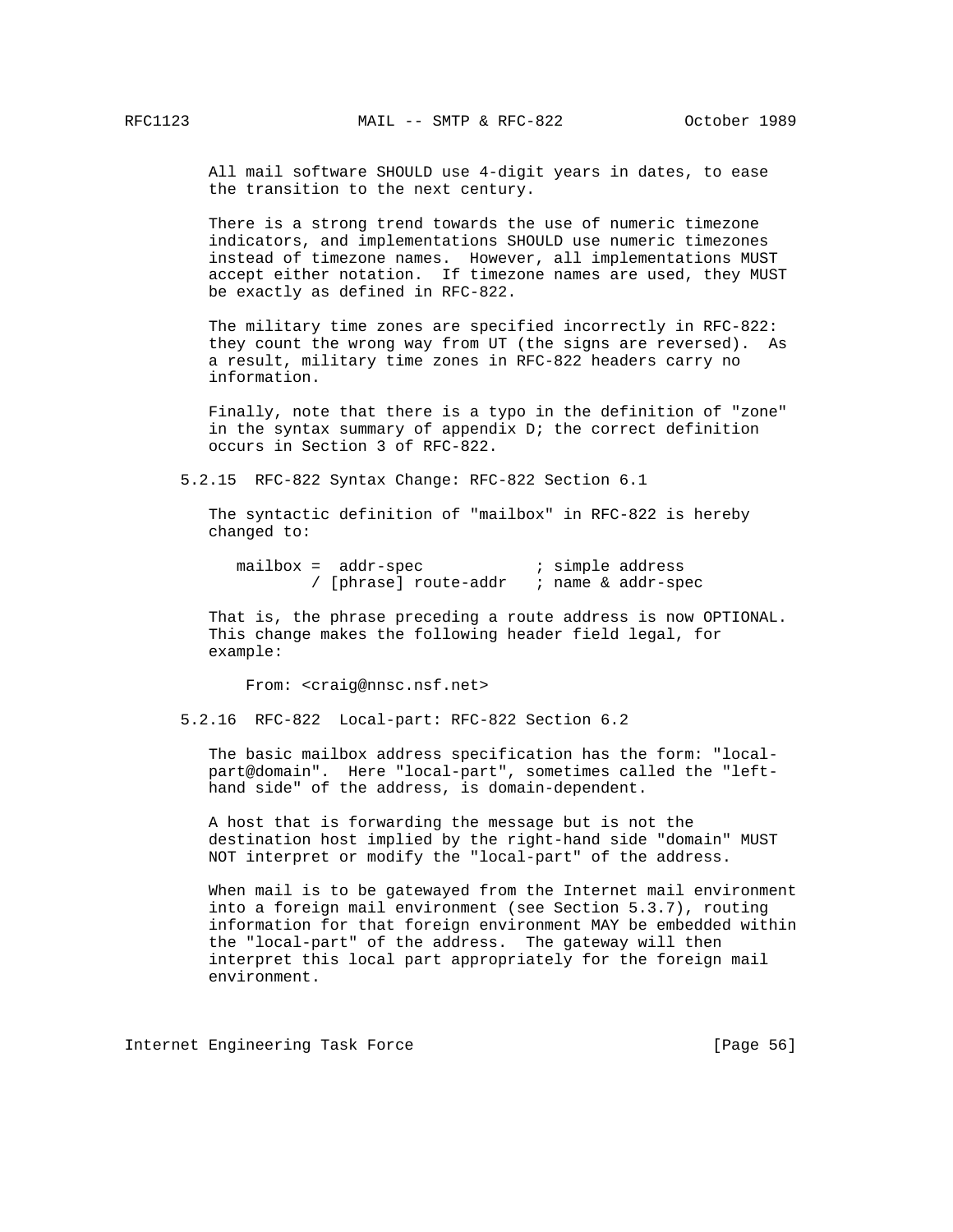DISCUSSION:

 Although source routes are discouraged within the Internet (see Section 5.2.6), there are non-Internet mail environments whose delivery mechanisms do depend upon source routes. Source routes for extra-Internet environments can generally be buried in the "local-part" of the address (see Section 5.2.16) while mail traverses the Internet. When the mail reaches the appropriate Internet mail gateway, the gateway will interpret the local-part and build the necessary address or route for the target mail environment.

 For example, an Internet host might send mail to: "a!b!c!user@gateway-domain". The complex local part "a!b!c!user" would be uninterpreted within the Internet domain, but could be parsed and understood by the specified mail gateway.

 An embedded source route is sometimes encoded in the "local-part" using "%" as a right-binding routing operator. For example, in:

#### user%domain%relay3%relay2@relay1

 the "%" convention implies that the mail is to be routed from "relay1" through "relay2", "relay3", and finally to "user" at "domain". This is commonly known as the "% hack". It is suggested that "%" have lower precedence than any other routing operator (e.g., "!") hidden in the local-part; for example, "a!b%c" would be interpreted as  $"$  $(a!b)$   $c"$ .

 Only the target host (in this case, "relay1") is permitted to analyze the local-part "user%domain%relay3%relay2".

5.2.17 Domain Literals: RFC-822 Section 6.2.3

 A mailer MUST be able to accept and parse an Internet domain literal whose content ("dtext"; see RFC-822) is a dotted decimal host address. This satisfies the requirement of Section 2.1 for the case of mail.

 An SMTP MUST accept and recognize a domain literal for any of its own IP addresses.

Internet Engineering Task Force [Page 57]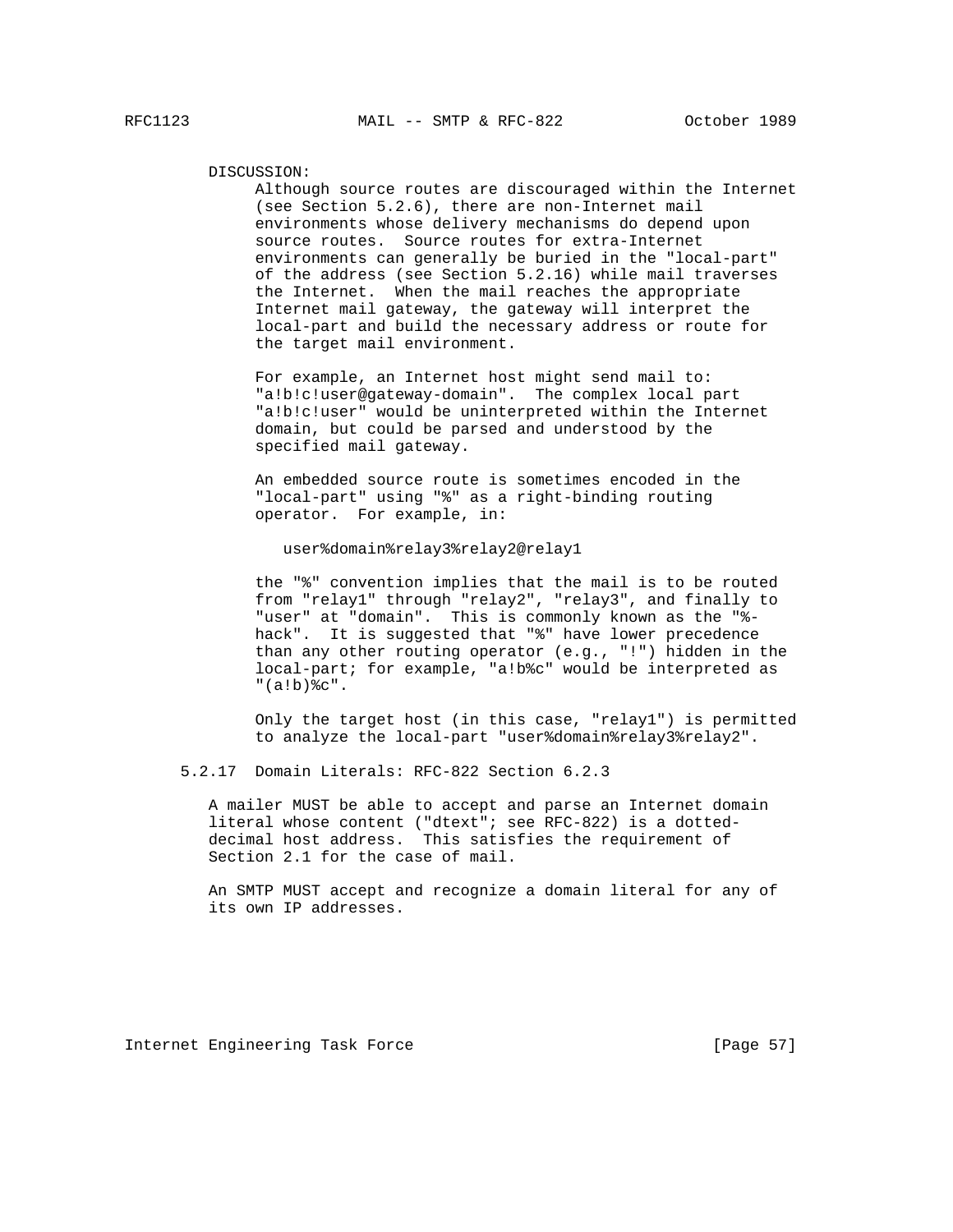5.2.18 Common Address Formatting Errors: RFC-822 Section 6.1

 Errors in formatting or parsing 822 addresses are unfortunately common. This section mentions only the most common errors. A User Agent MUST accept all valid RFC-822 address formats, and MUST NOT generate illegal address syntax.

- o A common error is to leave out the semicolon after a group identifier.
- o Some systems fail to fully-qualify domain names in messages they generate. The right-hand side of an "@" sign in a header address field MUST be a fully-qualified domain name.

 For example, some systems fail to fully-qualify the From: address; this prevents a "reply" command in the user interface from automatically constructing a return address.

#### DISCUSSION:

 Although RFC-822 allows the local use of abbreviated domain names within a domain, the application of RFC-822 in Internet mail does not allow this. The intent is that an Internet host must not send an SMTP message header containing an abbreviated domain name in an address field. This allows the address fields of the header to be passed without alteration across the Internet, as required in Section 5.2.6.

 o Some systems mis-parse multiple-hop explicit source routes such as:

@relay1,@relay2,@relay3:user@domain.

 o Some systems over-qualify domain names by adding a trailing dot to some or all domain names in addresses or message-ids. This violates RFC-822 syntax.

5.2.19 Explicit Source Routes: RFC-822 Section 6.2.7

 Internet host software SHOULD NOT create an RFC-822 header containing an address with an explicit source route, but MUST accept such headers for compatibility with earlier systems.

DISCUSSION:

Internet Engineering Task Force [Page 58]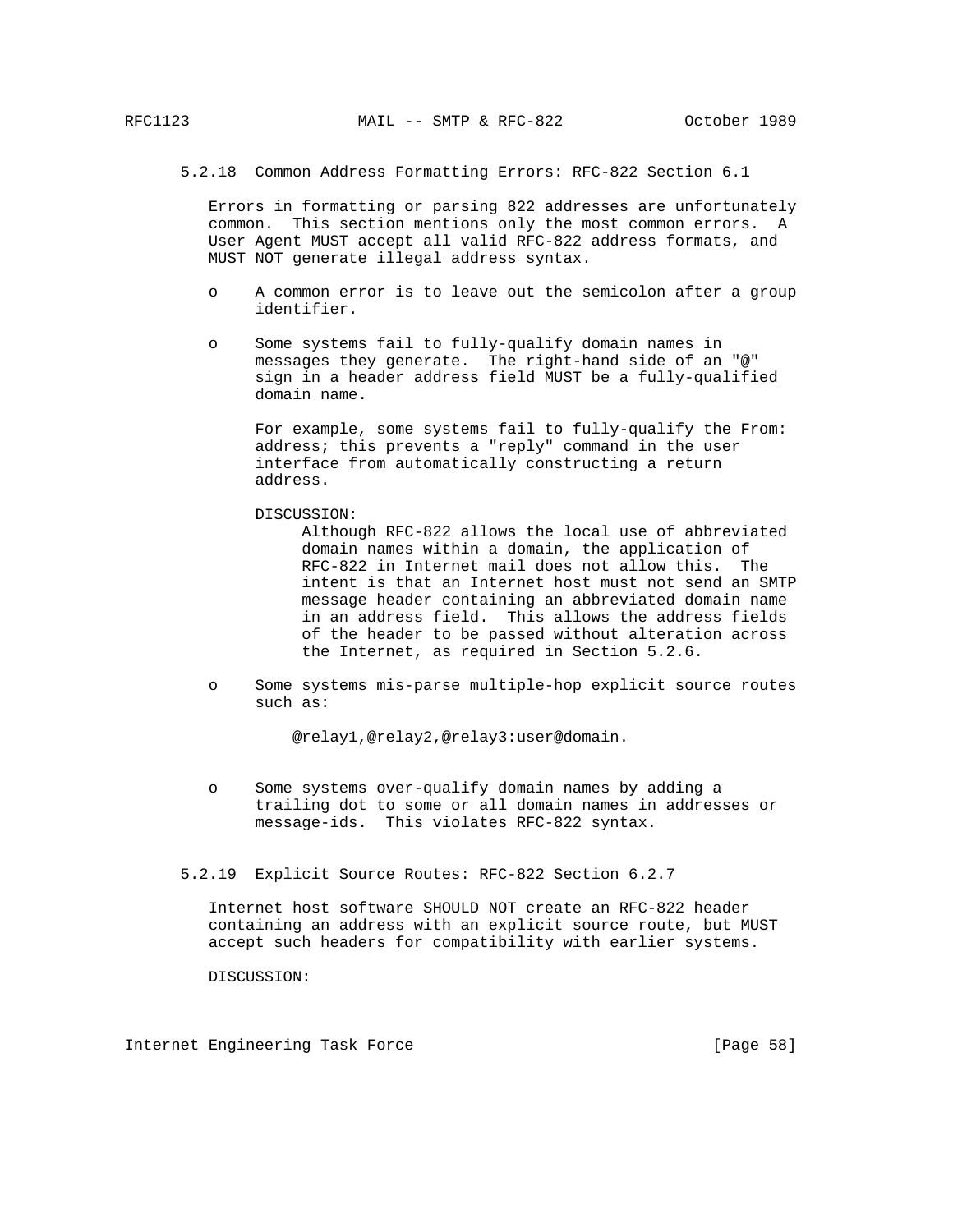In an understatement, RFC-822 says "The use of explicit source routing is discouraged". Many hosts implemented RFC-822 source routes incorrectly, so the syntax cannot be used unambiguously in practice. Many users feel the syntax is ugly. Explicit source routes are not needed in the mail envelope for delivery; see Section 5.2.6. For all these reasons, explicit source routes using the RFC- 822 notations are not to be used in Internet mail headers.

 As stated in Section 5.2.16, it is necessary to allow an explicit source route to be buried in the local-part of an address, e.g., using the "%-hack", in order to allow mail to be gatewayed into another environment in which explicit source routing is necessary. The vigilant will observe that there is no way for a User Agent to detect and prevent the use of such implicit source routing when the destination is within the Internet. We can only discourage source routing of any kind within the Internet, as unnecessary and undesirable.

# 5.3 SPECIFIC ISSUES

5.3.1 SMTP Queueing Strategies

 The common structure of a host SMTP implementation includes user mailboxes, one or more areas for queueing messages in transit, and one or more daemon processes for sending and receiving mail. The exact structure will vary depending on the needs of the users on the host and the number and size of mailing lists supported by the host. We describe several optimizations that have proved helpful, particularly for mailers supporting high traffic levels.

Any queueing strategy MUST include:

- o Timeouts on all activities. See Section 5.3.2.
- o Never sending error messages in response to error messages.

#### 5.3.1.1 Sending Strategy

 The general model of a sender-SMTP is one or more processes that periodically attempt to transmit outgoing mail. In a typical system, the program that composes a message has some method for requesting immediate attention for a new piece of outgoing mail, while mail that cannot be transmitted

Internet Engineering Task Force [Page 59]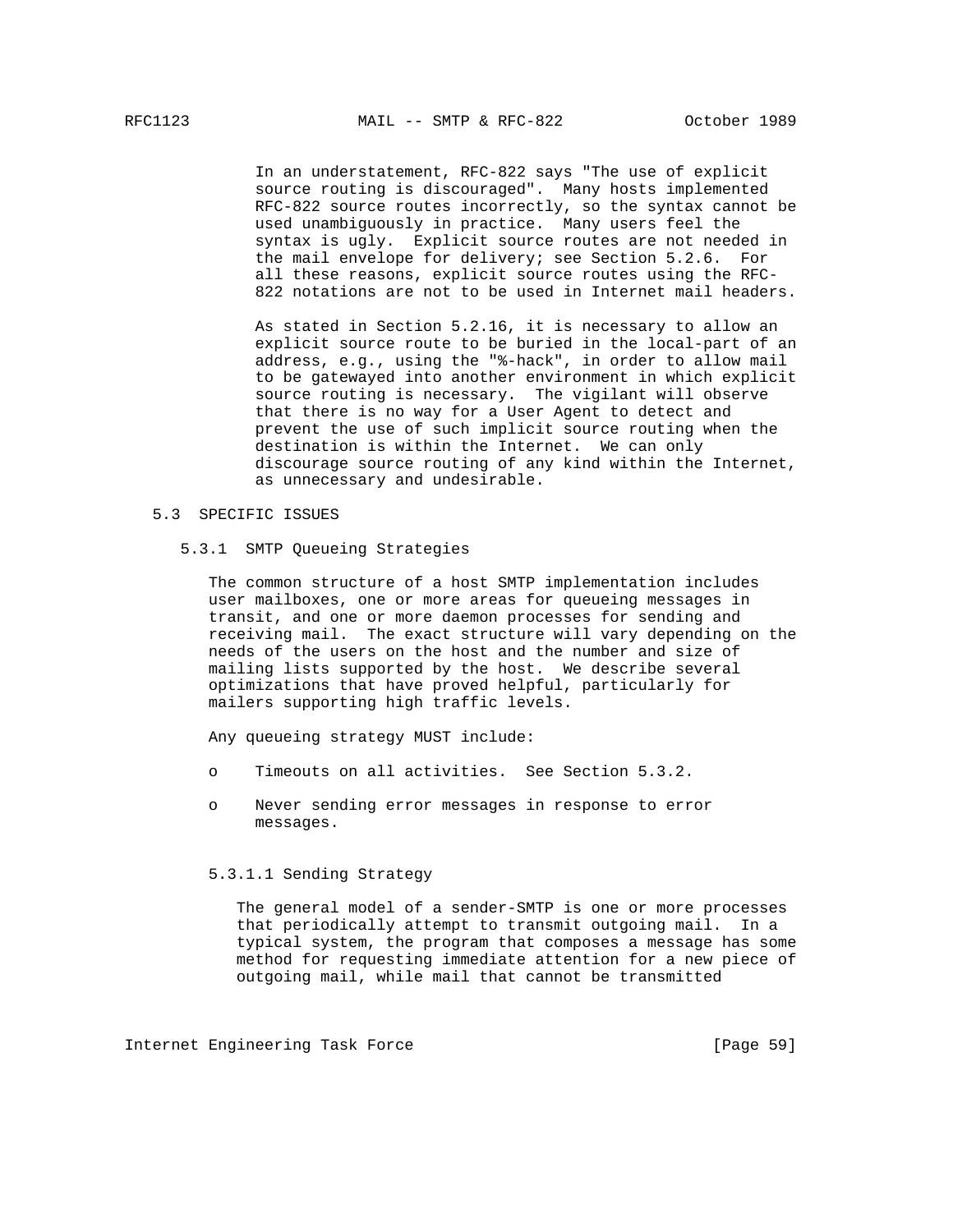immediately MUST be queued and periodically retried by the sender. A mail queue entry will include not only the message itself but also the envelope information.

 The sender MUST delay retrying a particular destination after one attempt has failed. In general, the retry interval SHOULD be at least 30 minutes; however, more sophisticated and variable strategies will be beneficial when the sender-SMTP can determine the reason for non delivery.

 Retries continue until the message is transmitted or the sender gives up; the give-up time generally needs to be at least 4-5 days. The parameters to the retry algorithm MUST be configurable.

 A sender SHOULD keep a list of hosts it cannot reach and corresponding timeouts, rather than just retrying queued mail items.

#### DISCUSSION:

 Experience suggests that failures are typically transient (the target system has crashed), favoring a policy of two connection attempts in the first hour the message is in the queue, and then backing off to once every two or three hours.

 The sender-SMTP can shorten the queueing delay by cooperation with the receiver-SMTP. In particular, if mail is received from a particular address, it is good evidence that any mail queued for that host can now be sent.

 The strategy may be further modified as a result of multiple addresses per host (see Section 5.3.4), to optimize delivery time vs. resource usage.

 A sender-SMTP may have a large queue of messages for each unavailable destination host, and if it retried all these messages in every retry cycle, there would be excessive Internet overhead and the daemon would be blocked for a long period. Note that an SMTP can generally determine that a delivery attempt has failed only after a timeout of a minute or more; a one minute timeout per connection will result in a very large delay if it is repeated for dozens or even hundreds of queued messages.

Internet Engineering Task Force [Page 60]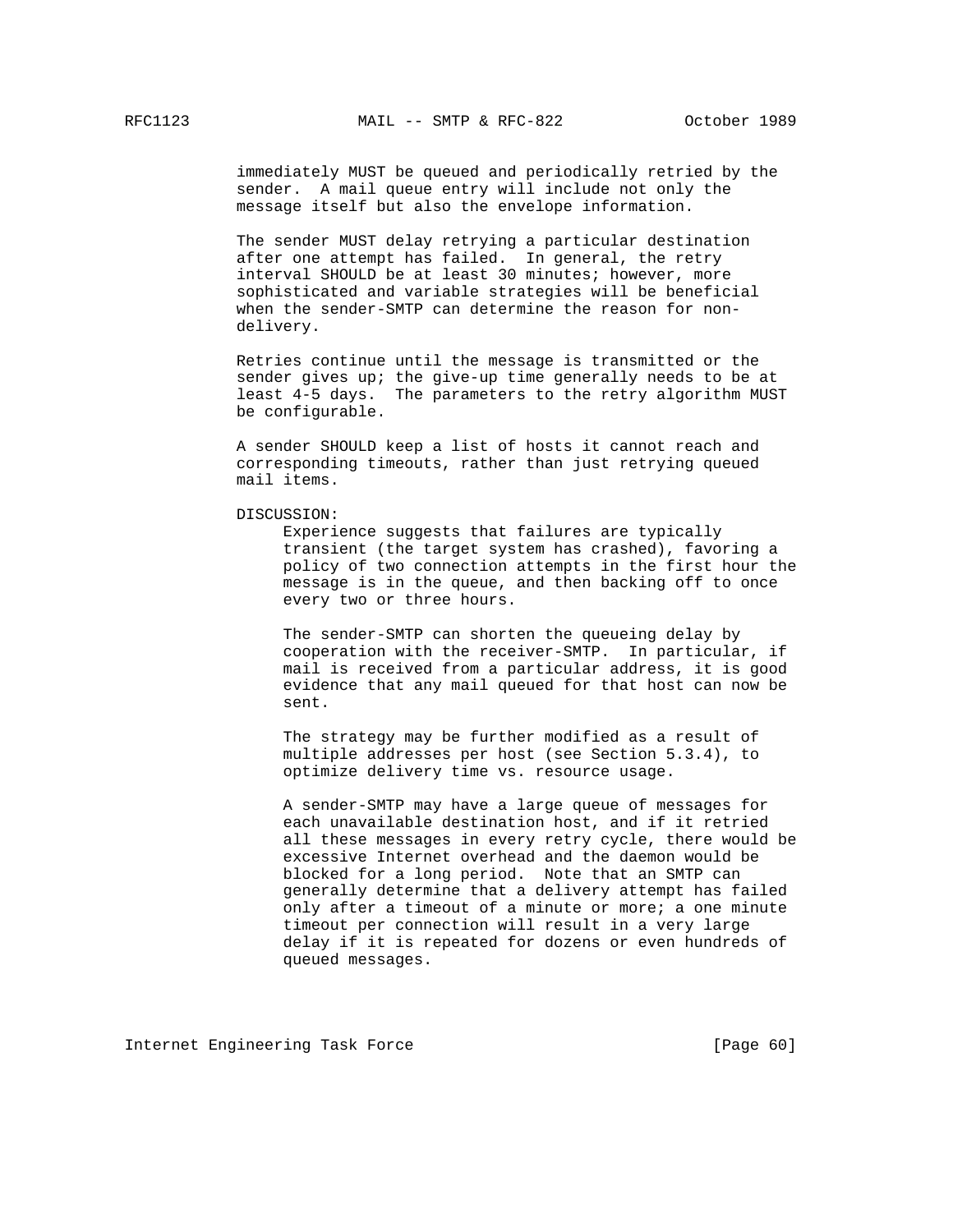When the same message is to be delivered to several users on the same host, only one copy of the message SHOULD be transmitted. That is, the sender-SMTP should use the command sequence: RCPT, RCPT,... RCPT, DATA instead of the sequence: RCPT, DATA, RCPT, DATA,... RCPT, DATA. Implementation of this efficiency feature is strongly urged.

 Similarly, the sender-SMTP MAY support multiple concurrent outgoing mail transactions to achieve timely delivery. However, some limit SHOULD be imposed to protect the host from devoting all its resources to mail.

 The use of the different addresses of a multihomed host is discussed below.

#### 5.3.1.2 Receiving strategy

 The receiver-SMTP SHOULD attempt to keep a pending listen on the SMTP port at all times. This will require the support of multiple incoming TCP connections for SMTP. Some limit MAY be imposed.

IMPLEMENTATION:

 When the receiver-SMTP receives mail from a particular host address, it could notify the sender-SMTP to retry any mail pending for that host address.

# 5.3.2 Timeouts in SMTP

 There are two approaches to timeouts in the sender-SMTP: (a) limit the time for each SMTP command separately, or (b) limit the time for the entire SMTP dialogue for a single mail message. A sender-SMTP SHOULD use option (a), per-command timeouts. Timeouts SHOULD be easily reconfigurable, preferably without recompiling the SMTP code.

#### DISCUSSION:

 Timeouts are an essential feature of an SMTP implementation. If the timeouts are too long (or worse, there are no timeouts), Internet communication failures or software bugs in receiver-SMTP programs can tie up SMTP processes indefinitely. If the timeouts are too short, resources will be wasted with attempts that time out part way through message delivery.

 If option (b) is used, the timeout has to be very large, e.g., an hour, to allow time to expand very large mailing lists. The timeout may also need to increase linearly

Internet Engineering Task Force [Page 61]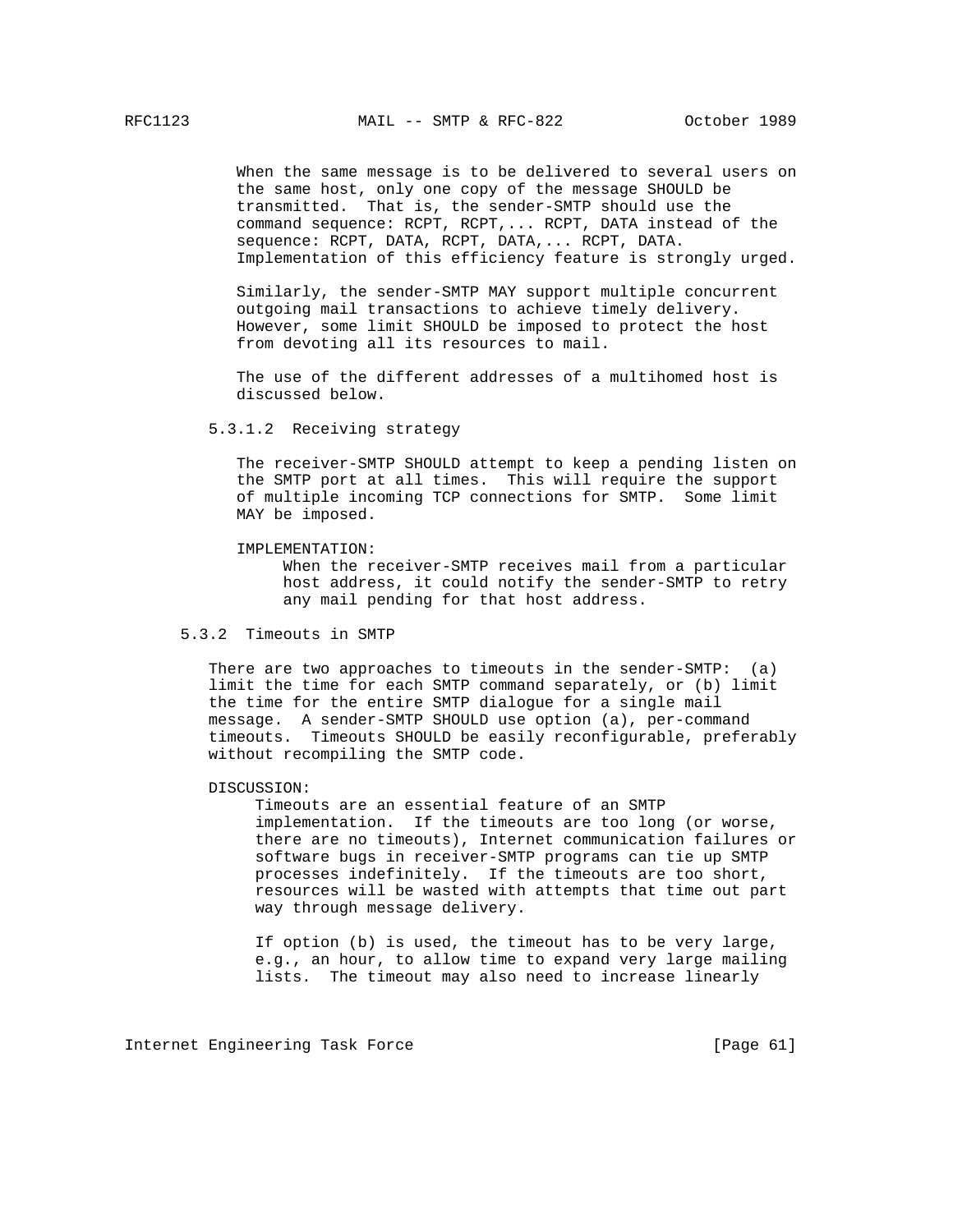with the size of the message, to account for the time to transmit a very large message. A large fixed timeout leads to two problems: a failure can still tie up the sender for a very long time, and very large messages may still spuriously time out (which is a wasteful failure!).

 Using the recommended option (a), a timer is set for each SMTP command and for each buffer of the data transfer. The latter means that the overall timeout is inherently proportional to the size of the message.

 Based on extensive experience with busy mail-relay hosts, the minimum per-command timeout values SHOULD be as follows:

o Initial 220 Message: 5 minutes

 A Sender-SMTP process needs to distinguish between a failed TCP connection and a delay in receiving the initial 220 greeting message. Many receiver-SMTPs will accept a TCP connection but delay delivery of the 220 message until their system load will permit more mail to be processed.

- o MAIL Command: 5 minutes
- o RCPT Command: 5 minutes

 A longer timeout would be required if processing of mailing lists and aliases were not deferred until after the message was accepted.

o DATA Initiation: 2 minutes

 This is while awaiting the "354 Start Input" reply to a DATA command.

o Data Block: 3 minutes

 This is while awaiting the completion of each TCP SEND call transmitting a chunk of data.

o DATA Termination: 10 minutes.

 This is while awaiting the "250 OK" reply. When the receiver gets the final period terminating the message data, it typically performs processing to deliver the message to a user mailbox. A spurious timeout at this point would be very wasteful, since the message has been

Internet Engineering Task Force [Page 62]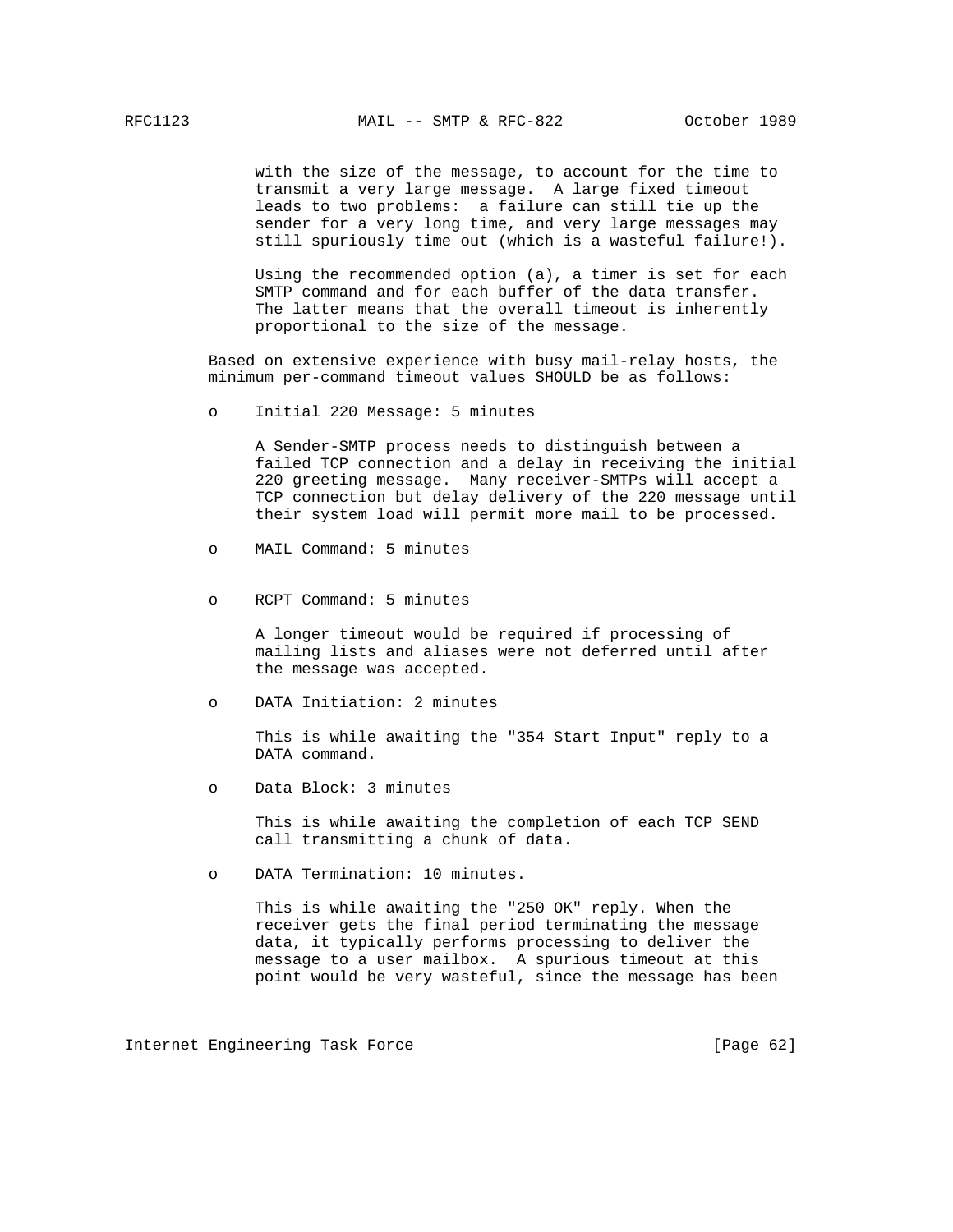successfully sent.

 A receiver-SMTP SHOULD have a timeout of at least 5 minutes while it is awaiting the next command from the sender.

5.3.3 Reliable Mail Receipt

 When the receiver-SMTP accepts a piece of mail (by sending a "250 OK" message in response to DATA), it is accepting responsibility for delivering or relaying the message. It must take this responsibility seriously, i.e., it MUST NOT lose the message for frivolous reasons, e.g., because the host later crashes or because of a predictable resource shortage.

 If there is a delivery failure after acceptance of a message, the receiver-SMTP MUST formulate and mail a notification message. This notification MUST be sent using a null ("<>") reverse path in the envelope; see Section 3.6 of RFC-821. The recipient of this notification SHOULD be the address from the envelope return path (or the Return-Path: line). However, if this address is null ("<>"), the receiver-SMTP MUST NOT send a notification. If the address is an explicit source route, it SHOULD be stripped down to its final hop.

DISCUSSION:

 For example, suppose that an error notification must be sent for a message that arrived with: "MAIL FROM:<@a,@b:user@d>". The notification message should be sent to: "RCPT TO:<user@d>".

 Some delivery failures after the message is accepted by SMTP will be unavoidable. For example, it may be impossible for the receiver-SMTP to validate all the delivery addresses in RCPT command(s) due to a "soft" domain system error or because the target is a mailing list (see earlier discussion of RCPT).

 To avoid receiving duplicate messages as the result of timeouts, a receiver-SMTP MUST seek to minimize the time required to respond to the final "." that ends a message transfer. See RFC-1047 [SMTP:4] for a discussion of this problem.

5.3.4 Reliable Mail Transmission

 To transmit a message, a sender-SMTP determines the IP address of the target host from the destination address in the envelope. Specifically, it maps the string to the right of the

Internet Engineering Task Force [Page 63]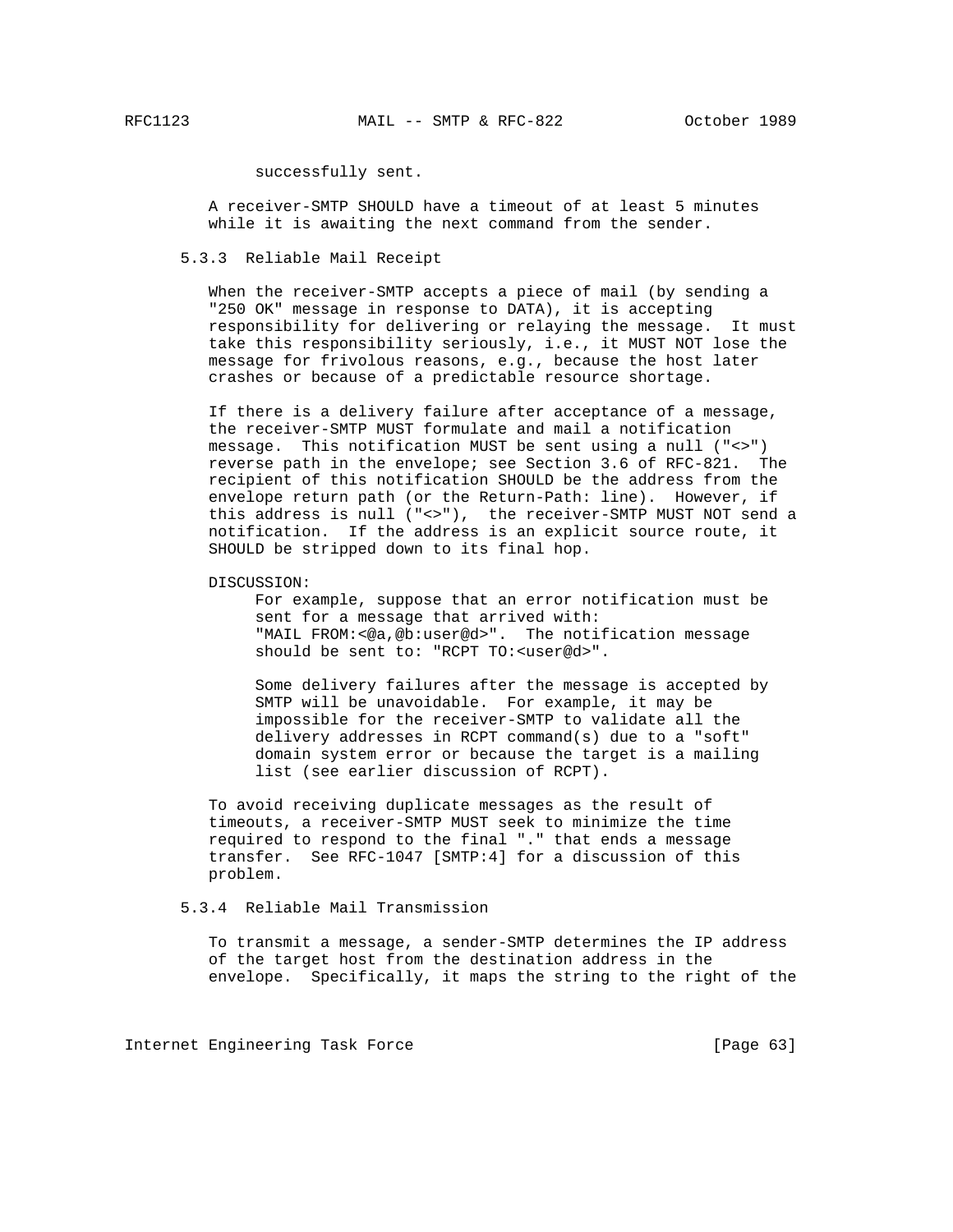"@" sign into an IP address. This mapping or the transfer itself may fail with a soft error, in which case the sender- SMTP will requeue the outgoing mail for a later retry, as required in Section 5.3.1.1.

 When it succeeds, the mapping can result in a list of alternative delivery addresses rather than a single address, because of (a) multiple MX records, (b) multihoming, or both. To provide reliable mail transmission, the sender-SMTP MUST be able to try (and retry) each of the addresses in this list in order, until a delivery attempt succeeds. However, there MAY also be a configurable limit on the number of alternate addresses that can be tried. In any case, a host SHOULD try at least two addresses.

 The following information is to be used to rank the host addresses:

- (1) Multiple MX Records -- these contain a preference indication that should be used in sorting. If there are multiple destinations with the same preference and there is no clear reason to favor one (e.g., by address preference), then the sender-SMTP SHOULD pick one at random to spread the load across multiple mail exchanges for a specific organization; note that this is a refinement of the procedure in [DNS:3].
- (2) Multihomed host -- The destination host (perhaps taken from the preferred MX record) may be multihomed, in which case the domain name resolver will return a list of alternative IP addresses. It is the responsibility of the domain name resolver interface (see Section 6.1.3.4 below) to have ordered this list by decreasing preference, and SMTP MUST try them in the order presented.

# DISCUSSION:

 Although the capability to try multiple alternative addresses is required, there may be circumstances where specific installations want to limit or disable the use of alternative addresses. The question of whether a sender should attempt retries using the different addresses of a multihomed host has been controversial. The main argument for using the multiple addresses is that it maximizes the probability of timely delivery, and indeed sometimes the probability of any delivery; the counter argument is that it may result in unnecessary resource use.

Note that resource use is also strongly determined by the

Internet Engineering Task Force [Page 64]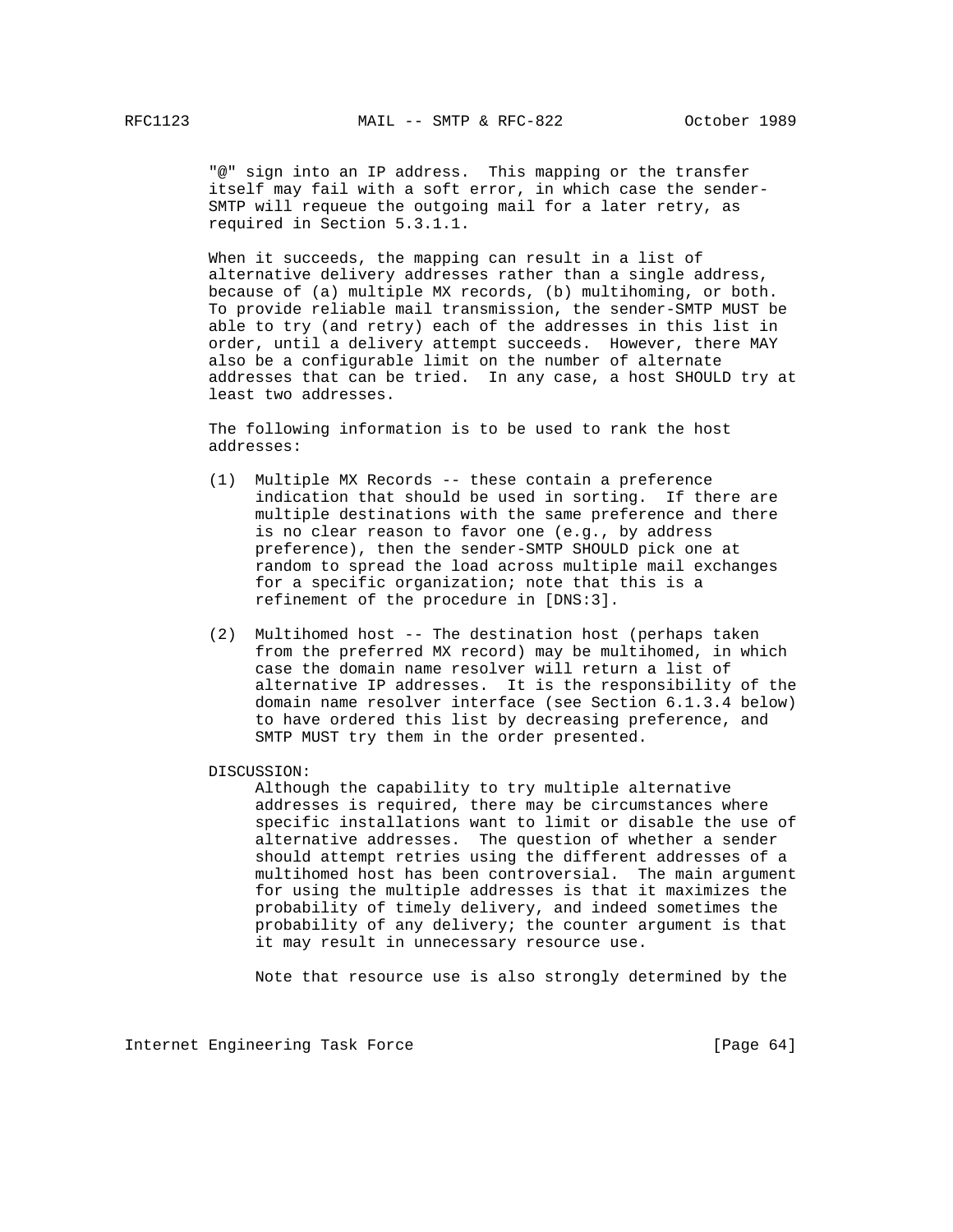sending strategy discussed in Section 5.3.1.

5.3.5 Domain Name Support

 SMTP implementations MUST use the mechanism defined in Section 6.1 for mapping between domain names and IP addresses. This means that every Internet SMTP MUST include support for the Internet DNS.

 In particular, a sender-SMTP MUST support the MX record scheme [SMTP:3]. See also Section 7.4 of [DNS:2] for information on domain name support for SMTP.

5.3.6 Mailing Lists and Aliases

 An SMTP-capable host SHOULD support both the alias and the list form of address expansion for multiple delivery. When a message is delivered or forwarded to each address of an expanded list form, the return address in the envelope ("MAIL FROM:") MUST be changed to be the address of a person who administers the list, but the message header MUST be left unchanged; in particular, the "From" field of the message is unaffected.

DISCUSSION:

 An important mail facility is a mechanism for multi destination delivery of a single message, by transforming or "expanding" a pseudo-mailbox address into a list of destination mailbox addresses. When a message is sent to such a pseudo-mailbox (sometimes called an "exploder"), copies are forwarded or redistributed to each mailbox in the expanded list. We classify such a pseudo-mailbox as an "alias" or a "list", depending upon the expansion rules:

(a) Alias

 To expand an alias, the recipient mailer simply replaces the pseudo-mailbox address in the envelope with each of the expanded addresses in turn; the rest of the envelope and the message body are left unchanged. The message is then delivered or forwarded to each expanded address.

(b) List

 A mailing list may be said to operate by "redistribution" rather than by "forwarding". To

Internet Engineering Task Force [Page 65]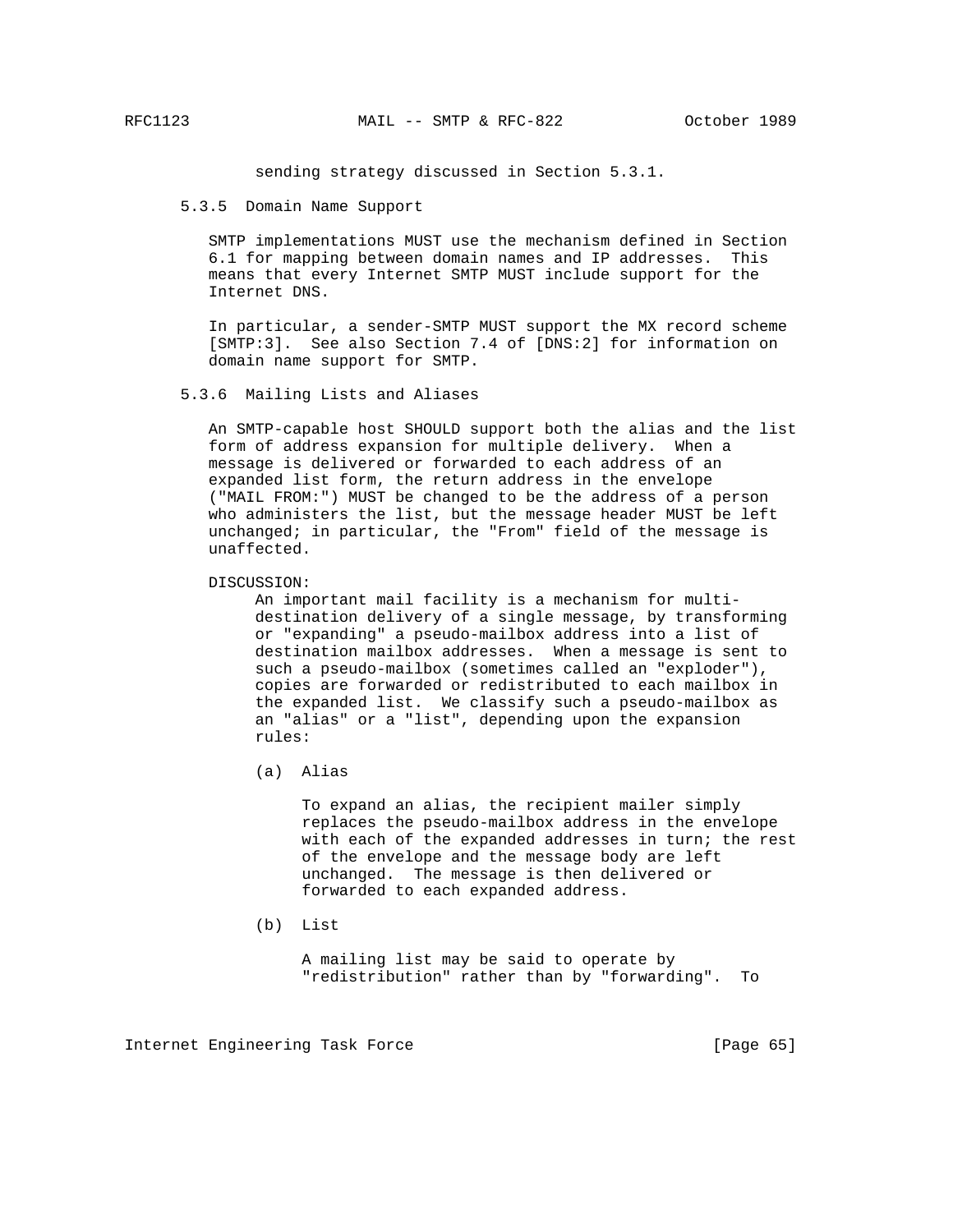expand a list, the recipient mailer replaces the pseudo-mailbox address in the envelope with each of the expanded addresses in turn. The return address in the envelope is changed so that all error messages generated by the final deliveries will be returned to a list administrator, not to the message originator, who generally has no control over the contents of the list and will typically find error messages annoying.

#### 5.3.7 Mail Gatewaying

 Gatewaying mail between different mail environments, i.e., different mail formats and protocols, is complex and does not easily yield to standardization. See for example [SMTP:5a], [SMTP:5b]. However, some general requirements may be given for a gateway between the Internet and another mail environment.

 (A) Header fields MAY be rewritten when necessary as messages are gatewayed across mail environment boundaries.

DISCUSSION:

 This may involve interpreting the local-part of the destination address, as suggested in Section 5.2.16.

 The other mail systems gatewayed to the Internet generally use a subset of RFC-822 headers, but some of them do not have an equivalent to the SMTP envelope. Therefore, when a message leaves the Internet environment, it may be necessary to fold the SMTP envelope information into the message header. A possible solution would be to create new header fields to carry the envelope information (e.g., "X- SMTP-MAIL:" and "X-SMTP-RCPT:"); however, this would require changes in mail programs in the foreign environment.

 (B) When forwarding a message into or out of the Internet environment, a gateway MUST prepend a Received: line, but it MUST NOT alter in any way a Received: line that is already in the header.

#### DISCUSSION:

 This requirement is a subset of the general "Received:" line requirement of Section 5.2.8; it is restated here for emphasis.

Received: fields of messages originating from other

Internet Engineering Task Force [Page 66]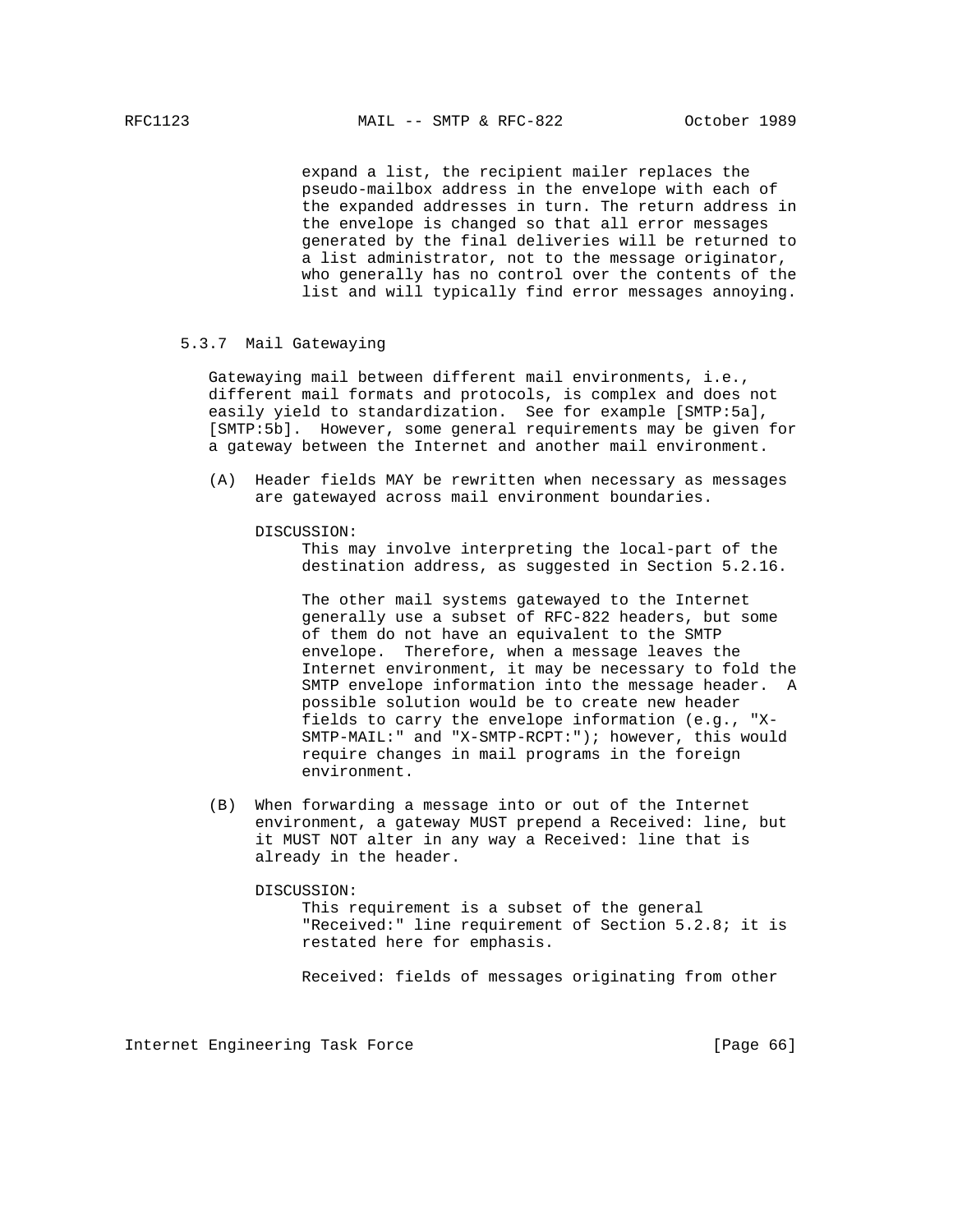environments may not conform exactly to RFC822. However, the most important use of Received: lines is for debugging mail faults, and this debugging can be severely hampered by well-meaning gateways that try to "fix" a Received: line.

 The gateway is strongly encouraged to indicate the environment and protocol in the "via" clauses of Received field(s) that it supplies.

 (C) From the Internet side, the gateway SHOULD accept all valid address formats in SMTP commands and in RFC-822 headers, and all valid RFC-822 messages. Although a gateway must accept an RFC-822 explicit source route ("@...:" format) in either the RFC-822 header or in the envelope, it MAY or may not act on the source route; see Sections 5.2.6 and 5.2.19.

DISCUSSION:

 It is often tempting to restrict the range of addresses accepted at the mail gateway to simplify the translation into addresses for the remote environment. This practice is based on the assumption that mail users have control over the addresses their mailers send to the mail gateway. In practice, however, users have little control over the addresses that are finally sent; their mailers are free to change addresses into any legal RFC-822 format.

- (D) The gateway MUST ensure that all header fields of a message that it forwards into the Internet meet the requirements for Internet mail. In particular, all addresses in "From:", "To:", "Cc:", etc., fields must be transformed (if necessary) to satisfy RFC-822 syntax, and they must be effective and useful for sending replies.
- (E) The translation algorithm used to convert mail from the Internet protocols to another environment's protocol SHOULD try to ensure that error messages from the foreign mail environment are delivered to the return path from the SMTP envelope, not to the sender listed in the "From:" field of the RFC-822 message.

DISCUSSION:

 Internet mail lists usually place the address of the mail list maintainer in the envelope but leave the

Internet Engineering Task Force [Page 67]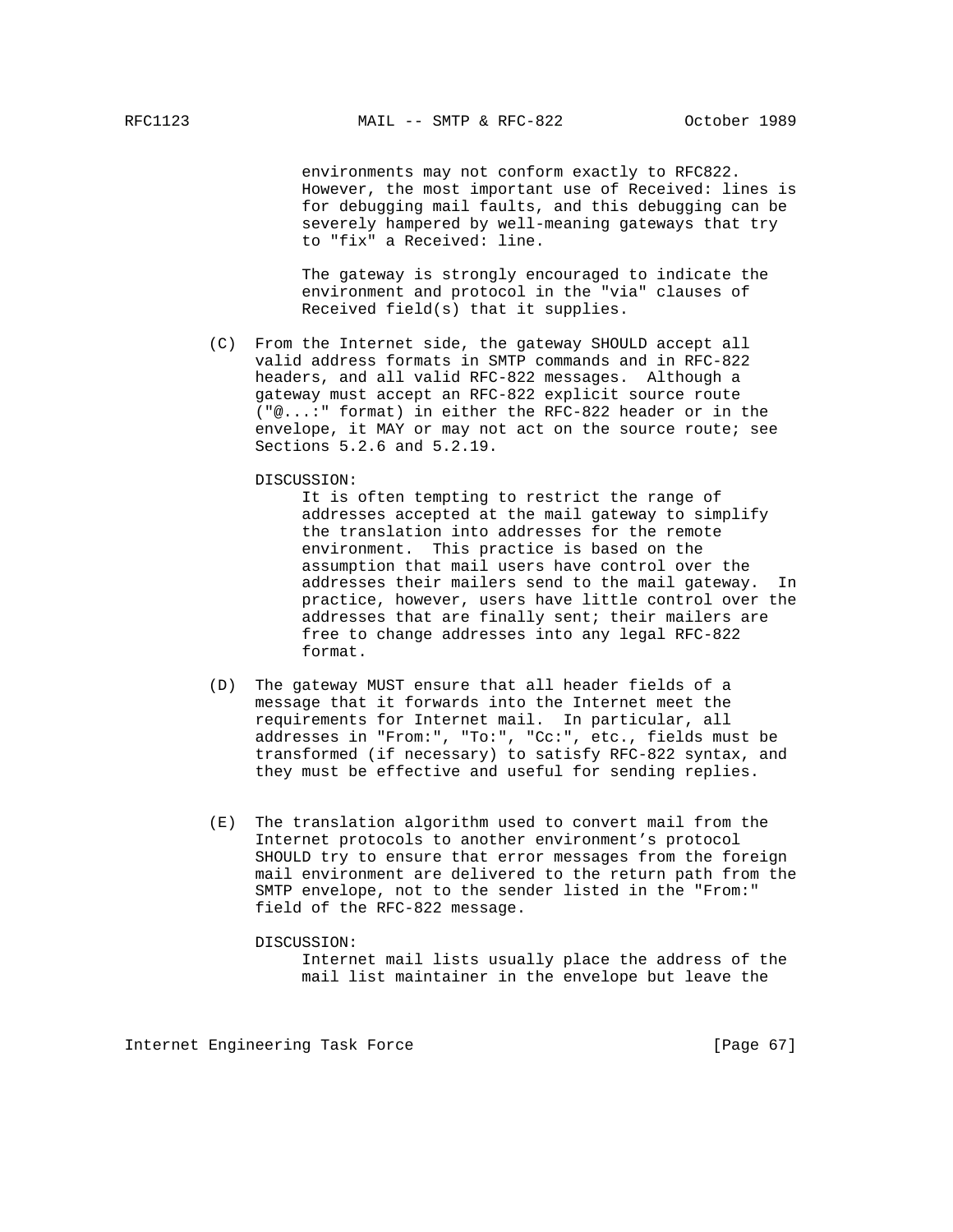original message header intact (with the "From:" field containing the original sender). This yields the behavior the average recipient expects: a reply to the header gets sent to the original sender, not to a mail list maintainer; however, errors get sent to the maintainer (who can fix the problem) and not the sender (who probably cannot).

 (F) Similarly, when forwarding a message from another environment into the Internet, the gateway SHOULD set the envelope return path in accordance with an error message return address, if any, supplied by the foreign environment.

# 5.3.8 Maximum Message Size

 Mailer software MUST be able to send and receive messages of at least 64K bytes in length (including header), and a much larger maximum size is highly desirable.

# DISCUSSION:

 Although SMTP does not define the maximum size of a message, many systems impose implementation limits.

 The current de facto minimum limit in the Internet is 64K bytes. However, electronic mail is used for a variety of purposes that create much larger messages. For example, mail is often used instead of FTP for transmitting ASCII files, and in particular to transmit entire documents. As a result, messages can be 1 megabyte or even larger. We note that the present document together with its lower layer companion contains 0.5 megabytes.

Internet Engineering Task Force [Page 68]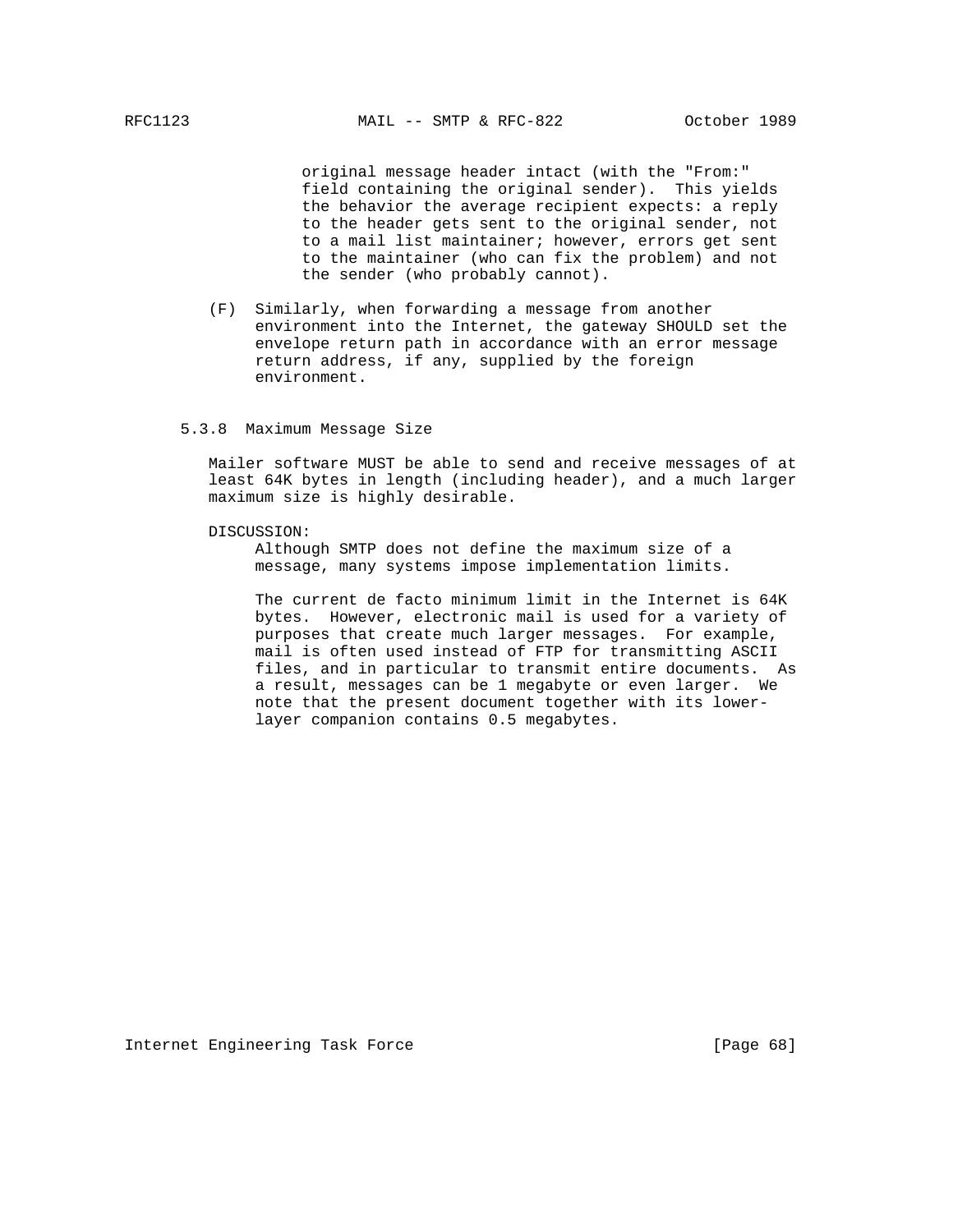# 5.4 SMTP REQUIREMENTS SUMMARY

| FEATURE                                                                                                                                                                                                                                                                                                                                                                                                        | SECTION                                                                                             | MO<br>S<br>т                               | S<br>н<br>UUM         |                                        | S<br>H <sub>1</sub><br>ΙI<br>L A N N<br>D Y 0 0<br>т | $O M $ o<br>UUlo<br>S<br>D/T n<br>ΙT | F<br>t<br>$\circ$<br>t<br>t<br>e |
|----------------------------------------------------------------------------------------------------------------------------------------------------------------------------------------------------------------------------------------------------------------------------------------------------------------------------------------------------------------------------------------------------------------|-----------------------------------------------------------------------------------------------------|--------------------------------------------|-----------------------|----------------------------------------|------------------------------------------------------|--------------------------------------|----------------------------------|
| RECEIVER-SMTP:<br>Implement VRFY<br>Implement EXPN<br>EXPN, VRFY configurable<br>Implement SEND, SOML, SAML<br>Verify HELO parameter<br>Refuse message with bad HELO<br>Accept explicit src-route syntax in env.<br>Support "postmaster"<br>Process RCPT when received (except lists)<br>Long delay of RCPT responses                                                                                          | 5.2.3<br>5.2.3<br>5.2.3<br>5.2.4<br>5.2.5<br>5.2.5<br>5.2.6<br>5.2.7<br>5.2.7<br>5.2.7              | х<br>x<br>X                                | $\mathbf x$           | x<br>$\mathbf{x}$<br>x<br>$\mathbf{x}$ |                                                      | x<br>x                               |                                  |
| Add Received: line<br>Received: line include domain literal<br>Change previous Received: line<br>Pass Return-Path info (final deliv/qwy)<br>Support empty reverse path<br>Send only official reply codes<br>Send text from RFC-821 when appropriate<br>Delete "." for transparency<br>Accept and recognize self domain literal(s)                                                                              | 5.2.8<br>5.2.8<br>5.2.8<br>5.2.8<br>5.2.9<br>5.2.10<br>5.2.10<br>5.2.11<br>5.2.17                   | x<br>х<br>$\mathbf x$<br>х<br>$\mathbf{x}$ | X<br>x<br>$\mathbf x$ |                                        |                                                      | X                                    |                                  |
| Error message about error message<br>Keep pending listen on SMTP port<br>Provide limit on recv concurrency<br>Wait at least 5 mins for next sender cmd<br>Avoidable delivery failure after "250 OK"<br>Send error notification msg after accept<br>Send using null return path<br>Send to envelope return path<br>Send to null address<br>Strip off explicit src route<br>Minimize acceptance delay (RFC-1047) | 5.3.1<br>5.3.1.2<br>5.3.1.2<br>5.3.2<br>5.3.3<br>5.3.3<br>5.3.3<br>5.3.3<br>5.3.3<br>5.3.3<br>5.3.3 | X<br>$\mathbf{x}$<br>х                     | x<br>x<br>х<br>X      | х                                      |                                                      | X<br>x<br>x                          |                                  |
|                                                                                                                                                                                                                                                                                                                                                                                                                |                                                                                                     |                                            |                       |                                        |                                                      |                                      |                                  |

Internet Engineering Task Force [Page 69]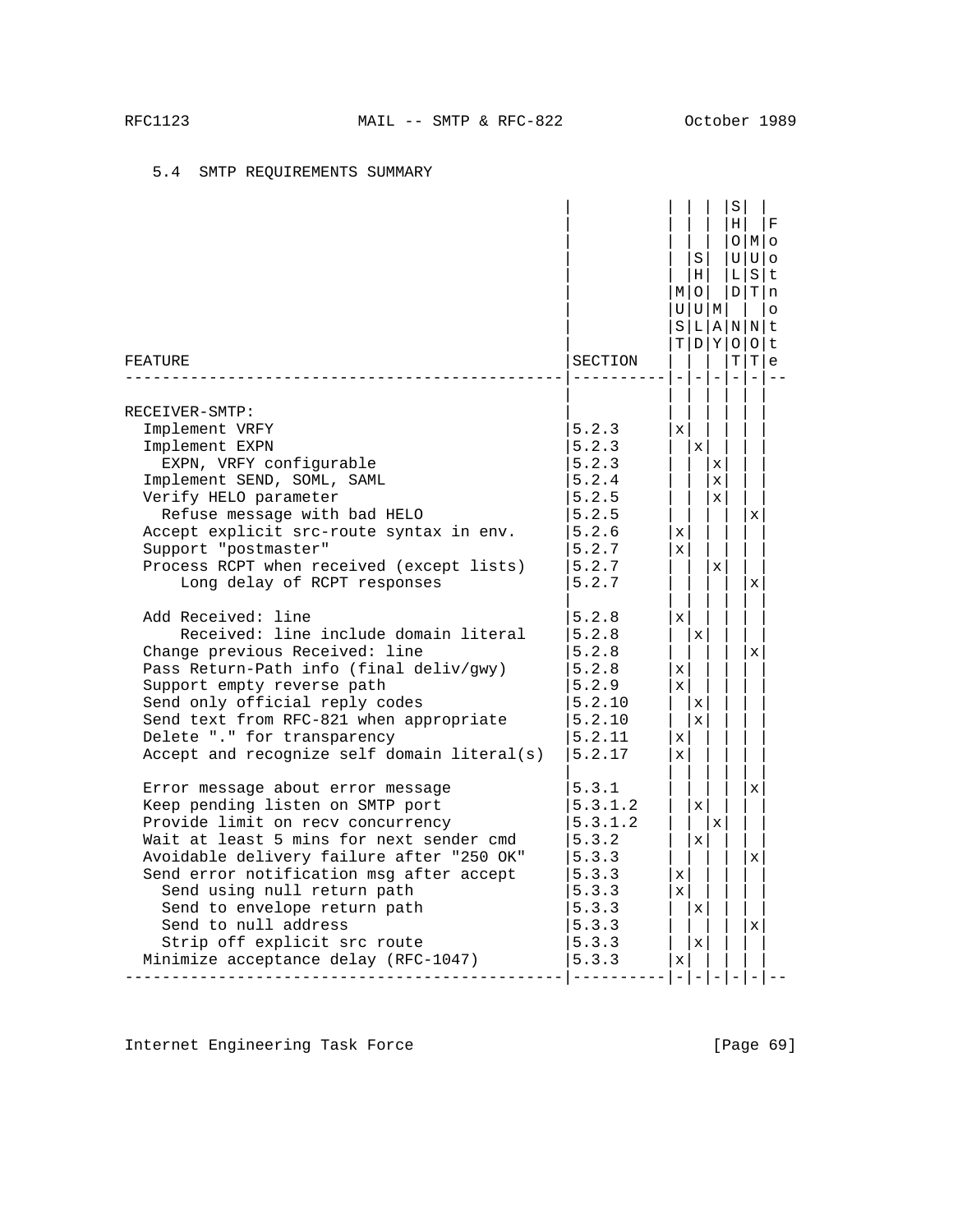| SENDER-SMTP:<br>Canonicalized domain names in MAIL, RCPT<br>Implement SEND, SOML, SAML<br>Send valid principal host name in HELO<br>Send explicit source route in RCPT TO:<br>Use only reply code to determine action<br>Use only high digit of reply code when poss.<br>Add "." for transparency                                                   | 5.2.2<br>5.2.4<br>5.2.5<br>5.2.6<br>5.2.10<br>5.2.10<br>5.2.11                                   | x<br>$\mathbf{x}$<br>x<br>x                  | X                                | $\mathbf{x}$                      | x |   |  |
|-----------------------------------------------------------------------------------------------------------------------------------------------------------------------------------------------------------------------------------------------------------------------------------------------------------------------------------------------------|--------------------------------------------------------------------------------------------------|----------------------------------------------|----------------------------------|-----------------------------------|---|---|--|
| Retry messages after soft failure<br>Delay before retry<br>Configurable retry parameters<br>Retry once per each queued dest host<br>Multiple RCPT's for same DATA<br>Support multiple concurrent transactions<br>Provide limit on concurrency                                                                                                       | 5.3.1.1<br>5.3.1.1<br>5.3.1.1<br>5.3.1.1<br>5.3.1.1<br>5.3.1.1<br>5.3.1.1                        | $\mathbf{x}$<br>$\mathbf{x}$<br>$\mathbf{x}$ | X<br>X<br>$\mathbf{x}$           | x                                 |   |   |  |
| Timeouts on all activities<br>Per-command timeouts<br>Timeouts easily reconfigurable<br>Recommended times<br>Try alternate addr's in order<br>Configurable limit on alternate tries<br>Try at least two alternates<br>Load-split across equal MX alternates<br>Use the Domain Name System<br>Support MX records<br>Use WKS records in MX processing | 5.3.1<br>5.3.2<br>5.3.2<br>5.3.2<br>5.3.4<br>5.3.4<br>5.3.4<br>5.3.4<br>5.3.5<br>5.3.5<br>5.2.12 | $\mathbf{x}$<br>$\mathbf{x}$<br>x<br>X       | x<br>x<br>$\mathbf{x}$<br>х<br>X | x                                 | x |   |  |
| MAIL FORWARDING:<br>Alter existing header field(s)<br>Implement relay function: 821/section 3.6<br>If not, deliver to RHS domain<br>Interpret 'local-part' of addr<br>MAILING LISTS AND ALIASES                                                                                                                                                     | 5.2.6<br>5.2.6<br>5.2.6<br>5.2.16                                                                |                                              | X                                | x                                 | X | х |  |
| Support both<br>Report mail list error to local admin.                                                                                                                                                                                                                                                                                              | 5.3.6<br>5.3.6                                                                                   | x                                            | X                                |                                   |   |   |  |
| MAIL GATEWAYS:<br>Embed foreign mail route in local-part<br>Rewrite header fields when necessary<br>Prepend Received: line<br>Change existing Received: line<br>Accept full RFC-822 on Internet side<br>Act on RFC-822 explicit source route                                                                                                        | 5.2.16<br>5.3.7<br>5.3.7<br>5.3.7<br>5.3.7<br>5.3.7                                              | x                                            | х                                | $\mathbf{x}$<br>$\mathbf{x}$<br>x |   | x |  |

Internet Engineering Task Force [Page 70]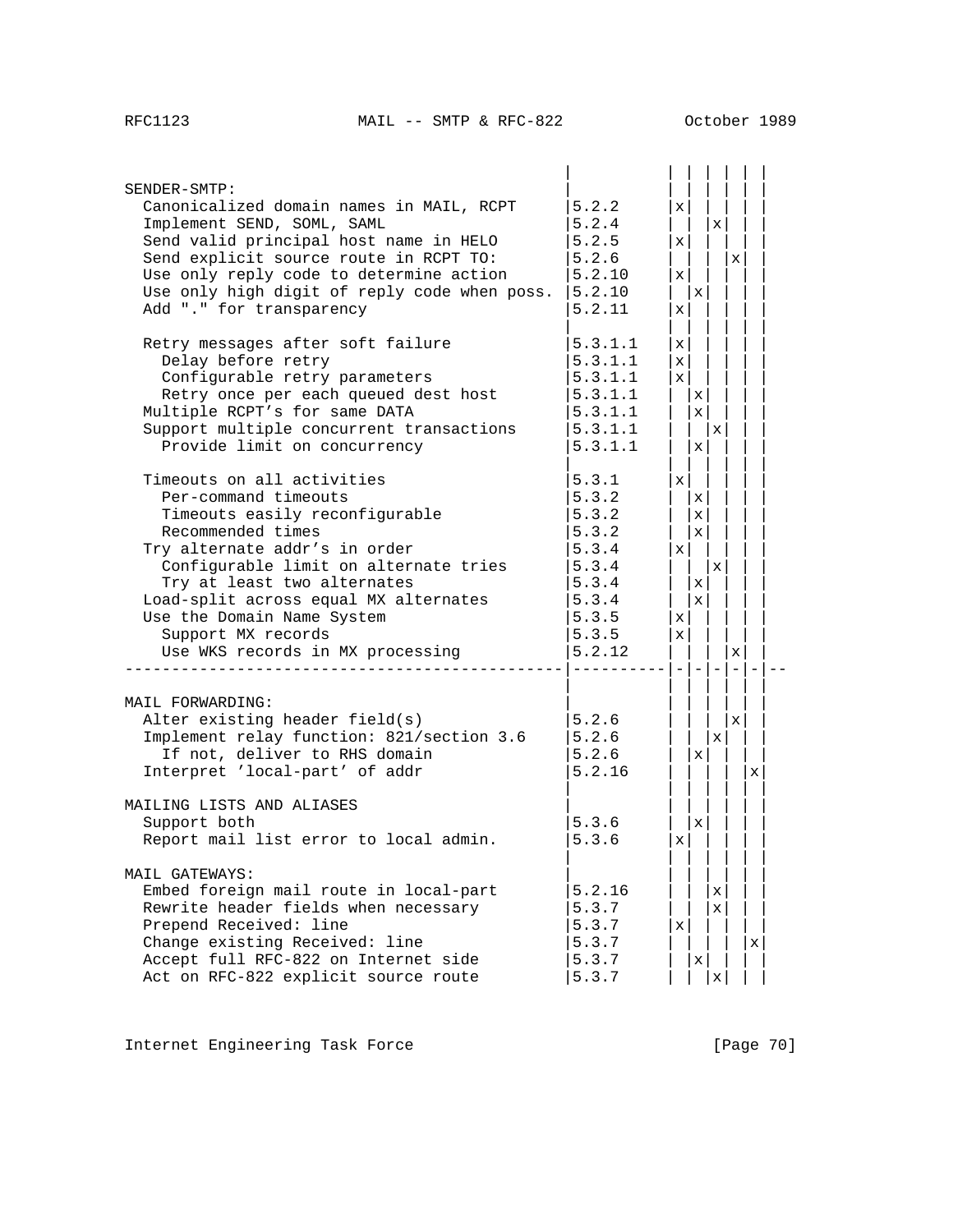| Send only valid RFC-822 on Internet side    | 5.3.7  | $\mathbf{x}$ |              |             |              |   |  |
|---------------------------------------------|--------|--------------|--------------|-------------|--------------|---|--|
| Deliver error msgs to envelope addr         | 5.3.7  |              | $\mathbf{x}$ |             |              |   |  |
| Set env return path from err return addr    | 5.3.7  |              | $\mathbf{x}$ |             |              |   |  |
| USER AGENT $--$ RFC-822                     |        |              |              |             |              |   |  |
| Allow user to enter <route> address</route> | 5.2.6  |              |              |             | $\mathbf{x}$ |   |  |
| Support RFC-1049 Content Type field         | 5.2.13 |              |              | X           |              |   |  |
| Use 4-digit years                           | 5.2.14 |              | $\mathbf{x}$ |             |              |   |  |
| Generate numeric timezones                  | 5.2.14 |              | $\mathbf{x}$ |             |              |   |  |
| Accept all timezones                        | 5.2.14 | x            |              |             |              |   |  |
| Use non-num timezones from RFC-822          | 5.2.14 | хI           |              |             |              |   |  |
| Omit phrase before route-addr               | 5.2.15 |              |              | $\mathbf x$ |              |   |  |
| Accept and parse dot.dec. domain literals   | 5.2.17 | X            |              |             |              |   |  |
| Accept all RFC-822 address formats          | 5.2.18 | $\mathbf{x}$ |              |             |              |   |  |
| Generate invalid RFC-822 address format     | 5.2.18 |              |              |             |              | x |  |
| Fully-qualified domain names in header      | 5.2.18 | $\mathbf{x}$ |              |             |              |   |  |
| Create explicit src route in header         | 5.2.19 |              |              |             | $\mathbf{x}$ |   |  |
| Accept explicit src route in header         | 5.2.19 | $\mathbf x$  |              |             |              |   |  |
| Send/recv at least 64KB messages            | 5.3.8  | х            |              |             |              |   |  |

Internet Engineering Task Force [Page 71]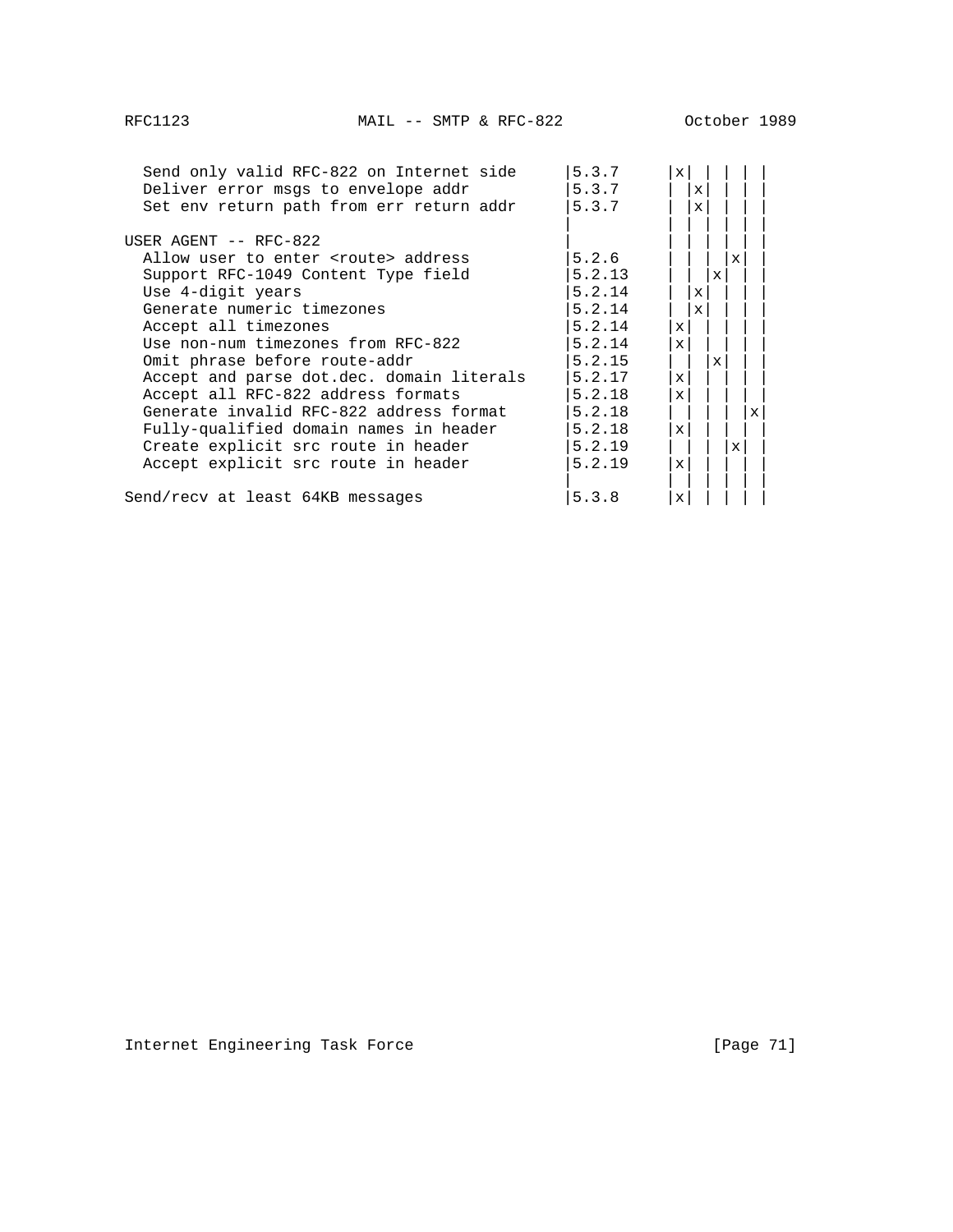#### 6. SUPPORT SERVICES

#### 6.1 DOMAIN NAME TRANSLATION

#### 6.1.1 INTRODUCTION

 Every host MUST implement a resolver for the Domain Name System (DNS), and it MUST implement a mechanism using this DNS resolver to convert host names to IP addresses and vice-versa [DNS:1, DNS:2].

 In addition to the DNS, a host MAY also implement a host name translation mechanism that searches a local Internet host table. See Section 6.1.3.8 for more information on this option.

DISCUSSION:

 Internet host name translation was originally performed by searching local copies of a table of all hosts. This table became too large to update and distribute in a timely manner and too large to fit into many hosts, so the DNS was invented.

 The DNS creates a distributed database used primarily for the translation between host names and host addresses. Implementation of DNS software is required. The DNS consists of two logically distinct parts: name servers and resolvers (although implementations often combine these two logical parts in the interest of efficiency) [DNS:2].

 Domain name servers store authoritative data about certain sections of the database and answer queries about the data. Domain resolvers query domain name servers for data on behalf of user processes. Every host therefore needs a DNS resolver; some host machines will also need to run domain name servers. Since no name server has complete information, in general it is necessary to obtain information from more than one name server to resolve a query.

# 6.1.2 PROTOCOL WALK-THROUGH

 An implementor must study references [DNS:1] and [DNS:2] carefully. They provide a thorough description of the theory, protocol, and implementation of the domain name system, and reflect several years of experience.

Internet Engineering Task Force [Page 72]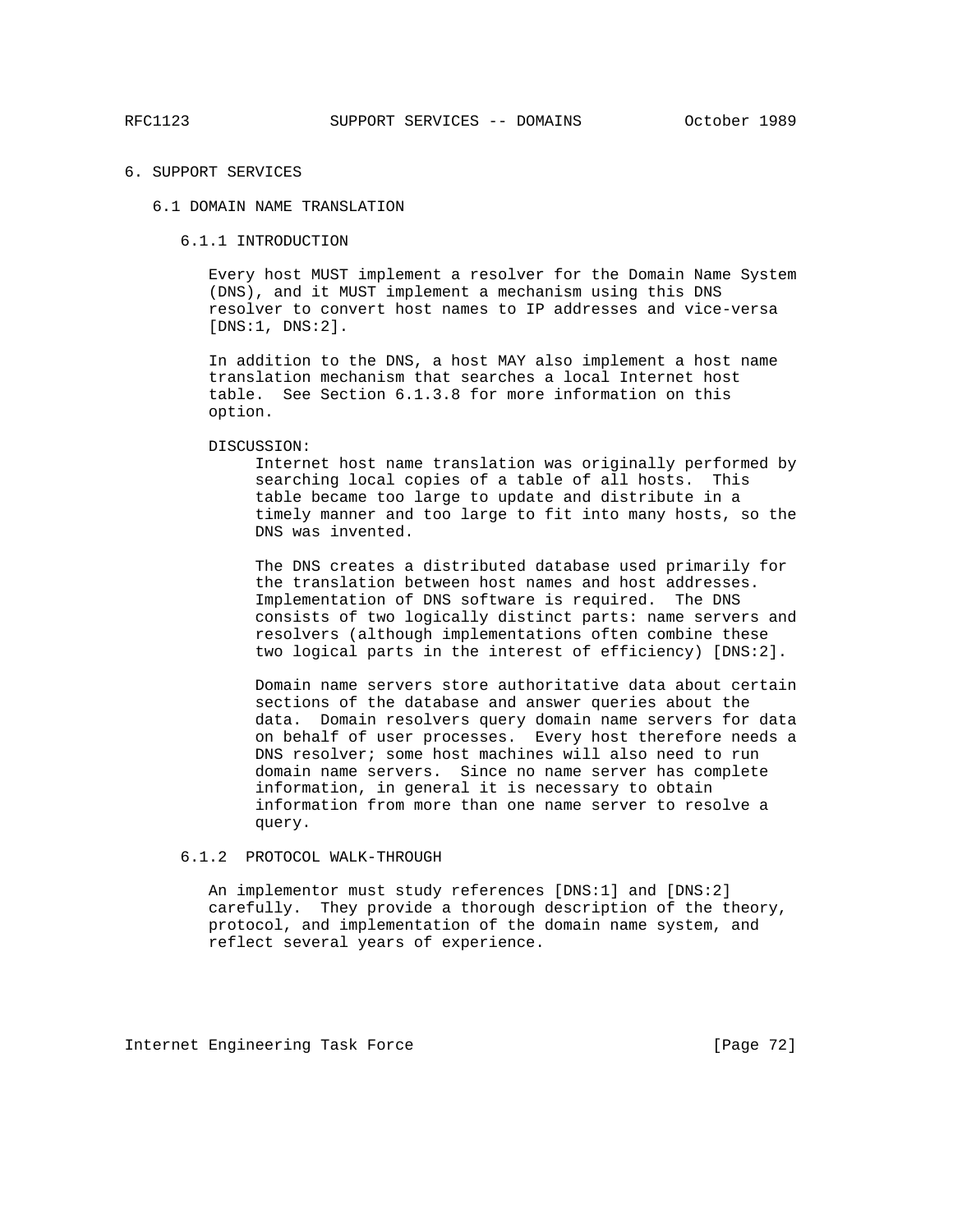6.1.2.1 Resource Records with Zero TTL: RFC-1035 Section 3.2.1

 All DNS name servers and resolvers MUST properly handle RRs with a zero TTL: return the RR to the client but do not cache it.

DISCUSSION:

 Zero TTL values are interpreted to mean that the RR can only be used for the transaction in progress, and should not be cached; they are useful for extremely volatile data.

6.1.2.2 QCLASS Values: RFC-1035 Section 3.2.5

 A query with "QCLASS=\*" SHOULD NOT be used unless the requestor is seeking data from more than one class. In particular, if the requestor is only interested in Internet data types, QCLASS=IN MUST be used.

6.1.2.3 Unused Fields: RFC-1035 Section 4.1.1

Unused fields in a query or response message MUST be zero.

6.1.2.4 Compression: RFC-1035 Section 4.1.4

Name servers MUST use compression in responses.

DISCUSSION:

 Compression is essential to avoid overflowing UDP datagrams; see Section 6.1.3.2.

6.1.2.5 Misusing Configuration Info: RFC-1035 Section 6.1.2

 Recursive name servers and full-service resolvers generally have some configuration information containing hints about the location of root or local name servers. An implementation MUST NOT include any of these hints in a response.

DISCUSSION:

 Many implementors have found it convenient to store these hints as if they were cached data, but some neglected to ensure that this "cached data" was not included in responses. This has caused serious problems in the Internet when the hints were obsolete or incorrect.

Internet Engineering Task Force [Page 73]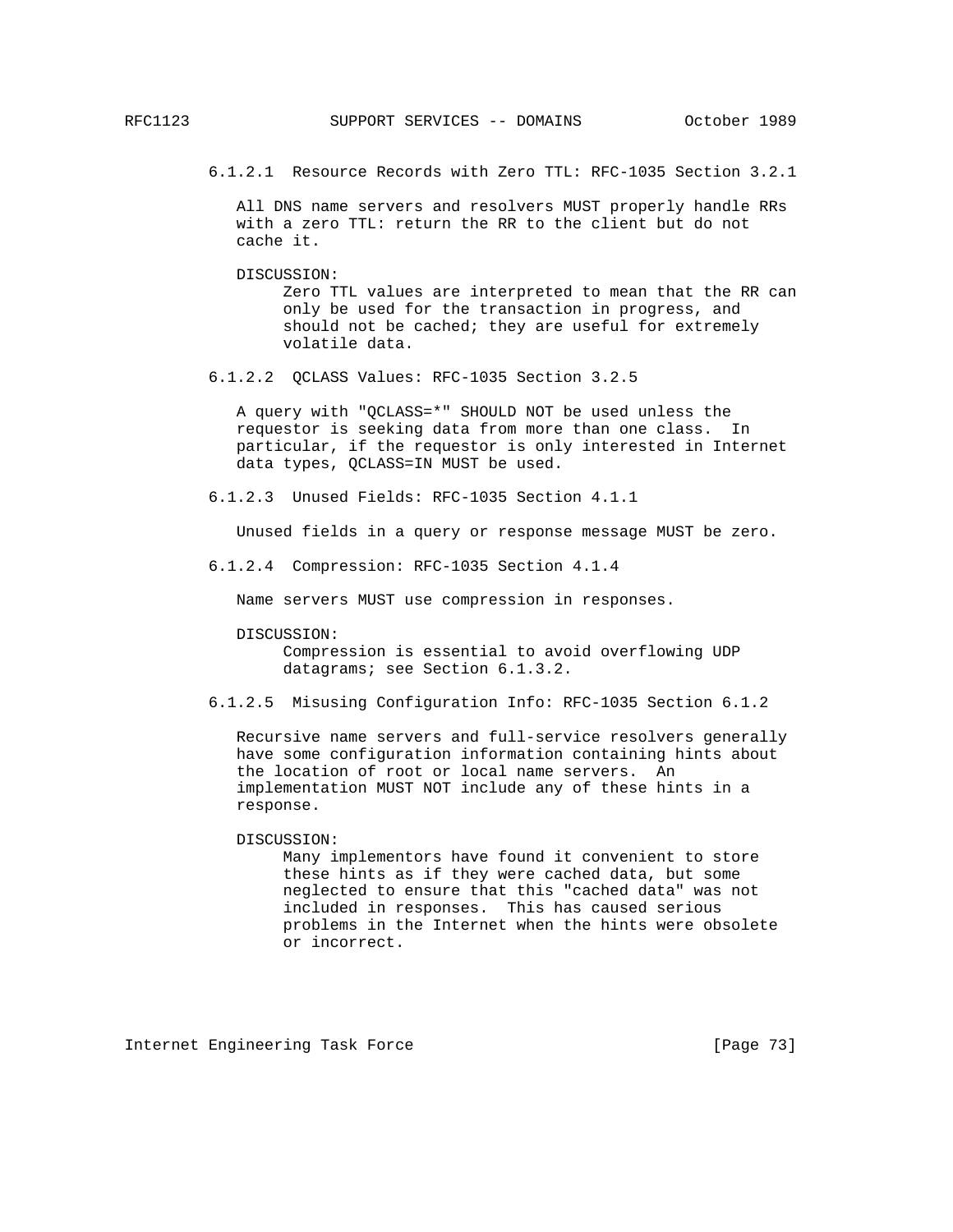# 6.1.3 SPECIFIC ISSUES

## 6.1.3.1 Resolver Implementation

 A name resolver SHOULD be able to multiplex concurrent requests if the host supports concurrent processes.

 In implementing a DNS resolver, one of two different models MAY optionally be chosen: a full-service resolver, or a stub resolver.

### (A) Full-Service Resolver

 A full-service resolver is a complete implementation of the resolver service, and is capable of dealing with communication failures, failure of individual name servers, location of the proper name server for a given name, etc. It must satisfy the following requirements:

- o The resolver MUST implement a local caching function to avoid repeated remote access for identical requests, and MUST time out information in the cache.
- o The resolver SHOULD be configurable with start-up information pointing to multiple root name servers and multiple name servers for the local domain. This insures that the resolver will be able to access the whole name space in normal cases, and will be able to access local domain information should the local network become disconnected from the rest of the Internet.
- (B) Stub Resolver

 A "stub resolver" relies on the services of a recursive name server on the connected network or a "nearby" network. This scheme allows the host to pass on the burden of the resolver function to a name server on another host. This model is often essential for less capable hosts, such as PCs, and is also recommended when the host is one of several workstations on a local network, because it allows all of the workstations to share the cache of the recursive name server and hence reduce the number of domain requests exported by the local network.

Internet Engineering Task Force [Page 74]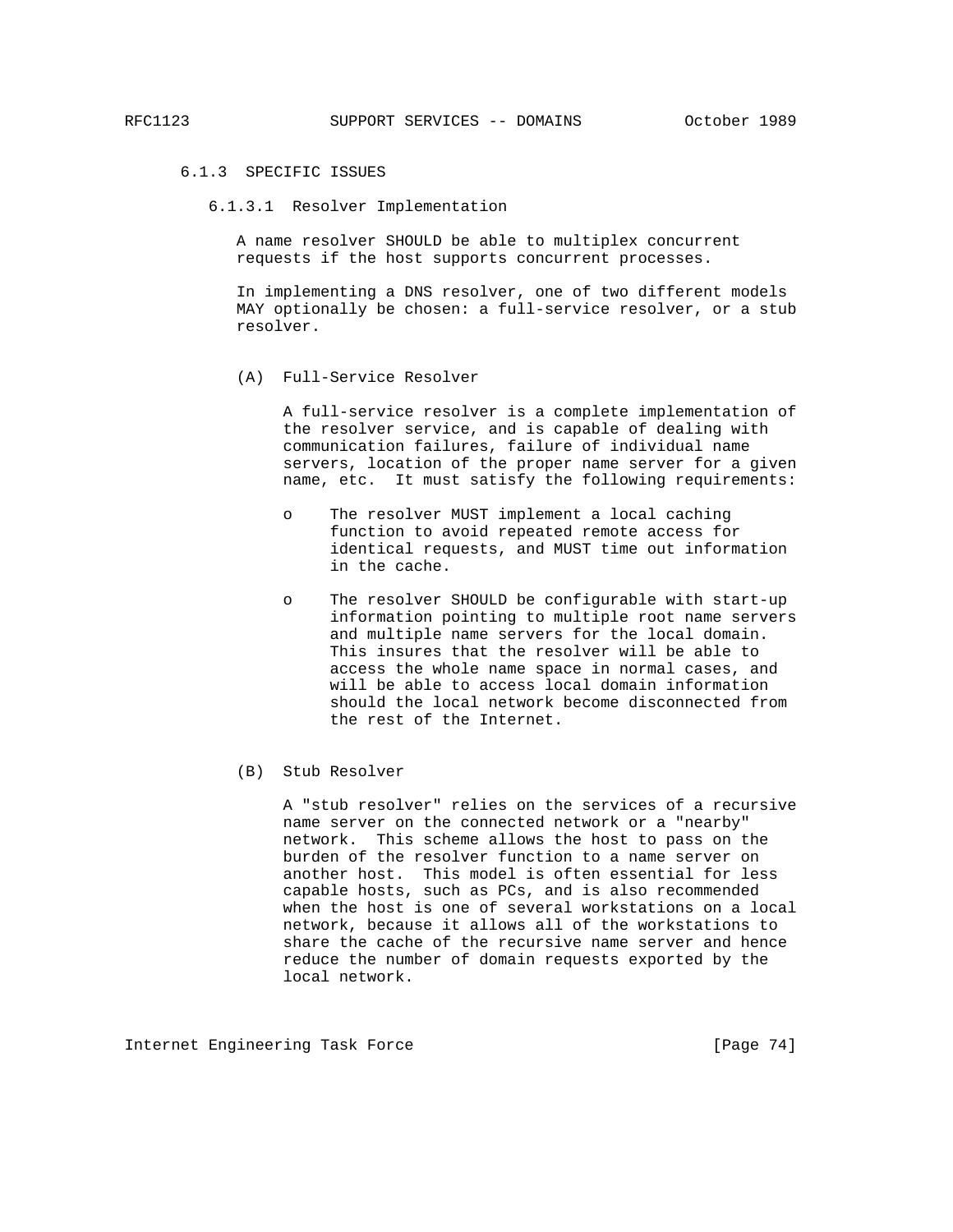At a minimum, the stub resolver MUST be capable of directing its requests to redundant recursive name servers. Note that recursive name servers are allowed to restrict the sources of requests that they will honor, so the host administrator must verify that the service will be provided. Stub resolvers MAY implement caching if they choose, but if so, MUST timeout cached information.

## 6.1.3.2 Transport Protocols

 DNS resolvers and recursive servers MUST support UDP, and SHOULD support TCP, for sending (non-zone-transfer) queries. Specifically, a DNS resolver or server that is sending a non-zone-transfer query MUST send a UDP query first. If the Answer section of the response is truncated and if the requester supports TCP, it SHOULD try the query again using TCP.

 DNS servers MUST be able to service UDP queries and SHOULD be able to service TCP queries. A name server MAY limit the resources it devotes to TCP queries, but it SHOULD NOT refuse to service a TCP query just because it would have succeeded with UDP.

 Truncated responses MUST NOT be saved (cached) and later used in such a way that the fact that they are truncated is lost.

#### DISCUSSION:

 UDP is preferred over TCP for queries because UDP queries have much lower overhead, both in packet count and in connection state. The use of UDP is essential for heavily-loaded servers, especially the root servers. UDP also offers additional robustness, since a resolver can attempt several UDP queries to different servers for the cost of a single TCP query.

 It is possible for a DNS response to be truncated, although this is a very rare occurrence in the present Internet DNS. Practically speaking, truncation cannot be predicted, since it is data-dependent. The dependencies include the number of RRs in the answer, the size of each RR, and the savings in space realized by the name compression algorithm. As a rule of thumb, truncation in NS and MX lists should not occur for answers containing 15 or fewer RRs.

Internet Engineering Task Force [Page 75]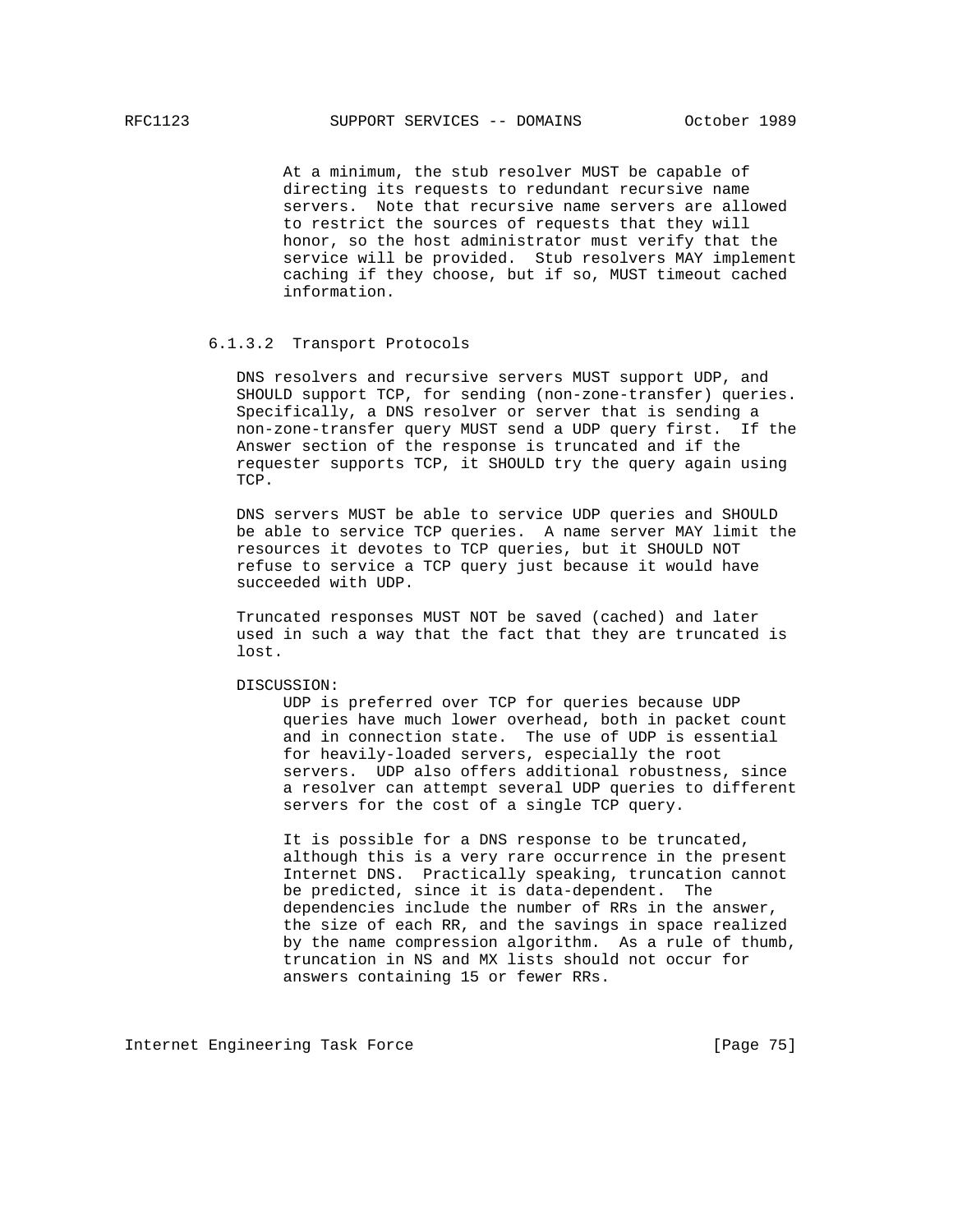Whether it is possible to use a truncated answer depends on the application. A mailer must not use a truncated MX response, since this could lead to mail loops.

 Responsible practices can make UDP suffice in the vast majority of cases. Name servers must use compression in responses. Resolvers must differentiate truncation of the Additional section of a response (which only loses extra information) from truncation of the Answer section (which for MX records renders the response unusable by mailers). Database administrators should list only a reasonable number of primary names in lists of name servers, MX alternatives, etc.

 However, it is also clear that some new DNS record types defined in the future will contain information exceeding the 512 byte limit that applies to UDP, and hence will require TCP. Thus, resolvers and name servers should implement TCP services as a backup to UDP today, with the knowledge that they will require the TCP service in the future.

 By private agreement, name servers and resolvers MAY arrange to use TCP for all traffic between themselves. TCP MUST be used for zone transfers.

 A DNS server MUST have sufficient internal concurrency that it can continue to process UDP queries while awaiting a response or performing a zone transfer on an open TCP connection [DNS:2].

 A server MAY support a UDP query that is delivered using an IP broadcast or multicast address. However, the Recursion Desired bit MUST NOT be set in a query that is multicast, and MUST be ignored by name servers receiving queries via a broadcast or multicast address. A host that sends broadcast or multicast DNS queries SHOULD send them only as occasional probes, caching the IP address(es) it obtains from the response(s) so it can normally send unicast queries.

## DISCUSSION:

 Broadcast or (especially) IP multicast can provide a way to locate nearby name servers without knowing their IP addresses in advance. However, general broadcasting of recursive queries can result in excessive and unnecessary load on both network and servers.

Internet Engineering Task Force [Page 76]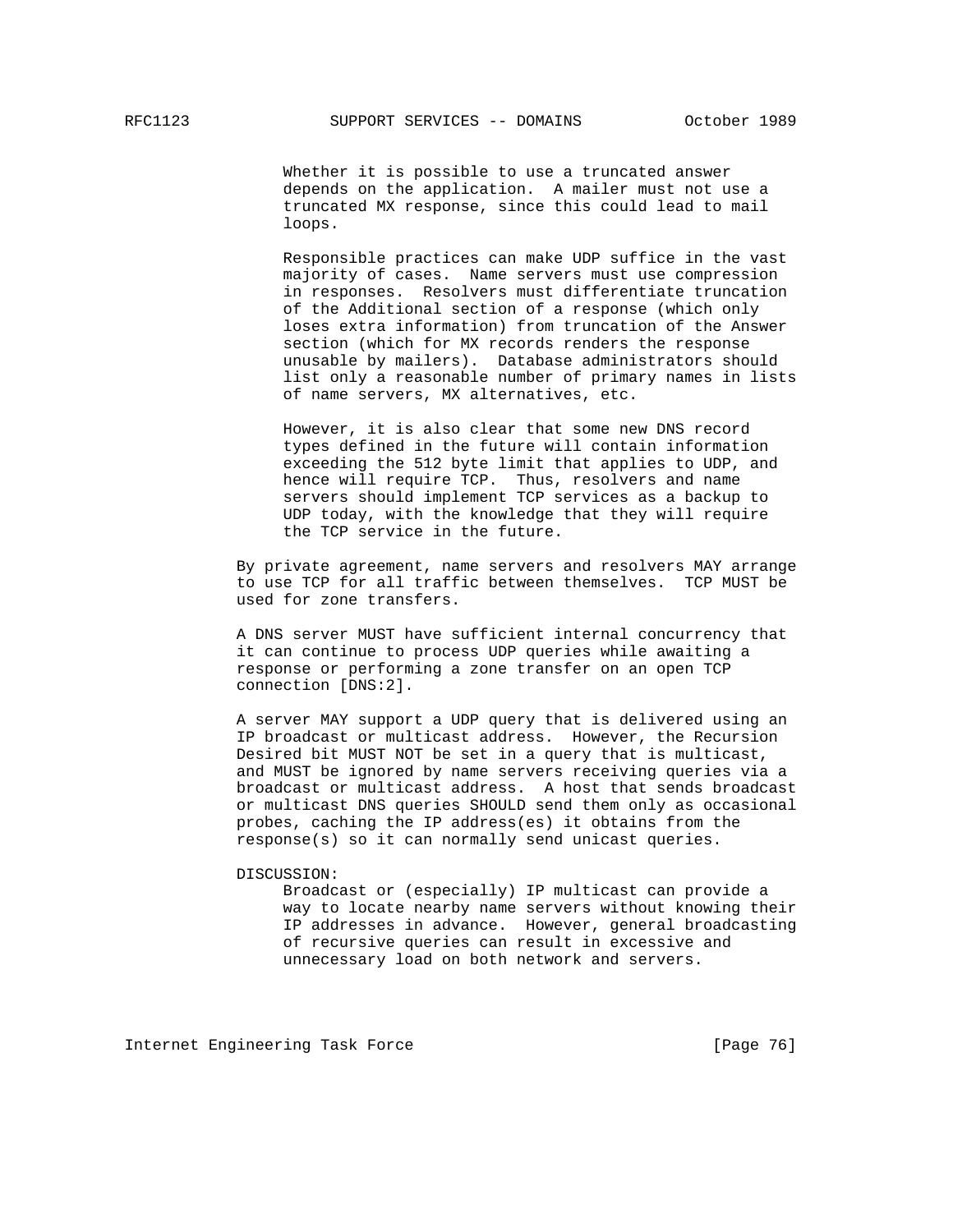## 6.1.3.3 Efficient Resource Usage

 The following requirements on servers and resolvers are very important to the health of the Internet as a whole, particularly when DNS services are invoked repeatedly by higher level automatic servers, such as mailers.

- (1) The resolver MUST implement retransmission controls to insure that it does not waste communication bandwidth, and MUST impose finite bounds on the resources consumed to respond to a single request. See [DNS:2] pages 43- 44 for specific recommendations.
- (2) After a query has been retransmitted several times without a response, an implementation MUST give up and return a soft error to the application.
- (3) All DNS name servers and resolvers SHOULD cache temporary failures, with a timeout period of the order of minutes.

 DISCUSSION: This will prevent applications that immediately retry soft failures (in violation of Section 2.2 of this document) from generating excessive DNS traffic.

- (4) All DNS name servers and resolvers SHOULD cache negative responses that indicate the specified name, or data of the specified type, does not exist, as described in [DNS:2].
- (5) When a DNS server or resolver retries a UDP query, the retry interval SHOULD be constrained by an exponential backoff algorithm, and SHOULD also have upper and lower bounds.

# IMPLEMENTATION: A measured RTT and variance (if available) should be used to calculate an initial retransmission interval. If this information is not available, a default of no less than 5 seconds should be used. Implementations may limit the retransmission interval, but this limit must exceed twice the Internet maximum segment lifetime plus service delay at the name server.

(6) When a resolver or server receives a Source Quench for

Internet Engineering Task Force [Page 77]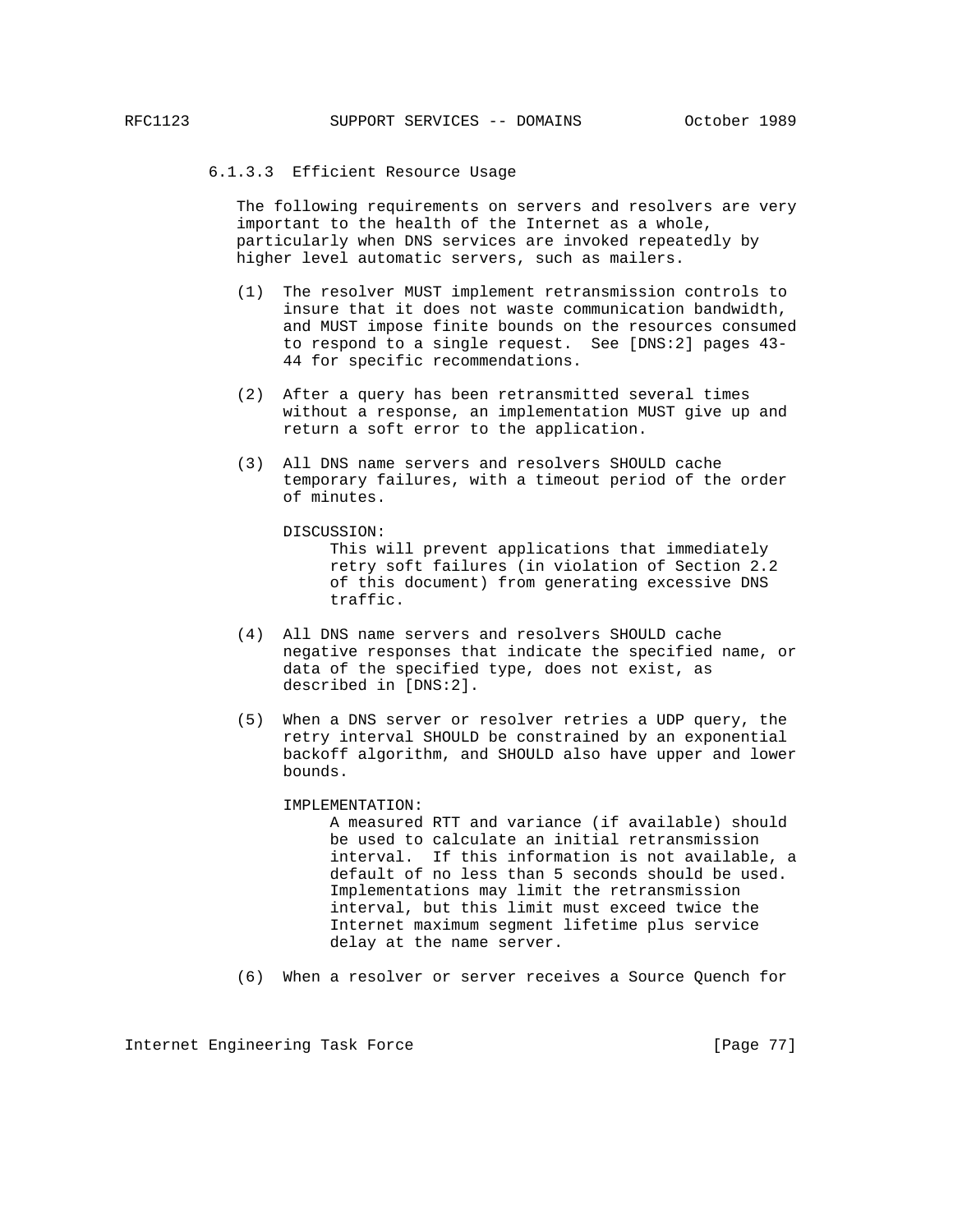a query it has issued, it SHOULD take steps to reduce the rate of querying that server in the near future. A server MAY ignore a Source Quench that it receives as the result of sending a response datagram.

IMPLEMENTATION:

 One recommended action to reduce the rate is to send the next query attempt to an alternate server, if there is one available. Another is to backoff the retry interval for the same server.

## 6.1.3.4 Multihomed Hosts

When the host name-to-address function encounters a host with multiple addresses, it SHOULD rank or sort the addresses using knowledge of the immediately connected network number(s) and any other applicable performance or history information.

DISCUSSION:

 The different addresses of a multihomed host generally imply different Internet paths, and some paths may be preferable to others in performance, reliability, or administrative restrictions. There is no general way for the domain system to determine the best path. A recommended approach is to base this decision on local configuration information set by the system administrator.

#### IMPLEMENTATION:

The following scheme has been used successfully:

- (a) Incorporate into the host configuration data a Network-Preference List, that is simply a list of networks in preferred order. This list may be empty if there is no preference.
- (b) When a host name is mapped into a list of IP addresses, these addresses should be sorted by network number, into the same order as the corresponding networks in the Network-Preference List. IP addresses whose networks do not appear in the Network-Preference List should be placed at the end of the list.

Internet Engineering Task Force [Page 78]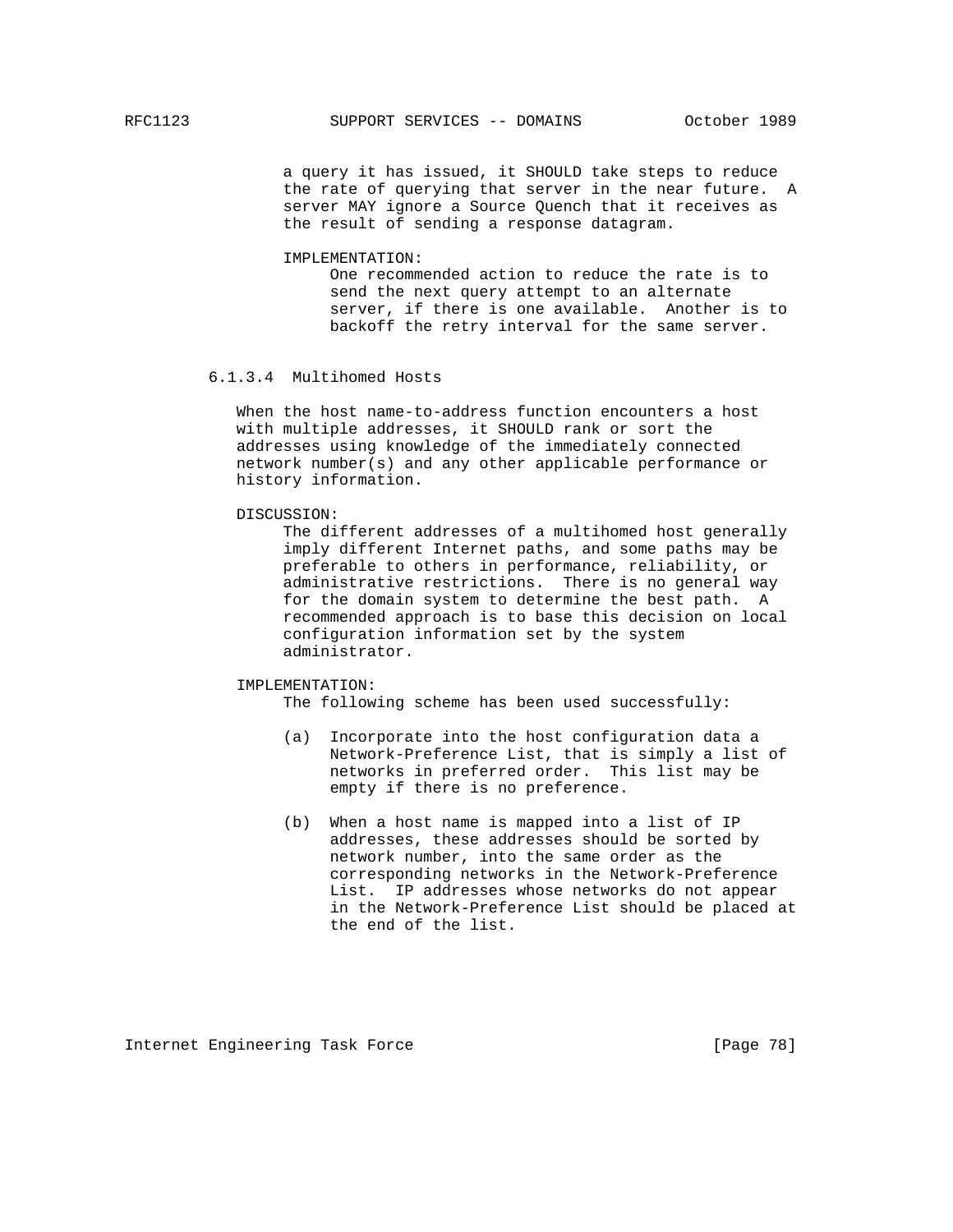## 6.1.3.5 Extensibility

 DNS software MUST support all well-known, class-independent formats [DNS:2], and SHOULD be written to minimize the trauma associated with the introduction of new well-known types and local experimentation with non-standard types.

#### DISCUSSION:

 The data types and classes used by the DNS are extensible, and thus new types will be added and old types deleted or redefined. Introduction of new data types ought to be dependent only upon the rules for compression of domain names inside DNS messages, and the translation between printable (i.e., master file) and internal formats for Resource Records (RRs).

 Compression relies on knowledge of the format of data inside a particular RR. Hence compression must only be used for the contents of well-known, class-independent RRs, and must never be used for class-specific RRs or RR types that are not well-known. The owner name of an RR is always eligible for compression.

 A name server may acquire, via zone transfer, RRs that the server doesn't know how to convert to printable format. A resolver can receive similar information as the result of queries. For proper operation, this data must be preserved, and hence the implication is that DNS software cannot use textual formats for internal storage.

 The DNS defines domain name syntax very generally -- a string of labels each containing up to 63 8-bit octets, separated by dots, and with a maximum total of 255 octets. Particular applications of the DNS are permitted to further constrain the syntax of the domain names they use, although the DNS deployment has led to some applications allowing more general names. In particular, Section 2.1 of this document liberalizes slightly the syntax of a legal Internet host name that was defined in RFC-952 [DNS:4].

# 6.1.3.6 Status of RR Types

 Name servers MUST be able to load all RR types except MD and MF from configuration files. The MD and MF types are obsolete and MUST NOT be implemented; in particular, name servers MUST NOT load these types from configuration files.

Internet Engineering Task Force [Page 79]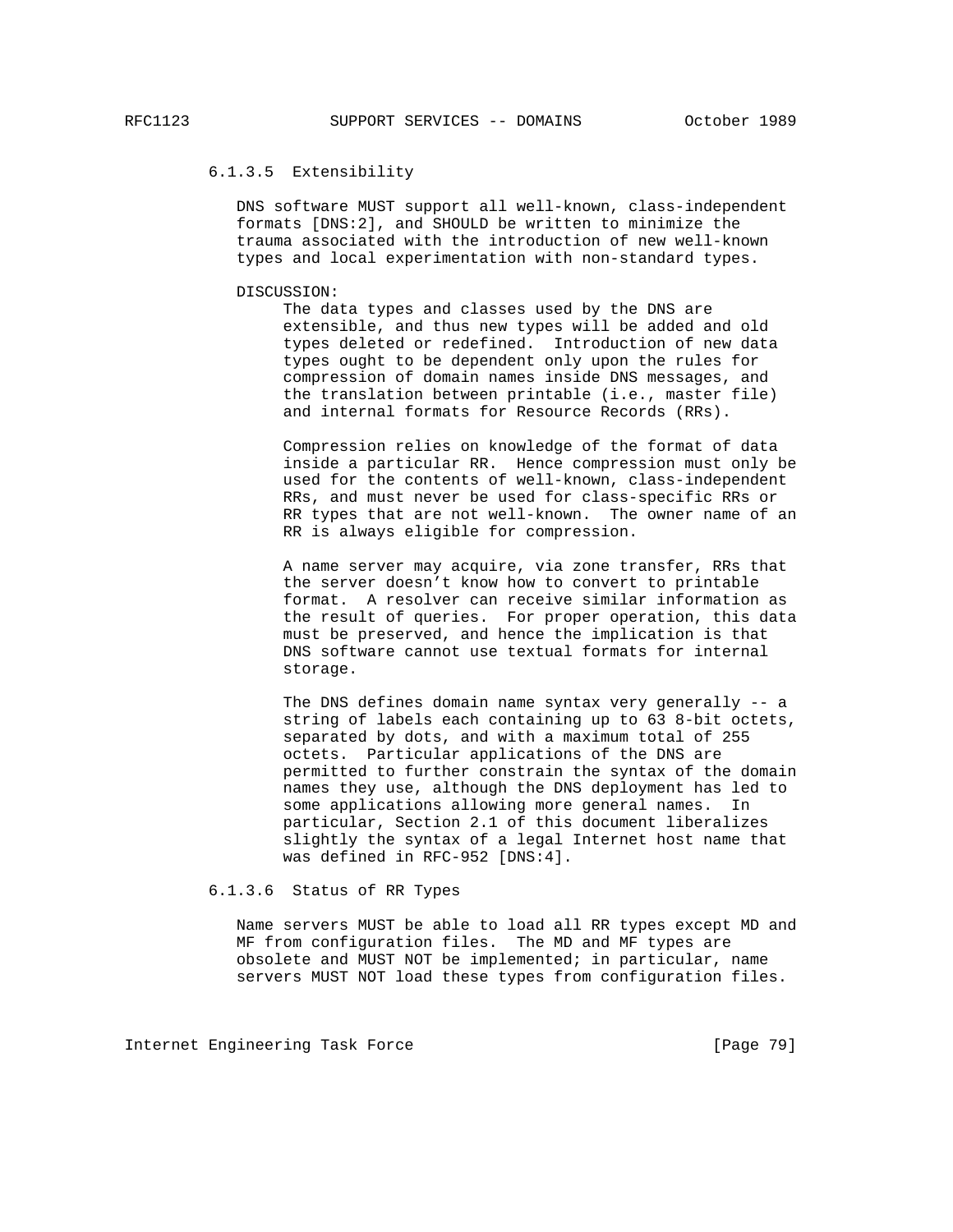#### DISCUSSION:

 The RR types MB, MG, MR, NULL, MINFO and RP are considered experimental, and applications that use the DNS cannot expect these RR types to be supported by most domains. Furthermore these types are subject to redefinition.

 The TXT and WKS RR types have not been widely used by Internet sites; as a result, an application cannot rely on the the existence of a TXT or WKS RR in most domains.

### 6.1.3.7 Robustness

 DNS software may need to operate in environments where the root servers or other servers are unavailable due to network connectivity or other problems. In this situation, DNS name servers and resolvers MUST continue to provide service for the reachable part of the name space, while giving temporary failures for the rest.

#### DISCUSSION:

 Although the DNS is meant to be used primarily in the connected Internet, it should be possible to use the system in networks which are unconnected to the Internet. Hence implementations must not depend on access to root servers before providing service for local names.

# 6.1.3.8 Local Host Table

#### DISCUSSION:

 A host may use a local host table as a backup or supplement to the DNS. This raises the question of which takes precedence, the DNS or the host table; the most flexible approach would make this a configuration option.

 Typically, the contents of such a supplementary host table will be determined locally by the site. However, a publically-available table of Internet hosts is maintained by the DDN Network Information Center (DDN NIC), with a format documented in [DNS:4]. This table can be retrieved from the DDN NIC using a protocol described in [DNS:5]. It must be noted that this table contains only a small fraction of all Internet hosts. Hosts using this protocol to retrieve the DDN NIC host table should use the VERSION command to check if the

Internet Engineering Task Force [Page 80]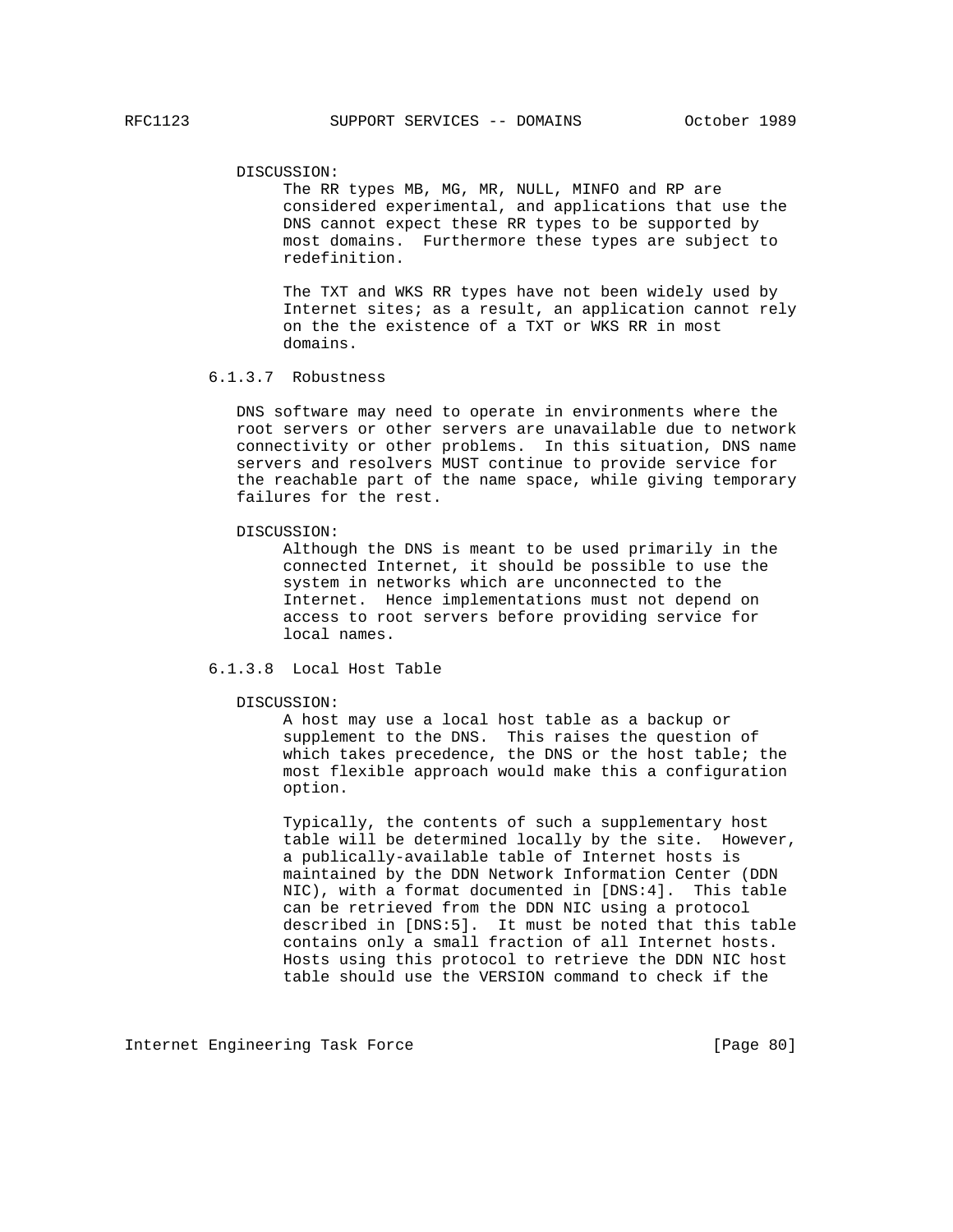table has changed before requesting the entire table with the ALL command. The VERSION identifier should be treated as an arbitrary string and tested only for equality; no numerical sequence may be assumed.

 The DDN NIC host table includes administrative information that is not needed for host operation and is therefore not currently included in the DNS database; examples include network and gateway entries. However, much of this additional information will be added to the DNS in the future. Conversely, the DNS provides essential services (in particular, MX records) that are not available from the DDN NIC host table.

# 6.1.4 DNS USER INTERFACE

6.1.4.1 DNS Administration

 This document is concerned with design and implementation issues in host software, not with administrative or operational issues. However, administrative issues are of particular importance in the DNS, since errors in particular segments of this large distributed database can cause poor or erroneous performance for many sites. These issues are discussed in [DNS:6] and [DNS:7].

# 6.1.4.2 DNS User Interface

 Hosts MUST provide an interface to the DNS for all application programs running on the host. This interface will typically direct requests to a system process to perform the resolver function [DNS:1, 6.1:2].

 At a minimum, the basic interface MUST support a request for all information of a specific type and class associated with a specific name, and it MUST return either all of the requested information, a hard error code, or a soft error indication. When there is no error, the basic interface returns the complete response information without modification, deletion, or ordering, so that the basic interface will not need to be changed to accommodate new data types.

#### DISCUSSION:

 The soft error indication is an essential part of the interface, since it may not always be possible to access particular information from the DNS; see Section 6.1.3.3.

Internet Engineering Task Force [Page 81]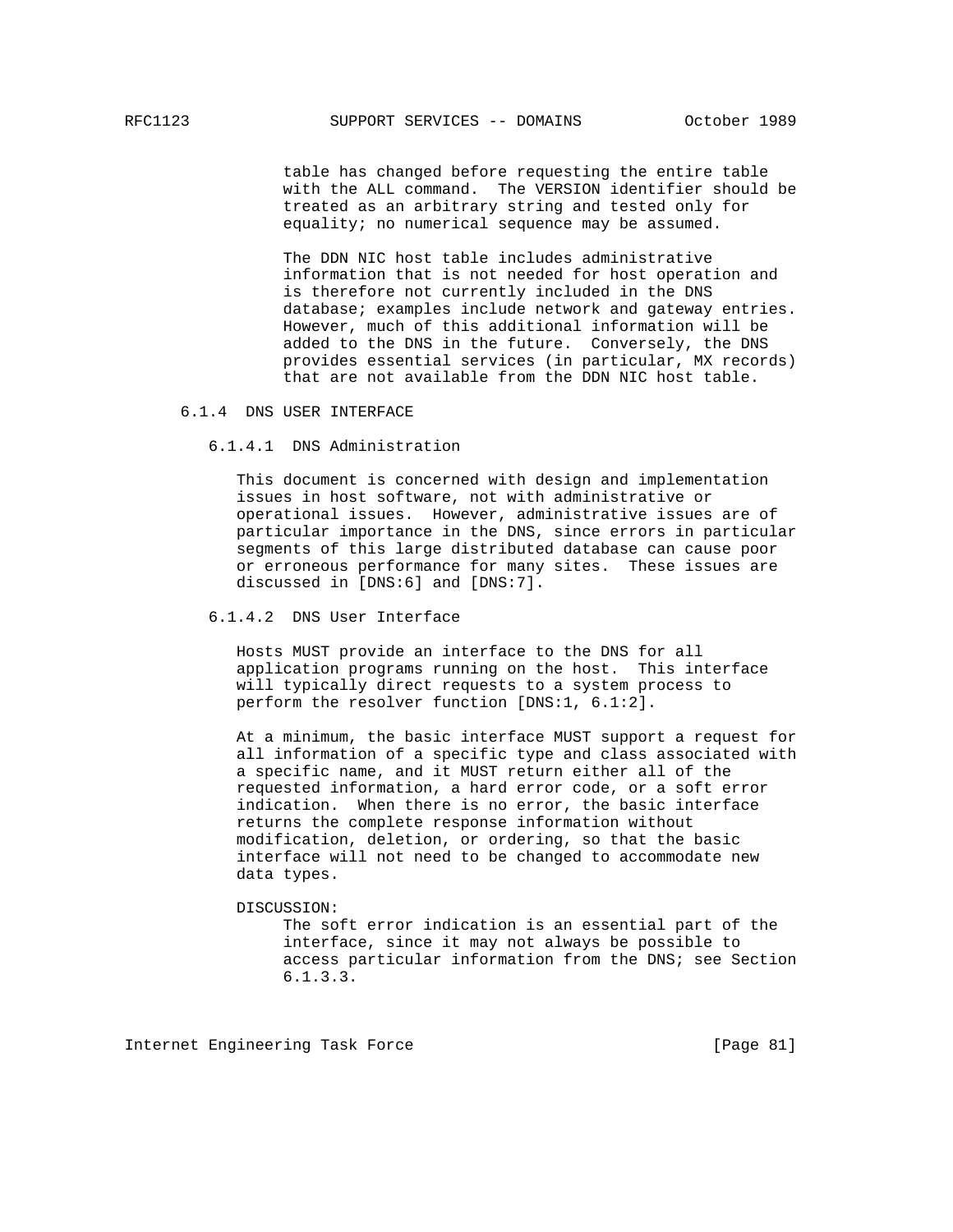A host MAY provide other DNS interfaces tailored to particular functions, transforming the raw domain data into formats more suited to these functions. In particular, a host MUST provide a DNS interface to facilitate translation between host addresses and host names.

# 6.1.4.3 Interface Abbreviation Facilities

 User interfaces MAY provide a method for users to enter abbreviations for commonly-used names. Although the definition of such methods is outside of the scope of the DNS specification, certain rules are necessary to insure that these methods allow access to the entire DNS name space and to prevent excessive use of Internet resources.

If an abbreviation method is provided, then:

- (a) There MUST be some convention for denoting that a name is already complete, so that the abbreviation method(s) are suppressed. A trailing dot is the usual method.
- (b) Abbreviation expansion MUST be done exactly once, and MUST be done in the context in which the name was entered.

DISCUSSION:

 For example, if an abbreviation is used in a mail program for a destination, the abbreviation should be expanded into a full domain name and stored in the queued message with an indication that it is already complete. Otherwise, the abbreviation might be expanded with a mail system search list, not the user's, or a name could grow due to repeated canonicalizations attempts interacting with wildcards.

The two most common abbreviation methods are:

(1) Interface-level aliases

 Interface-level aliases are conceptually implemented as a list of alias/domain name pairs. The list can be per-user or per-host, and separate lists can be associated with different functions, e.g. one list for host name-to-address translation, and a different list for mail domains. When the user enters a name, the interface attempts to match the name to the alias component of a list entry, and if a matching entry can

Internet Engineering Task Force [Page 82]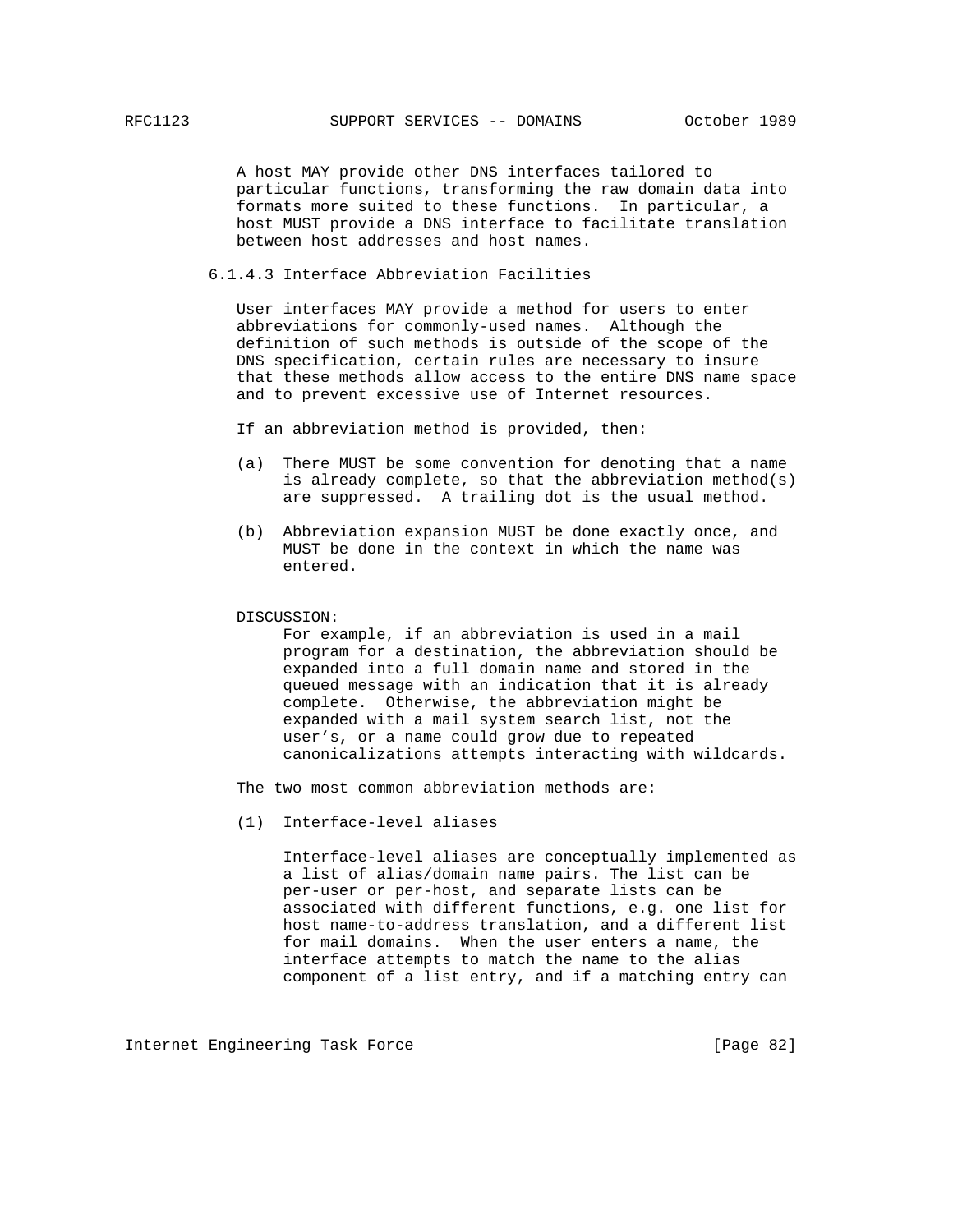be found, the name is replaced by the domain name found in the pair.

 Note that interface-level aliases and CNAMEs are completely separate mechanisms; interface-level aliases are a local matter while CNAMEs are an Internet-wide aliasing mechanism which is a required part of any DNS implementation.

(2) Search Lists

 A search list is conceptually implemented as an ordered list of domain names. When the user enters a name, the domain names in the search list are used as suffixes to the user-supplied name, one by one, until a domain name with the desired associated data is found, or the search list is exhausted. Search lists often contain the name of the local host's parent domain or other ancestor domains. Search lists are often per-user or per-process.

 It SHOULD be possible for an administrator to disable a DNS search-list facility. Administrative denial may be warranted in some cases, to prevent abuse of the DNS.

 There is danger that a search-list mechanism will generate excessive queries to the root servers while testing whether user input is a complete domain name, lacking a final period to mark it as complete. A search-list mechanism MUST have one of, and SHOULD have both of, the following two provisions to prevent this:

- (a) The local resolver/name server can implement caching of negative responses (see Section 6.1.3.3).
- (b) The search list expander can require two or more interior dots in a generated domain name before it tries using the name in a query to non-local domain servers, such as the root.

DISCUSSION:

 The intent of this requirement is to avoid excessive delay for the user as the search list is tested, and more importantly to prevent excessive traffic to the root and other high-level servers. For example, if the user supplied a name "X" and the search list contained the root as a component,

Internet Engineering Task Force [Page 83]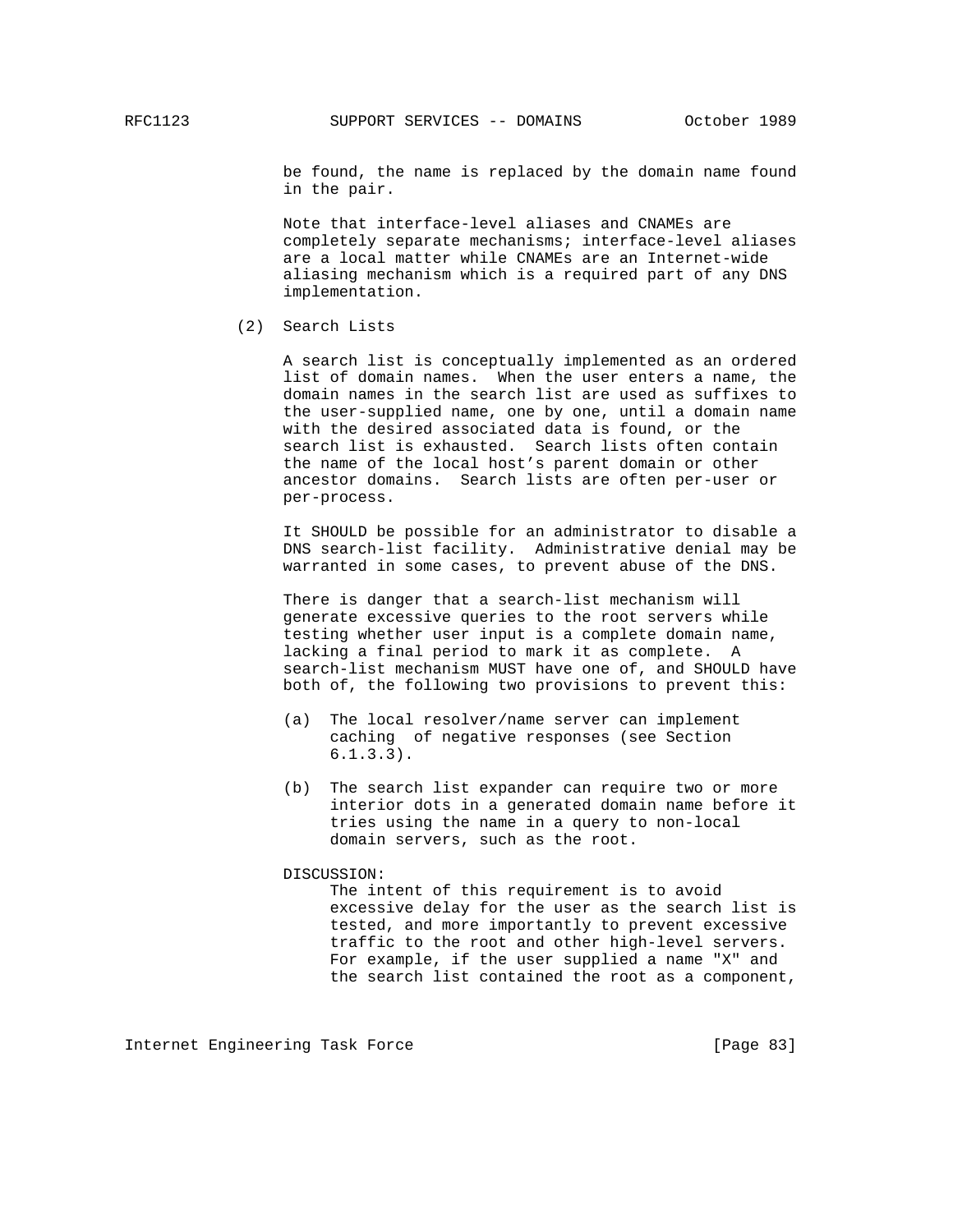a query would have to consult a root server before the next search list alternative could be tried. The resulting load seen by the root servers and gateways near the root would be multiplied by the number of hosts in the Internet.

 The negative caching alternative limits the effect to the first time a name is used. The interior dot rule is simpler to implement but can prevent easy use of some top-level names.

# 6.1.5 DOMAIN NAME SYSTEM REQUIREMENTS SUMMARY

| FEATURE<br>GENERAL ISSUES                                                                                                                                                                                                                                                                | SECTION                                                                        | M   O<br>U<br>S<br>T                                      | S<br>H <sub>1</sub> | U M <br>D Y 0 | S<br>н<br>$\circ$<br>U<br>L<br>D<br> L A N N t<br>т | МI<br>U<br>S<br>Tln<br>O<br>т | F<br>$\circ$<br>$\circ$<br>モ<br>$\circ$<br>t<br>e |
|------------------------------------------------------------------------------------------------------------------------------------------------------------------------------------------------------------------------------------------------------------------------------------------|--------------------------------------------------------------------------------|-----------------------------------------------------------|---------------------|---------------|-----------------------------------------------------|-------------------------------|---------------------------------------------------|
| Implement DNS name-to-address conversion<br>Implement DNS address-to-name conversion<br>Support conversions using host table<br>Properly handle RR with zero TTL<br>Use QCLASS=* unnecessarily<br>Use OCLASS=IN for Internet class<br>Unused fields zero<br>Use compression in responses | 6.1.1<br>6.1.1<br>6.1.1<br>6.1.2.1<br>6.1.2.2<br>6.1.2.2<br>6.1.2.3<br>6.1.2.4 | х<br>X<br>X<br>$\mathbf x$<br>$\mathbf x$<br>$\mathbf{x}$ | X                   | x             |                                                     |                               |                                                   |
| Include config info in responses<br>Support all well-known, class-indep. types<br>Easily expand type list<br>Load all RR types (except MD and MF)<br>Load MD or MF type<br>Operate when root servers, etc. unavailable                                                                   | 6.1.2.5<br>6.1.3.5<br>6.1.3.5<br>6.1.3.6<br>6.1.3.6<br>6.1.3.7                 | X<br>X<br>X                                               | $\mathbf x$         |               |                                                     | x<br>х                        |                                                   |
| RESOLVER ISSUES:<br>Resolver support multiple concurrent requests<br>Full-service resolver:<br>Local caching                                                                                                                                                                             | 6.1.3.1<br>6.1.3.1<br>6.1.3.1                                                  | $\mathbf x$                                               | X                   | x             |                                                     |                               |                                                   |

Internet Engineering Task Force [Page 84]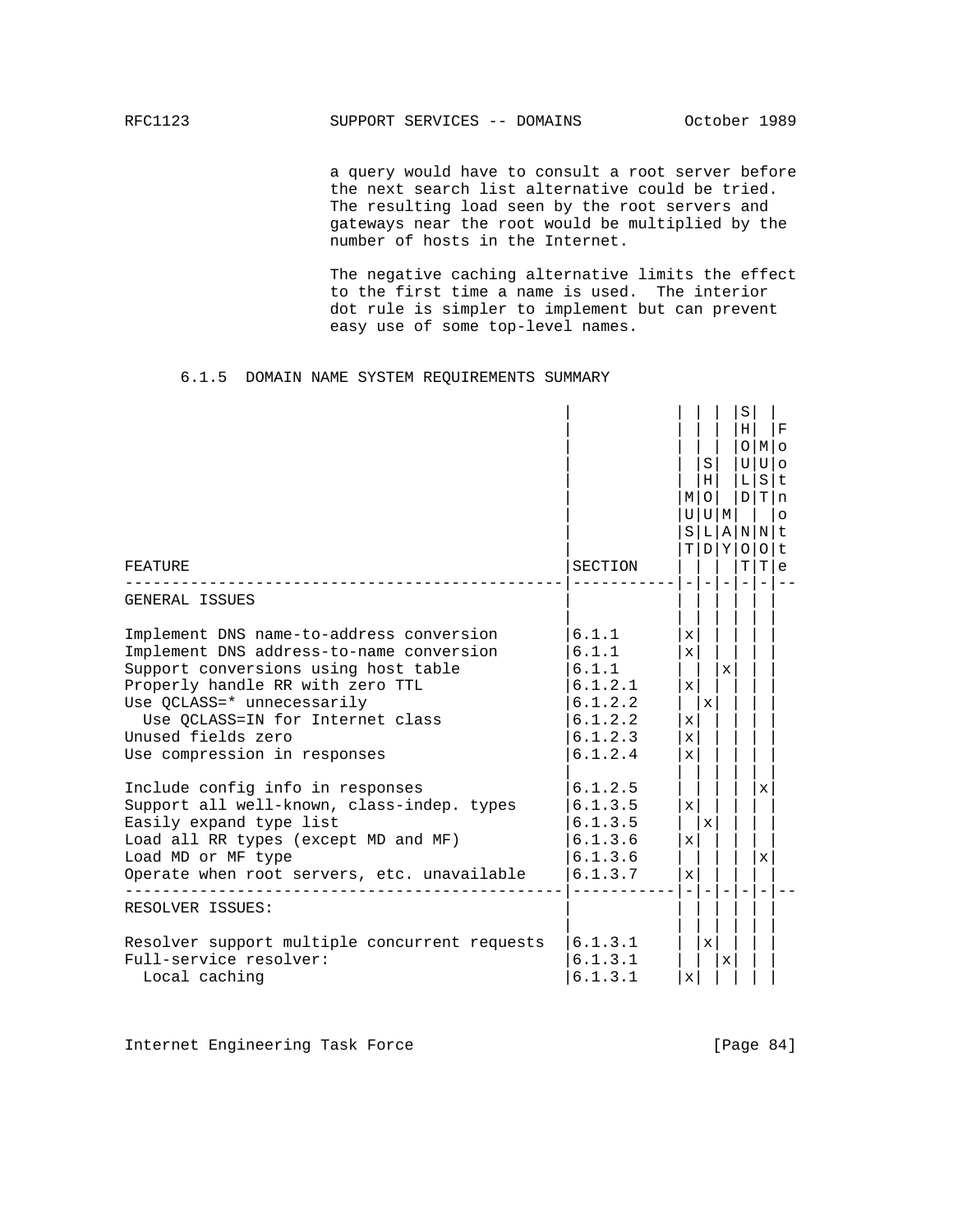| Information in local cache times out<br>Configurable with starting info<br>Stub resolver:<br>Use redundant recursive name servers<br>Local caching<br>Information in local cache times out<br>Support for remote multi-homed hosts:                                                    | 6.1.3.1<br>6.1.3.1<br>6.1.3.1<br>6.1.3.1<br>6.1.3.1<br>6.1.3.1                                  | $\mathbf{x}$<br> x <br>l x<br>$\mathbf{x}$<br>$\mathbf x$<br>$\mathbf x$                                    |        |
|----------------------------------------------------------------------------------------------------------------------------------------------------------------------------------------------------------------------------------------------------------------------------------------|-------------------------------------------------------------------------------------------------|-------------------------------------------------------------------------------------------------------------|--------|
| Sort multiple addresses by preference list                                                                                                                                                                                                                                             | 6.1.3.4                                                                                         | x                                                                                                           |        |
| TRANSPORT PROTOCOLS:                                                                                                                                                                                                                                                                   |                                                                                                 |                                                                                                             |        |
| Support UDP queries<br>Support TCP queries<br>Send query using UDP first<br>Try TCP if UDP answers are truncated<br>Name server limit TCP query resources<br>Punish unnecessary TCP query                                                                                              | 6.1.3.2<br>6.1.3.2<br>6.1.3.2<br>6.1.3.2<br>6.1.3.2<br>6.1.3.2                                  | $\mathbf{x}$<br>$\mathbf{x}$<br>хI<br>$\mathbf{x}$<br>X                                                     | 1<br>x |
| Use truncated data as if it were not<br>Private agreement to use only TCP<br>Use TCP for zone transfers<br>TCP usage not block UDP queries<br>Support broadcast or multicast queries                                                                                                   | 6.1.3.2<br>6.1.3.2<br>6.1.3.2<br>6.1.3.2<br>6.1.3.2                                             | x  <br>x<br>$\mathbf{x}$<br>X                                                                               | x      |
| RD bit set in query<br>RD bit ignored by server is b'cast/m'cast<br>Send only as occasional probe for addr's                                                                                                                                                                           | 6.1.3.2<br>6.1.3.2<br>6.1.3.2                                                                   | $\mathbf{x}$<br>X                                                                                           | х      |
| RESOURCE USAGE:                                                                                                                                                                                                                                                                        |                                                                                                 |                                                                                                             |        |
| Transmission controls, per [DNS:2]<br>Finite bounds per request<br>Failure after retries => soft error<br>Cache temporary failures<br>Cache negative responses<br>Retries use exponential backoff<br>Upper, lower bounds<br>Client handle Source Quench<br>Server ignore Source Quench | 6.1.3.3<br>6.1.3.3<br>6.1.3.3<br>6.1.3.3<br>6.1.3.3<br>6.1.3.3<br>6.1.3.3<br>6.1.3.3<br>6.1.3.3 | $\mathbf{x}$<br>$\mathbf{x}$<br>$\mathbf{x}$<br>$\mathbf{x}$<br>$\mathbf{x}$<br>$\mathbf{x}$<br>x<br>X<br>X |        |
| USER INTERFACE:                                                                                                                                                                                                                                                                        |                                                                                                 |                                                                                                             |        |
| All programs have access to DNS interface<br>Able to request all info for given name<br>Returns complete info or error<br>Special interfaces<br>Name<->Address translation                                                                                                             | 6.1.4.2<br>6.1.4.2<br>6.1.4.2<br>6.1.4.2<br>6.1.4.2                                             | х<br>$\mathbf{x}$<br>$\mathbf{x}$<br>x<br>$\mathbf{x}$                                                      |        |
| Abbreviation Facilities:                                                                                                                                                                                                                                                               | 6.1.4.3                                                                                         | x                                                                                                           |        |

Internet Engineering Task Force [Page 85]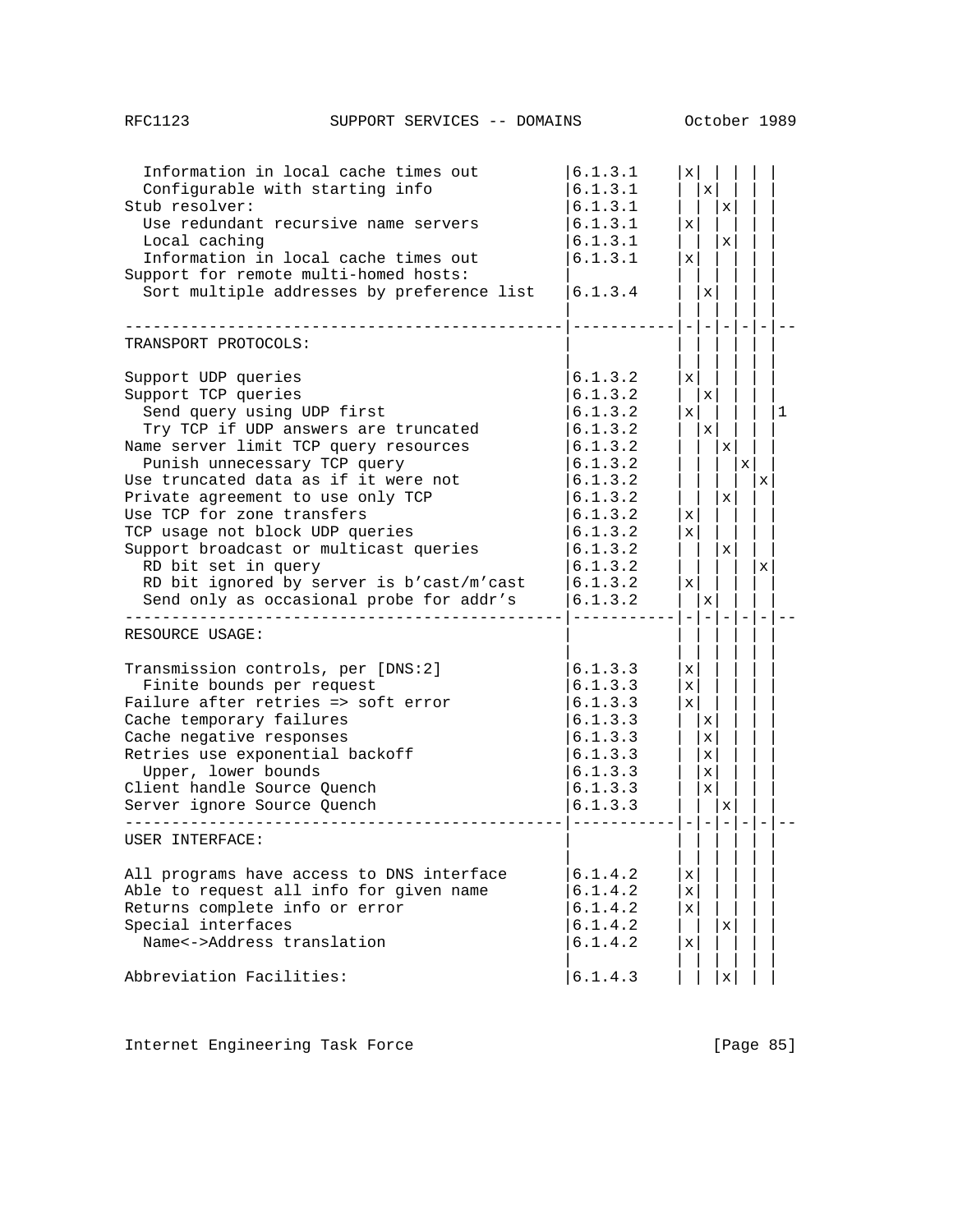| Convention for complete names        | 6.1.4.3 | $\mathbf x$  |              |             |  |  |
|--------------------------------------|---------|--------------|--------------|-------------|--|--|
| Conversion exactly once              | 6.1.4.3 | $\mathbf x$  |              |             |  |  |
| Conversion in proper context         | 6.1.4.3 | $\mathbf x$  |              |             |  |  |
| Search list:                         | 6.1.4.3 |              |              | $\mathbf x$ |  |  |
| Administrator can disable            | 6.1.4.3 |              | $\mathbf{x}$ |             |  |  |
| Prevention of excessive root queries | 6.1.4.3 | $\mathbf{x}$ |              |             |  |  |
| Both methods                         | 6.1.4.3 |              | $\mathbf{x}$ |             |  |  |
|                                      |         |              |              |             |  |  |
|                                      |         |              |              |             |  |  |
|                                      |         |              |              |             |  |  |

1. Unless there is private agreement between particular resolver and particular server.

Internet Engineering Task Force [Page 86]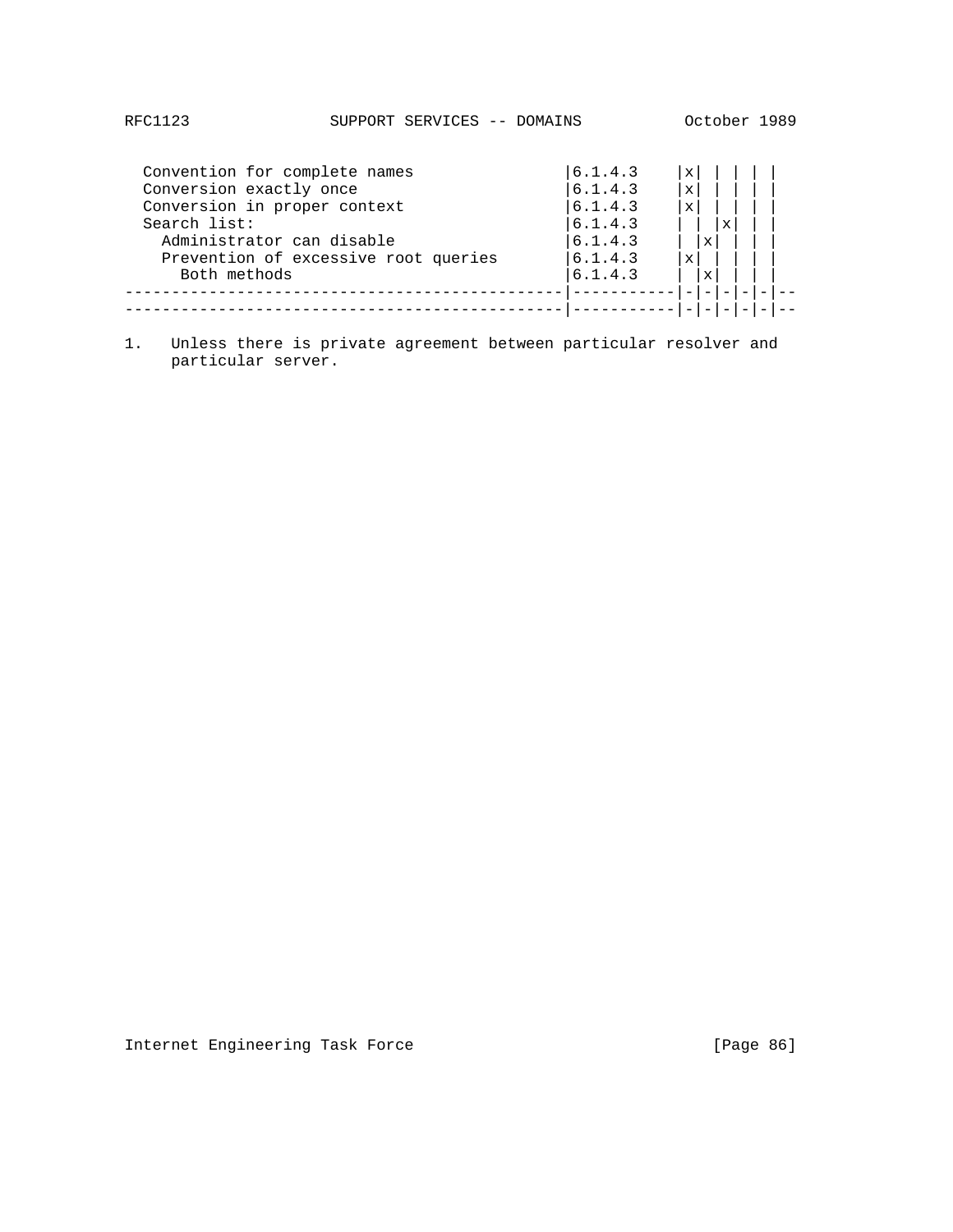#### 6.2 HOST INITIALIZATION

# 6.2.1 INTRODUCTION

 This section discusses the initialization of host software across a connected network, or more generally across an Internet path. This is necessary for a diskless host, and may optionally be used for a host with disk drives. For a diskless host, the initialization process is called "network booting" and is controlled by a bootstrap program located in a boot ROM.

 To initialize a diskless host across the network, there are two distinct phases:

(1) Configure the IP layer.

 Diskless machines often have no permanent storage in which to store network configuration information, so that sufficient configuration information must be obtained dynamically to support the loading phase that follows. This information must include at least the IP addresses of the host and of the boot server. To support booting across a gateway, the address mask and a list of default gateways are also required.

(2) Load the host system code.

 During the loading phase, an appropriate file transfer protocol is used to copy the system code across the network from the boot server.

 A host with a disk may perform the first step, dynamic configuration. This is important for microcomputers, whose floppy disks allow network configuration information to be mistakenly duplicated on more than one host. Also, installation of new hosts is much simpler if they automatically obtain their configuration information from a central server, saving administrator time and decreasing the probability of mistakes.

## 6.2.2 REQUIREMENTS

## 6.2.2.1 Dynamic Configuration

 A number of protocol provisions have been made for dynamic configuration.

o ICMP Information Request/Reply messages

Internet Engineering Task Force [Page 87]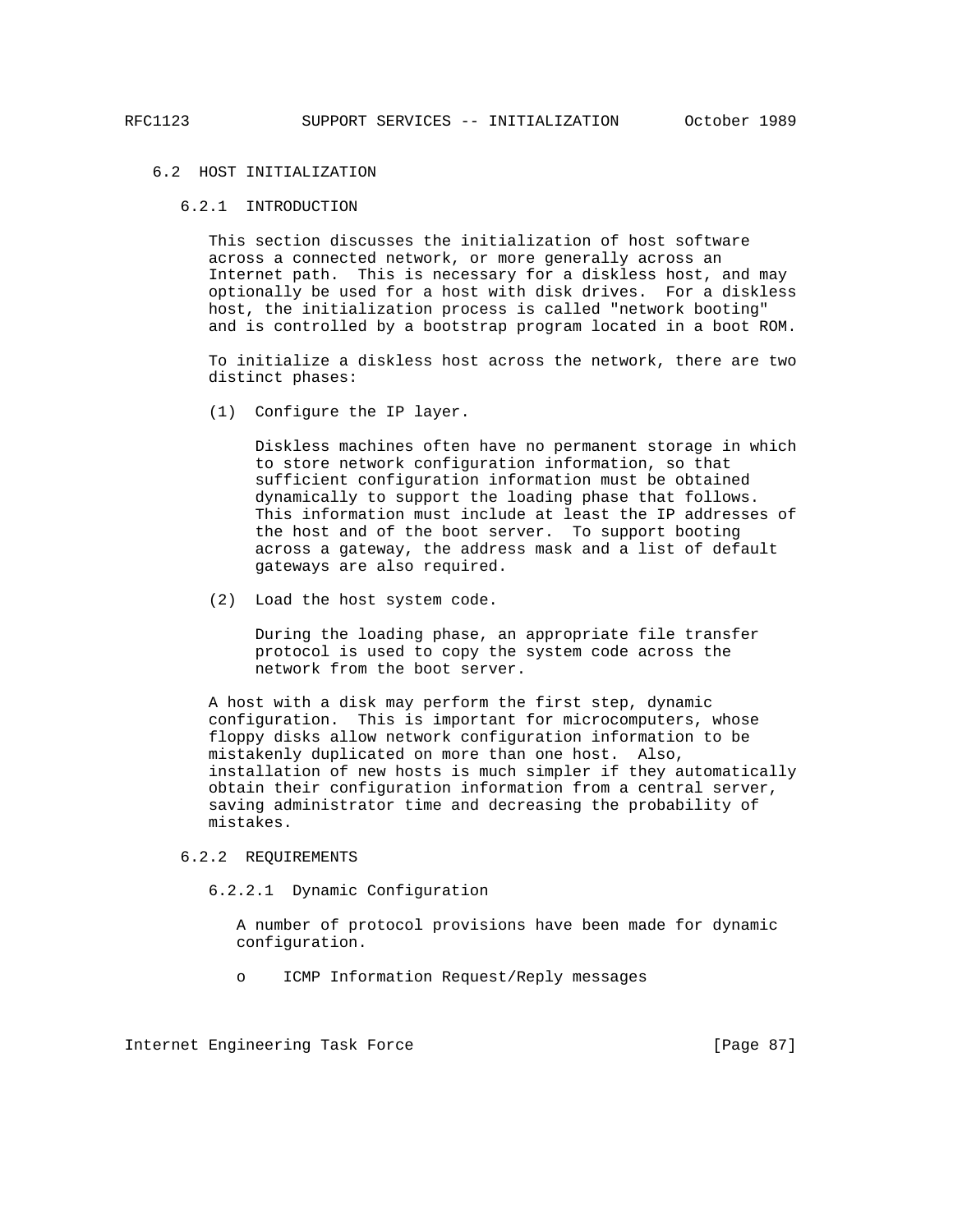This obsolete message pair was designed to allow a host to find the number of the network it is on. Unfortunately, it was useful only if the host already knew the host number part of its IP address, information that hosts requiring dynamic configuration seldom had.

o Reverse Address Resolution Protocol (RARP) [BOOT:4]

 RARP is a link-layer protocol for a broadcast medium that allows a host to find its IP address given its link layer address. Unfortunately, RARP does not work across IP gateways and therefore requires a RARP server on every network. In addition, RARP does not provide any other configuration information.

o ICMP Address Mask Request/Reply messages

 These ICMP messages allow a host to learn the address mask for a particular network interface.

o BOOTP Protocol [BOOT:2]

 This protocol allows a host to determine the IP addresses of the local host and the boot server, the name of an appropriate boot file, and optionally the address mask and list of default gateways. To locate a BOOTP server, the host broadcasts a BOOTP request using UDP. Ad hoc gateway extensions have been used to transmit the BOOTP broadcast through gateways, and in the future the IP Multicasting facility will provide a standard mechanism for this purpose.

 The suggested approach to dynamic configuration is to use the BOOTP protocol with the extensions defined in "BOOTP Vendor Information Extensions" RFC-1084 [BOOT:3]. RFC-1084 defines some important general (not vendor-specific) extensions. In particular, these extensions allow the address mask to be supplied in BOOTP; we RECOMMEND that the address mask be supplied in this manner.

#### DISCUSSION:

 Historically, subnetting was defined long after IP, and so a separate mechanism (ICMP Address Mask messages) was designed to supply the address mask to a host. However, the IP address mask and the corresponding IP address conceptually form a pair, and for operational

Internet Engineering Task Force [Page 88]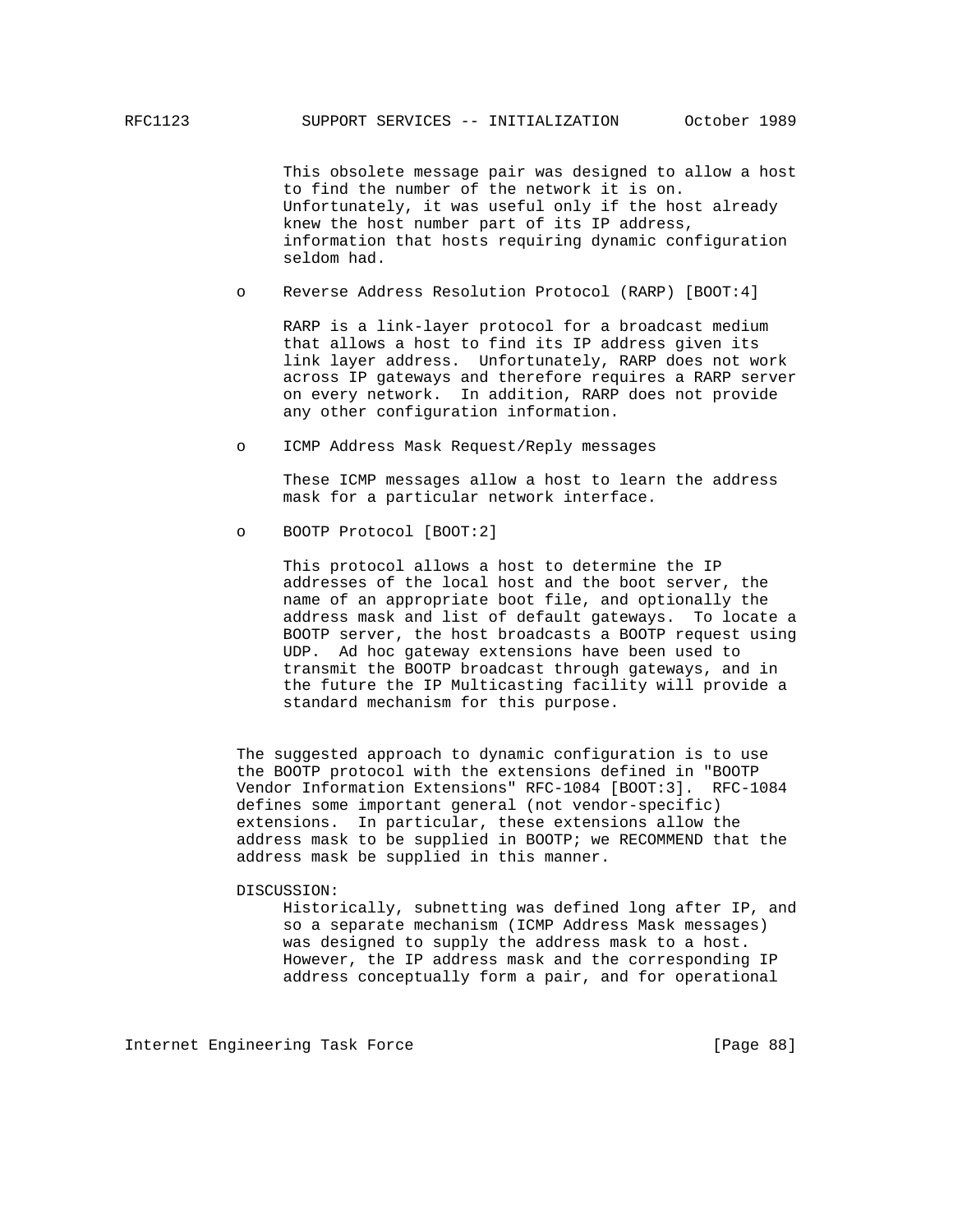simplicity they ought to be defined at the same time and by the same mechanism, whether a configuration file or a dynamic mechanism like BOOTP.

 Note that BOOTP is not sufficiently general to specify the configurations of all interfaces of a multihomed host. A multihomed host must either use BOOTP separately for each interface, or configure one interface using BOOTP to perform the loading, and perform the complete initialization from a file later.

 Application layer configuration information is expected to be obtained from files after loading of the system code.

6.2.2.2 Loading Phase

 A suggested approach for the loading phase is to use TFTP [BOOT:1] between the IP addresses established by BOOTP.

 TFTP to a broadcast address SHOULD NOT be used, for reasons explained in Section 4.2.3.4.

Internet Engineering Task Force [Page 89]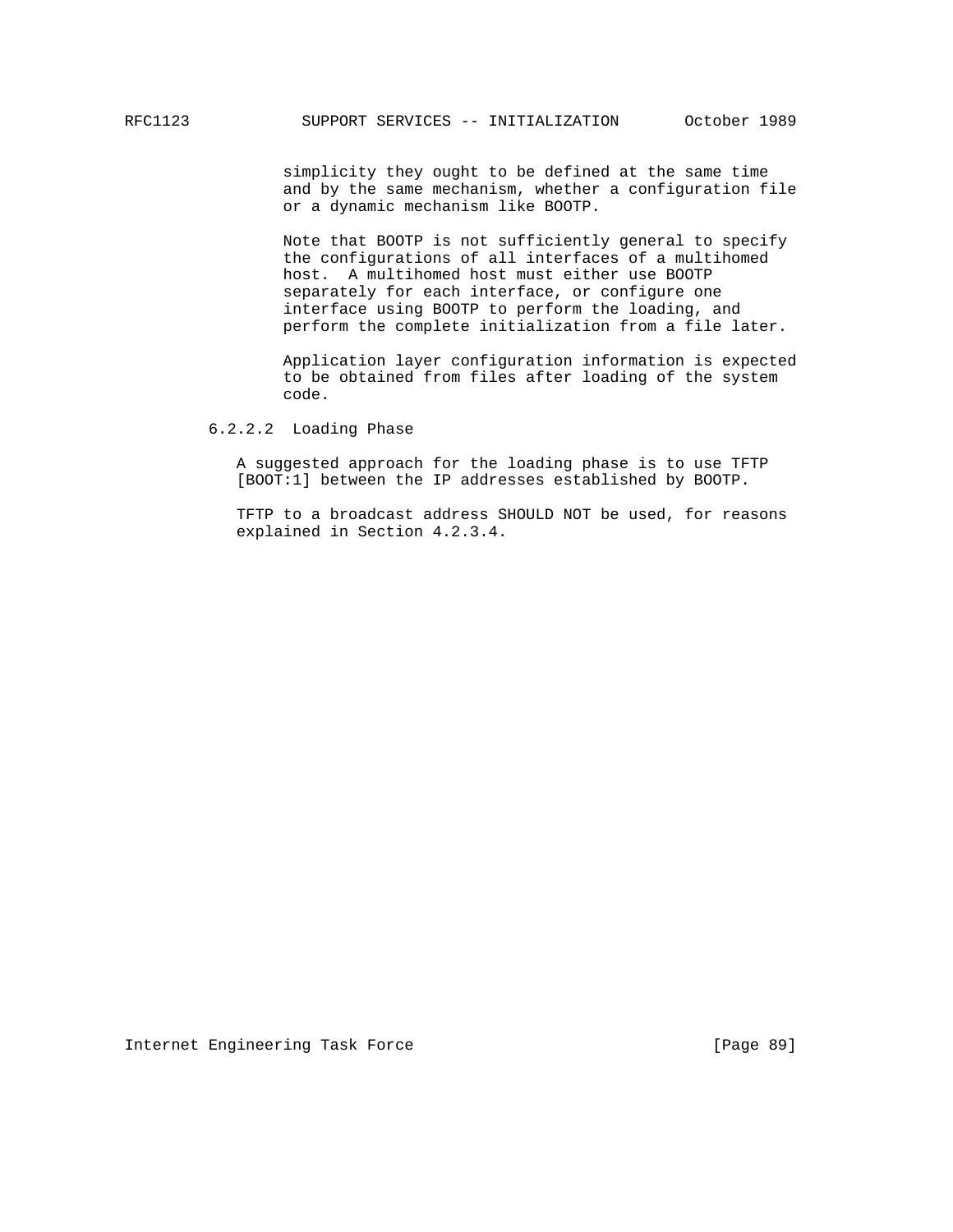#### 6.3 REMOTE MANAGEMENT

# 6.3.1 INTRODUCTION

 The Internet community has recently put considerable effort into the development of network management protocols. The result has been a two-pronged approach [MGT:1, MGT:6]: the Simple Network Management Protocol (SNMP) [MGT:4] and the Common Management Information Protocol over TCP (CMOT) [MGT:5].

 In order to be managed using SNMP or CMOT, a host will need to implement an appropriate management agent. An Internet host SHOULD include an agent for either SNMP or CMOT.

 Both SNMP and CMOT operate on a Management Information Base (MIB) that defines a collection of management values. By reading and setting these values, a remote application may query and change the state of the managed system.

 A standard MIB [MGT:3] has been defined for use by both management protocols, using data types defined by the Structure of Management Information (SMI) defined in [MGT:2]. Additional MIB variables can be introduced under the "enterprises" and "experimental" subtrees of the MIB naming space [MGT:2].

 Every protocol module in the host SHOULD implement the relevant MIB variables. A host SHOULD implement the MIB variables as defined in the most recent standard MIB, and MAY implement other MIB variables when appropriate and useful.

#### 6.3.2 PROTOCOL WALK-THROUGH

 The MIB is intended to cover both hosts and gateways, although there may be detailed differences in MIB application to the two cases. This section contains the appropriate interpretation of the MIB for hosts. It is likely that later versions of the MIB will include more entries for host management.

 A managed host must implement the following groups of MIB object definitions: System, Interfaces, Address Translation, IP, ICMP, TCP, and UDP.

The following specific interpretations apply to hosts:

o ipInHdrErrors

 Note that the error "time-to-live exceeded" can occur in a host only when it is forwarding a source-routed datagram.

Internet Engineering Task Force [Page 90]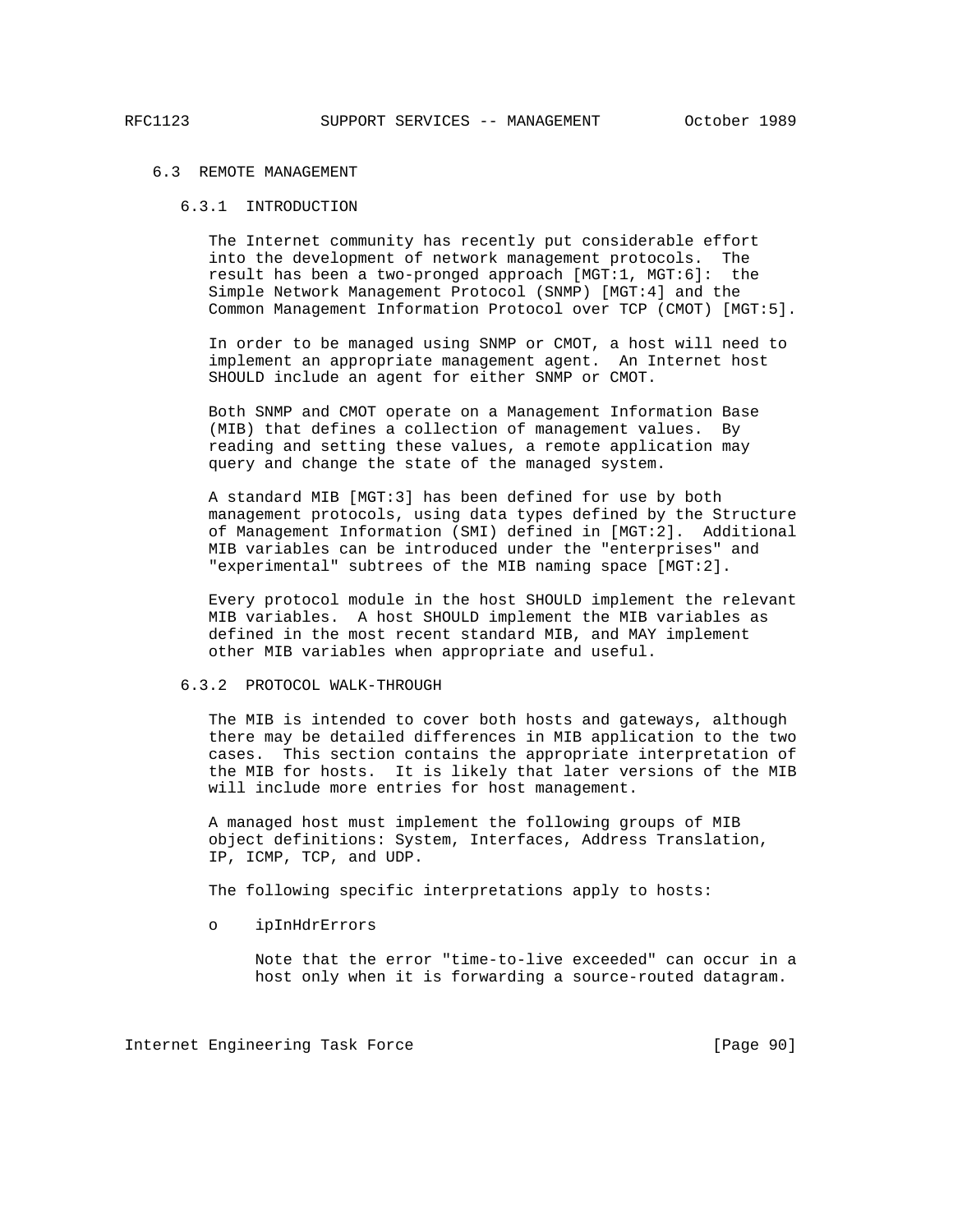## o ipOutNoRoutes

 This object counts datagrams discarded because no route can be found. This may happen in a host if all the default gateways in the host's configuration are down.

o ipFragOKs, ipFragFails, ipFragCreates

 A host that does not implement intentional fragmentation (see "Fragmentation" section of [INTRO:1]) MUST return the value zero for these three objects.

o icmpOutRedirects

 For a host, this object MUST always be zero, since hosts do not send Redirects.

o icmpOutAddrMaskReps

 For a host, this object MUST always be zero, unless the host is an authoritative source of address mask information.

o ipAddrTable

 For a host, the "IP Address Table" object is effectively a table of logical interfaces.

o ipRoutingTable

 For a host, the "IP Routing Table" object is effectively a combination of the host's Routing Cache and the static route table described in "Routing Outbound Datagrams" section of [INTRO:1].

 Within each ipRouteEntry, ipRouteMetric1...4 normally will have no meaning for a host and SHOULD always be -1, while ipRouteType will normally have the value "remote".

 If destinations on the connected network do not appear in the Route Cache (see "Routing Outbound Datagrams section of [INTRO:1]), there will be no entries with ipRouteType of "direct".

 The current MIB does not include Type-of-Service in an ipRouteEntry, but a future revision is expected to make

Internet Engineering Task Force [Page 91]

DISCUSSION: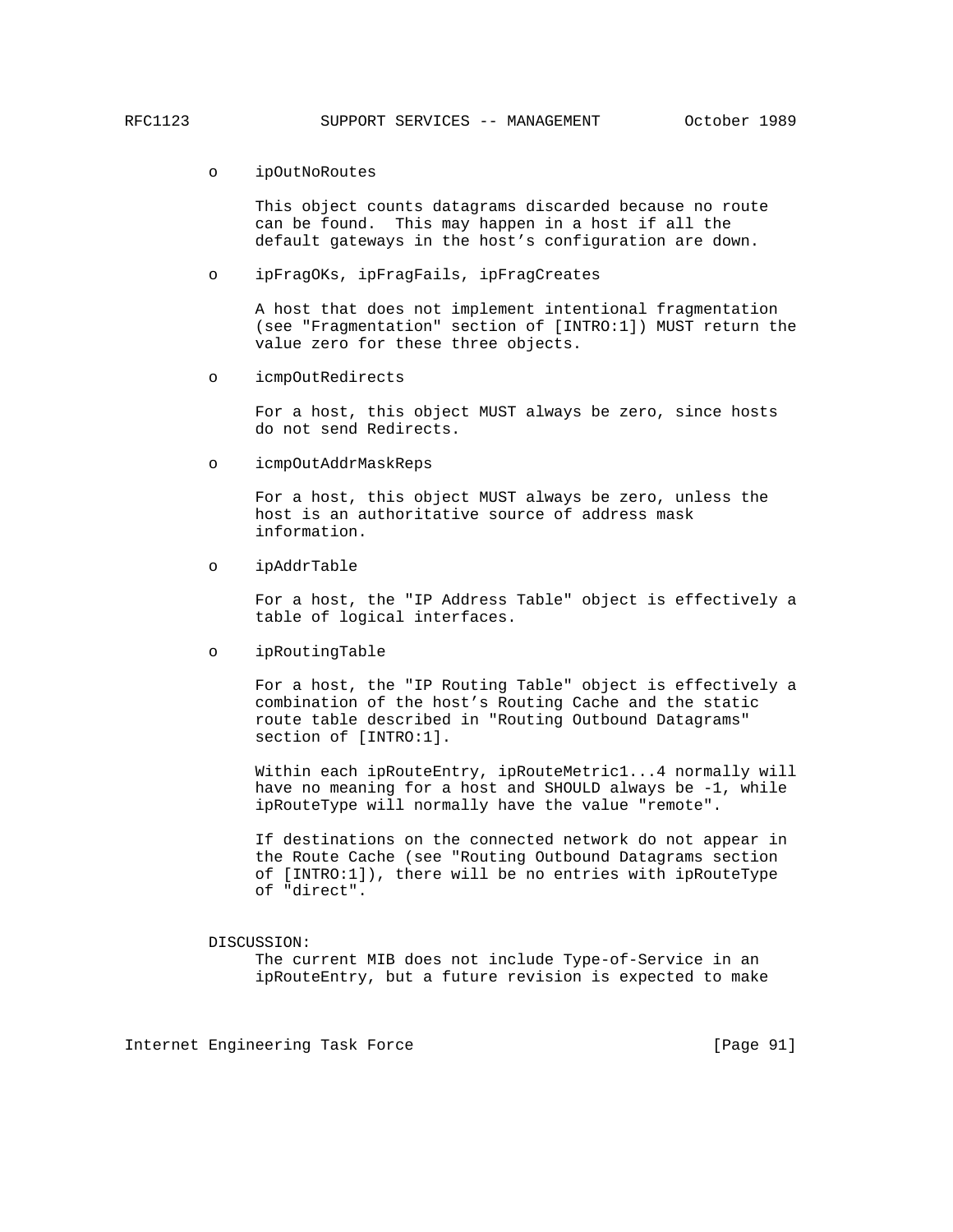this addition.

 We also expect the MIB to be expanded to allow the remote management of applications (e.g., the ability to partially reconfigure mail systems). Network service applications such as mail systems should therefore be written with the "hooks" for remote management.

# 6.3.3 MANAGEMENT REQUIREMENTS SUMMARY

|                                             |         |     |                |     | S       |     |         |
|---------------------------------------------|---------|-----|----------------|-----|---------|-----|---------|
|                                             |         |     |                |     | Н       |     | F       |
|                                             |         |     |                |     | O       | МI  | $\circ$ |
|                                             |         |     | S              |     | U       |     | $\circ$ |
|                                             |         |     | н              |     | L       | SIt |         |
|                                             |         | ΜI  | ۰٥۰            |     | D       | Τl  | l n     |
|                                             |         |     |                | UIM |         |     | ∩       |
|                                             |         | S I |                |     | L  A  N | N   |         |
|                                             |         | ΤI  | D <sub>1</sub> | Y   | ∩       |     |         |
| FEATURE                                     | SECTION |     |                |     | т       | т   | e       |
|                                             |         |     |                |     |         |     |         |
| Support SNMP or CMOT agent                  | 6.3.1   |     | $\mathbf{x}$   |     |         |     |         |
| Implement specified objects in standard MIB | 6.3.1   |     | X              |     |         |     |         |

Internet Engineering Task Force [Page 92]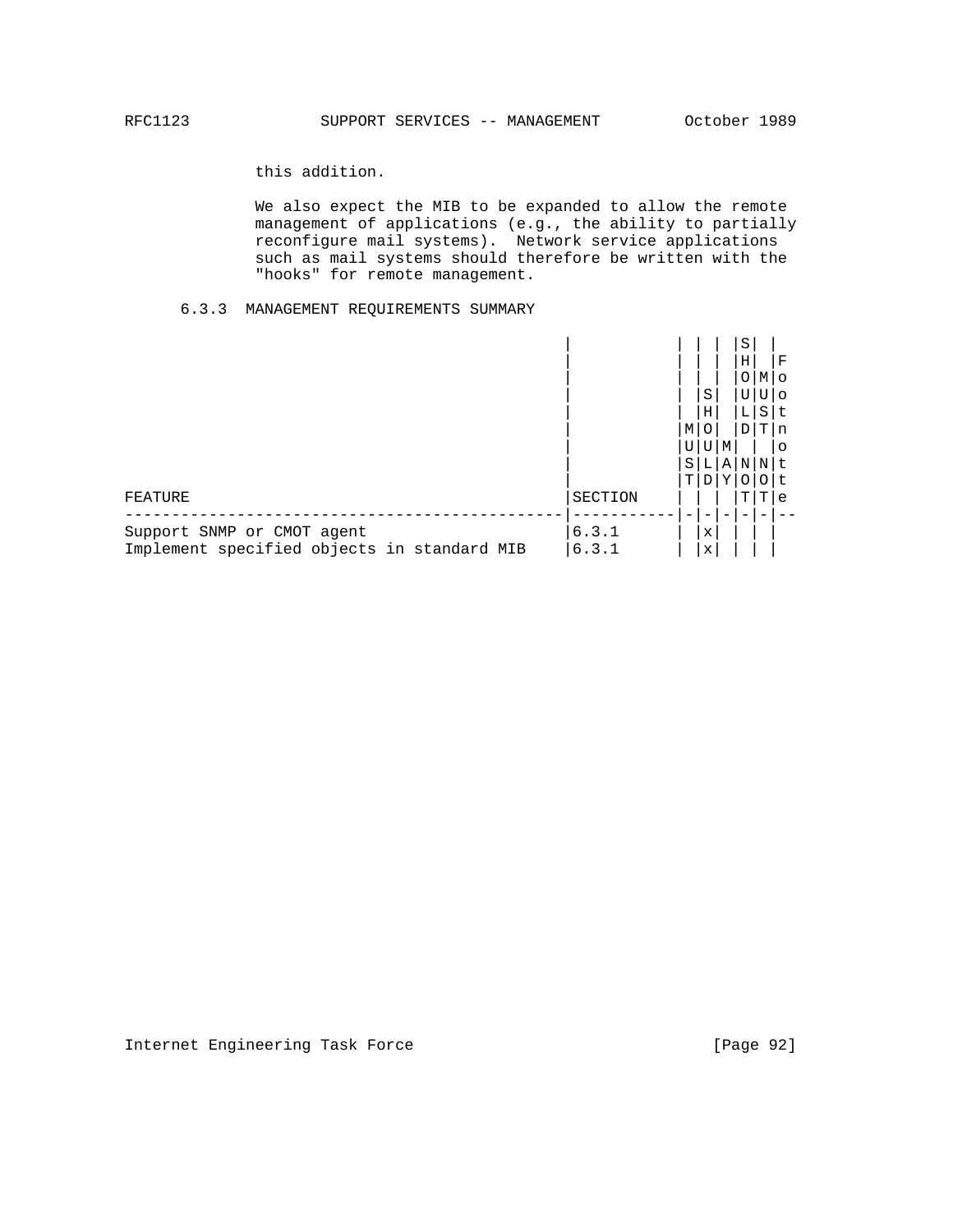7. REFERENCES

 This section lists the primary references with which every implementer must be thoroughly familiar. It also lists some secondary references that are suggested additional reading.

INTRODUCTORY REFERENCES:

- [INTRO:1] "Requirements for Internet Hosts -- Communication Layers," IETF Host Requirements Working Group, R. Braden, Ed., RFC-1122, October 1989.
- [INTRO:2] "DDN Protocol Handbook," NIC-50004, NIC-50005, NIC-50006, (three volumes), SRI International, December 1985.
- [INTRO:3] "Official Internet Protocols," J. Reynolds and J. Postel, RFC-1011, May 1987.

 This document is republished periodically with new RFC numbers; the latest version must be used.

- [INTRO:4] "Protocol Document Order Information," O. Jacobsen and J. Postel, RFC-980, March 1986.
- [INTRO:5] "Assigned Numbers," J. Reynolds and J. Postel, RFC-1010, May 1987.

 This document is republished periodically with new RFC numbers; the latest version must be used.

TELNET REFERENCES:

- [TELNET:1] "Telnet Protocol Specification," J. Postel and J. Reynolds, RFC-854, May 1983.
- [TELNET:2] "Telnet Option Specification," J. Postel and J. Reynolds, RFC-855, May 1983.
- [TELNET:3] "Telnet Binary Transmission," J. Postel and J. Reynolds, RFC-856, May 1983.
- [TELNET:4] "Telnet Echo Option," J. Postel and J. Reynolds, RFC-857, May 1983.

[TELNET:5] "Telnet Suppress Go Ahead Option," J. Postel and J.

Internet Engineering Task Force [Page 93]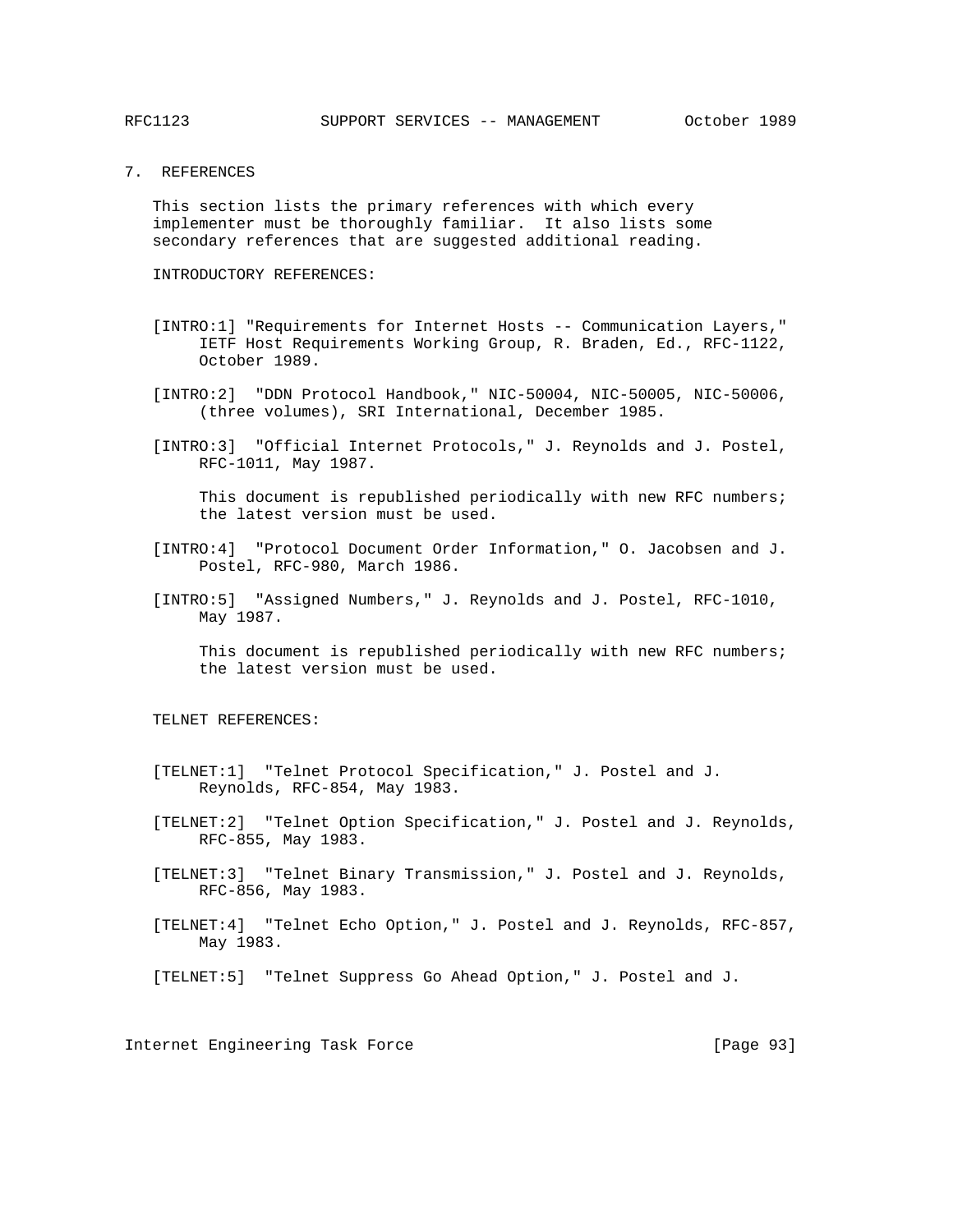Reynolds, RFC-858, May 1983.

- [TELNET:6] "Telnet Status Option," J. Postel and J. Reynolds, RFC- 859, May 1983.
- [TELNET:7] "Telnet Timing Mark Option," J. Postel and J. Reynolds, RFC-860, May 1983.
- [TELNET:8] "Telnet Extended Options List," J. Postel and J. Reynolds, RFC-861, May 1983.
- [TELNET:9] "Telnet End-Of-Record Option," J. Postel, RFC-855, December 1983.
- [TELNET:10] "Telnet Terminal-Type Option," J. VanBokkelen, RFC-1091, February 1989.

This document supercedes RFC-930.

- [TELNET:11] "Telnet Window Size Option," D. Waitzman, RFC-1073, October 1988.
- [TELNET:12] "Telnet Linemode Option," D. Borman, RFC-1116, August 1989.
- [TELNET:13] "Telnet Terminal Speed Option," C. Hedrick, RFC-1079, December 1988.
- [TELNET:14] "Telnet Remote Flow Control Option," C. Hedrick, RFC- 1080, November 1988.

SECONDARY TELNET REFERENCES:

 [TELNET:15] "Telnet Protocol," MIL-STD-1782, U.S. Department of Defense, May 1984.

 This document is intended to describe the same protocol as RFC- 854. In case of conflict, RFC-854 takes precedence, and the present document takes precedence over both.

[TELNET:16] "SUPDUP Protocol," M. Crispin, RFC-734, October 1977.

 [TELNET:17] "Telnet SUPDUP Option," M. Crispin, RFC-736, October 1977.

[TELNET:18] "Data Entry Terminal Option," J. Day, RFC-732, June 1977.

Internet Engineering Task Force [Page 94]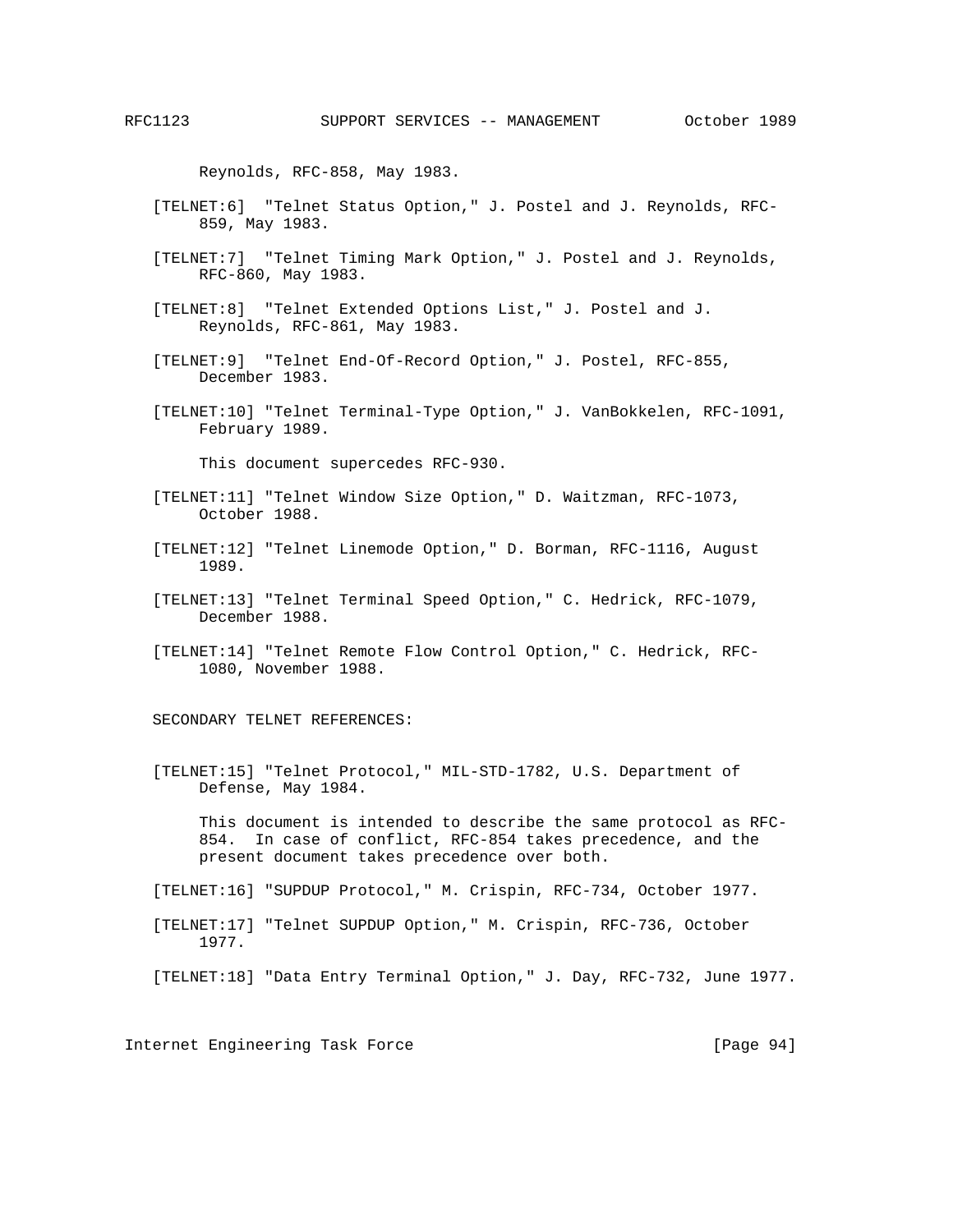[TELNET:19] "TELNET Data Entry Terminal option -- DODIIS Implementation," A. Yasuda and T. Thompson, RFC-1043, February 1988.

FTP REFERENCES:

- [FTP:1] "File Transfer Protocol," J. Postel and J. Reynolds, RFC- 959, October 1985.
- [FTP:2] "Document File Format Standards," J. Postel, RFC-678, December 1974.
- [FTP:3] "File Transfer Protocol," MIL-STD-1780, U.S. Department of Defense, May 1984.

 This document is based on an earlier version of the FTP specification (RFC-765) and is obsolete.

TFTP REFERENCES:

 [TFTP:1] "The TFTP Protocol Revision 2," K. Sollins, RFC-783, June 1981.

MAIL REFERENCES:

- [SMTP:1] "Simple Mail Transfer Protocol," J. Postel, RFC-821, August 1982.
- [SMTP:2] "Standard For The Format of ARPA Internet Text Messages," D. Crocker, RFC-822, August 1982.

This document obsoleted an earlier specification, RFC-733.

 [SMTP:3] "Mail Routing and the Domain System," C. Partridge, RFC- 974, January 1986.

 This RFC describes the use of MX records, a mandatory extension to the mail delivery process.

 [SMTP:4] "Duplicate Messages and SMTP," C. Partridge, RFC-1047, February 1988.

Internet Engineering Task Force [Page 95]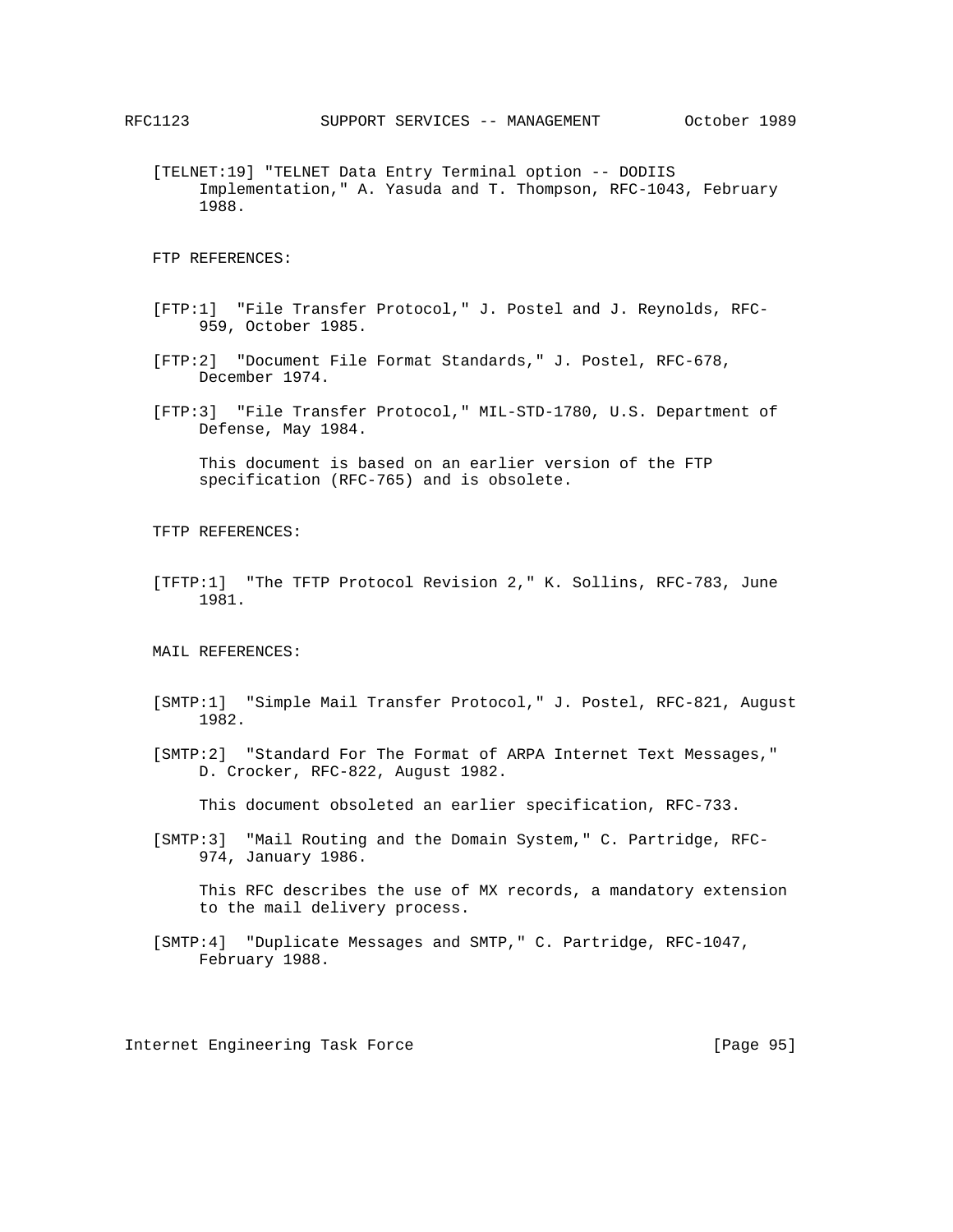- [SMTP:5a] "Mapping between X.400 and RFC 822," S. Kille, RFC-987, June 1986.
- [SMTP:5b] "Addendum to RFC-987," S. Kille, RFC-???, September 1987.

 The two preceding RFC's define a proposed standard for gatewaying mail between the Internet and the X.400 environments.

 [SMTP:6] "Simple Mail Transfer Protocol," MIL-STD-1781, U.S. Department of Defense, May 1984.

 This specification is intended to describe the same protocol as does RFC-821. However, MIL-STD-1781 is incomplete; in particular, it does not include MX records [SMTP:3].

 [SMTP:7] "A Content-Type Field for Internet Messages," M. Sirbu, RFC-1049, March 1988.

DOMAIN NAME SYSTEM REFERENCES:

 [DNS:1] "Domain Names - Concepts and Facilities," P. Mockapetris, RFC-1034, November 1987.

 This document and the following one obsolete RFC-882, RFC-883, and RFC-973.

- [DNS:2] "Domain Names Implementation and Specification," RFC-1035, P. Mockapetris, November 1987.
- [DNS:3] "Mail Routing and the Domain System," C. Partridge, RFC-974, January 1986.
- [DNS:4] "DoD Internet Host Table Specification," K. Harrenstein, RFC-952, M. Stahl, E. Feinler, October 1985.

SECONDARY DNS REFERENCES:

- [DNS:5] "Hostname Server," K. Harrenstein, M. Stahl, E. Feinler, RFC-953, October 1985.
- [DNS:6] "Domain Administrators Guide," M. Stahl, RFC-1032, November 1987.

Internet Engineering Task Force [Page 96]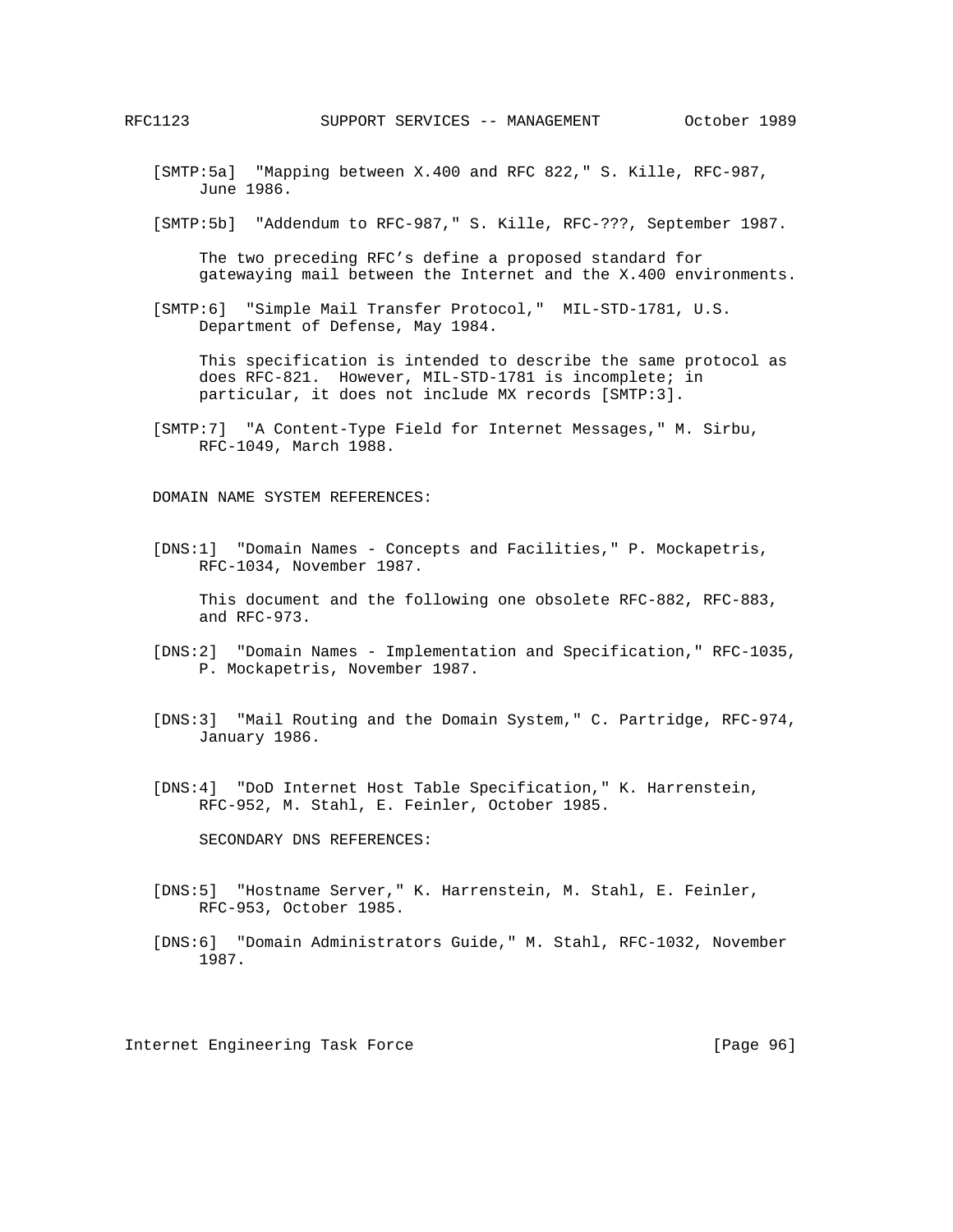- [DNS:7] "Domain Administrators Operations Guide," M. Lottor, RFC- 1033, November 1987.
- [DNS:8] "The Domain Name System Handbook," Vol. 4 of Internet Protocol Handbook, NIC 50007, SRI Network Information Center, August 1989.

SYSTEM INITIALIZATION REFERENCES:

- [BOOT:1] "Bootstrap Loading Using TFTP," R. Finlayson, RFC-906, June 1984.
- [BOOT:2] "Bootstrap Protocol (BOOTP)," W. Croft and J. Gilmore, RFC- 951, September 1985.
- [BOOT:3] "BOOTP Vendor Information Extensions," J. Reynolds, RFC- 1084, December 1988.

Note: this RFC revised and obsoleted RFC-1048.

 [BOOT:4] "A Reverse Address Resolution Protocol," R. Finlayson, T. Mann, J. Mogul, and M. Theimer, RFC-903, June 1984.

MANAGEMENT REFERENCES:

- [MGT:1] "IAB Recommendations for the Development of Internet Network Management Standards," V. Cerf, RFC-1052, April 1988.
- [MGT:2] "Structure and Identification of Management Information for TCP/IP-based internets," M. Rose and K. McCloghrie, RFC-1065, August 1988.
- [MGT:3] "Management Information Base for Network Management of TCP/IP-based internets," M. Rose and K. McCloghrie, RFC-1066, August 1988.
- [MGT:4] "A Simple Network Management Protocol," J. Case, M. Fedor, M. Schoffstall, and C. Davin, RFC-1098, April 1989.
- [MGT:5] "The Common Management Information Services and Protocol over TCP/IP," U. Warrier and L. Besaw, RFC-1095, April 1989.
- [MGT:6] "Report of the Second Ad Hoc Network Management Review Group," V. Cerf, RFC-1109, August 1989.

Internet Engineering Task Force [Page 97]